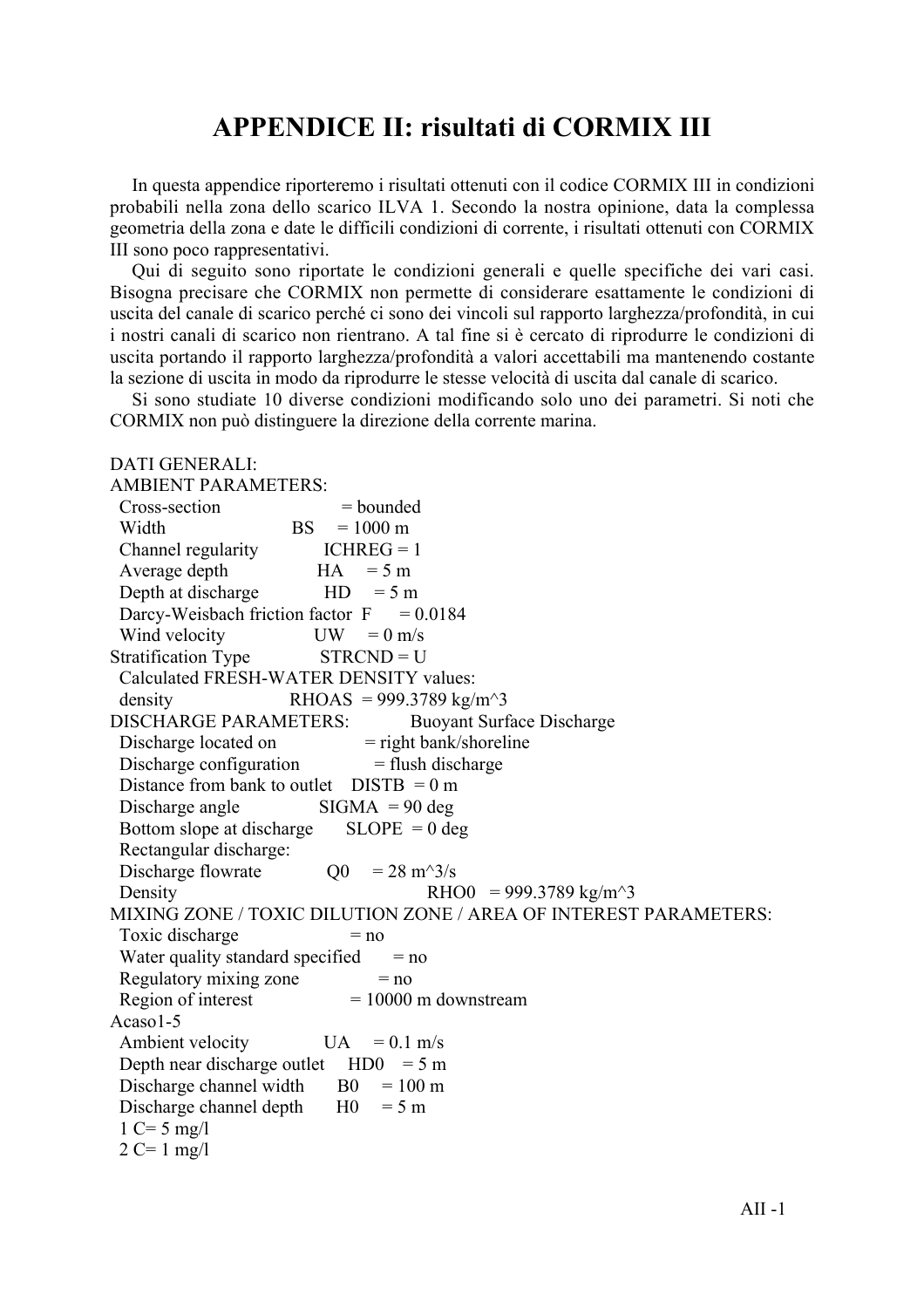| $3 C = .1 mg/l$                   |                |                             |                      |  |
|-----------------------------------|----------------|-----------------------------|----------------------|--|
| $4 C = .01 mg/l$                  |                |                             |                      |  |
| $5 \text{ C} = .001 \text{ mg/l}$ |                |                             |                      |  |
| Acaso6-7                          |                |                             |                      |  |
| $C = 5$ mg/l                      |                |                             |                      |  |
| Depth near discharge outlet       |                | H <sub>D</sub> <sup>0</sup> | $= 5 \text{ m}$      |  |
| Discharge channel width           |                |                             | $B0 = 100 \text{ m}$ |  |
| Discharge channel depth           | $H0 = 5 m$     |                             |                      |  |
| 6 Ambient velocity                |                |                             | $UA = 0.01$ m/s      |  |
| 7 Ambient velocity                |                |                             | $UA = 0.5$ m/s       |  |
| Acaso 8-10                        |                |                             |                      |  |
| $C = 5$ mg/l                      |                |                             |                      |  |
| Ambient velocity                  |                |                             | $UA = 0.1$ m/s       |  |
| Depth near discharge outlet       | HD0            |                             | $= 5 \text{ m}$      |  |
| Discharge channel depth           | H <sub>0</sub> | $= 5 m$                     |                      |  |
| 8 Discharge channel width         |                | B <sub>0</sub>              | $= 50 \text{ m}$     |  |
| 9 Discharge channel width         |                |                             | $B0 = 30 m$          |  |
| 10 Discharge channel width        |                |                             | $B0 = 10 m$          |  |
|                                   |                |                             |                      |  |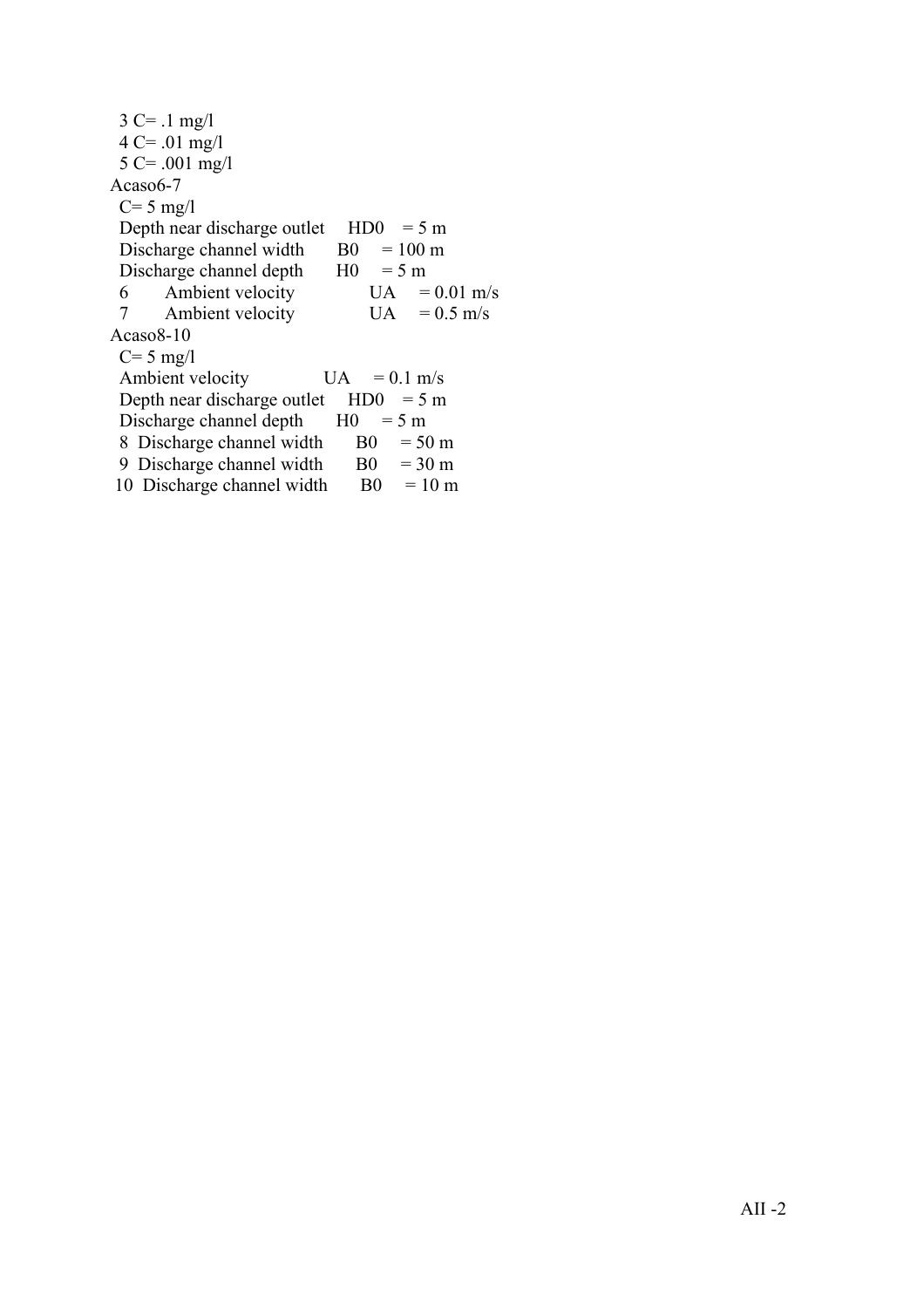# Caso 1

| <b>CORMIX SESSION REPORT:</b>                                                                          |
|--------------------------------------------------------------------------------------------------------|
|                                                                                                        |
| XXXXXXXXXXXXXXXXXXXXXXXXX                                                                              |
| CORMIX: CORNELL MIXING ZONE EXPERT SYSTEM                                                              |
| <b>CORMIX-GI Version 4.01b</b>                                                                         |
| SITE NAME/LABEL: ILVA A                                                                                |
| DESIGN CASE: ILVA A                                                                                    |
| FILE NAME: C:\WINDOWS\Desktop\ilva\ILVA A.prd                                                          |
| Using subsystem CORMIX3: Buoyant Surface Discharges                                                    |
| Start of session: 08/17/2004--15:36:49                                                                 |
|                                                                                                        |
| **                                                                                                     |
| <b>SUMMARY OF INPUT DATA:</b>                                                                          |
|                                                                                                        |
| <b>AMBIENT PARAMETERS:</b>                                                                             |
| Cross-section<br>$=$ bounded                                                                           |
| $BS = 1000 \text{ m}$<br>Width                                                                         |
| Channel regularity $ICHREG = 1$                                                                        |
| Ambient flowrate $QA = 500 \text{ m}^3/\text{s}$                                                       |
| $HA = 5 m$<br>Average depth                                                                            |
| Depth at discharge $HD = 5 m$                                                                          |
| Ambient velocity<br>$UA = 0.1$ m/s                                                                     |
| Darcy-Weisbach friction factor $F = 0.0184$                                                            |
| Wind velocity<br>$UW = 0$ m/s                                                                          |
|                                                                                                        |
| Stratification Type STRCND = U<br>Surface density RHOAS = 999.3789 kg/m <sup><math>\sim</math></sup> 3 |
| Bottom density RHOAB = 999.3789 kg/m <sup><math>\sim</math>3</sup>                                     |
|                                                                                                        |
| <b>DISCHARGE PARAMETERS:</b><br><b>Buoyant Surface Discharge</b>                                       |
|                                                                                                        |
| Discharge located on = right bank/shoreline<br>Discharge configuration = flush discharge               |
| Distance from bank to outlet $DISTB = 0 m$                                                             |
| Discharge angle $\qquad$ SIGMA = 90 deg                                                                |
| Depth near discharge outlet $HD0 = 5 m$                                                                |
| $SLOPE = 0$ deg<br>Bottom slope at discharge                                                           |
| Rectangular discharge:                                                                                 |
| $= 500 \text{ m}^2$<br>Discharge cross-section area A0                                                 |
| Discharge channel width<br>B <sub>0</sub><br>$= 100 \text{ m}$                                         |
| Discharge channel depth<br>H <sub>0</sub><br>$= 5 m$                                                   |
| Discharge aspect ratio<br>AR<br>$= 0.05$                                                               |
| Reduced discharge channel due to intrusion:                                                            |
| $= 137.2680$ m <sup><math>\textdegree</math></sup> 2<br>Cross-section area<br>A0                       |
| Channel width<br>B <sub>0</sub><br>$= 100 \text{ m}$                                                   |
| H <sub>0</sub><br>$= 1.37$ m<br>Channel depth                                                          |
| Aspect ratio<br>AR<br>$= 0.01$                                                                         |
| Discharge flowrate<br>Q <sub>0</sub><br>$= 28 \text{ m}^3/\text{s}$                                    |
| Discharge velocity<br>U0<br>$= 0.20$ m/s                                                               |
| Discharge density<br>RHO0 = 996.2905 kg/m <sup><math>\text{A}</math>3</sup>                            |
|                                                                                                        |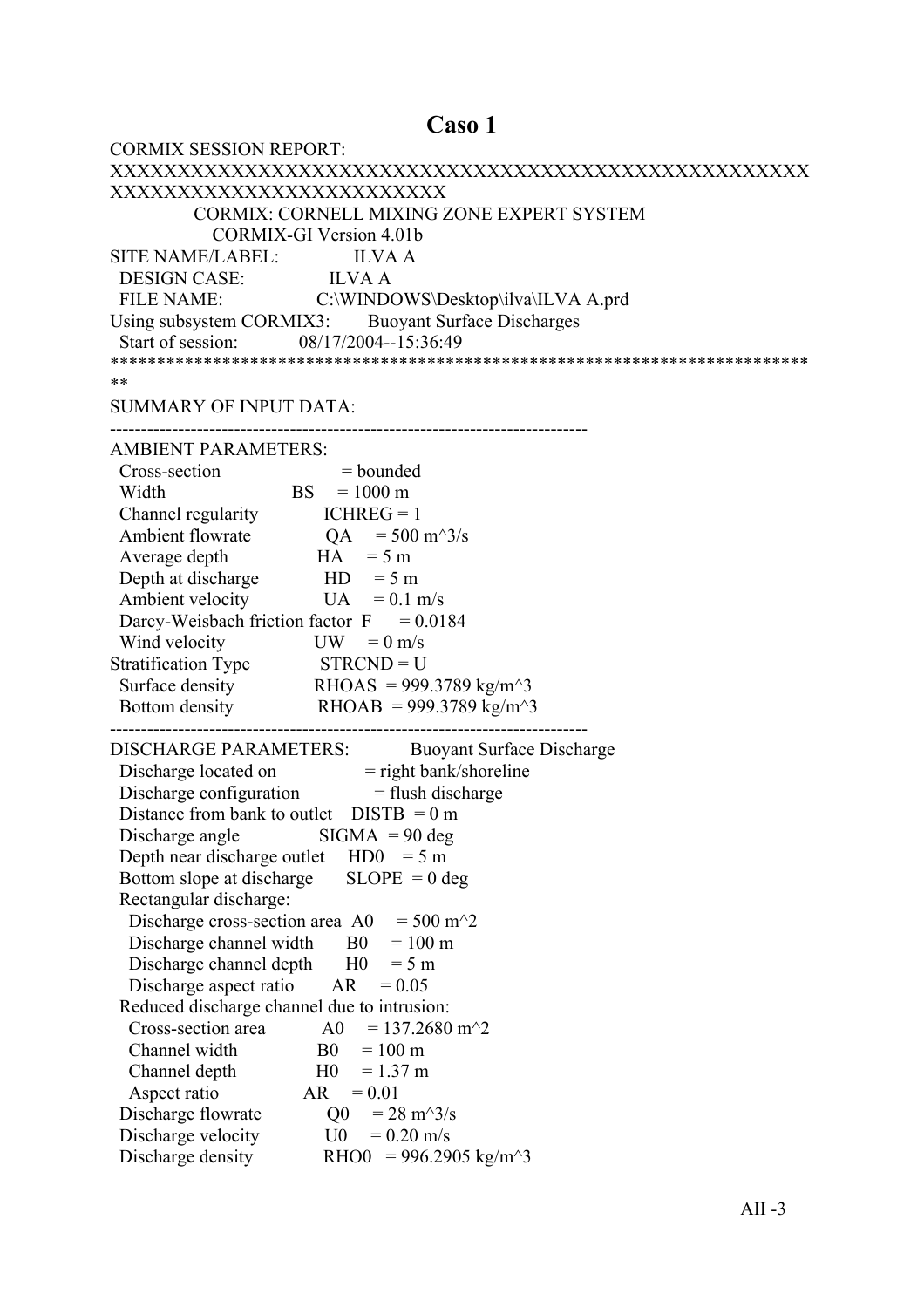Density difference DRHO =  $3.0884 \text{ kg/m}^3$ Buoyant acceleration  $GPO = 0.0303 \text{ m/s}^2$ Discharge concentration  $CO = 5$  mg/l Surface heat exchange coeff.  $KS = 0$  m/s Coefficient of decay  $KD = 0/s$ ----------------------------------------------------------------------------- DISCHARGE/ENVIRONMENT LENGTH SCALES:  $LQ = 11.72 \text{ m}$   $Lm = 23.90 \text{ m}$   $Lbb = 848.56 \text{ m}$  $LM = 4.01 m$ ----------------------------------------------------------------------------- NON-DIMENSIONAL PARAMETERS: Densimetric Froude number  $FRO = 0.34$  (based on LQ) Channel densimetric Froude no.  $FRCH = 1$  (based on H0) Velocity ratio  $R = 2.04$ ----------------------------------------------------------------------------- MIXING ZONE / TOXIC DILUTION ZONE / AREA OF INTEREST PARAMETERS: Toxic discharge  $= no$ Water quality standard specified  $=$  no Regulatory mixing zone  $= no$ Region of interest  $= 10000$  m downstream \*\*\*\*\*\*\*\*\*\*\*\*\*\*\*\*\*\*\*\*\*\*\*\*\*\*\*\*\*\*\*\*\*\*\*\*\*\*\*\*\*\*\*\*\*\*\*\*\*\*\*\*\*\*\*\*\*\*\*\*\*\*\*\*\*\*\*\*\*\*\*\*\*\*\* \*\* HYDRODYNAMIC CLASSIFICATION: \*------------------------\*  $| FLOW CLASS = PL1 |$  \*------------------------\* \*\*\*\*\*\*\*\*\*\*\*\*\*\*\*\*\*\*\*\*\*\*\*\*\*\*\*\*\*\*\*\*\*\*\*\*\*\*\*\*\*\*\*\*\*\*\*\*\*\*\*\*\*\*\*\*\*\*\*\*\*\*\*\*\*\*\*\*\*\*\*\*\*\*\* \*\* MIXING ZONE EVALUATION (hydrodynamic and regulatory summary): ----------------------------------------------------------------------------- X-Y-Z Coordinate system: Origin is located at water surface and at centerline of discharge channel: 0 m from the right bank/shore. Number of display steps  $NSTEP = 10$  per module. ----------------------------------------------------------------------------- NEAR-FIELD REGION (NFR) CONDITIONS : Note: The NFR is the zone of strong initial mixing. It has no regulatory implication. However, this information may be useful for the discharge designer because the mixing in the NFR is usually sensitive to the discharge design conditions. Pollutant concentration at edge of NFR =  $1.1888$  mg/l Dilution at edge of NFR  $= 4.2$ NFR Location:  $x = 784.59$  m (centerline coordinates)  $y = 0$  m  $z = 0$  m NFR plume dimensions: half-width  $= 1000 \text{ m}$ thickness  $= 1.18$  m -----------------------------------------------------------------------------

Buoyancy assessment: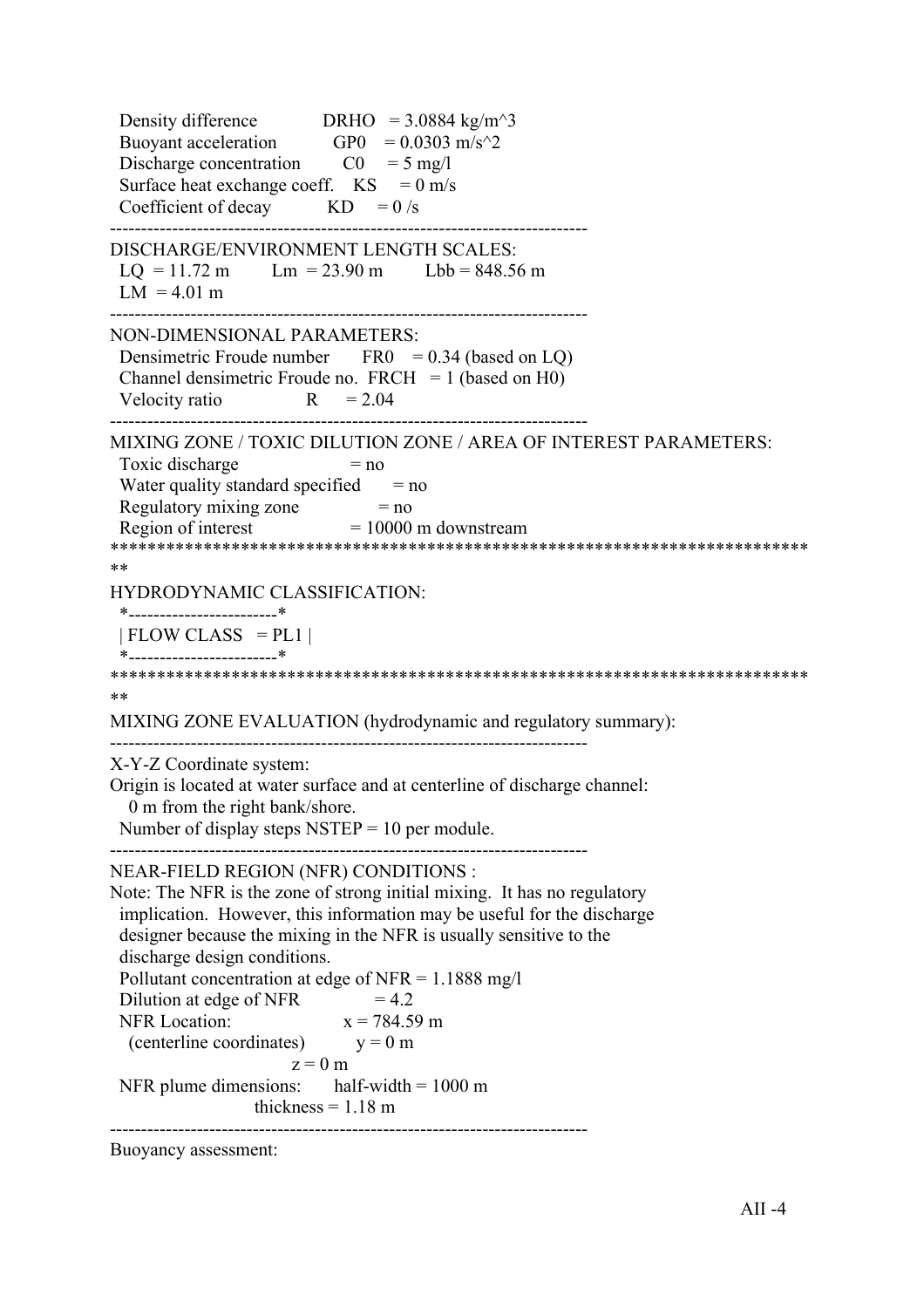The effluent density is less than the surrounding ambient water density at the discharge level. Therefore, the effluent is POSITIVELY BUOYANT and will tend to rise towards the surface.

-----------------------------------------------------------------------------

FAR-FIELD MIXING SUMMARY:

 Plume becomes vertically fully mixed WITHIN NEAR-FIELD at 0 m downstream, but RE-STRATIFIES LATER and is not mixed in the far-field. Plume becomes laterally fully mixed at 840.49 m downstream.

-----------------------------------------------------------------------------

PLUME BANK CONTACT SUMMARY:

 Plume in bounded section contacts nearest bank at -392.30 m downstream. Plume contacts second bank at 0 m downstream.

\*\*\*\*\*\*\*\*\*\*\*\*\*\*\*\*\*\*\*\*\*\*\*\* TOXIC DILUTION ZONE SUMMARY

\*\*\*\*\*\*\*\*\*\*\*\*\*\*\*\*\*\*\*\*\*\*\*\*

No TDZ was specified for this simulation. \*\*\*\*\*\*\*\*\*\*\*\*\*\*\*\*\*\*\*\*\*\* REGULATORY MIXING ZONE SUMMARY \*\*\*\*\*\*\*\*\*\*\*\*\*\*\*\*\*\*\*\*\*\*\*

No RMZ and no ambient water quality standard have been specified. \*\*\*\*\*\*\*\*\*\*\*\*\*\*\*\*\*\*\*\*\* FINAL DESIGN ADVICE AND COMMENTS \*\*\*\*\*\*\*\*\*\*\*\*\*\*\*\*\*\*\*\*\*\*

INTRUSION OF AMBIENT WATER into the discharge opening will occur. For the present discharge/environment conditions the discharge densimetric Froude number is well below unity.

This is an UNDESIRABLE operating condition.

 To prevent intrusion, change the discharge parameters (e.g. decrease the discharge opening area) in order to increase the discharge Froude number.

-----------------------------------------------------------------------------

REMINDER: The user must take note that HYDRODYNAMIC MODELING by any known technique is NOT AN EXACT SCIENCE.

Extensive comparison with field and laboratory data has shown that the CORMIX predictions on dilutions and concentrations (with associated plume geometries) are reliable for the majority of cases and are accurate to within about +-50% (standard deviation).

As a further safeguard, CORMIX will not give predictions whenever it judges the design configuration as highly complex and uncertain for prediction.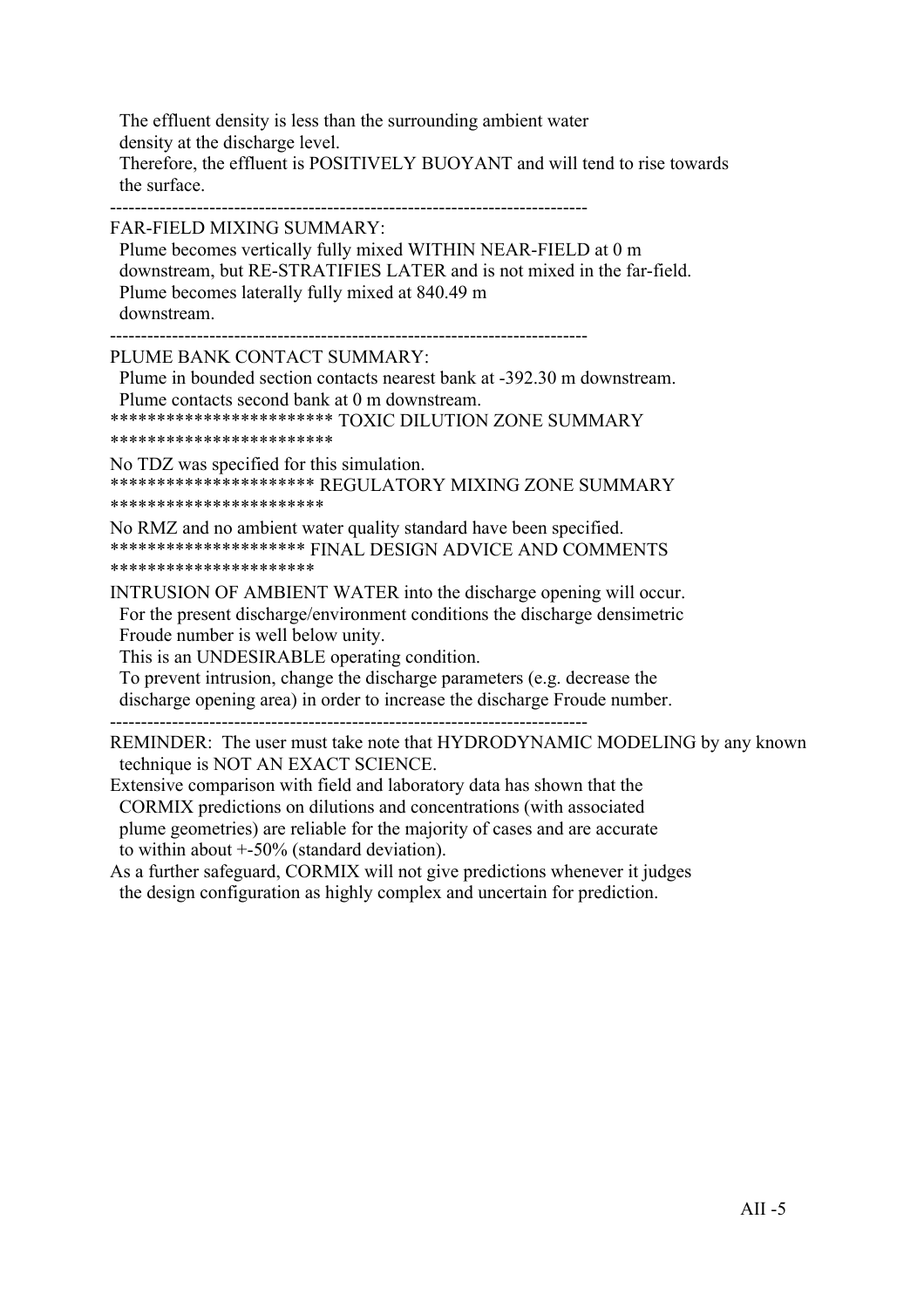CORMIX3 PREDICTION FILE: 333333333333333333333333333333333333333333333333333333333333333333333333333 33 CORNELL MIXING ZONE EXPERT SYSTEM Subsystem CORMIX3: Subsystem version: Buoyant Surface Discharges CORMIX-GI Version 4.01b ----------------------------------------------------------------------------- ----------------------------------------------------------------------------- CASE DESCRIPTION Site name/label: ILVA A Design case: ILVA A FILE NAME: C:\WINDOWS\Desktop\ilva\ILVA\_A.prd Time of Fortran run: 08/17/2004--15:36:49 ENVIRONMENT PARAMETERS (metric units) Bounded section BS = 1000.00 AS = 5000.00 QA = 500.00 ICHREG= 1  $HA = 5.00 HD = 5.00$  $UA = 100 F = 018 \text{ USTAR} = .4796E-02$  $UW = 000$  UWSTAR=  $.0000E+00$  Uniform density environment  $STRCND = U$  RHOAM = 999.3789 DISCHARGE PARAMETERS (metric units)  $BANK = RIGHT$   $DISTB = 00$  Configuration: flush discharge  $SIGMA = 90.00 HDO = 5.00 SLOPE = .00$  Rectangular channel geometry:  $B0 = 100.000 H0 = 5.000 A0 = 5000E+03 AR = .050$  Reduced channel geometry due to intrusion:  $B0 = 100.000 H0 = 1.373 A0 = .1373E+03 AR = .014$  (All relevant parameters further below are based on this geometry.)  $U0 = 204 \text{ O}0 = 28.000 = 2800E+02$  $RHOO = 996.2905 \ \text{DRHO}0 = .3088E+01 \ \text{GPO} = .3031E-01$  $CO = .5000E+01$  CUNITS= mg/l  $IPOLL = 1$  KS = .0000E+00 KD = .0000E+00 FLUX VARIABLES (metric units)  $\Omega$  = .2800E+02 M0 = .5711E+01 J0 = .8486E+00 Associated length scales (meters)  $LO = 11.72$   $LM = 4.01$   $Lm = 23.90$   $Lb = 848.56$ NON-DIMENSIONAL PARAMETERS  $FR0 = 0.34$   $FRCH = 1.00$  R = 2.04 FLOW CLASSIFICATION 333333333333333333333333333333333333333333  $3$  Flow class (CORMIX3) = PL1  $3$  3 Applicable layer depth HS = 5.00 3 333333333333333333333333333333333333333333 MIXING ZONE / TOXIC DILUTION / REGION OF INTEREST PARAMETERS  $CO = .5000E+01$  CUNITS= mg/l  $NTOX = 0$  $NSTD = 0$  $REGMZ = 0$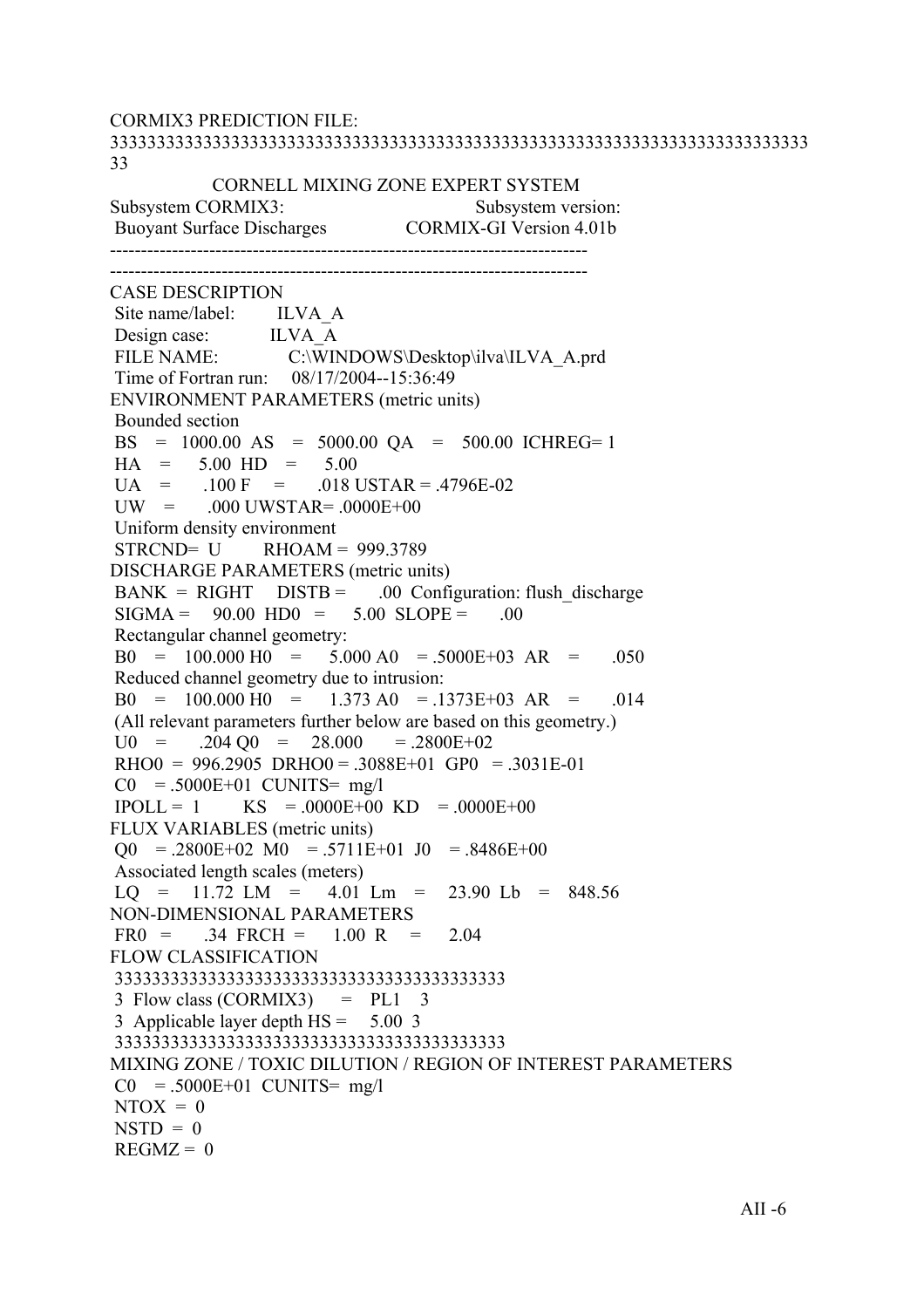$XINT = 10000.00$   $XMAX = 10000.00$ X-Y-Z COORDINATE SYSTEM: ORIGIN is located at the WATER SURFACE and at center of discharge channel/outlet: .00 m from the RIGHT bank/shore. X-axis points downstream Y-axis points to left as seen by an observer looking downstream Z-axis points vertically upward (in CORMIX3, all values  $Z = 0.00$ )  $NSTEP = 10$  display intervals per module ----------------------------------------------------------------------------- ----------------------------------------------------------------------------- BEGIN MOD301: DISCHARGE MODULE Efflux conditions: X Y Z S C BV BH .00 .00 0.00 1.0 .500E+01 1.37 50.00 END OF MOD301: DISCHARGE MODULE ----------------------------------------------------------------------------- ----------------------------------------------------------------------------- BEGIN MOD302: ZONE OF FLOW ESTABLISHMENT Control volume inflow: X Y Z S C BV BH .00 .00 0.00 1.0 .500E+01 1.37 50.00 VERTICAL MIXING occurs in the initial zone of flow establishment. Profile definitions:  $BV = Gaussian \ 1/e \ (37\%)$  vertical thickness  $BH = Gaussian$  1/e (37%) horizontal half-width, normal to trajectory  $S =$  hydrodynamic centerline dilution  $C =$  centerline concentration (includes reaction effects, if any) Control volume outflow: X Y Z S C BV BH 3.42 29.44 0.00 2.5 .203E+01 5.00 141.32 Cumulative travel time  $=$  145 sec END OF MOD302: ZONE OF FLOW ESTABLISHMENT ----------------------------------------------------------------------------- ----------------------------------------------------------------------------- BEGIN MOD331: UPSTREAM INTRUDING PLUME Control volume inflow: X Y Z S C BV BH 3.42 29.44 0.00 2.5 .203E+01 5.00 141.32 The PLUME EXTENDS ACROSS THE ENTIRE CHANNEL width at the point of discharge. For this reason the following predictions may be INACCURATE. UPSTREAM INTRUSION PROPERTIES: Upstream intrusion length  $= 392.30 \text{ m}$ X-position of upstream stagnation point  $= -392.30 \text{ m}$ Thickness in intrusion region  $=$  1.18 m Half-width at downstream end  $= 1000.00$  m Thickness at downstream end  $= 1.18 \text{ m}$  In this case, the upstream INTRUSION IS VERY LARGE, exceeding 10 times the local water depth.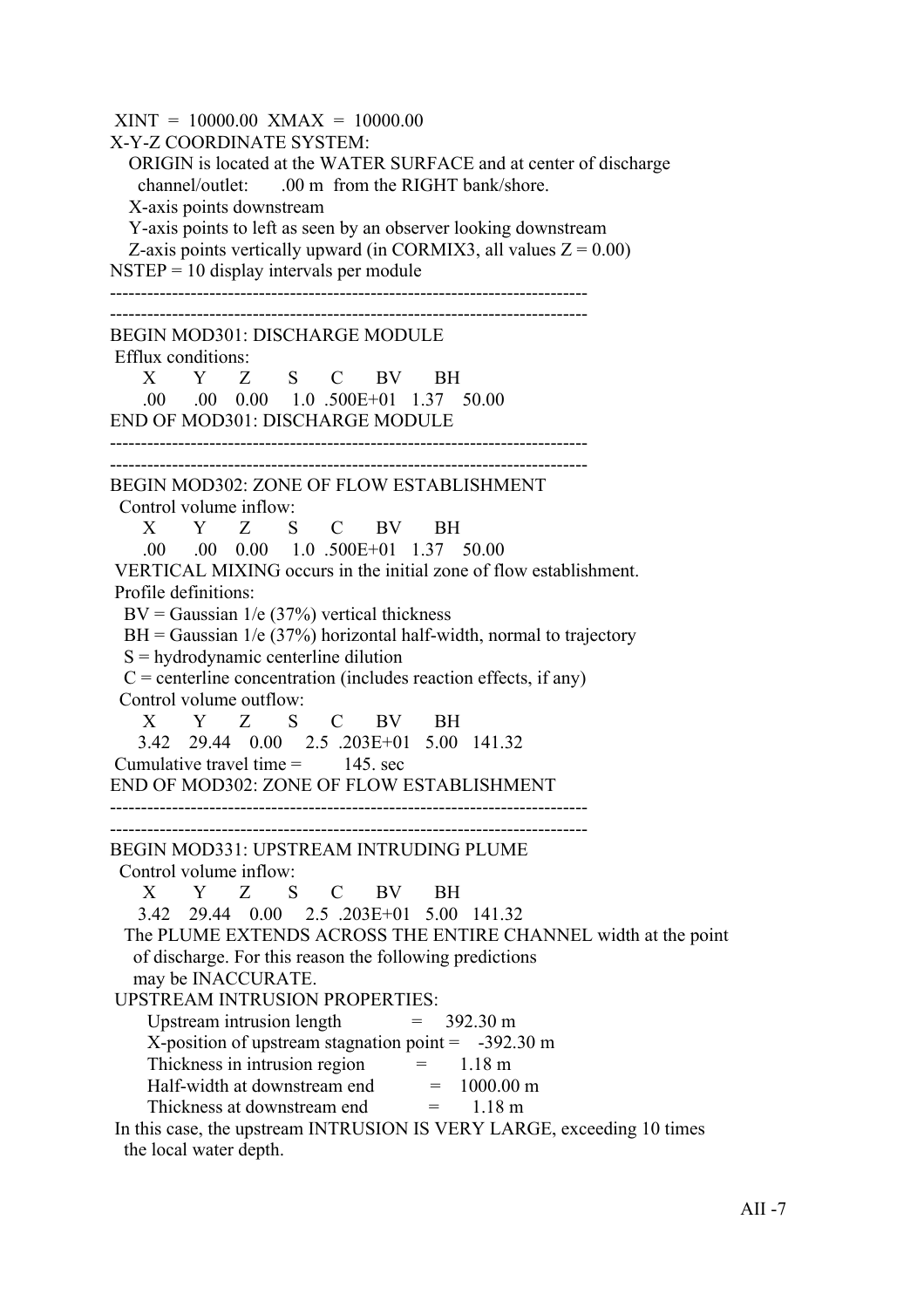This may be caused by a very small ambient velocity, perhaps in combination with large discharge buoyancy.

 If the ambient conditions are strongly transient (e.g. tidal), then the CORMIX steady-state predictions of upstream intrusion are probably unrealistic.

Profile definitions:

 $BV = top-hat$  thickness, measured vertically

 $BH = top-hat$  half-width, measured horizontally from bank/shoreline

|                            |         |          |                                  | $S =$ hydrodynamic average (bulk) dilution                             |      |            |  |
|----------------------------|---------|----------|----------------------------------|------------------------------------------------------------------------|------|------------|--|
|                            |         |          |                                  | $C$ = average (bulk) concentration (includes reaction effects, if any) |      |            |  |
| X                          | Y       | Z        | S<br>$\mathcal{C}_{\mathcal{C}}$ | BV                                                                     | BН   |            |  |
| $-392.30$                  | .00.    | 0.00     |                                  | 9999.9 .000E+00                                                        | .00. | .00        |  |
| $-368.76$                  | .00.    | 0.00     |                                  | 8.1 .621E+00                                                           |      | .36 141.42 |  |
| $-253.42$                  | .00.    |          |                                  | $0.00 \quad 3.4 \quad 147E+01 \quad 85$                                |      | 343.51     |  |
| $-138.09$                  | $.00\,$ |          |                                  | $0.00 \quad 2.7 \quad 187E + 01 \quad 1.08$                            |      | 464.76     |  |
| $-22.75$                   | .00.    | 0.00     |                                  | $2.5$ $.203E+01$ 1.17                                                  |      | 560.36     |  |
| 92.58                      | .00.    | $0.00\,$ |                                  | $2.5$ .196E+01 1.18                                                    |      | 641.87     |  |
| 207.92                     | .00.    | 0.00     |                                  | $2.9$ .174E+01                                                         | 1.18 | 714.14     |  |
| 323.25                     | .00.    | 0.00     |                                  | $3.3$ .151E+01                                                         | 1.18 | 779.74     |  |
| 438.59                     | .00.    | 0.00     |                                  | $3.7$ .135E+01                                                         | 1.18 | 840.24     |  |
| 553.92                     | $.00\,$ | 0.00     | 4.0                              | $.126E + 01$                                                           | 1.18 | 896.66     |  |
| 669.26                     | .00.    | 0.00     |                                  | $4.1$ .122E+01                                                         | 1.18 | 949.74     |  |
| 784.59                     | .00.    | 0.00     |                                  | $4.2$ .119E+01                                                         | 1.18 | 1000.00    |  |
| Cumulative travel time $=$ |         |          |                                  | 7957. sec                                                              |      |            |  |
|                            |         |          |                                  | END OF MOD331: UPSTREAM INTRUDING PLUME                                |      |            |  |

-----------------------------------------------------------------------------

-----------------------------------------------------------------------------

\*\* End of NEAR-FIELD REGION (NFR) \*\*

-----------------------------------------------------------------------------

-----------------------------------------------------------------------------

BEGIN MOD341: BUOYANT AMBIENT SPREADING

Plume is ATTACHED to RIGHT bank/shore.

 Plume width is now determined from RIGHT bank/shore. Profile definitions:

 $BV = top-hat$  thickness, measured vertically

BH = top-hat half-width, measured horizontally from bank/shoreline

 $S =$ hydrodynamic average (bulk) dilution

 $C$  = average (bulk) concentration (includes reaction effects, if any) Plume Stage 2 (bank attached):

| X      | Y        | Z S  |  | C BV           | BH. |             |
|--------|----------|------|--|----------------|-----|-------------|
| 784.59 | $\Omega$ | 0.00 |  | 4.2 .119E+01   |     | 1.15 973.12 |
| 790.18 | .00      | 0.00 |  | 4.2 .119E+01   |     | 1.14 975.84 |
| 795.77 | 00       | 0.00 |  | 4.2 .119E+01   |     | 1.14 978.55 |
| 801.36 | 00       | 0.00 |  | 4.2 .119E+01   |     | 1.14 981.25 |
| 806.95 | 00       | 0.00 |  | $4.2$ .118E+01 |     | 1.14 983.95 |
| 812.54 | 00       | 0.00 |  | $4.2$ .118E+01 |     | 1.14 986.64 |
| 818.13 | -00      | 0.00 |  | $4.2$ .118E+01 |     | 1.13 989.32 |
| 823.72 | 00       | 0.00 |  | $4.2$ .118E+01 |     | 1.13 992.00 |
| 829.31 | 00       | 0.00 |  | $4.2$ .118E+01 |     | 1.13 994.67 |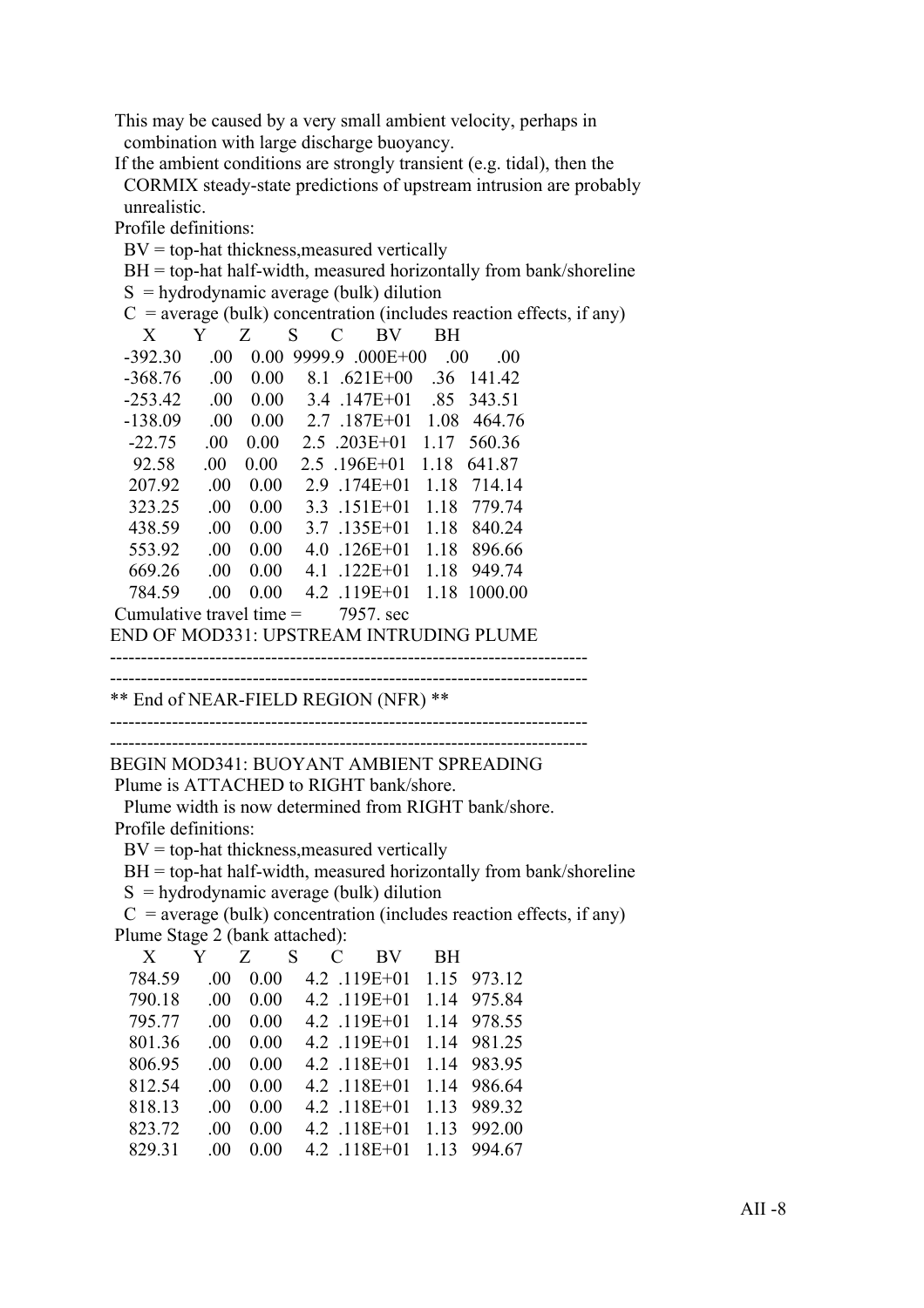```
 834.90 .00 0.00 4.2 .118E+01 1.13 997.34
   840.49 .00 0.00 4.2 .118E+01 1.13 1000.00
Cumulative travel time = 8486, sec
 Plume is LATERALLY FULLY MIXED at the end of the buoyant spreading regime.
END OF MOD341: BUOYANT AMBIENT SPREADING
-----------------------------------------------------------------------------
     -----------------------------------------------------------------------------
BEGIN MOD361: PASSIVE AMBIENT MIXING IN UNIFORM AMBIENT
 Vertical diffusivity (initial value) = .480E-02 m<sup>\sim2/s</sup>
Horizontal diffusivity (initial value) = .600E-02 m<sup>\gamma</sup>2/s
 Profile definitions:
 BV = Gaussian s.d.*sqrt(pi/2) (46%) thickness, measured vertically
    = or equal to water depth, if fully mixed
 BH = Gaussian s.d.*sqrt(pi/2) (46%) half-width,
     measured horizontally in Y-direction
 S =hydrodynamic centerline dilution
 C = centerline concentration (includes reaction effects, if any)
 Plume Stage 2 (bank attached):
 X Y Z S C BV BH
   840.49 .00 0.00 4.2 .118E+01 1.13 1000.00
  1756.44 .00 0.00 4.2 .118E+01 1.13 1000.00
  2672.39 .00 0.00 4.2 .118E+01 1.13 1000.00
  3588.34 .00 0.00 4.2 .118E+01 1.13 1000.00
  4504.29 .00 0.00 4.2 .118E+01 1.13 1000.00
  5420.24 .00 0.00 4.2 .118E+01 1.13 1000.00
  6336.19 .00 0.00 4.2 .118E+01 1.13 1000.00
  7252.15 .00 0.00 4.3 .118E+01 1.13 1000.00
  8168.10 .00 0.00 4.3 .118E+01 1.13 1000.00
  9084.05 .00 0.00 4.3 .118E+01 1.13 1000.00
  10000.00 .00 0.00 4.3 .118E+01 1.13 1000.00
Cumulative travel time = 95224. sec
 Simulation limit based on maximum specified distance = 10000.00 m.
  This is the REGION OF INTEREST limitation.
END OF MOD361: PASSIVE AMBIENT MIXING IN UNIFORM AMBIENT
-----------------------------------------------------------------------------
   -----------------------------------------------------------------------------
CORMIX3: Buoyant Surface Discharges End of Prediction File
333333333333333333333333333333333333333333333333333333333333333333333333333
```
33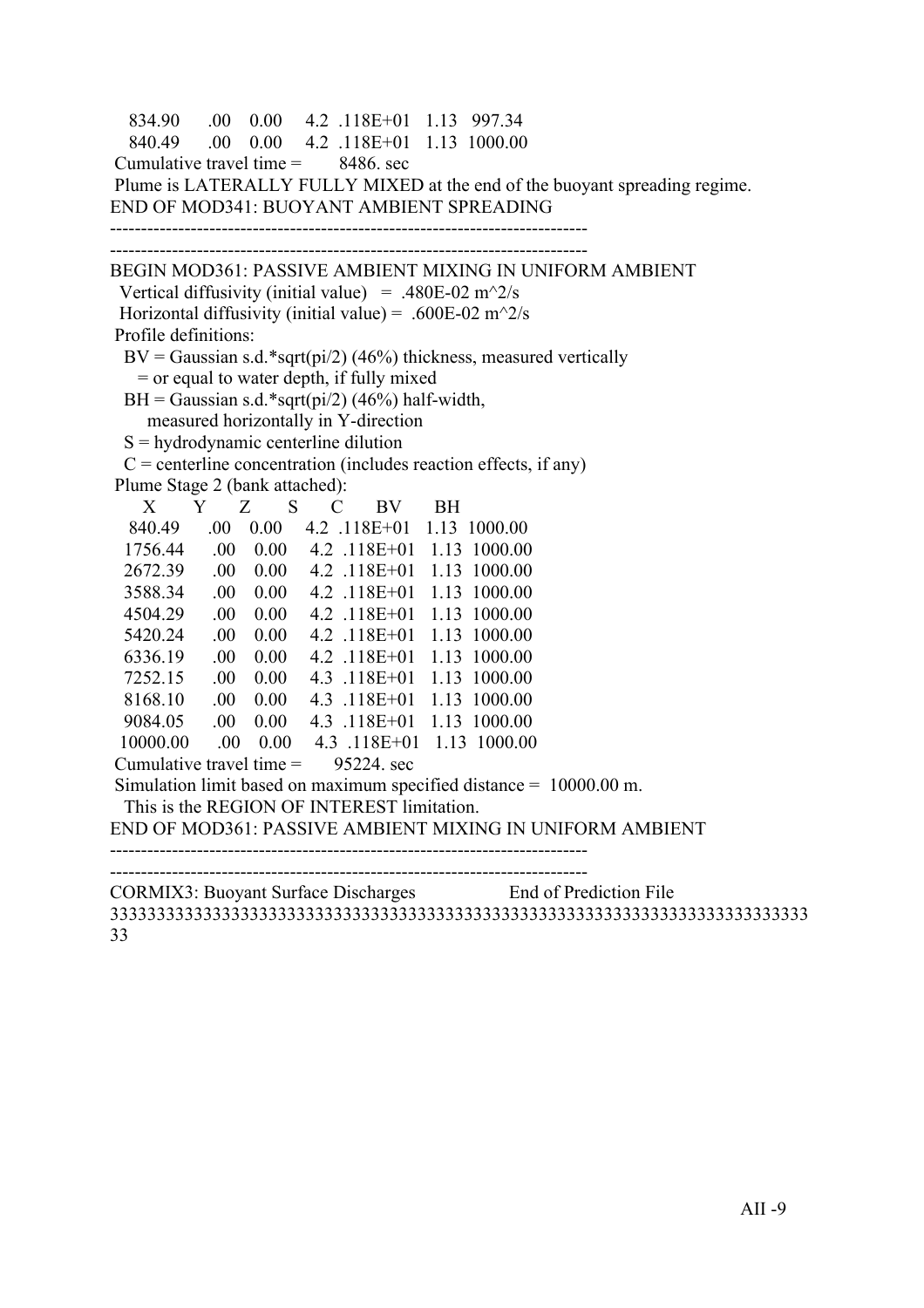# Caso 2

| <b>CORMIX SESSION REPORT:</b>                                                            |
|------------------------------------------------------------------------------------------|
|                                                                                          |
| XXXXXXXXXXXXXXXXXXXXXXXXX                                                                |
| CORMIX: CORNELL MIXING ZONE EXPERT SYSTEM                                                |
| <b>CORMIX-GI Version 4.01b</b>                                                           |
| SITE NAME/LABEL: ILVA A                                                                  |
|                                                                                          |
| DESIGN CASE: ILVA A<br>FILE NAME: C:\WINDOWS\Desktop\ilva\ILVA A.prd                     |
| Using subsystem CORMIX3: Buoyant Surface Discharges                                      |
| Start of session: 08/17/2004--15:41:04                                                   |
|                                                                                          |
| **                                                                                       |
| <b>SUMMARY OF INPUT DATA:</b>                                                            |
|                                                                                          |
| <b>AMBIENT PARAMETERS:</b>                                                               |
| Cross-section<br>$=$ bounded                                                             |
| ion $=$ bounde<br>BS $=$ 1000 m<br>Width                                                 |
| Channel regularity $ICHREG = 1$                                                          |
| Ambient flowrate $QA = 500 \text{ m}^3/\text{s}$                                         |
| $HA = 5 m$<br>Average depth                                                              |
| Depth at discharge $HD = 5 m$                                                            |
| Ambient velocity<br>$UA = 0.1$ m/s                                                       |
| Darcy-Weisbach friction factor $F = 0.0184$                                              |
| Wind velocity<br>$UW = 0$ m/s                                                            |
| Stratification Type STRCND = U                                                           |
| Surface density RHOAS = 999.3789 kg/m <sup><math>\sim</math></sup> 3                     |
| Bottom density RHOAB = 999.3789 kg/m <sup><math>\sim</math></sup> 3                      |
|                                                                                          |
| <b>DISCHARGE PARAMETERS:</b><br><b>Buoyant Surface Discharge</b>                         |
|                                                                                          |
| Discharge located on = right bank/shoreline<br>Discharge configuration = flush discharge |
| Distance from bank to outlet $DISTB = 0 m$                                               |
| Discharge angle $\qquad$ SIGMA = 90 deg                                                  |
| Depth near discharge outlet $HD0 = 5 m$                                                  |
| $SLOPE = 0$ deg<br>Bottom slope at discharge                                             |
| Rectangular discharge:                                                                   |
| Discharge cross-section area A0<br>$= 500 \text{ m}^2$                                   |
| Discharge channel width<br>$= 100 \text{ m}$<br>B <sub>0</sub>                           |
| Discharge channel depth<br>H <sub>0</sub><br>$= 5 m$                                     |
| Discharge aspect ratio<br>AR<br>$= 0.05$                                                 |
| Reduced discharge channel due to intrusion:                                              |
| $= 137.2680$ m <sup><math>\textdegree</math></sup> 2<br>Cross-section area<br>A0         |
| Channel width<br>B <sub>0</sub><br>$= 100 \text{ m}$                                     |
| H <sub>0</sub><br>$= 1.37$ m<br>Channel depth                                            |
| Aspect ratio<br>AR<br>$= 0.01$                                                           |
| Discharge flowrate<br>$= 28 \text{ m}^3/\text{s}$<br>Q <sub>0</sub>                      |
| Discharge velocity<br>$= 0.20$ m/s<br>U0                                                 |
| Discharge density<br>RHO0 = 996.2905 kg/m <sup><math>\text{A}</math>3</sup>              |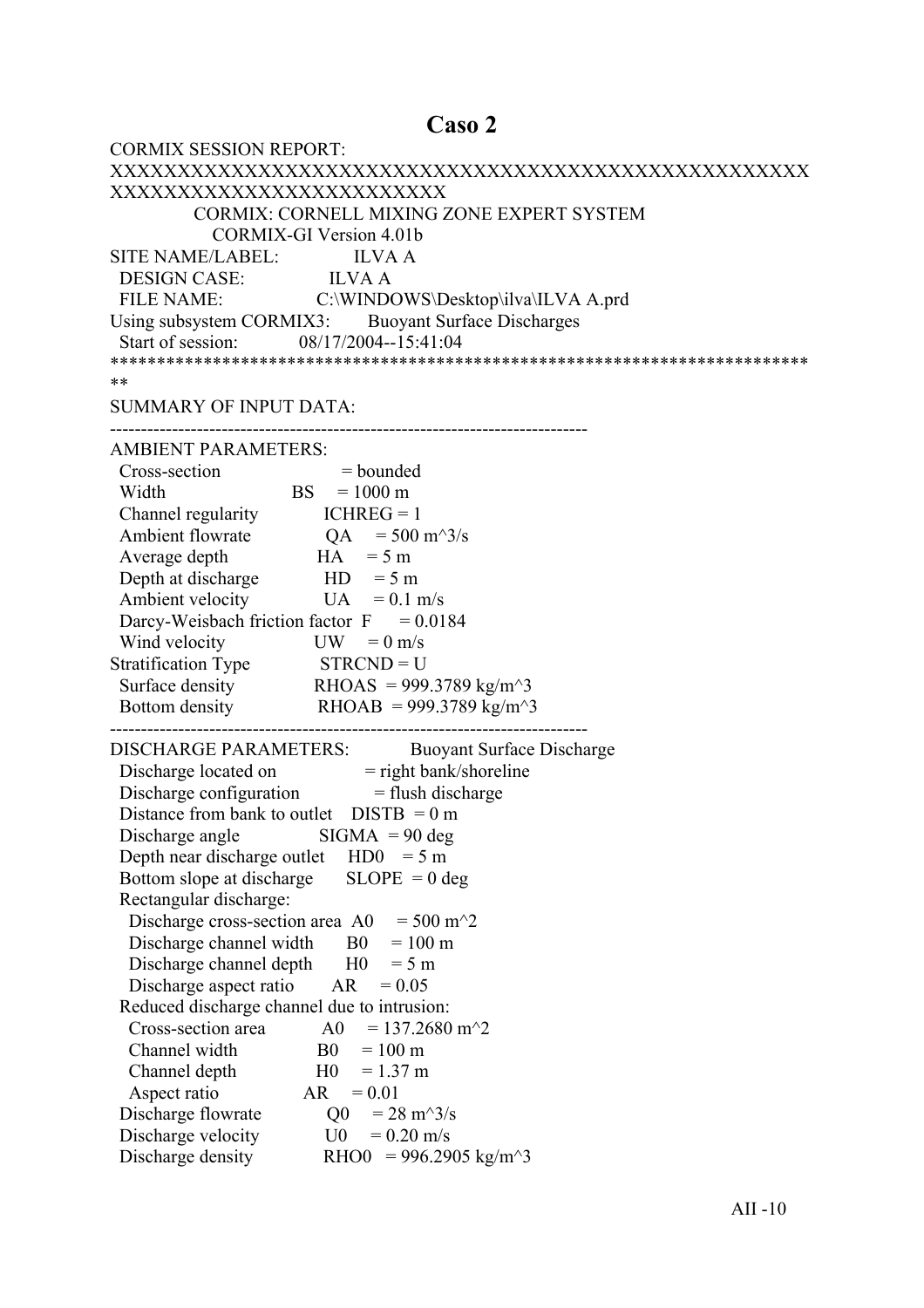Density difference DRHO =  $3.0884 \text{ kg/m}^3$ Buoyant acceleration  $GPO = 0.0303 \text{ m/s}^2$ Discharge concentration  $CO = 1$  mg/l Surface heat exchange coeff.  $KS = 0$  m/s Coefficient of decay  $KD = 0/s$ ----------------------------------------------------------------------------- DISCHARGE/ENVIRONMENT LENGTH SCALES:  $LQ = 11.72 \text{ m}$   $Lm = 23.90 \text{ m}$   $Lbb = 848.56 \text{ m}$  $LM = 4.01 m$ ----------------------------------------------------------------------------- NON-DIMENSIONAL PARAMETERS: Densimetric Froude number  $FRO = 0.34$  (based on LQ) Channel densimetric Froude no.  $FRCH = 1$  (based on H0) Velocity ratio  $R = 2.04$ ----------------------------------------------------------------------------- MIXING ZONE / TOXIC DILUTION ZONE / AREA OF INTEREST PARAMETERS: Toxic discharge  $= no$ Water quality standard specified  $=$  no Regulatory mixing zone  $= no$ Region of interest  $= 10000$  m downstream \*\*\*\*\*\*\*\*\*\*\*\*\*\*\*\*\*\*\*\*\*\*\*\*\*\*\*\*\*\*\*\*\*\*\*\*\*\*\*\*\*\*\*\*\*\*\*\*\*\*\*\*\*\*\*\*\*\*\*\*\*\*\*\*\*\*\*\*\*\*\*\*\*\*\* \*\* HYDRODYNAMIC CLASSIFICATION: \*------------------------\*  $| FLOW CLASS = PL1 |$  \*------------------------\* \*\*\*\*\*\*\*\*\*\*\*\*\*\*\*\*\*\*\*\*\*\*\*\*\*\*\*\*\*\*\*\*\*\*\*\*\*\*\*\*\*\*\*\*\*\*\*\*\*\*\*\*\*\*\*\*\*\*\*\*\*\*\*\*\*\*\*\*\*\*\*\*\*\*\* \*\* MIXING ZONE EVALUATION (hydrodynamic and regulatory summary): ----------------------------------------------------------------------------- X-Y-Z Coordinate system: Origin is located at water surface and at centerline of discharge channel: 0 m from the right bank/shore. Number of display steps  $NSTEP = 10$  per module. ----------------------------------------------------------------------------- NEAR-FIELD REGION (NFR) CONDITIONS : Note: The NFR is the zone of strong initial mixing. It has no regulatory implication. However, this information may be useful for the discharge designer because the mixing in the NFR is usually sensitive to the discharge design conditions. Pollutant concentration at edge of NFR =  $0.2378$  mg/l Dilution at edge of NFR  $= 4.2$ NFR Location:  $x = 784.59$  m (centerline coordinates)  $y = 0$  m  $z = 0$  m NFR plume dimensions: half-width  $= 1000 \text{ m}$ thickness  $= 1.18$  m -----------------------------------------------------------------------------

Buoyancy assessment: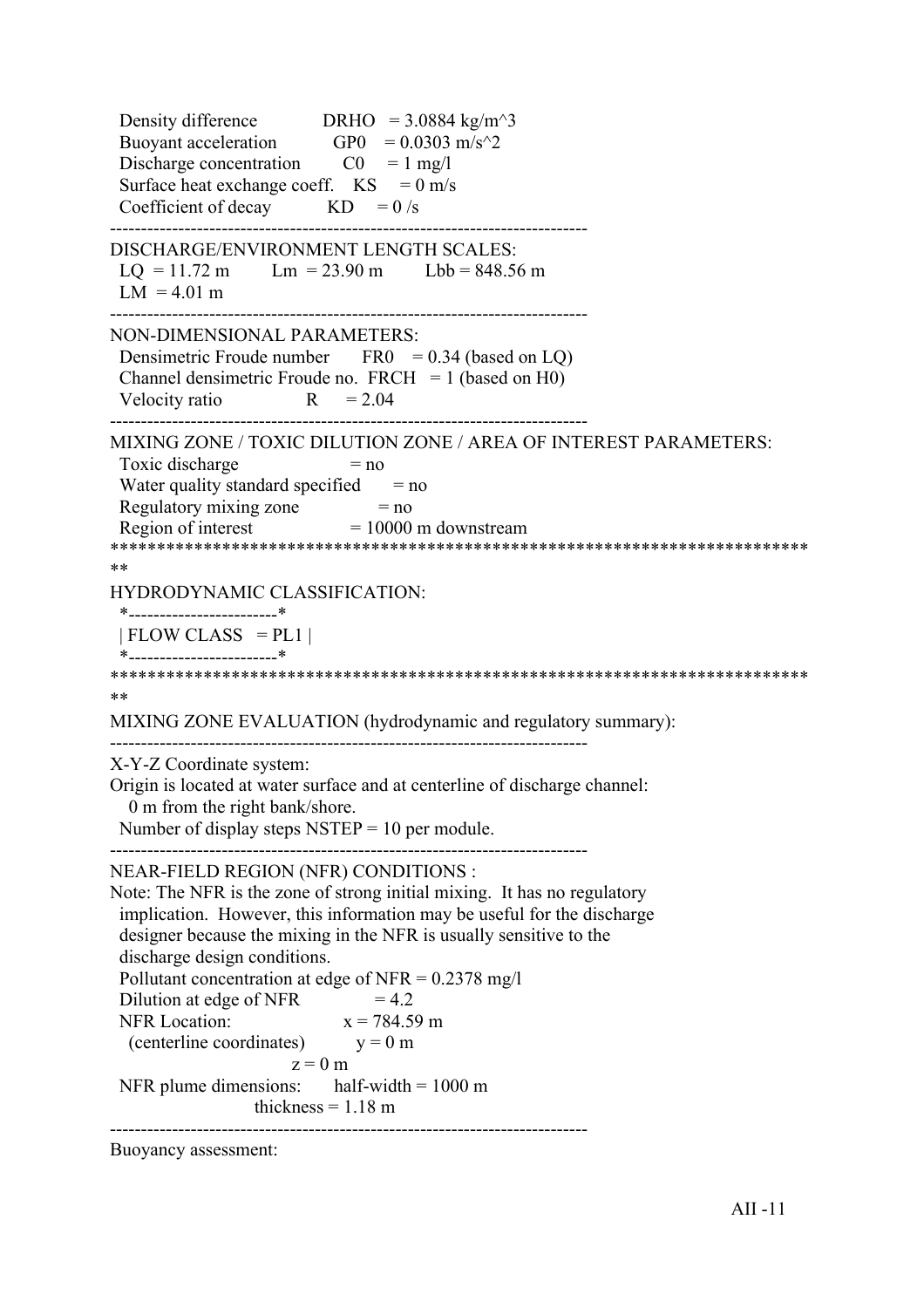The effluent density is less than the surrounding ambient water density at the discharge level. Therefore, the effluent is POSITIVELY BUOYANT and will tend to rise towards the surface.

-----------------------------------------------------------------------------

FAR-FIELD MIXING SUMMARY:

 Plume becomes vertically fully mixed WITHIN NEAR-FIELD at 0 m downstream, but RE-STRATIFIES LATER and is not mixed in the far-field. Plume becomes laterally fully mixed at 840.49 m downstream.

-----------------------------------------------------------------------------

PLUME BANK CONTACT SUMMARY:

 Plume in bounded section contacts nearest bank at -392.30 m downstream. Plume contacts second bank at 0 m downstream.

\*\*\*\*\*\*\*\*\*\*\*\*\*\*\*\*\*\*\*\*\*\*\*\* TOXIC DILUTION ZONE SUMMARY

\*\*\*\*\*\*\*\*\*\*\*\*\*\*\*\*\*\*\*\*\*\*\*\*

No TDZ was specified for this simulation. \*\*\*\*\*\*\*\*\*\*\*\*\*\*\*\*\*\*\*\*\*\* REGULATORY MIXING ZONE SUMMARY \*\*\*\*\*\*\*\*\*\*\*\*\*\*\*\*\*\*\*\*\*\*\*

No RMZ and no ambient water quality standard have been specified. \*\*\*\*\*\*\*\*\*\*\*\*\*\*\*\*\*\*\*\*\* FINAL DESIGN ADVICE AND COMMENTS \*\*\*\*\*\*\*\*\*\*\*\*\*\*\*\*\*\*\*\*\*\*

INTRUSION OF AMBIENT WATER into the discharge opening will occur. For the present discharge/environment conditions the discharge densimetric Froude number is well below unity.

This is an UNDESIRABLE operating condition.

 To prevent intrusion, change the discharge parameters (e.g. decrease the discharge opening area) in order to increase the discharge Froude number.

-----------------------------------------------------------------------------

REMINDER: The user must take note that HYDRODYNAMIC MODELING by any known technique is NOT AN EXACT SCIENCE.

Extensive comparison with field and laboratory data has shown that the CORMIX predictions on dilutions and concentrations (with associated plume geometries) are reliable for the majority of cases and are accurate to within about +-50% (standard deviation).

As a further safeguard, CORMIX will not give predictions whenever it judges the design configuration as highly complex and uncertain for prediction.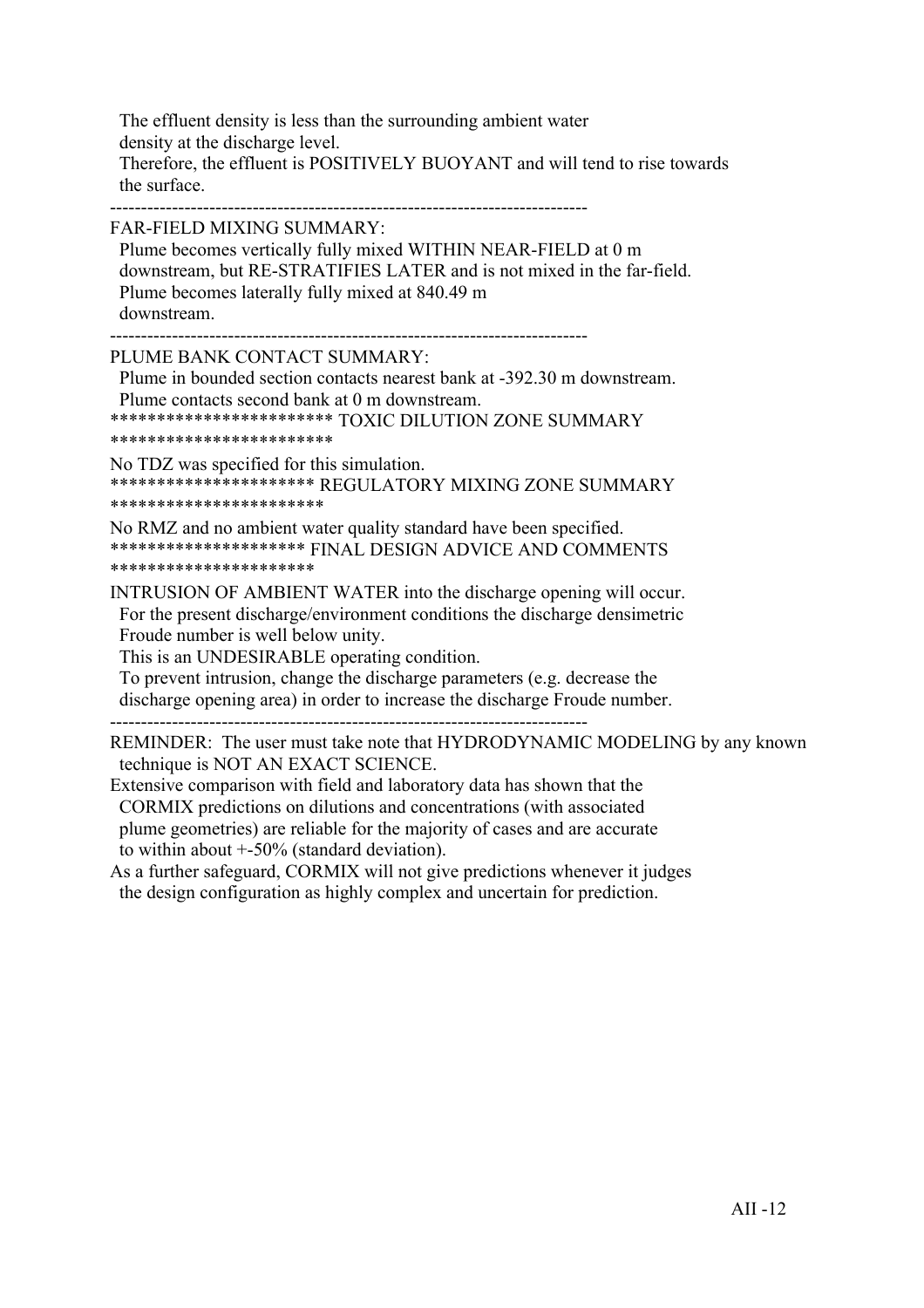CORMIX3 PREDICTION FILE: 333333333333333333333333333333333333333333333333333333333333333333333333333 33 CORNELL MIXING ZONE EXPERT SYSTEM Subsystem CORMIX3: Subsystem version: Buoyant Surface Discharges CORMIX-GI Version 4.01b ----------------------------------------------------------------------------- ----------------------------------------------------------------------------- CASE DESCRIPTION Site name/label: ILVA A Design case: ILVA\_A<br>FILE NAME: C:\WIN C:\WINDOWS\Desktop\ilva\ILVA\_A.prd Time of Fortran run: 08/17/2004--15:42:16 ENVIRONMENT PARAMETERS (metric units) Bounded section BS = 1000.00 AS = 5000.00 QA = 500.00 ICHREG= 1  $HA = 5.00 HD = 5.00$  $UA = 100 F = 018 \text{ USTAR} = .4796E-02$  $UW = 000$   $UWSTAR = 0000E+00$  Uniform density environment  $STRCND = U$  RHOAM = 999.3789 DISCHARGE PARAMETERS (metric units)  $BANK = RIGHT$   $DISTB = 00$  Configuration: flush discharge  $SIGMA = 90.00 HDO = 5.00 SLOPE = .00$  Rectangular channel geometry:  $B0 = 100.000 H0 = 5.000 A0 = 5000E+03 AR = .050$  Reduced channel geometry due to intrusion:  $B0 = 100.000 H0 = 1.373 A0 = .1373E+03 AR = .014$  (All relevant parameters further below are based on this geometry.)  $U0 = 0.204 \text{ O}0 = 28.000 = 0.2800E + 0.2$  $RHOO = 996.2905 \ \text{DRHO}0 = .3088E+01 \ \text{GPO} = .3031E-01$  $CO = 1000E+01$  CUNITS= mg/l  $IPOLL = 1$  KS = .0000E+00 KD = .0000E+00 FLUX VARIABLES (metric units)  $\Omega$  = .2800E+02 M0 = .5711E+01 J0 = .8486E+00 Associated length scales (meters)  $LO = 11.72$   $LM = 4.01$   $Lm = 23.90$   $Lb = 848.56$ NON-DIMENSIONAL PARAMETERS  $FR0 = 0.34$   $FRCH = 1.00$  R = 2.04 FLOW CLASSIFICATION 333333333333333333333333333333333333333333  $3$  Flow class (CORMIX3) = PL1  $3$  3 Applicable layer depth HS = 5.00 3 333333333333333333333333333333333333333333 MIXING ZONE / TOXIC DILUTION / REGION OF INTEREST PARAMETERS  $CO = 1000E+01$  CUNITS= mg/l  $NTOX = 0$  $NSTD = 0$  $REGMZ = 0$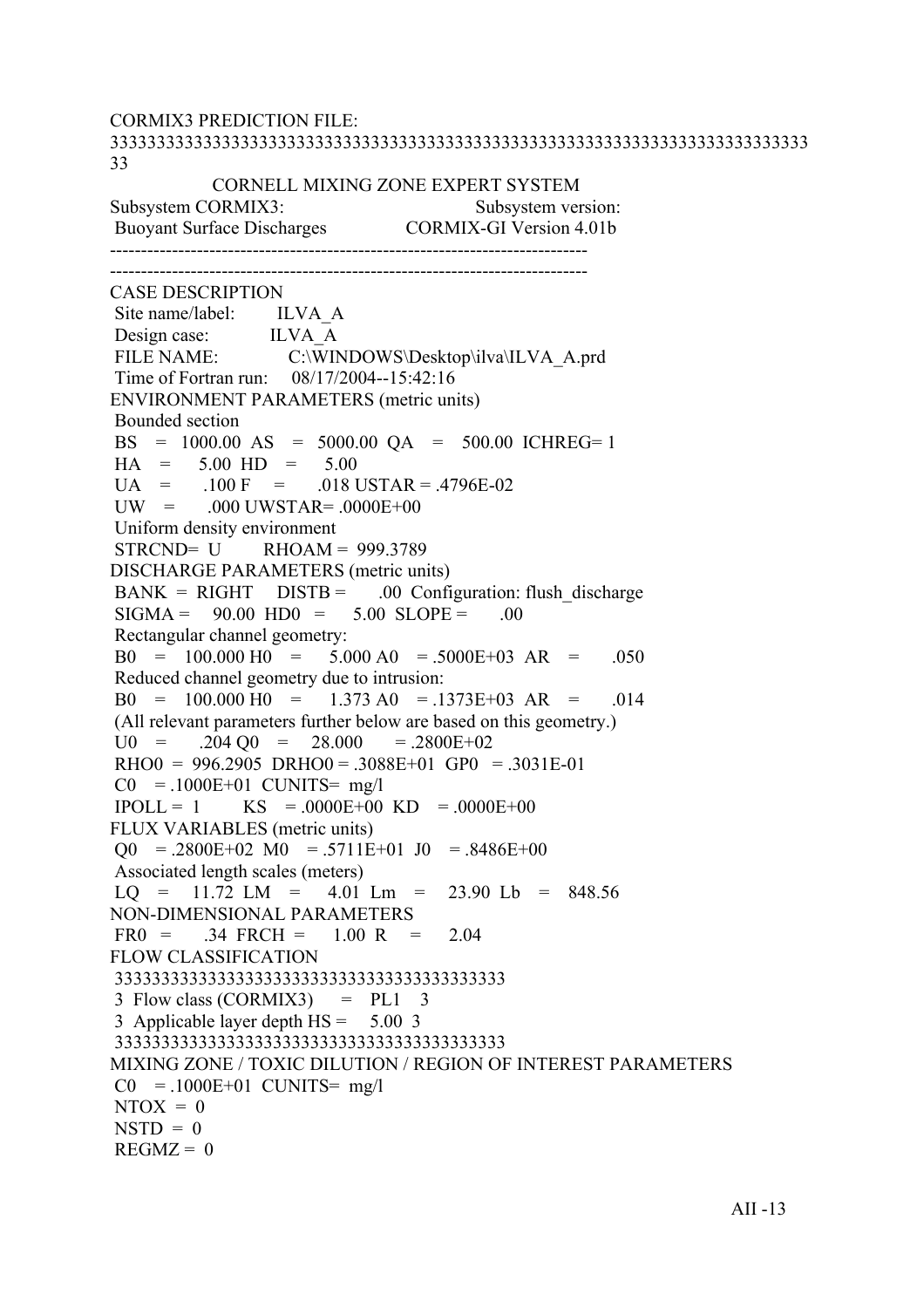$XINT = 10000.00$   $XMAX = 10000.00$ X-Y-Z COORDINATE SYSTEM: ORIGIN is located at the WATER SURFACE and at center of discharge channel/outlet: .00 m from the RIGHT bank/shore. X-axis points downstream Y-axis points to left as seen by an observer looking downstream Z-axis points vertically upward (in CORMIX3, all values  $Z = 0.00$ )  $NSTEP = 10$  display intervals per module ----------------------------------------------------------------------------- ----------------------------------------------------------------------------- BEGIN MOD301: DISCHARGE MODULE Efflux conditions: X Y Z S C BV BH .00 .00 0.00 1.0 .100E+01 1.37 50.00 END OF MOD301: DISCHARGE MODULE ----------------------------------------------------------------------------- ----------------------------------------------------------------------------- BEGIN MOD302: ZONE OF FLOW ESTABLISHMENT Control volume inflow: X Y Z S C BV BH .00 .00 0.00 1.0 .100E+01 1.37 50.00 VERTICAL MIXING occurs in the initial zone of flow establishment. Profile definitions:  $BV = Gaussian \ 1/e \ (37\%)$  vertical thickness  $BH = Gaussian$  1/e (37%) horizontal half-width, normal to trajectory S = hydrodynamic centerline dilution  $C =$  centerline concentration (includes reaction effects, if any) Control volume outflow: X Y Z S C BV BH 3.42 29.44 0.00 2.5 .406E+00 5.00 141.32 Cumulative travel time  $=$  145 sec END OF MOD302: ZONE OF FLOW ESTABLISHMENT ----------------------------------------------------------------------------- ----------------------------------------------------------------------------- BEGIN MOD331: UPSTREAM INTRUDING PLUME Control volume inflow: X Y Z S C BV BH 3.42 29.44 0.00 2.5 .406E+00 5.00 141.32 The PLUME EXTENDS ACROSS THE ENTIRE CHANNEL width at the point of discharge. For this reason the following predictions may be INACCURATE. UPSTREAM INTRUSION PROPERTIES: Upstream intrusion length  $= 392.30 \text{ m}$ X-position of upstream stagnation point  $= -392.30 \text{ m}$ Thickness in intrusion region  $=$  1.18 m Half-width at downstream end  $= 1000.00$  m Thickness at downstream end  $= 1.18 \text{ m}$  In this case, the upstream INTRUSION IS VERY LARGE, exceeding 10 times the local water depth.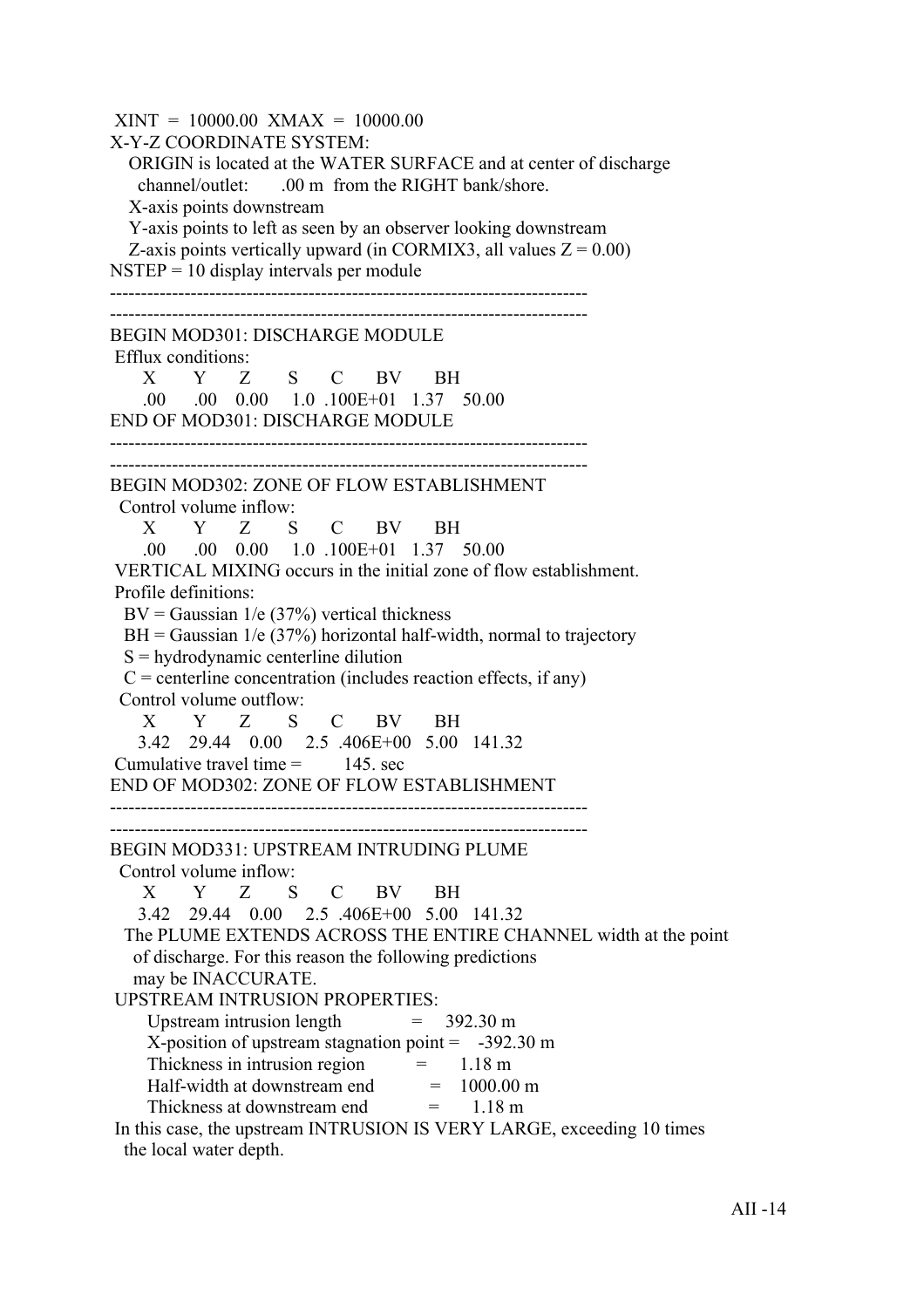This may be caused by a very small ambient velocity, perhaps in combination with large discharge buoyancy.

 If the ambient conditions are strongly transient (e.g. tidal), then the CORMIX steady-state predictions of upstream intrusion are probably unrealistic.

Profile definitions:

 $BV = top-hat$  thickness, measured vertically

 $BH = top-hat$  half-width, measured horizontally from bank/shoreline

 $S = \frac{1}{2}$  hydrodynamic average (bulk) dilution

|                                                                        |         | hydrodynamic average (buik) dirution |                        |           |                           |                                             |                                |  |
|------------------------------------------------------------------------|---------|--------------------------------------|------------------------|-----------|---------------------------|---------------------------------------------|--------------------------------|--|
| $C =$ average (bulk) concentration (includes reaction effects, if any) |         |                                      |                        |           |                           |                                             |                                |  |
| X                                                                      | Y       | Z                                    | S                      | C         | BV                        | <b>BH</b>                                   |                                |  |
| $-392.30$                                                              | .00.    |                                      | $0.00$ 9999.9 .000E+00 |           |                           | .00                                         | .00                            |  |
| $-368.76$                                                              | .00.    | 0.00                                 |                        |           |                           |                                             | 8.1 .124E+00 .36 141.42        |  |
| $-253.42$                                                              | $.00\,$ |                                      |                        |           |                           |                                             | $0.00$ 3.4 .294E+00 .85 343.51 |  |
| $-138.09$                                                              | .00.    |                                      |                        |           |                           | $0.00 \quad 2.7 \quad 374E + 00 \quad 1.08$ | 464.76                         |  |
| $-22.75$                                                               | $.00\,$ | 0.00                                 |                        |           |                           |                                             | 2.5 .405E+00 1.17 560.36       |  |
| 92.58                                                                  | .00.    | $0.00\,$                             |                        |           | $2.5$ .392E+00 1.18       |                                             | 641.87                         |  |
| 207.92                                                                 | .00.    | 0.00                                 |                        |           | $2.9$ .347E+00 1.18       |                                             | 714.14                         |  |
| 323.25                                                                 | .00.    | 0.00                                 |                        |           | 3.3 .302E+00 1.18         |                                             | 779.74                         |  |
| 438.59                                                                 | .00.    | 0.00                                 |                        |           | $3.7 \t .270E+00 \t 1.18$ |                                             | 840.24                         |  |
| 553.92                                                                 | .00.    | 0.00                                 |                        |           | 4.0 .252E+00 1.18         |                                             | 896.66                         |  |
| 669.26                                                                 | .00.    | 0.00                                 |                        |           |                           | 4.1 $.243E+00$ 1.18                         | 949.74                         |  |
| 784.59                                                                 | .00.    | 0.00                                 |                        |           |                           |                                             | 4.2 .238E+00 1.18 1000.00      |  |
| Cumulative travel time $=$                                             |         |                                      |                        | 7957, sec |                           |                                             |                                |  |
|                                                                        |         |                                      |                        |           |                           |                                             |                                |  |

END OF MOD331: UPSTREAM INTRUDING PLUME

-----------------------------------------------------------------------------

\*\* End of NEAR-FIELD REGION (NFR) \*\*

-----------------------------------------------------------------------------

-----------------------------------------------------------------------------

BEGIN MOD341: BUOYANT AMBIENT SPREADING Plume is ATTACHED to RIGHT bank/shore.

 Plume width is now determined from RIGHT bank/shore. Profile definitions:

 $BV = top-hat$  thickness, measured vertically

 $BH = top-hat$  half-width, measured horizontally from bank/shoreline

 $S =$ hydrodynamic average (bulk) dilution

 $C$  = average (bulk) concentration (includes reaction effects, if any) Plume Stage 2 (bank attached):

| X      | Y        | Z S  |  | $C$ BV            | <b>BH</b> |             |
|--------|----------|------|--|-------------------|-----------|-------------|
| 784.59 | $\Omega$ | 0.00 |  | $4.2$ .238E+00    |           | 1.15 973.12 |
| 790.18 | 00       | 0.00 |  | $4.2$ .238E+00    |           | 1.14 975.84 |
| 795.77 | -00      | 0.00 |  | $4.2 \t .237E+00$ |           | 1.14 978.55 |
| 801.36 | 00       | 0.00 |  | $4.2$ .237E+00    |           | 1.14 981.25 |
| 806.95 | 00       | 0.00 |  | $4.2 \t .237E+00$ |           | 1.14 983.95 |
| 812.54 | 00       | 0.00 |  | $4.2 \t .237E+00$ |           | 1.14 986.64 |
| 818.13 | -00      | 0.00 |  | 4.2 .236E+00      | 1.13      | 989.32      |
| 823.72 | 00       | 0.00 |  | 4.2 .236E+00      |           | 1.13 992.00 |
| 829.31 | 00       | 0.00 |  | 4.2 .236E+00      |           | 1 13 994 67 |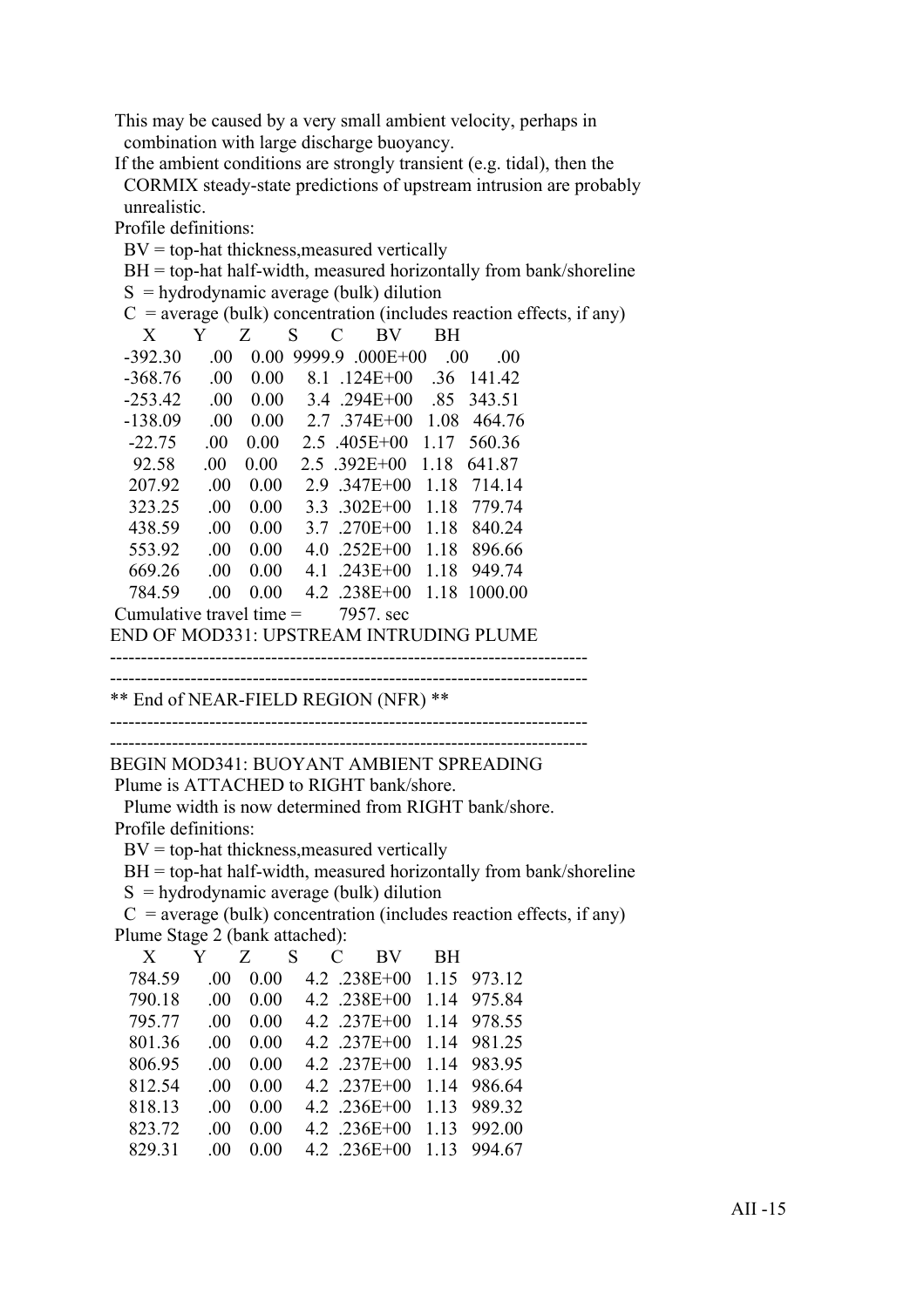```
 834.90 .00 0.00 4.2 .236E+00 1.13 997.34
   840.49 .00 0.00 4.2 .236E+00 1.13 1000.00
Cumulative travel time = 8486, sec
 Plume is LATERALLY FULLY MIXED at the end of the buoyant spreading regime.
END OF MOD341: BUOYANT AMBIENT SPREADING
-----------------------------------------------------------------------------
     -----------------------------------------------------------------------------
BEGIN MOD361: PASSIVE AMBIENT MIXING IN UNIFORM AMBIENT
 Vertical diffusivity (initial value) = .480E-02 m<sup>\gamma</sup>2/s
Horizontal diffusivity (initial value) = .600E-02 m<sup>\sim2/s</sup>
 Profile definitions:
 BV = Gaussian s.d.*sqrt(pi/2) (46%) thickness, measured vertically
    = or equal to water depth, if fully mixed
 BH = Gaussian s.d.*sqrt(pi/2) (46%) half-width,
     measured horizontally in Y-direction
 S = hydrodynamic centerline dilution
 C = centerline concentration (includes reaction effects, if any)
 Plume Stage 2 (bank attached):
 X Y Z S C BV BH
   840.49 .00 0.00 4.2 .236E+00 1.13 1000.00
  1756.44 .00 0.00 4.2 .236E+00 1.13 1000.00
  2672.39 .00 0.00 4.2 .236E+00 1.13 1000.00
  3588.34 .00 0.00 4.2 .235E+00 1.13 1000.00
  4504.29 .00 0.00 4.2 .235E+00 1.13 1000.00
  5420.24 .00 0.00 4.2 .235E+00 1.13 1000.00
  6336.19 .00 0.00 4.2 .235E+00 1.13 1000.00
  7252.15 .00 0.00 4.3 .235E+00 1.13 1000.00
  8168.10 .00 0.00 4.3 .235E+00 1.13 1000.00
  9084.05 .00 0.00 4.3 .235E+00 1.13 1000.00
  10000.00 .00 0.00 4.3 .235E+00 1.13 1000.00
Cumulative travel time = 95224 sec
 Simulation limit based on maximum specified distance = 10000.00 m.
  This is the REGION OF INTEREST limitation.
END OF MOD361: PASSIVE AMBIENT MIXING IN UNIFORM AMBIENT
-----------------------------------------------------------------------------
   -----------------------------------------------------------------------------
CORMIX3: Buoyant Surface Discharges End of Prediction File
333333333333333333333333333333333333333333333333333333333333333333333333333
```
33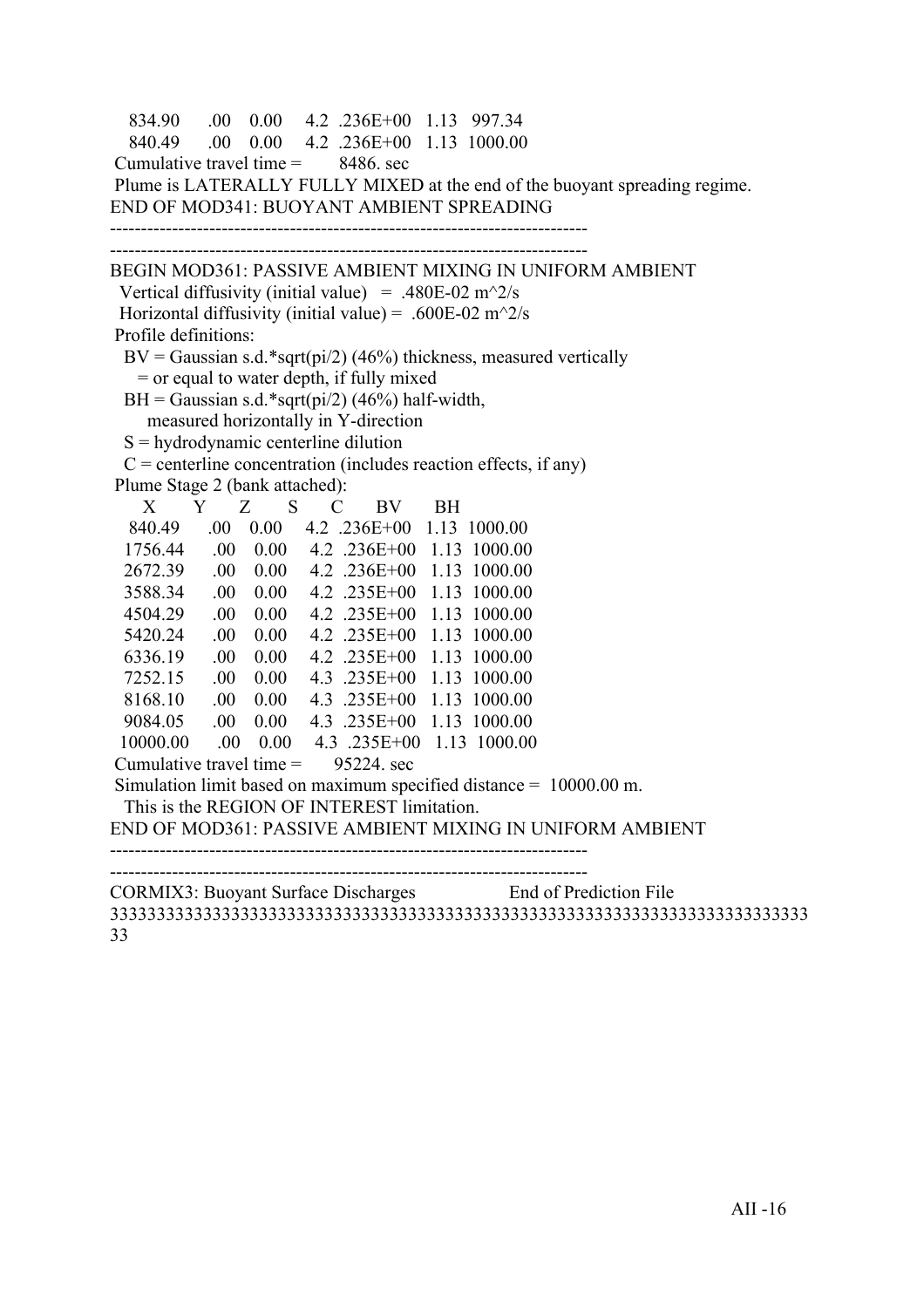# Caso 3

| <b>CORMIX SESSION REPORT:</b>                                                            |
|------------------------------------------------------------------------------------------|
|                                                                                          |
| XXXXXXXXXXXXXXXXXXXXXXXXX                                                                |
| CORMIX: CORNELL MIXING ZONE EXPERT SYSTEM                                                |
| <b>CORMIX-GI Version 4.01b</b>                                                           |
| SITE NAME/LABEL: ILVA A                                                                  |
| DESIGN CASE: ILVA A                                                                      |
| FILE NAME: C:\WINDOWS\Desktop\ilva\ILVA A.prd                                            |
| Using subsystem CORMIX3: Buoyant Surface Discharges                                      |
| Start of session: 08/17/2004--15:43:23                                                   |
|                                                                                          |
| **                                                                                       |
| <b>SUMMARY OF INPUT DATA:</b>                                                            |
|                                                                                          |
| <b>AMBIENT PARAMETERS:</b>                                                               |
| Cross-section<br>$=$ bounded                                                             |
| $BS = 1000 \text{ m}$<br>Width                                                           |
| Channel regularity $ICHREG = 1$                                                          |
| Ambient flowrate $QA = 500 \text{ m}^3/\text{s}$                                         |
| $HA = 5 m$<br>Average depth                                                              |
| Depth at discharge $HD = 5 m$                                                            |
| Ambient velocity<br>$UA = 0.1$ m/s                                                       |
| Darcy-Weisbach friction factor $F = 0.0184$                                              |
| Wind velocity<br>$UW = 0$ m/s                                                            |
| Stratification Type STRCND = U                                                           |
| Surface density RHOAS = 999.3789 kg/m <sup><math>\sim</math></sup> 3                     |
| Bottom density RHOAB = 999.3789 kg/m <sup><math>\sim</math>3</sup>                       |
|                                                                                          |
| <b>DISCHARGE PARAMETERS:</b><br><b>Buoyant Surface Discharge</b>                         |
|                                                                                          |
| Discharge located on = right bank/shoreline<br>Discharge configuration = flush discharge |
| Distance from bank to outlet $DISTB = 0 m$                                               |
| Discharge angle $\qquad$ SIGMA = 90 deg                                                  |
| Depth near discharge outlet $HD0 = 5 m$                                                  |
| $SLOPE = 0$ deg<br>Bottom slope at discharge                                             |
| Rectangular discharge:                                                                   |
| $= 500 \text{ m}^2$<br>Discharge cross-section area A0                                   |
| Discharge channel width<br>B <sub>0</sub><br>$= 100 \text{ m}$                           |
| Discharge channel depth<br>H <sub>0</sub><br>$= 5 m$                                     |
| Discharge aspect ratio<br>AR<br>$= 0.05$                                                 |
| Reduced discharge channel due to intrusion:                                              |
| $= 137.2680$ m <sup><math>\textdegree</math></sup> 2<br>Cross-section area<br>A0         |
| Channel width<br>B <sub>0</sub><br>$= 100 \text{ m}$                                     |
| H <sub>0</sub><br>$= 1.37$ m<br>Channel depth                                            |
| Aspect ratio<br>AR<br>$= 0.01$                                                           |
| Discharge flowrate<br>Q <sub>0</sub><br>$= 28 \text{ m}^3/\text{s}$                      |
| Discharge velocity<br>U0<br>$= 0.20$ m/s                                                 |
| Discharge density<br>RHO0 = 996.2905 kg/m <sup><math>\text{A}</math>3</sup>              |
|                                                                                          |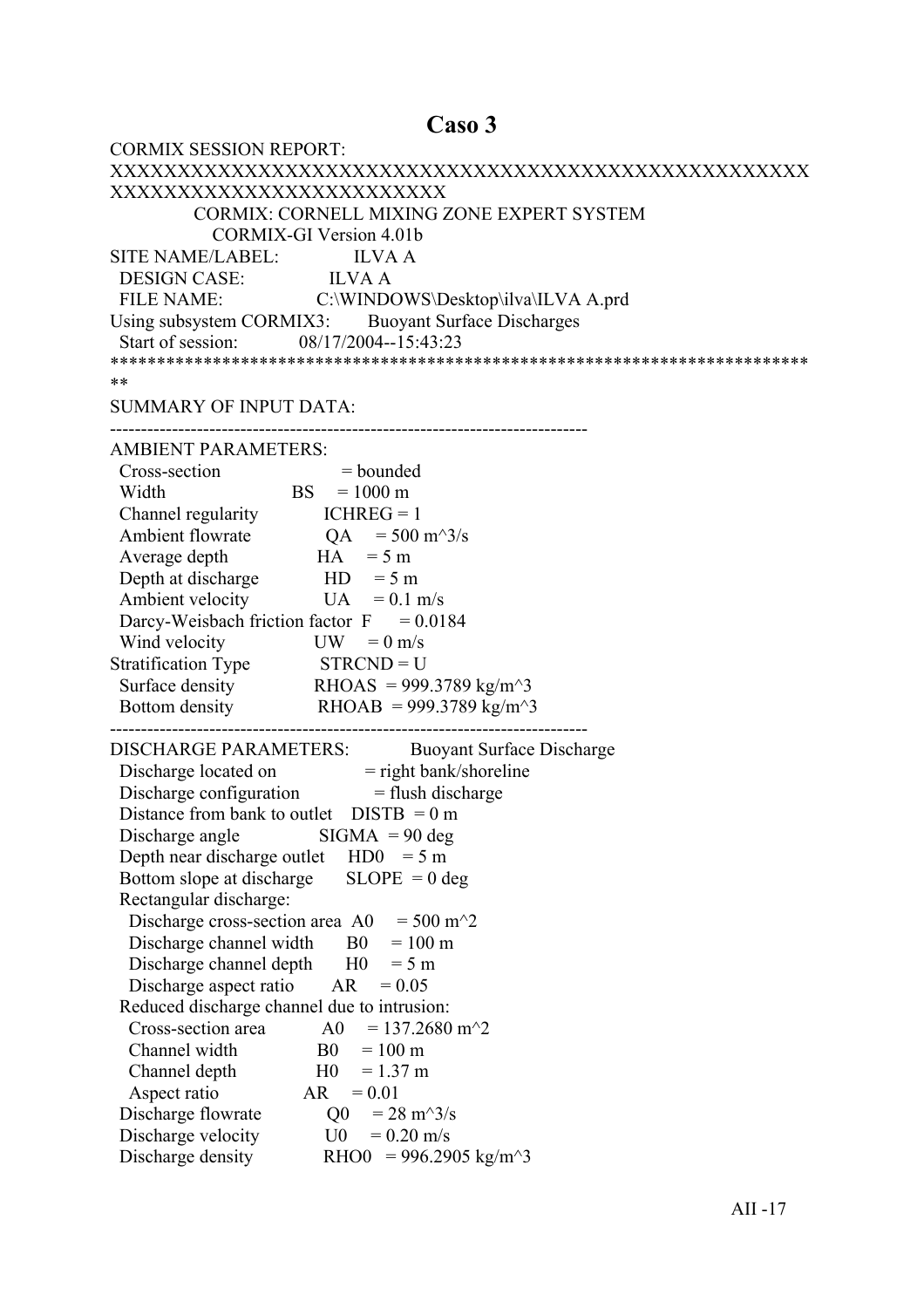Density difference DRHO =  $3.0884 \text{ kg/m}^3$ Buoyant acceleration GP0 =  $0.0303$  m/s<sup> $\textdegree$ </sup>2 Discharge concentration  $CO = 0.1$  mg/l Surface heat exchange coeff.  $KS = 0$  m/s Coefficient of decay  $KD = 0/s$ ----------------------------------------------------------------------------- DISCHARGE/ENVIRONMENT LENGTH SCALES:  $LQ = 11.72 \text{ m}$   $Lm = 23.90 \text{ m}$   $Lbb = 848.56 \text{ m}$  $LM = 4.01 m$ ----------------------------------------------------------------------------- NON-DIMENSIONAL PARAMETERS: Densimetric Froude number  $FRO = 0.34$  (based on LQ) Channel densimetric Froude no.  $FRCH = 1$  (based on H0) Velocity ratio  $R = 2.04$ ----------------------------------------------------------------------------- MIXING ZONE / TOXIC DILUTION ZONE / AREA OF INTEREST PARAMETERS: Toxic discharge  $= no$ Water quality standard specified  $=$  no Regulatory mixing zone  $= no$ Region of interest  $= 10000$  m downstream \*\*\*\*\*\*\*\*\*\*\*\*\*\*\*\*\*\*\*\*\*\*\*\*\*\*\*\*\*\*\*\*\*\*\*\*\*\*\*\*\*\*\*\*\*\*\*\*\*\*\*\*\*\*\*\*\*\*\*\*\*\*\*\*\*\*\*\*\*\*\*\*\*\*\* \*\* HYDRODYNAMIC CLASSIFICATION: \*------------------------\*  $| FLOW CLASS = PL1 |$  \*------------------------\* \*\*\*\*\*\*\*\*\*\*\*\*\*\*\*\*\*\*\*\*\*\*\*\*\*\*\*\*\*\*\*\*\*\*\*\*\*\*\*\*\*\*\*\*\*\*\*\*\*\*\*\*\*\*\*\*\*\*\*\*\*\*\*\*\*\*\*\*\*\*\*\*\*\*\* \*\* MIXING ZONE EVALUATION (hydrodynamic and regulatory summary): ----------------------------------------------------------------------------- X-Y-Z Coordinate system: Origin is located at water surface and at centerline of discharge channel: 0 m from the right bank/shore. Number of display steps  $NSTEP = 10$  per module. ----------------------------------------------------------------------------- NEAR-FIELD REGION (NFR) CONDITIONS : Note: The NFR is the zone of strong initial mixing. It has no regulatory implication. However, this information may be useful for the discharge designer because the mixing in the NFR is usually sensitive to the discharge design conditions. Pollutant concentration at edge of NFR =  $0.0238$  mg/l Dilution at edge of NFR  $= 4.2$ NFR Location:  $x = 784.59$  m (centerline coordinates)  $y = 0$  m  $z = 0$  m NFR plume dimensions: half-width  $= 1000 \text{ m}$ thickness  $= 1.18$  m -----------------------------------------------------------------------------

Buoyancy assessment: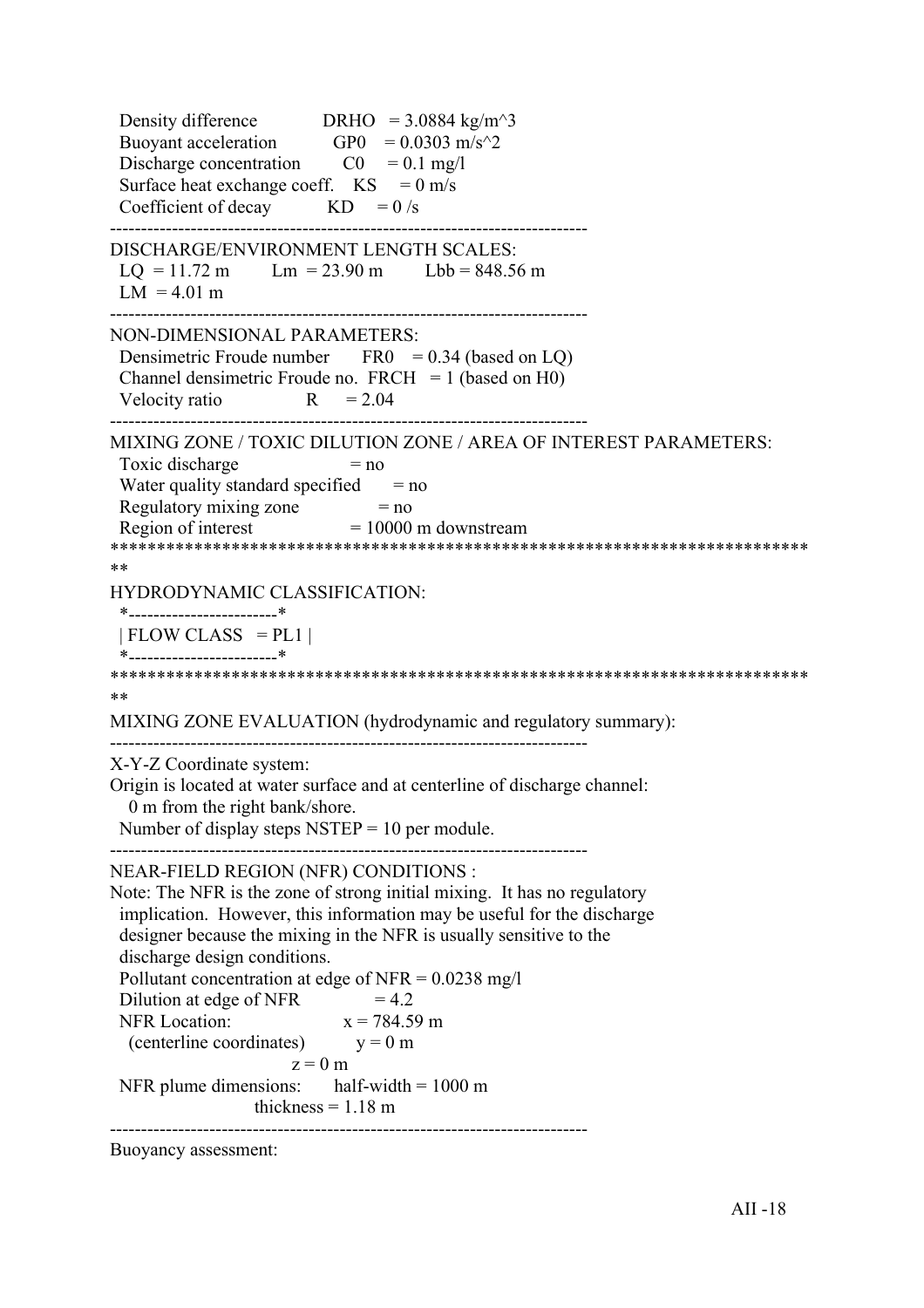The effluent density is less than the surrounding ambient water density at the discharge level. Therefore, the effluent is POSITIVELY BUOYANT and will tend to rise towards the surface.

-----------------------------------------------------------------------------

FAR-FIELD MIXING SUMMARY:

 Plume becomes vertically fully mixed WITHIN NEAR-FIELD at 0 m downstream, but RE-STRATIFIES LATER and is not mixed in the far-field. Plume becomes laterally fully mixed at 840.49 m downstream.

-----------------------------------------------------------------------------

PLUME BANK CONTACT SUMMARY:

 Plume in bounded section contacts nearest bank at -392.30 m downstream. Plume contacts second bank at 0 m downstream.

\*\*\*\*\*\*\*\*\*\*\*\*\*\*\*\*\*\*\*\*\*\*\*\* TOXIC DILUTION ZONE SUMMARY

\*\*\*\*\*\*\*\*\*\*\*\*\*\*\*\*\*\*\*\*\*\*\*\*

No TDZ was specified for this simulation. \*\*\*\*\*\*\*\*\*\*\*\*\*\*\*\*\*\*\*\*\*\* REGULATORY MIXING ZONE SUMMARY \*\*\*\*\*\*\*\*\*\*\*\*\*\*\*\*\*\*\*\*\*\*\*

No RMZ and no ambient water quality standard have been specified. \*\*\*\*\*\*\*\*\*\*\*\*\*\*\*\*\*\*\*\*\* FINAL DESIGN ADVICE AND COMMENTS \*\*\*\*\*\*\*\*\*\*\*\*\*\*\*\*\*\*\*\*\*\*

INTRUSION OF AMBIENT WATER into the discharge opening will occur. For the present discharge/environment conditions the discharge densimetric Froude number is well below unity.

This is an UNDESIRABLE operating condition.

 To prevent intrusion, change the discharge parameters (e.g. decrease the discharge opening area) in order to increase the discharge Froude number.

-----------------------------------------------------------------------------

REMINDER: The user must take note that HYDRODYNAMIC MODELING by any known technique is NOT AN EXACT SCIENCE.

Extensive comparison with field and laboratory data has shown that the CORMIX predictions on dilutions and concentrations (with associated plume geometries) are reliable for the majority of cases and are accurate to within about +-50% (standard deviation).

As a further safeguard, CORMIX will not give predictions whenever it judges the design configuration as highly complex and uncertain for prediction.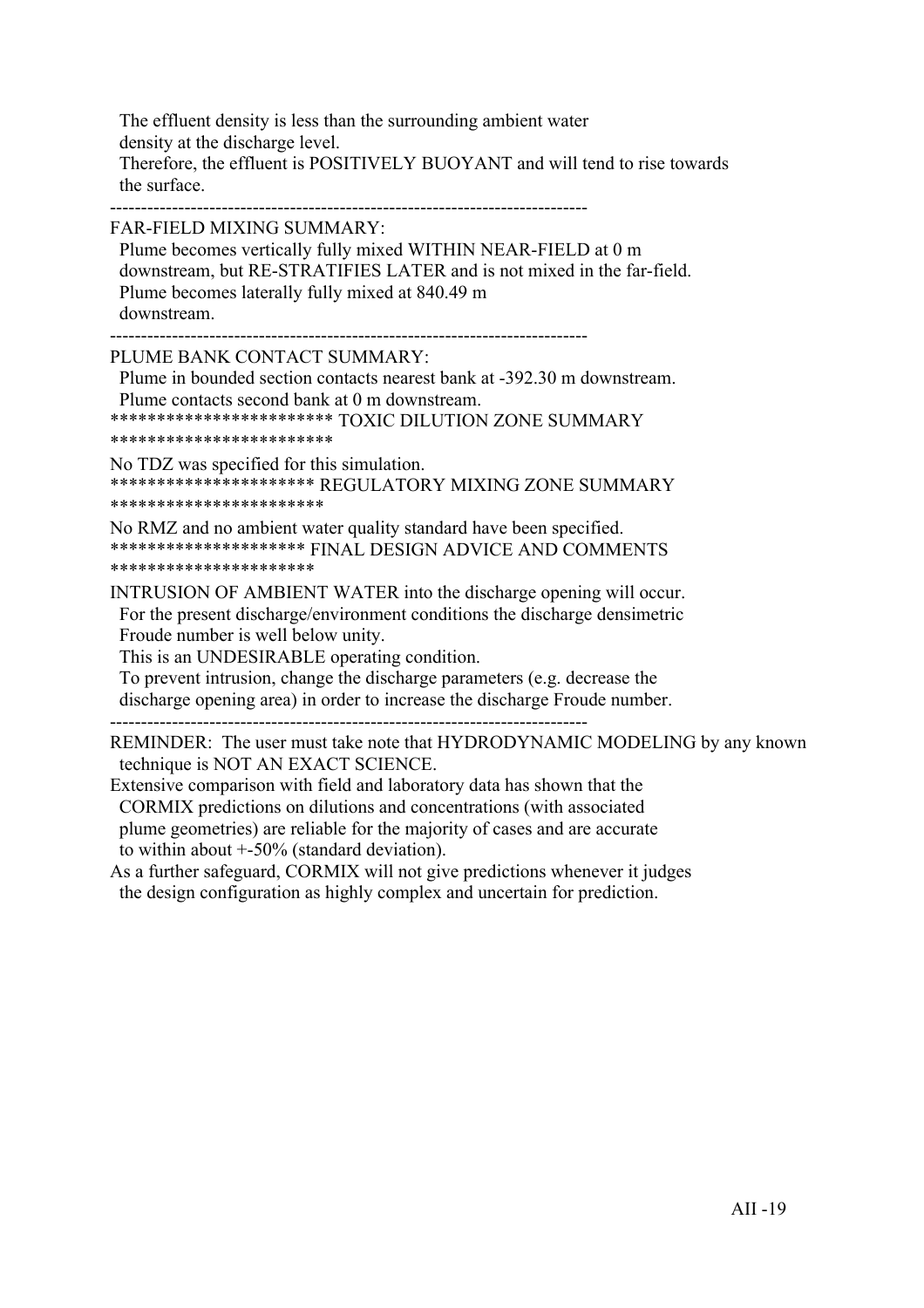CORMIX3 PREDICTION FILE: 333333333333333333333333333333333333333333333333333333333333333333333333333 33 CORNELL MIXING ZONE EXPERT SYSTEM Subsystem CORMIX3: Subsystem version: Buoyant Surface Discharges CORMIX-GI Version 4.01b ----------------------------------------------------------------------------- ----------------------------------------------------------------------------- CASE DESCRIPTION Site name/label: ILVA A Design case: ILVA\_A<br>FILE NAME: C:\WIN C:\WINDOWS\Desktop\ilva\ILVA\_A.prd Time of Fortran run: 08/17/2004--15:43:23 ENVIRONMENT PARAMETERS (metric units) Bounded section BS = 1000.00 AS = 5000.00 QA = 500.00 ICHREG= 1  $HA = 5.00 HD = 5.00$  $UA = 100 F = 018 \text{ USTAR} = .4796E-02$  $UW = 000$   $UWSTAR = 0000E+00$  Uniform density environment  $STRCND = U$  RHOAM = 999.3789 DISCHARGE PARAMETERS (metric units)  $BANK = RIGHT$   $DISTB = 00$  Configuration: flush discharge  $SIGMA = 90.00 HDO = 5.00 SLOPE = .00$  Rectangular channel geometry:  $B0 = 100.000 H0 = 5.000 A0 = 5000E+03 AR = .050$  Reduced channel geometry due to intrusion:  $B0 = 100.000 H0 = 1.373 A0 = .1373E+03 AR = .014$  (All relevant parameters further below are based on this geometry.)  $U0 = 0.204 \text{ O}0 = 28.000 = 0.2800E + 0.2$  $RHOO = 996.2905 \ \text{DRHO}0 = .3088E+01 \ \text{GPO} = .3031E-01$  $CO = 1000E+00$  CUNITS= mg/l  $IPOLL = 1$  KS = .0000E+00 KD = .0000E+00 FLUX VARIABLES (metric units)  $\Omega$  = .2800E+02 M0 = .5711E+01 J0 = .8486E+00 Associated length scales (meters)  $LO = 11.72$   $LM = 4.01$   $Lm = 23.90$   $Lb = 848.56$ NON-DIMENSIONAL PARAMETERS  $FR0 = 0.34$   $FRCH = 1.00$  R = 2.04 FLOW CLASSIFICATION 333333333333333333333333333333333333333333  $3$  Flow class (CORMIX3) = PL1  $3$  3 Applicable layer depth HS = 5.00 3 333333333333333333333333333333333333333333 MIXING ZONE / TOXIC DILUTION / REGION OF INTEREST PARAMETERS  $CO = 1000E + 00$  CUNITS= mg/l  $NTOX = 0$  $NSTD = 0$  $REGMZ = 0$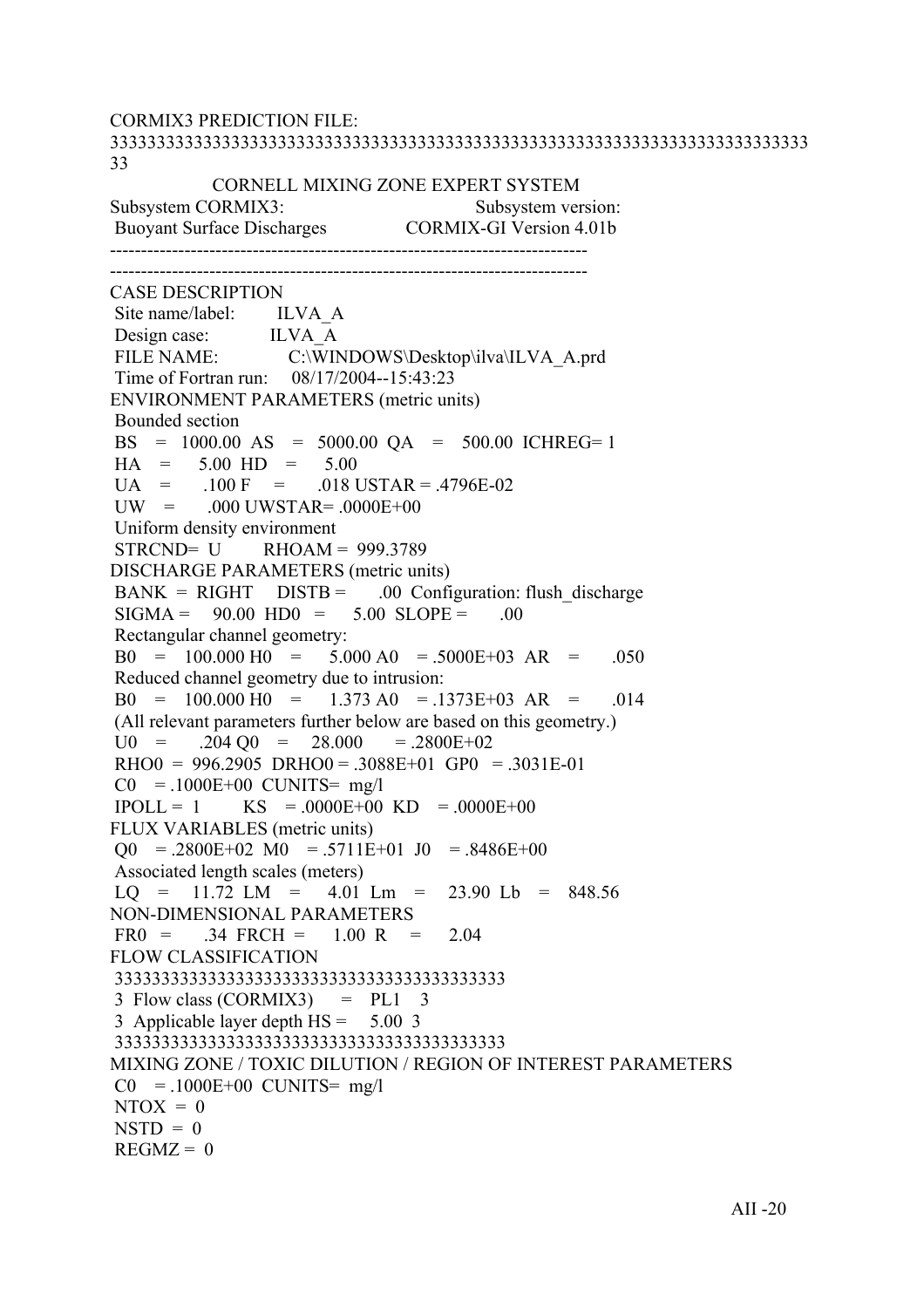$XINT = 10000.00$   $XMAX = 10000.00$ X-Y-Z COORDINATE SYSTEM: ORIGIN is located at the WATER SURFACE and at center of discharge channel/outlet: .00 m from the RIGHT bank/shore. X-axis points downstream Y-axis points to left as seen by an observer looking downstream Z-axis points vertically upward (in CORMIX3, all values  $Z = 0.00$ )  $NSTEP = 10$  display intervals per module ----------------------------------------------------------------------------- ----------------------------------------------------------------------------- BEGIN MOD301: DISCHARGE MODULE Efflux conditions: X Y Z S C BV BH .00 .00 0.00 1.0 .100E+00 1.37 50.00 END OF MOD301: DISCHARGE MODULE ----------------------------------------------------------------------------- ----------------------------------------------------------------------------- BEGIN MOD302: ZONE OF FLOW ESTABLISHMENT Control volume inflow: X Y Z S C BV BH .00 .00 0.00 1.0 .100E+00 1.37 50.00 VERTICAL MIXING occurs in the initial zone of flow establishment. Profile definitions:  $BV = Gaussian \ 1/e \ (37\%)$  vertical thickness  $BH = Gaussian$  1/e (37%) horizontal half-width, normal to trajectory S = hydrodynamic centerline dilution  $C =$  centerline concentration (includes reaction effects, if any) Control volume outflow: X Y Z S C BV BH 3.42 29.44 0.00 2.5 .406E-01 5.00 141.32 Cumulative travel time  $=$  145 sec END OF MOD302: ZONE OF FLOW ESTABLISHMENT ----------------------------------------------------------------------------- ----------------------------------------------------------------------------- BEGIN MOD331: UPSTREAM INTRUDING PLUME Control volume inflow: X Y Z S C BV BH 3.42 29.44 0.00 2.5 .406E-01 5.00 141.32 The PLUME EXTENDS ACROSS THE ENTIRE CHANNEL width at the point of discharge. For this reason the following predictions may be INACCURATE. UPSTREAM INTRUSION PROPERTIES: Upstream intrusion length  $= 392.30 \text{ m}$ X-position of upstream stagnation point  $= -392.30 \text{ m}$ Thickness in intrusion region  $=$  1.18 m Half-width at downstream end  $= 1000.00$  m Thickness at downstream end  $= 1.18 \text{ m}$  In this case, the upstream INTRUSION IS VERY LARGE, exceeding 10 times the local water depth.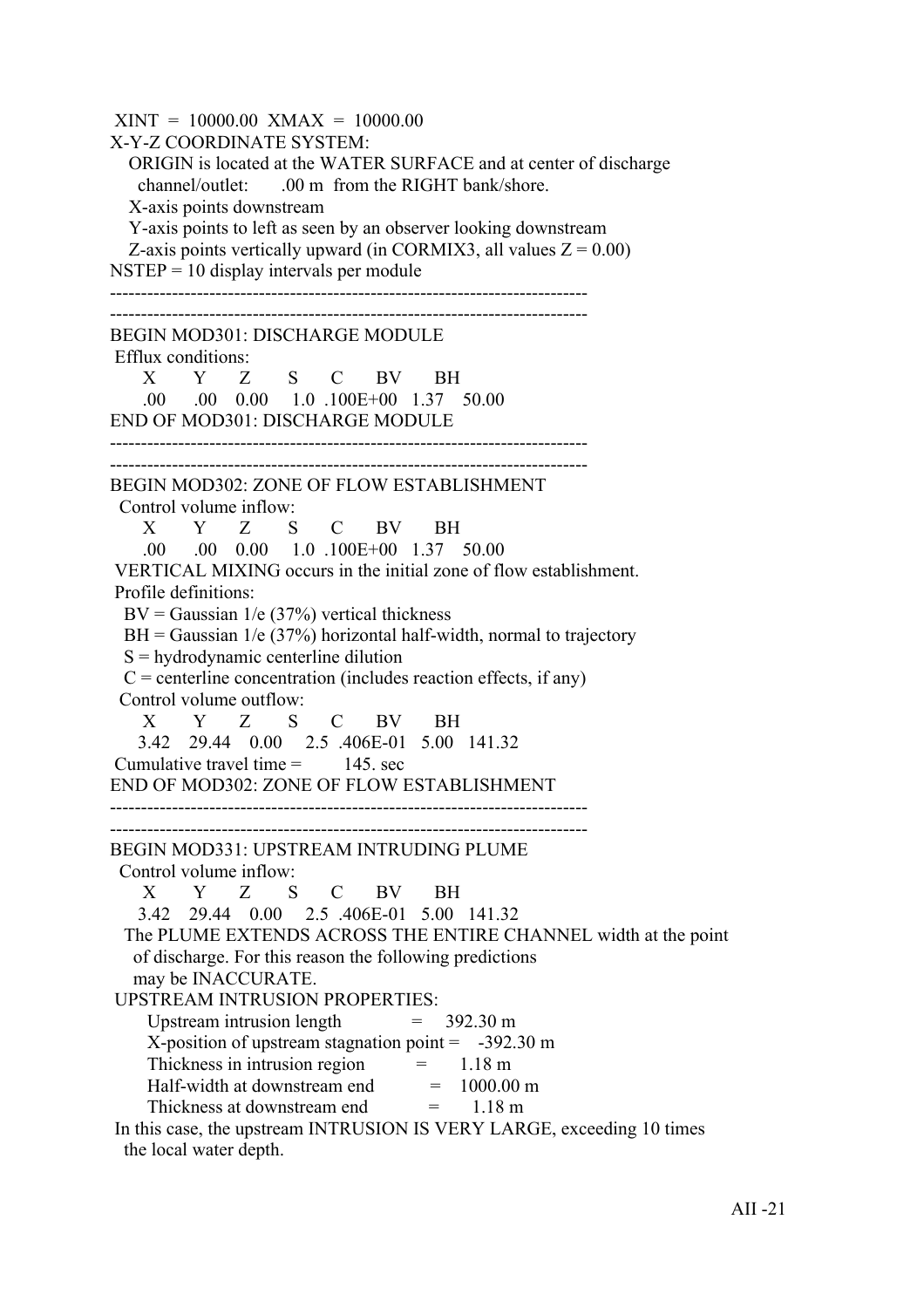This may be caused by a very small ambient velocity, perhaps in combination with large discharge buoyancy.

 If the ambient conditions are strongly transient (e.g. tidal), then the CORMIX steady-state predictions of upstream intrusion are probably unrealistic.

Profile definitions:

 $BV = top-hat$  thickness, measured vertically

 $BH = top-hat$  half-width, measured horizontally from bank/shoreline

|                            |         |      |        | $S =$ hydrodynamic average (bulk) dilution |     |                                           |                                                                        |
|----------------------------|---------|------|--------|--------------------------------------------|-----|-------------------------------------------|------------------------------------------------------------------------|
|                            |         |      |        |                                            |     |                                           | $C$ = average (bulk) concentration (includes reaction effects, if any) |
| X                          | Y       | Z    | S<br>C | BV                                         | BН  |                                           |                                                                        |
| $-392.30$                  | .00.    |      |        | $0.00$ 9999.9 .000E+00                     | .00 | .00                                       |                                                                        |
| $-368.76$                  | .00.    | 0.00 |        | 8.1 .124E-01                               |     | .36 141.42                                |                                                                        |
| $-253.42$                  | $.00\,$ |      |        | 0.00 3.4 .294E-01 .85 343.51               |     |                                           |                                                                        |
| $-138.09$                  | $.00\,$ |      |        | 0.00 2.7 .374E-01 1.08 464.76              |     |                                           |                                                                        |
| $-22.75$                   | $.00\,$ |      |        | $0.00 \quad 2.5 \quad 405E-01 \quad 1.17$  |     | 560.36                                    |                                                                        |
| 92.58                      | .00.    | 0.00 |        | 2.5 .392E-01 1.18                          |     | 641.87                                    |                                                                        |
| 207.92                     | .00.    | 0.00 |        | 2.9 .347E-01 1.18 714.14                   |     |                                           |                                                                        |
| 323.25                     | .00.    | 0.00 |        | 3.3 .302E-01 1.18                          |     | 779.74                                    |                                                                        |
| 438.59                     | .00.    | 0.00 |        | 3.7 .270E-01 1.18                          |     | 840.24                                    |                                                                        |
| 553.92                     | $.00\,$ | 0.00 |        | 4.0 .252E-01 1.18 896.66                   |     |                                           |                                                                        |
| 669.26                     | $.00\,$ | 0.00 | 4.1    | .243E-01 1.18 949.74                       |     |                                           |                                                                        |
| 784.59                     | .00.    | 0.00 |        | 4.2 .238E-01 1.18                          |     | 1000.00                                   |                                                                        |
| Cumulative travel time $=$ |         |      |        | 7957, sec                                  |     |                                           |                                                                        |
|                            |         |      |        |                                            |     | ENID OF MOD221. UDSTREAM INTRUDUCE DI UME |                                                                        |

END OF MOD331: UPSTREAM INTRUDING PLUME

----------------------------------------------------------------------------- -----------------------------------------------------------------------------

\*\* End of NEAR-FIELD REGION (NFR) \*\*

-----------------------------------------------------------------------------

----------------------------------------------------------------------------- BEGIN MOD341: BUOYANT AMBIENT SPREADING

Plume is ATTACHED to RIGHT bank/shore.

 Plume width is now determined from RIGHT bank/shore. Profile definitions:

 $BV = top-hat$  thickness, measured vertically

BH = top-hat half-width, measured horizontally from bank/shoreline

 $S =$ hydrodynamic average (bulk) dilution

 $C$  = average (bulk) concentration (includes reaction effects, if any) Plume Stage 2 (bank attached):

| X      |          | Y Z S |  | C BV         | BH.   |             |
|--------|----------|-------|--|--------------|-------|-------------|
| 784.59 | $\Omega$ | 0.00  |  | 4.2 .238E-01 |       | 1.15 973.12 |
| 790.18 | 00       | 0.00  |  | 4.2 .238E-01 |       | 1.14 975.84 |
| 795.77 | 00       | 0.00  |  | 4.2 .237E-01 |       | 1.14 978.55 |
| 801.36 | 00       | 0.00  |  | 4.2 .237E-01 |       | 1.14 981.25 |
| 806.95 | 00       | 0.00  |  | 4.2 .237E-01 |       | 1.14 983.95 |
| 812.54 | 00       | 0.00  |  | 4.2 .237E-01 |       | 1.14 986.64 |
| 818.13 | -00      | 0.00  |  | 4.2 .236E-01 | 1 1 3 | 989.32      |
| 823.72 | 00       | 0.00  |  | 4.2 .236E-01 |       | 1.13 992.00 |
| 829.31 | 00       | 0.00  |  | 4.2 .236E-01 |       | 1.13 994.67 |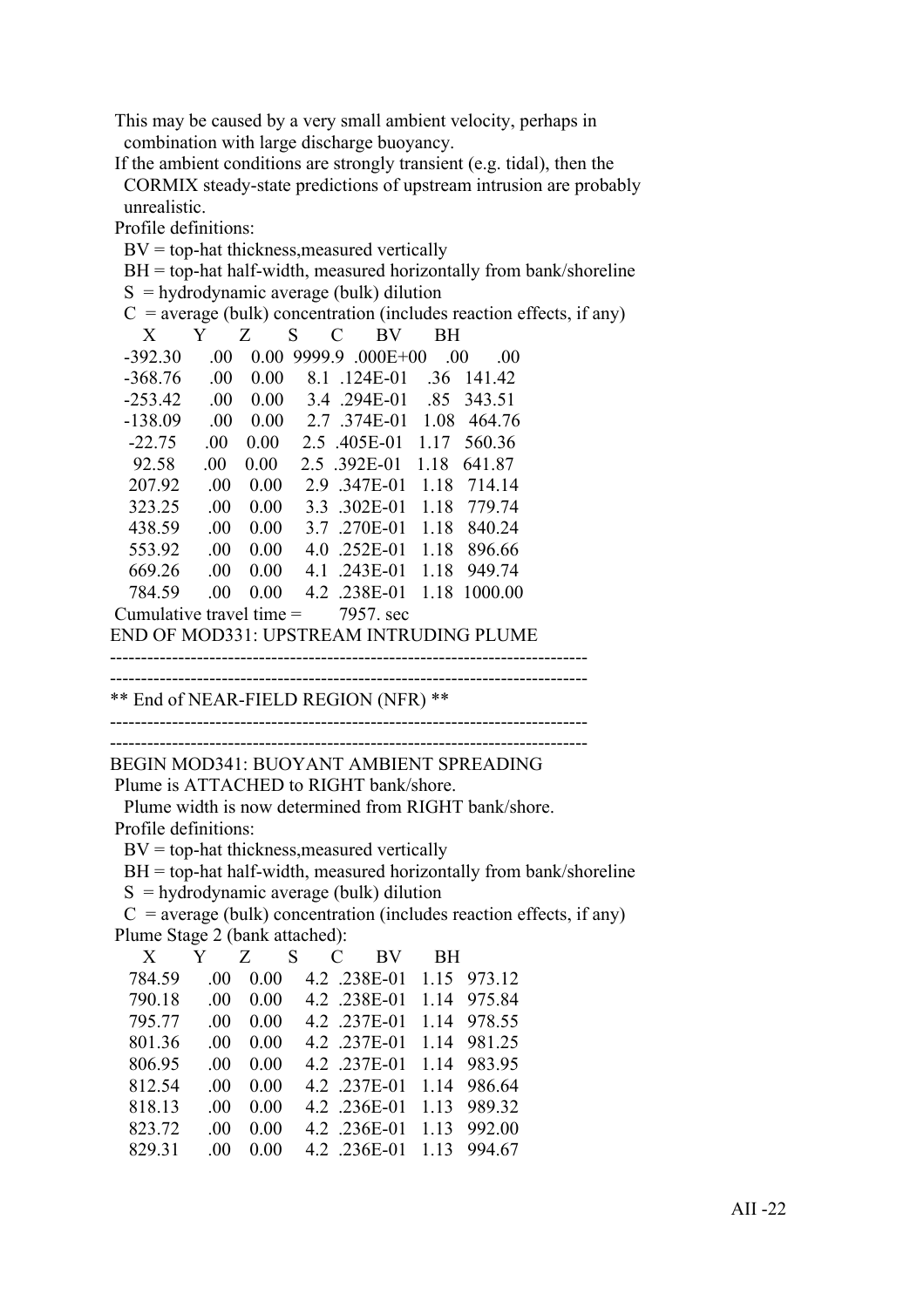```
 834.90 .00 0.00 4.2 .236E-01 1.13 997.34
   840.49 .00 0.00 4.2 .236E-01 1.13 1000.00
Cumulative travel time = 8486, sec
 Plume is LATERALLY FULLY MIXED at the end of the buoyant spreading regime.
END OF MOD341: BUOYANT AMBIENT SPREADING
-----------------------------------------------------------------------------
     -----------------------------------------------------------------------------
BEGIN MOD361: PASSIVE AMBIENT MIXING IN UNIFORM AMBIENT
 Vertical diffusivity (initial value) = .480E-02 m<sup>\gamma</sup>2/s
Horizontal diffusivity (initial value) = .600E-02 m<sup>\sim2/s</sup>
 Profile definitions:
 BV = Gaussian s.d.*sqrt(pi/2) (46%) thickness, measured vertically
    = or equal to water depth, if fully mixed
 BH = Gaussian s.d.*sqrt(pi/2) (46%) half-width,
     measured horizontally in Y-direction
 S =hydrodynamic centerline dilution
 C = centerline concentration (includes reaction effects, if any)
 Plume Stage 2 (bank attached):
 X Y Z S C BV BH
   840.49 .00 0.00 4.2 .236E-01 1.13 1000.00
  1756.44 .00 0.00 4.2 .236E-01 1.13 1000.00
  2672.39 .00 0.00 4.2 .236E-01 1.13 1000.00
  3588.34 .00 0.00 4.2 .235E-01 1.13 1000.00
  4504.29 .00 0.00 4.2 .235E-01 1.13 1000.00
  5420.24 .00 0.00 4.2 .235E-01 1.13 1000.00
  6336.19 .00 0.00 4.2 .235E-01 1.13 1000.00
  7252.15 .00 0.00 4.3 .235E-01 1.13 1000.00
  8168.10 .00 0.00 4.3 .235E-01 1.13 1000.00
  9084.05 .00 0.00 4.3 .235E-01 1.13 1000.00
  10000.00 .00 0.00 4.3 .235E-01 1.13 1000.00
Cumulative travel time = 95224 sec
 Simulation limit based on maximum specified distance = 10000.00 m.
  This is the REGION OF INTEREST limitation.
END OF MOD361: PASSIVE AMBIENT MIXING IN UNIFORM AMBIENT
-----------------------------------------------------------------------------
   -----------------------------------------------------------------------------
CORMIX3: Buoyant Surface Discharges End of Prediction File
333333333333333333333333333333333333333333333333333333333333333333333333333
```
33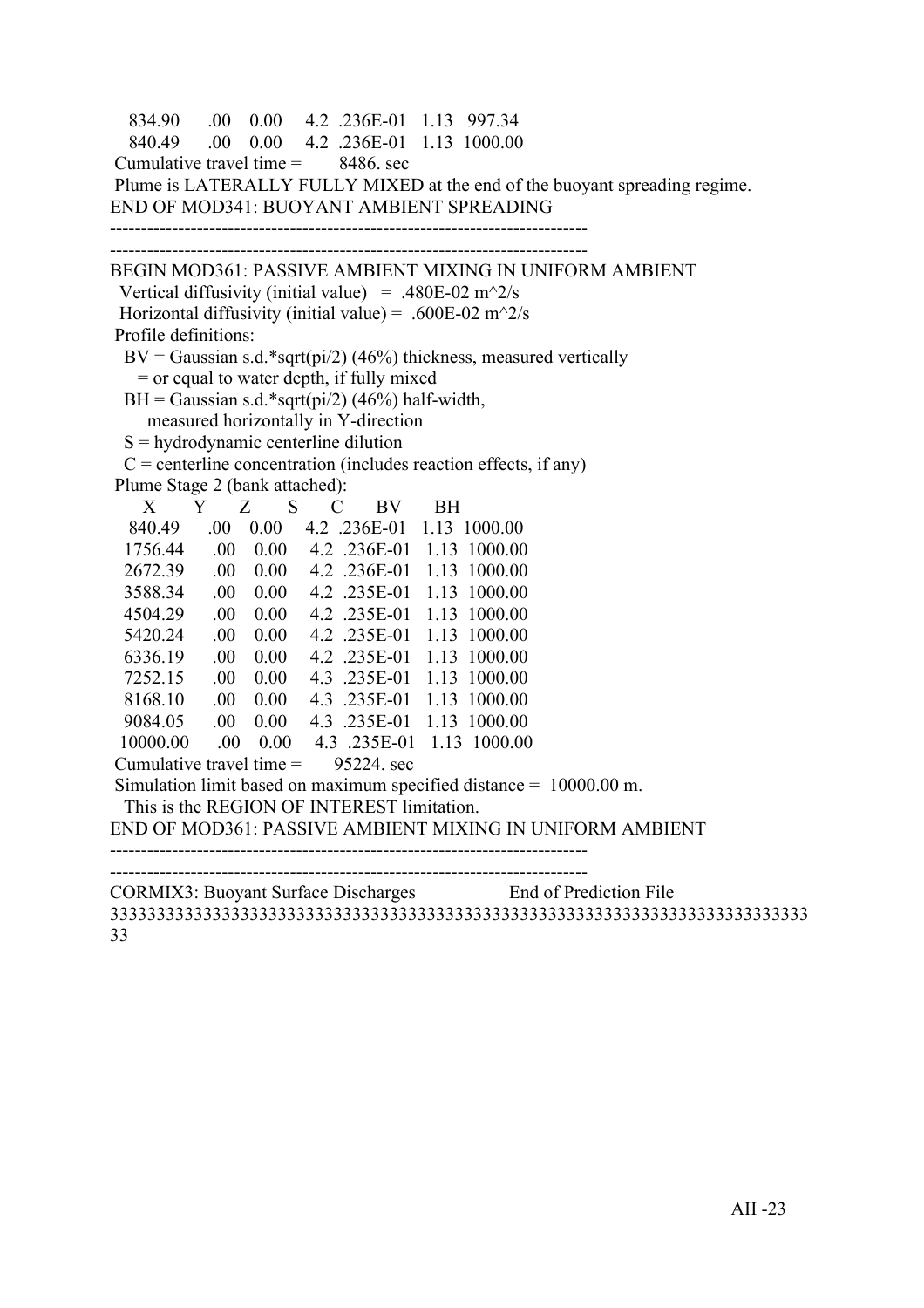#### Caso 4

| <b>CORMIX SESSION REPORT:</b>                                                                                                   |
|---------------------------------------------------------------------------------------------------------------------------------|
|                                                                                                                                 |
| XXXXXXXXXXXXXXXXXXXXXXXXX                                                                                                       |
| CORMIX: CORNELL MIXING ZONE EXPERT SYSTEM                                                                                       |
| <b>CORMIX-GI Version 4.01b</b>                                                                                                  |
| SITE NAME/LABEL: ILVA A                                                                                                         |
|                                                                                                                                 |
| DESIGN CASE: ILVA A<br>FILE NAME: C:\WINDOWS\Desktop\ilva\ILVA A.prd                                                            |
| Using subsystem CORMIX3: Buoyant Surface Discharges                                                                             |
| Start of session: 08/17/2004--15:44:49                                                                                          |
|                                                                                                                                 |
| **                                                                                                                              |
| <b>SUMMARY OF INPUT DATA:</b>                                                                                                   |
|                                                                                                                                 |
| <b>AMBIENT PARAMETERS:</b>                                                                                                      |
| Cross-section<br>$=$ bounded<br>ion $=$ bounde<br>BS $=$ 1000 m                                                                 |
| Width                                                                                                                           |
| Channel regularity $ICHREG = 1$                                                                                                 |
| Ambient flowrate $QA = 500 \text{ m}^3/\text{s}$                                                                                |
| $HA = 5 m$<br>Average depth                                                                                                     |
| Depth at discharge $HD = 5 m$                                                                                                   |
| Ambient velocity<br>$UA = 0.1$ m/s                                                                                              |
| Darcy-Weisbach friction factor $F = 0.0184$                                                                                     |
| Wind velocity<br>$UW = 0$ m/s                                                                                                   |
| Stratification Type STRCND = U                                                                                                  |
| Surface density RHOAS = 999.3789 kg/m <sup><math>\sim</math></sup> 3                                                            |
| Bottom density RHOAB = 999.3789 kg/m <sup><math>\sim</math></sup> 3                                                             |
|                                                                                                                                 |
| <b>DISCHARGE PARAMETERS:</b><br><b>Buoyant Surface Discharge</b>                                                                |
| Discharge located on = right bank/shoreline<br>Discharge configuration = flush discharge                                        |
|                                                                                                                                 |
| Distance from bank to outlet $DISTB = 0 m$                                                                                      |
| Discharge angle $\qquad$ SIGMA = 90 deg                                                                                         |
| Depth near discharge outlet $HD0 = 5 m$                                                                                         |
| $SLOPE = 0$ deg<br>Bottom slope at discharge                                                                                    |
| Rectangular discharge:                                                                                                          |
| Discharge cross-section area A0<br>$= 500 \text{ m}^2$                                                                          |
| Discharge channel width<br>$= 100 \text{ m}$<br>B <sub>0</sub>                                                                  |
| Discharge channel depth<br>H <sub>0</sub><br>$= 5 m$<br>AR<br>$= 0.05$                                                          |
| Discharge aspect ratio                                                                                                          |
| Reduced discharge channel due to intrusion:<br>$= 137.2680$ m <sup><math>\textdegree</math></sup> 2<br>Cross-section area<br>A0 |
|                                                                                                                                 |
| Channel width<br>B <sub>0</sub><br>$= 100 \text{ m}$<br>H <sub>0</sub><br>$= 1.37$ m                                            |
| Channel depth<br>AR<br>$= 0.01$                                                                                                 |
| Aspect ratio<br>$= 28 \text{ m}^3/\text{s}$                                                                                     |
| Discharge flowrate<br>Q <sub>0</sub><br>Discharge velocity<br>U0<br>$= 0.20$ m/s                                                |
|                                                                                                                                 |
| Discharge density<br>RHO0 = 996.2905 kg/m <sup><math>\sim</math>3</sup>                                                         |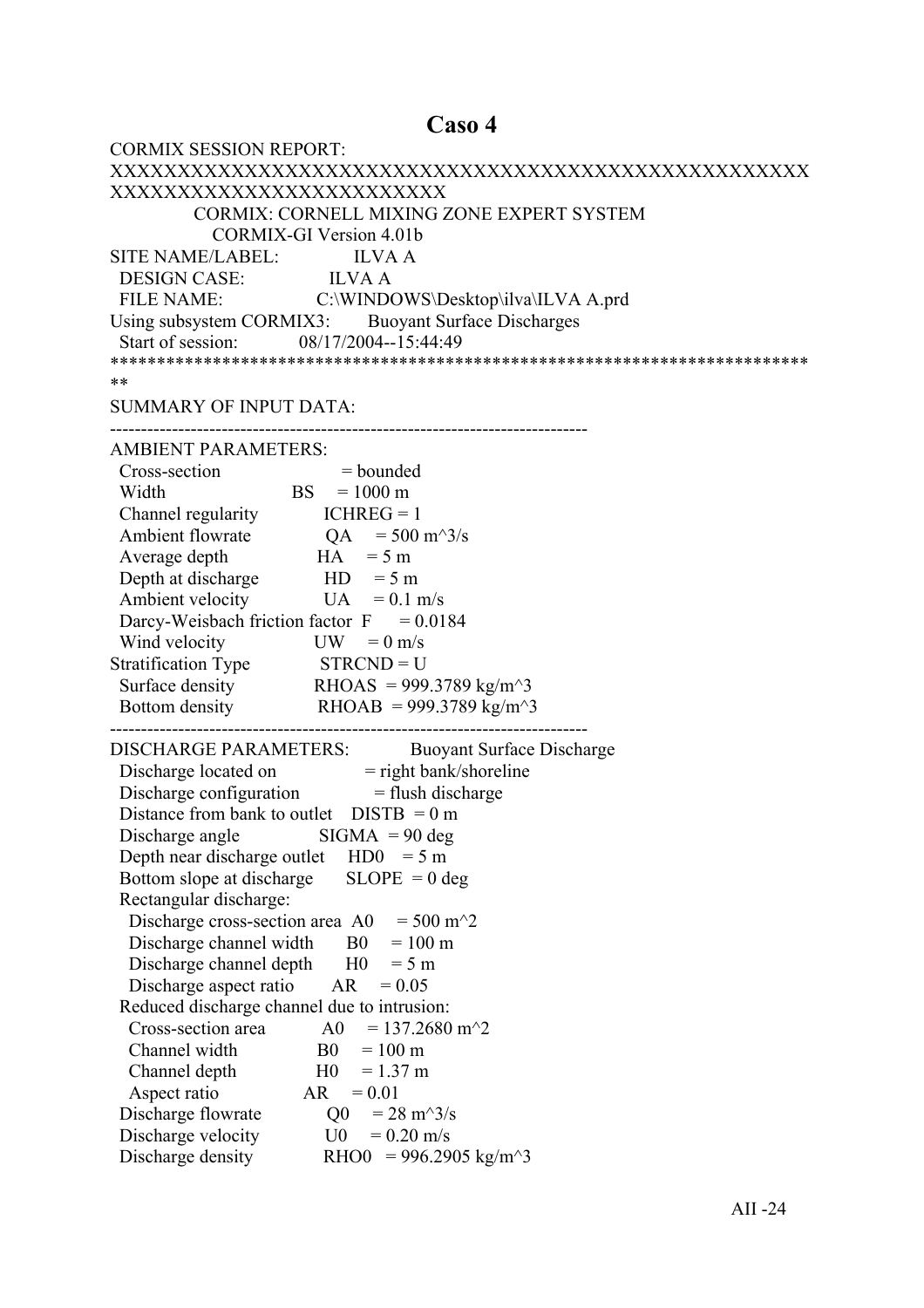Density difference DRHO =  $3.0884 \text{ kg/m}^3$ Buoyant acceleration GP0 =  $0.0303$  m/s<sup> $\textdegree$ </sup>2 Discharge concentration  $CO = 0.01$  mg/l Surface heat exchange coeff.  $KS = 0$  m/s Coefficient of decay  $KD = 0/s$ ----------------------------------------------------------------------------- DISCHARGE/ENVIRONMENT LENGTH SCALES:  $LQ = 11.72 \text{ m}$   $Lm = 23.90 \text{ m}$   $Lbb = 848.56 \text{ m}$  $LM = 4.01 m$ ----------------------------------------------------------------------------- NON-DIMENSIONAL PARAMETERS: Densimetric Froude number  $FRO = 0.34$  (based on LQ) Channel densimetric Froude no.  $FRCH = 1$  (based on H0) Velocity ratio  $R = 2.04$ ----------------------------------------------------------------------------- MIXING ZONE / TOXIC DILUTION ZONE / AREA OF INTEREST PARAMETERS: Toxic discharge  $= no$ Water quality standard specified  $=$  no Regulatory mixing zone  $= no$ Region of interest  $= 10000$  m downstream \*\*\*\*\*\*\*\*\*\*\*\*\*\*\*\*\*\*\*\*\*\*\*\*\*\*\*\*\*\*\*\*\*\*\*\*\*\*\*\*\*\*\*\*\*\*\*\*\*\*\*\*\*\*\*\*\*\*\*\*\*\*\*\*\*\*\*\*\*\*\*\*\*\*\* \*\* HYDRODYNAMIC CLASSIFICATION: \*------------------------\*  $| FLOW CLASS = PL1 |$  \*------------------------\* \*\*\*\*\*\*\*\*\*\*\*\*\*\*\*\*\*\*\*\*\*\*\*\*\*\*\*\*\*\*\*\*\*\*\*\*\*\*\*\*\*\*\*\*\*\*\*\*\*\*\*\*\*\*\*\*\*\*\*\*\*\*\*\*\*\*\*\*\*\*\*\*\*\*\* \*\* MIXING ZONE EVALUATION (hydrodynamic and regulatory summary): ----------------------------------------------------------------------------- X-Y-Z Coordinate system: Origin is located at water surface and at centerline of discharge channel: 0 m from the right bank/shore. Number of display steps  $NSTEP = 10$  per module. ----------------------------------------------------------------------------- NEAR-FIELD REGION (NFR) CONDITIONS : Note: The NFR is the zone of strong initial mixing. It has no regulatory implication. However, this information may be useful for the discharge designer because the mixing in the NFR is usually sensitive to the discharge design conditions. Pollutant concentration at edge of NFR =  $0.0024 \text{ mg/l}$ Dilution at edge of NFR  $= 4.2$ NFR Location:  $x = 784.59$  m (centerline coordinates)  $y = 0$  m  $z = 0$  m NFR plume dimensions: half-width  $= 1000 \text{ m}$ thickness  $= 1.18$  m -----------------------------------------------------------------------------

Buoyancy assessment: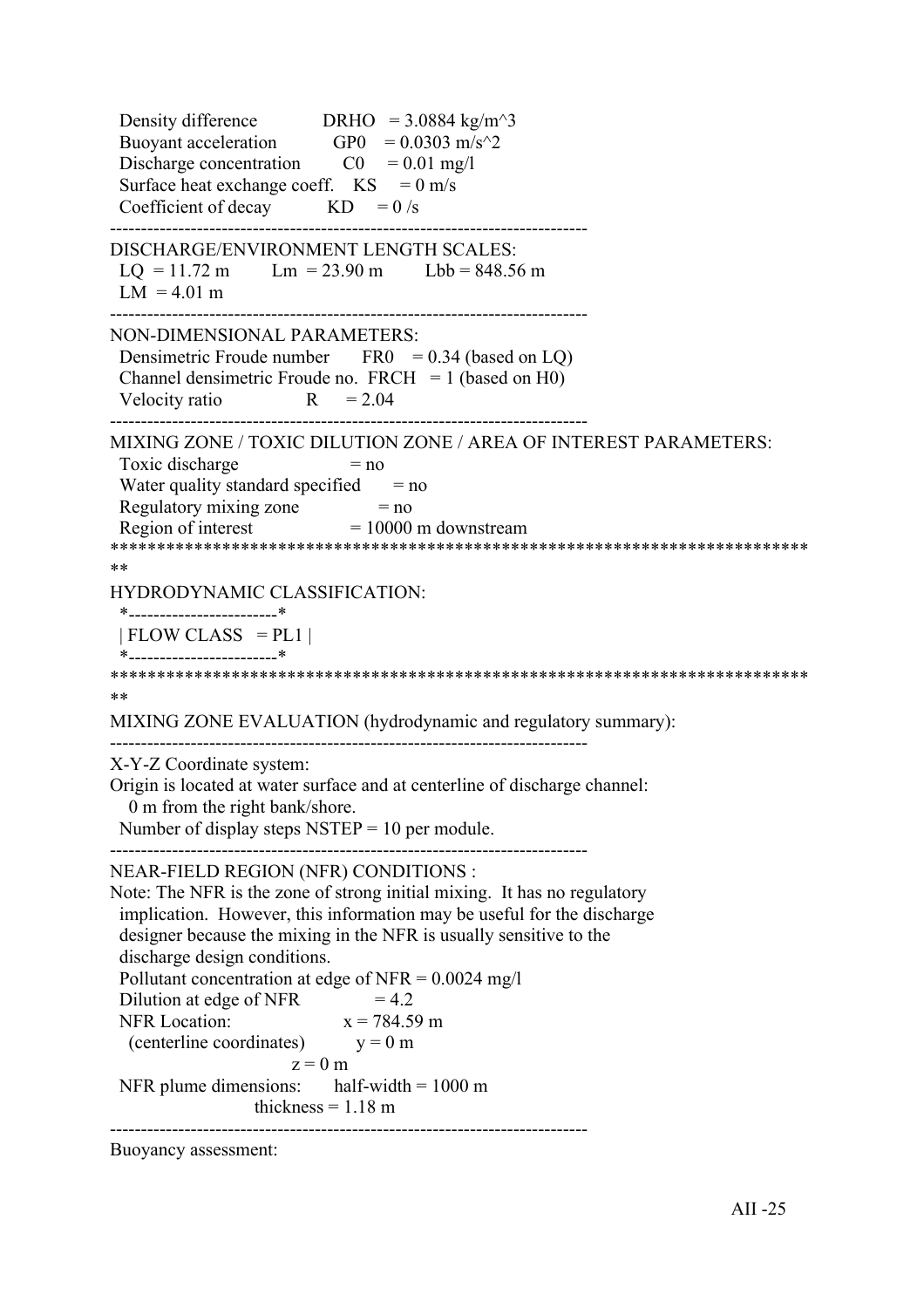The effluent density is less than the surrounding ambient water density at the discharge level. Therefore, the effluent is POSITIVELY BUOYANT and will tend to rise towards the surface.

-----------------------------------------------------------------------------

FAR-FIELD MIXING SUMMARY:

 Plume becomes vertically fully mixed WITHIN NEAR-FIELD at 0 m downstream, but RE-STRATIFIES LATER and is not mixed in the far-field. Plume becomes laterally fully mixed at 840.49 m downstream.

-----------------------------------------------------------------------------

PLUME BANK CONTACT SUMMARY:

 Plume in bounded section contacts nearest bank at -392.30 m downstream. Plume contacts second bank at 0 m downstream.

\*\*\*\*\*\*\*\*\*\*\*\*\*\*\*\*\*\*\*\*\*\*\*\* TOXIC DILUTION ZONE SUMMARY

\*\*\*\*\*\*\*\*\*\*\*\*\*\*\*\*\*\*\*\*\*\*\*\*

No TDZ was specified for this simulation. \*\*\*\*\*\*\*\*\*\*\*\*\*\*\*\*\*\*\*\*\*\* REGULATORY MIXING ZONE SUMMARY \*\*\*\*\*\*\*\*\*\*\*\*\*\*\*\*\*\*\*\*\*\*\*

No RMZ and no ambient water quality standard have been specified. \*\*\*\*\*\*\*\*\*\*\*\*\*\*\*\*\*\*\*\*\* FINAL DESIGN ADVICE AND COMMENTS \*\*\*\*\*\*\*\*\*\*\*\*\*\*\*\*\*\*\*\*\*\*

INTRUSION OF AMBIENT WATER into the discharge opening will occur. For the present discharge/environment conditions the discharge densimetric Froude number is well below unity.

This is an UNDESIRABLE operating condition.

 To prevent intrusion, change the discharge parameters (e.g. decrease the discharge opening area) in order to increase the discharge Froude number.

-----------------------------------------------------------------------------

REMINDER: The user must take note that HYDRODYNAMIC MODELING by any known technique is NOT AN EXACT SCIENCE.

Extensive comparison with field and laboratory data has shown that the CORMIX predictions on dilutions and concentrations (with associated plume geometries) are reliable for the majority of cases and are accurate to within about +-50% (standard deviation).

As a further safeguard, CORMIX will not give predictions whenever it judges the design configuration as highly complex and uncertain for prediction.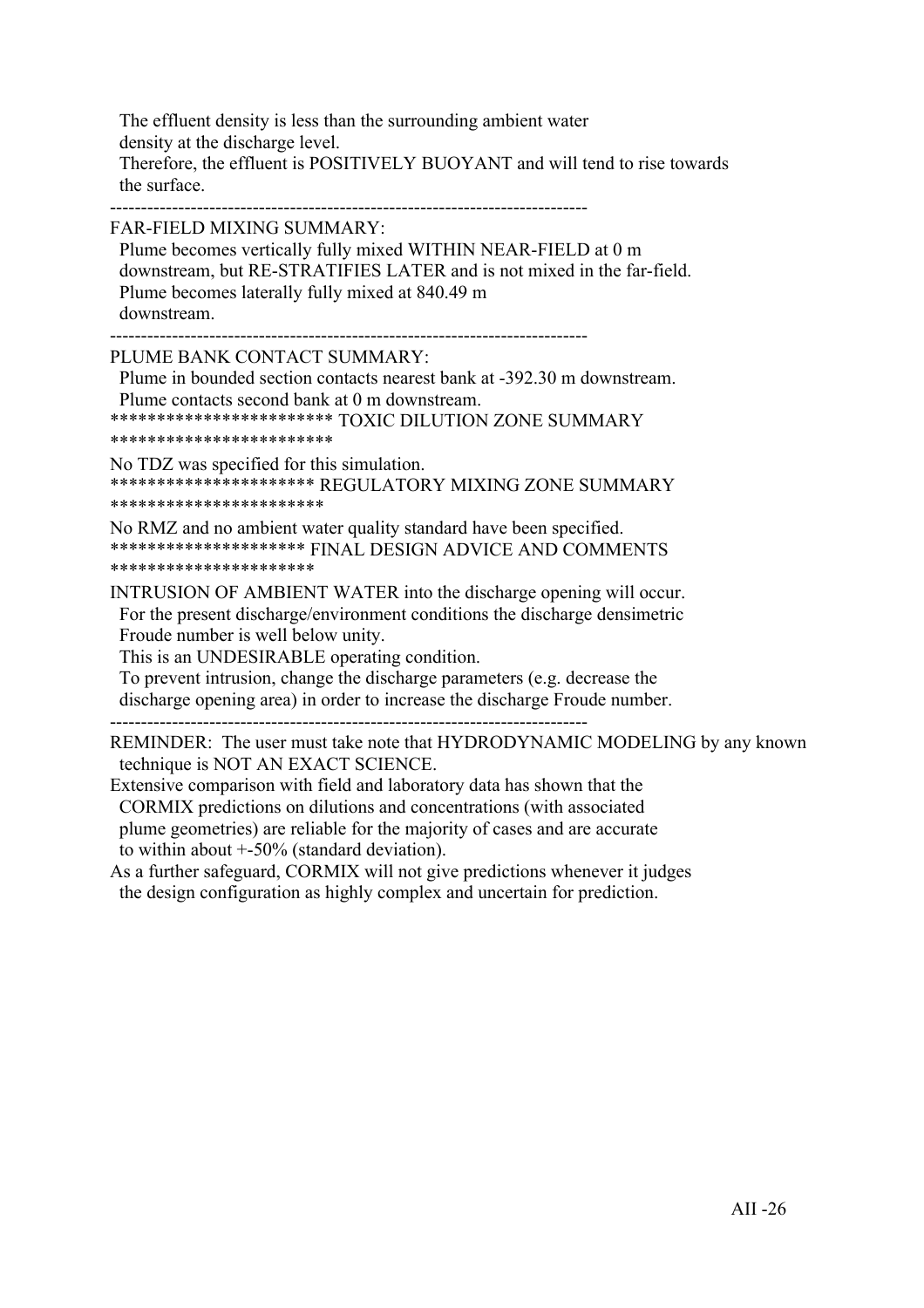CORMIX3 PREDICTION FILE: 333333333333333333333333333333333333333333333333333333333333333333333333333 33 CORNELL MIXING ZONE EXPERT SYSTEM Subsystem CORMIX3: Subsystem version: Buoyant Surface Discharges CORMIX-GI Version 4.01b ----------------------------------------------------------------------------- ----------------------------------------------------------------------------- CASE DESCRIPTION Site name/label: ILVA A Design case: ILVA A FILE NAME: C:\WINDOWS\Desktop\ilva\ILVA\_A.prd Time of Fortran run: 08/17/2004--15:44:49 ENVIRONMENT PARAMETERS (metric units) Bounded section BS = 1000.00 AS = 5000.00 QA = 500.00 ICHREG= 1  $HA = 5.00 HD = 5.00$  $U_A$  = .100 F = .018 USTAR = .4796E-02  $UW = 000$   $UWSTAR = 0000E+00$  Uniform density environment  $STRCND = U$  RHOAM = 999.3789 DISCHARGE PARAMETERS (metric units)  $BANK = RIGHT$   $DISTB = 00$  Configuration: flush discharge  $SIGMA = 90.00 HDO = 5.00 SLOPE = .00$  Rectangular channel geometry:  $B0 = 100.000 H0 = 5.000 A0 = 5000E+03 AR = .050$  Reduced channel geometry due to intrusion:  $B0 = 100.000 H0 = 1.373 A0 = .1373E+03 AR = .014$  (All relevant parameters further below are based on this geometry.)  $U0 = 0.204 \text{ O}0 = 28.000 = 0.2800E + 0.2$  $RHOO = 996.2905 \ \text{DRHO}0 = .3088E+01 \ \text{GPO} = .3031E-01$  $CO = 1000E-01$  CUNITS= mg/l  $IPOLL = 1$  KS = .0000E+00 KD = .0000E+00 FLUX VARIABLES (metric units)  $\Omega$  = .2800E+02 M0 = .5711E+01 J0 = .8486E+00 Associated length scales (meters)  $LO = 11.72$   $LM = 4.01$   $Lm = 23.90$   $Lb = 848.56$ NON-DIMENSIONAL PARAMETERS  $FR0 = 0.34$   $FRCH = 1.00$  R = 2.04 FLOW CLASSIFICATION 333333333333333333333333333333333333333333  $3$  Flow class (CORMIX3) = PL1  $3$  3 Applicable layer depth HS = 5.00 3 333333333333333333333333333333333333333333 MIXING ZONE / TOXIC DILUTION / REGION OF INTEREST PARAMETERS  $CO = 1000E-01$  CUNITS= mg/l  $NTOX = 0$  $NSTD = 0$  $REGMZ = 0$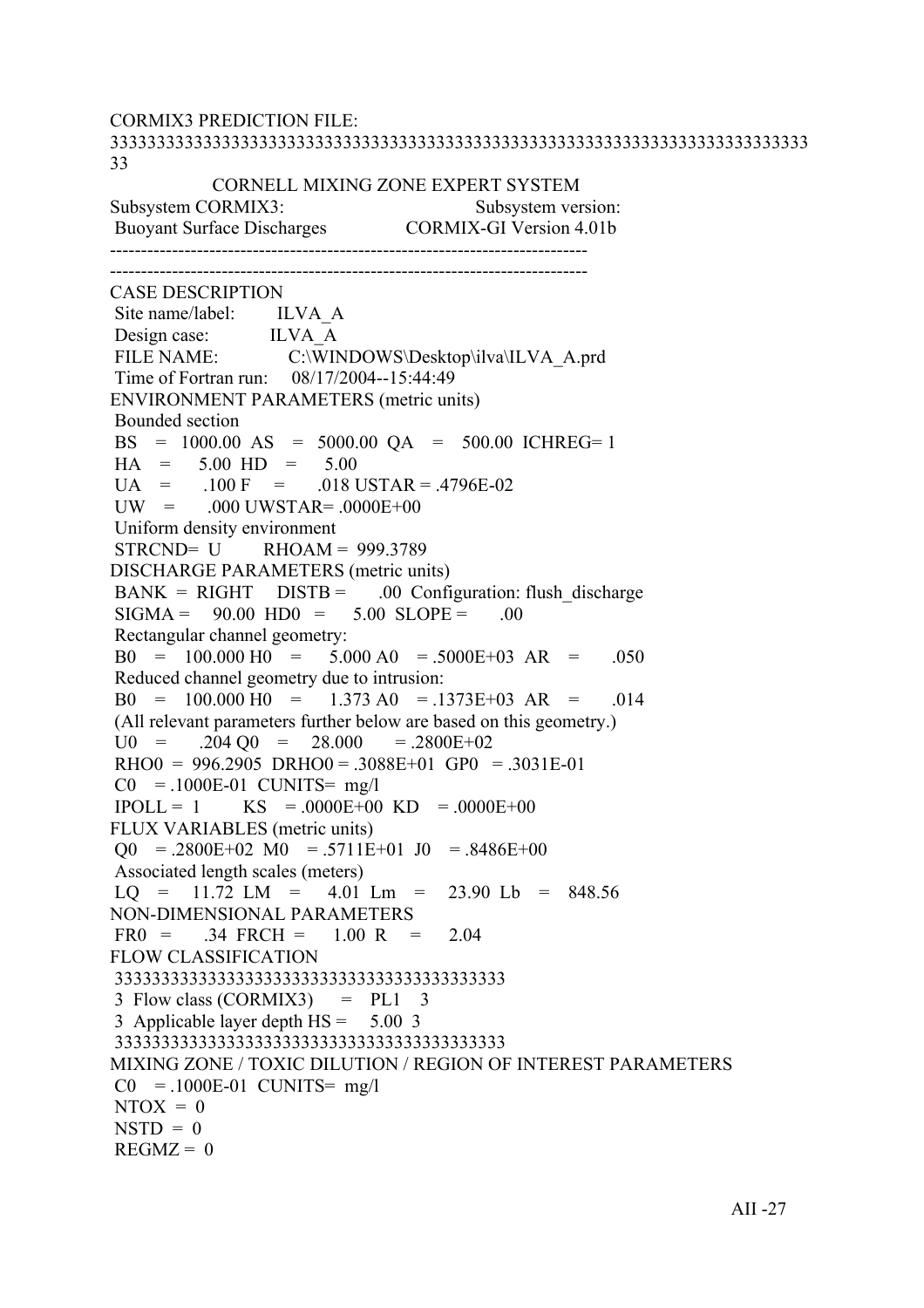$XINT = 10000.00$   $XMAX = 10000.00$ X-Y-Z COORDINATE SYSTEM: ORIGIN is located at the WATER SURFACE and at center of discharge channel/outlet: .00 m from the RIGHT bank/shore. X-axis points downstream Y-axis points to left as seen by an observer looking downstream Z-axis points vertically upward (in CORMIX3, all values  $Z = 0.00$ )  $NSTEP = 10$  display intervals per module ----------------------------------------------------------------------------- ----------------------------------------------------------------------------- BEGIN MOD301: DISCHARGE MODULE Efflux conditions: X Y Z S C BV BH .00 .00 0.00 1.0 .100E-01 1.37 50.00 END OF MOD301: DISCHARGE MODULE ----------------------------------------------------------------------------- ----------------------------------------------------------------------------- BEGIN MOD302: ZONE OF FLOW ESTABLISHMENT Control volume inflow: X Y Z S C BV BH .00 .00 0.00 1.0 .100E-01 1.37 50.00 VERTICAL MIXING occurs in the initial zone of flow establishment. Profile definitions:  $BV = Gaussian \ 1/e \ (37\%)$  vertical thickness  $BH = Gaussian$  1/e (37%) horizontal half-width, normal to trajectory S = hydrodynamic centerline dilution  $C =$  centerline concentration (includes reaction effects, if any) Control volume outflow: X Y Z S C BV BH 3.42 29.44 0.00 2.5 .406E-02 5.00 141.32 Cumulative travel time  $=$  145 sec END OF MOD302: ZONE OF FLOW ESTABLISHMENT ----------------------------------------------------------------------------- ----------------------------------------------------------------------------- BEGIN MOD331: UPSTREAM INTRUDING PLUME Control volume inflow: X Y Z S C BV BH 3.42 29.44 0.00 2.5 .406E-02 5.00 141.32 The PLUME EXTENDS ACROSS THE ENTIRE CHANNEL width at the point of discharge. For this reason the following predictions may be INACCURATE. UPSTREAM INTRUSION PROPERTIES: Upstream intrusion length  $= 392.30 \text{ m}$ X-position of upstream stagnation point  $= -392.30 \text{ m}$ Thickness in intrusion region  $=$  1.18 m Half-width at downstream end  $= 1000.00$  m Thickness at downstream end  $= 1.18 \text{ m}$  In this case, the upstream INTRUSION IS VERY LARGE, exceeding 10 times the local water depth.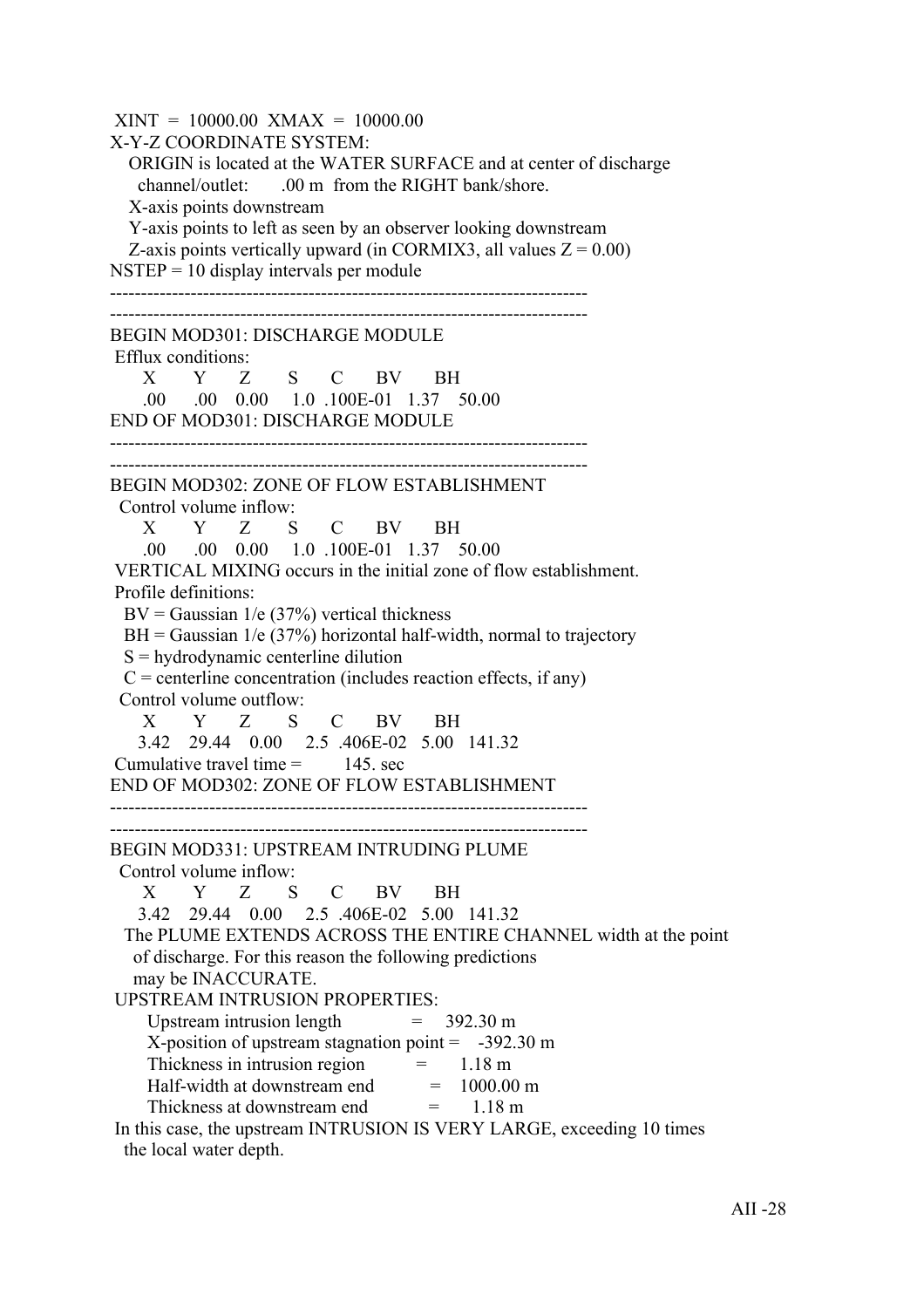This may be caused by a very small ambient velocity, perhaps in combination with large discharge buoyancy.

 If the ambient conditions are strongly transient (e.g. tidal), then the CORMIX steady-state predictions of upstream intrusion are probably unrealistic.

Profile definitions:

 $BV = top-hat$  thickness, measured vertically

BH = top-hat half-width, measured horizontally from bank/shoreline

|           |         |                            |   | $S =$ hydrodynamic average (bulk) dilution                             |           |                   |  |
|-----------|---------|----------------------------|---|------------------------------------------------------------------------|-----------|-------------------|--|
|           |         |                            |   | $C$ = average (bulk) concentration (includes reaction effects, if any) |           |                   |  |
| X         | Y       | Z                          | S | BV<br>$\mathcal{C}_{\mathcal{C}}$                                      | <b>BH</b> |                   |  |
| -392.30   | .00.    |                            |   | $0.00$ 9999.9 .000E+00 .00                                             |           | $\Omega$ $\Omega$ |  |
| -368.76   | .00.    | 0.00                       |   | 8.1 .124E-02 .36 141.42                                                |           |                   |  |
| $-253.42$ |         |                            |   | .00 0.00 3.4 .294E-02 .85 343.51                                       |           |                   |  |
| $-138.09$ |         |                            |   | $.00 \quad 0.00 \quad 2.7 \quad 374E - 02 \quad 1.08 \quad 464.76$     |           |                   |  |
| $-22.75$  | $.00\,$ |                            |   | $0.00$ 2.5 .405E-02 1.17 560.36                                        |           |                   |  |
| 92.58     | $.00\,$ |                            |   | 0.00 2.5 .392E-02 1.18 641.87                                          |           |                   |  |
| 207.92    | .00.    | 0.00                       |   | 2.9 .347E-02 1.18 714.14                                               |           |                   |  |
| 323.25    | $.00\,$ | 0.00                       |   | 3.3 .302E-02 1.18 779.74                                               |           |                   |  |
| 438.59    | $.00\,$ | 0.00                       |   | 3.7 .270E-02 1.18                                                      |           | 840.24            |  |
| 553.92    | $.00\,$ | 0.00                       |   | 4.0 .252E-02 1.18 896.66                                               |           |                   |  |
| 669.26    | $.00\,$ | 0.00                       |   | 4.1 .243E-02 1.18 949.74                                               |           |                   |  |
| 784.59    | .00.    | 0.00                       |   | 4.2 .238E-02 1.18 1000.00                                              |           |                   |  |
|           |         | Cumulative travel time $=$ |   | 7957. sec                                                              |           |                   |  |

END OF MOD331: UPSTREAM INTRUDING PLUME

----------------------------------------------------------------------------- -----------------------------------------------------------------------------

\*\* End of NEAR-FIELD REGION (NFR) \*\*

-----------------------------------------------------------------------------

-----------------------------------------------------------------------------

BEGIN MOD341: BUOYANT AMBIENT SPREADING Plume is ATTACHED to RIGHT bank/shore.

 Plume width is now determined from RIGHT bank/shore. Profile definitions:

 $BV = top-hat$  thickness, measured vertically

BH = top-hat half-width, measured horizontally from bank/shoreline

 $S =$ hydrodynamic average (bulk) dilution

 $C$  = average (bulk) concentration (includes reaction effects, if any) Plume Stage 2 (bank attached):

| X      |          | Y Z S |  |                   | C BV BH           |                          |
|--------|----------|-------|--|-------------------|-------------------|--------------------------|
| 784.59 | -00      | 0.00  |  |                   |                   | 4.2 .238E-02 1.15 973.12 |
| 790.18 | 00       | 0.00  |  |                   |                   | 4.2 .238E-02 1.14 975.84 |
| 795.77 | -00      | 0.00  |  |                   |                   | 4.2 .237E-02 1.14 978.55 |
| 801.36 | $\Omega$ | 0.00  |  |                   |                   | 4.2 .237E-02 1.14 981.25 |
| 806.95 | -00      | 0.00  |  |                   |                   | 4.2 .237E-02 1.14 983.95 |
| 812.54 | -00      | 0.00  |  |                   | 4.2 .237E-02 1.14 | 986.64                   |
| 818.13 | -00      | 0.00  |  | 4.2 .236E-02 1.13 |                   | 989 32                   |
| 823.72 | 00       | 0.00  |  |                   |                   | 4.2 .236E-02 1.13 992.00 |
| 829.31 | 00       | 0.00  |  |                   |                   | 4.2 .236E-02 1.13 994.67 |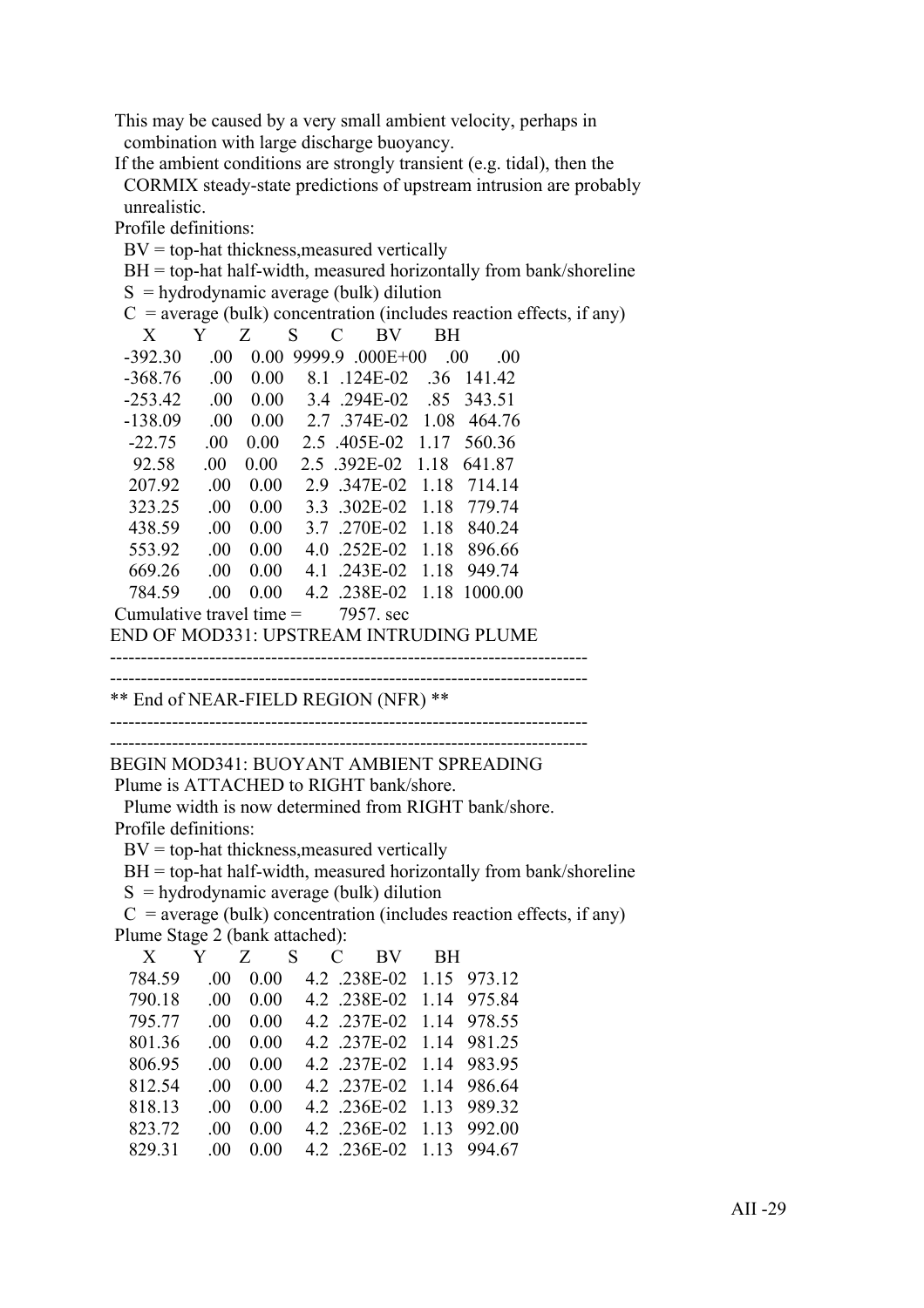```
 834.90 .00 0.00 4.2 .236E-02 1.13 997.34
   840.49 .00 0.00 4.2 .236E-02 1.13 1000.00
Cumulative travel time = 8486, sec
 Plume is LATERALLY FULLY MIXED at the end of the buoyant spreading regime.
END OF MOD341: BUOYANT AMBIENT SPREADING
-----------------------------------------------------------------------------
     -----------------------------------------------------------------------------
BEGIN MOD361: PASSIVE AMBIENT MIXING IN UNIFORM AMBIENT
 Vertical diffusivity (initial value) = .480E-02 m<sup>\gamma</sup>2/s
Horizontal diffusivity (initial value) = .600E-02 m<sup>\sim2/s</sup>
 Profile definitions:
 BV = Gaussian s.d.*sqrt(pi/2) (46%) thickness, measured vertically
    = or equal to water depth, if fully mixed
 BH = Gaussian s.d.*sqrt(pi/2) (46%) half-width,
     measured horizontally in Y-direction
 S = hydrodynamic centerline dilution
 C = centerline concentration (includes reaction effects, if any)
 Plume Stage 2 (bank attached):
 X Y Z S C BV BH
   840.49 .00 0.00 4.2 .236E-02 1.13 1000.00
  1756.44 .00 0.00 4.2 .236E-02 1.13 1000.00
  2672.39 .00 0.00 4.2 .236E-02 1.13 1000.00
  3588.34 .00 0.00 4.2 .235E-02 1.13 1000.00
  4504.29 .00 0.00 4.2 .235E-02 1.13 1000.00
  5420.24 .00 0.00 4.2 .235E-02 1.13 1000.00
  6336.19 .00 0.00 4.2 .235E-02 1.13 1000.00
  7252.15 .00 0.00 4.3 .235E-02 1.13 1000.00
  8168.10 .00 0.00 4.3 .235E-02 1.13 1000.00
  9084.05 .00 0.00 4.3 .235E-02 1.13 1000.00
  10000.00 .00 0.00 4.3 .235E-02 1.13 1000.00
Cumulative travel time = 95224 sec
 Simulation limit based on maximum specified distance = 10000.00 m.
  This is the REGION OF INTEREST limitation.
END OF MOD361: PASSIVE AMBIENT MIXING IN UNIFORM AMBIENT
-----------------------------------------------------------------------------
   -----------------------------------------------------------------------------
CORMIX3: Buoyant Surface Discharges End of Prediction File
333333333333333333333333333333333333333333333333333333333333333333333333333
```
33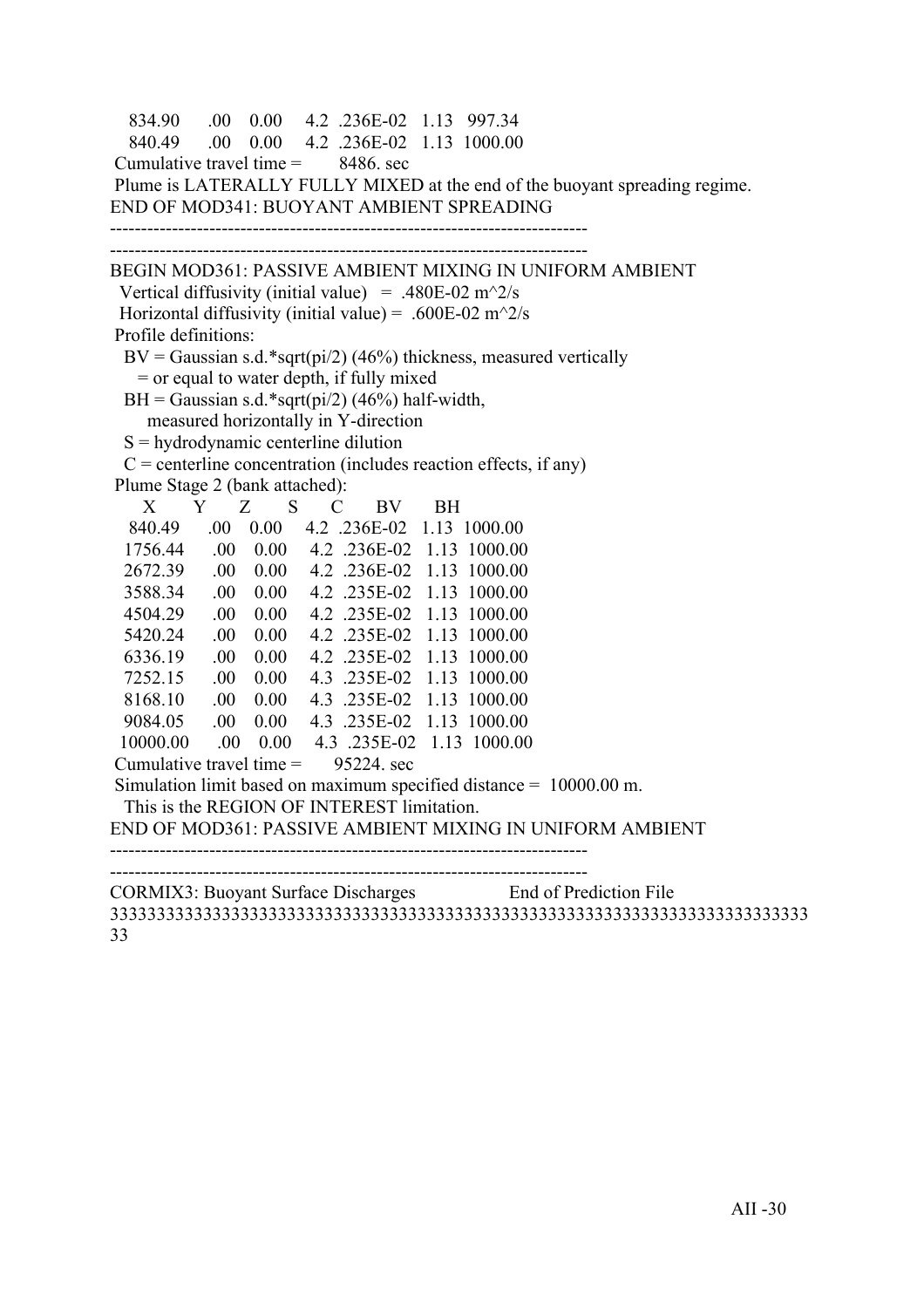## Caso 5

| <b>CORMIX SESSION REPORT:</b>                                                            |
|------------------------------------------------------------------------------------------|
|                                                                                          |
| XXXXXXXXXXXXXXXXXXXXXXXXX                                                                |
| CORMIX: CORNELL MIXING ZONE EXPERT SYSTEM                                                |
| <b>CORMIX-GI Version 4.01b</b>                                                           |
| SITE NAME/LABEL: ILVA A                                                                  |
| DESIGN CASE: ILVA A                                                                      |
| FILE NAME: C:\WINDOWS\Desktop\ilva\ILVA A.prd                                            |
| Using subsystem CORMIX3: Buoyant Surface Discharges                                      |
| Start of session: 08/17/2004--15:45:29                                                   |
|                                                                                          |
| **                                                                                       |
| <b>SUMMARY OF INPUT DATA:</b>                                                            |
|                                                                                          |
| <b>AMBIENT PARAMETERS:</b>                                                               |
| Cross-section<br>$=$ bounded                                                             |
| $BS = 1000 \text{ m}$<br>Width                                                           |
| Channel regularity $ICHREG = 1$                                                          |
| Ambient flowrate $QA = 500 \text{ m}^3/\text{s}$                                         |
| $HA = 5 m$<br>Average depth                                                              |
| Depth at discharge $HD = 5 m$                                                            |
| Ambient velocity<br>$UA = 0.1$ m/s                                                       |
| Darcy-Weisbach friction factor $F = 0.0184$                                              |
| Wind velocity<br>$UW = 0$ m/s                                                            |
| Stratification Type STRCND = U                                                           |
| Surface density RHOAS = 999.3789 kg/m <sup><math>\sim</math></sup> 3                     |
| Bottom density RHOAB = 999.3789 kg/m <sup><math>\sim</math>3</sup>                       |
|                                                                                          |
| <b>DISCHARGE PARAMETERS:</b><br><b>Buoyant Surface Discharge</b>                         |
|                                                                                          |
| Discharge located on = right bank/shoreline<br>Discharge configuration = flush discharge |
| Distance from bank to outlet $DISTB = 0 m$                                               |
| Discharge angle $\qquad$ SIGMA = 90 deg                                                  |
| Depth near discharge outlet $HD0 = 5 m$                                                  |
| $SLOPE = 0$ deg<br>Bottom slope at discharge                                             |
| Rectangular discharge:                                                                   |
| $= 500 \text{ m}^2$<br>Discharge cross-section area A0                                   |
| Discharge channel width<br>B <sub>0</sub><br>$= 100 \text{ m}$                           |
| Discharge channel depth<br>H <sub>0</sub><br>$= 5 m$                                     |
| Discharge aspect ratio<br>AR<br>$= 0.05$                                                 |
| Reduced discharge channel due to intrusion:                                              |
| $= 137.2680$ m <sup><math>\textdegree</math></sup> 2<br>Cross-section area<br>A0         |
| Channel width<br>B <sub>0</sub><br>$= 100 \text{ m}$                                     |
| H <sub>0</sub><br>$= 1.37$ m<br>Channel depth                                            |
| Aspect ratio<br>AR<br>$= 0.01$                                                           |
| Discharge flowrate<br>Q <sub>0</sub><br>$= 28 \text{ m}^3/\text{s}$                      |
| Discharge velocity<br>U0<br>$= 0.20$ m/s                                                 |
| Discharge density<br>RHO0 = 996.2905 kg/m <sup><math>\text{A}</math>3</sup>              |
|                                                                                          |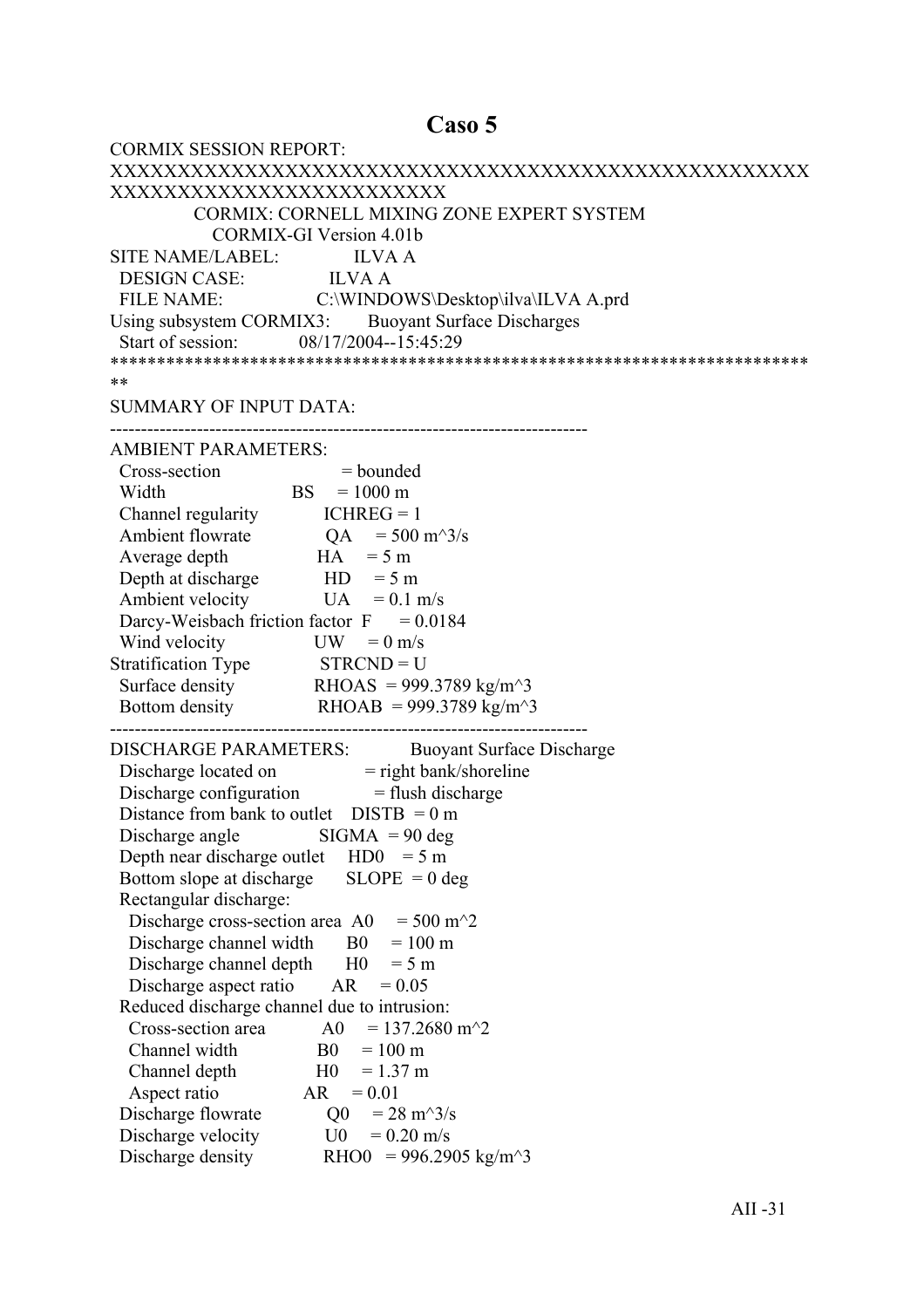Density difference DRHO =  $3.0884 \text{ kg/m}^3$ Buoyant acceleration GP0 =  $0.0303$  m/s<sup> $\textdegree$ </sup>2 Discharge concentration  $CO = 0.001$  mg/l Surface heat exchange coeff.  $KS = 0$  m/s Coefficient of decay  $KD = 0/s$ ----------------------------------------------------------------------------- DISCHARGE/ENVIRONMENT LENGTH SCALES:  $LQ = 11.72 \text{ m}$   $Lm = 23.90 \text{ m}$   $Lbb = 848.56 \text{ m}$  $LM = 4.01 m$ ----------------------------------------------------------------------------- NON-DIMENSIONAL PARAMETERS: Densimetric Froude number  $FRO = 0.34$  (based on LQ) Channel densimetric Froude no.  $FRCH = 1$  (based on H0) Velocity ratio  $R = 2.04$ ----------------------------------------------------------------------------- MIXING ZONE / TOXIC DILUTION ZONE / AREA OF INTEREST PARAMETERS: Toxic discharge  $= no$ Water quality standard specified  $=$  no Regulatory mixing zone  $= no$ Region of interest  $= 10000$  m downstream \*\*\*\*\*\*\*\*\*\*\*\*\*\*\*\*\*\*\*\*\*\*\*\*\*\*\*\*\*\*\*\*\*\*\*\*\*\*\*\*\*\*\*\*\*\*\*\*\*\*\*\*\*\*\*\*\*\*\*\*\*\*\*\*\*\*\*\*\*\*\*\*\*\*\* \*\* HYDRODYNAMIC CLASSIFICATION: \*------------------------\*  $| FLOW CLASS = PL1 |$  \*------------------------\* \*\*\*\*\*\*\*\*\*\*\*\*\*\*\*\*\*\*\*\*\*\*\*\*\*\*\*\*\*\*\*\*\*\*\*\*\*\*\*\*\*\*\*\*\*\*\*\*\*\*\*\*\*\*\*\*\*\*\*\*\*\*\*\*\*\*\*\*\*\*\*\*\*\*\* \*\* MIXING ZONE EVALUATION (hydrodynamic and regulatory summary): ----------------------------------------------------------------------------- X-Y-Z Coordinate system: Origin is located at water surface and at centerline of discharge channel: 0 m from the right bank/shore. Number of display steps  $NSTEP = 10$  per module. ----------------------------------------------------------------------------- NEAR-FIELD REGION (NFR) CONDITIONS : Note: The NFR is the zone of strong initial mixing. It has no regulatory implication. However, this information may be useful for the discharge designer because the mixing in the NFR is usually sensitive to the discharge design conditions. Pollutant concentration at edge of NFR =  $0.0002 \text{ mg/l}$ Dilution at edge of NFR  $= 4.2$ NFR Location:  $x = 784.59$  m (centerline coordinates)  $y = 0$  m  $z = 0$  m NFR plume dimensions: half-width  $= 1000 \text{ m}$ thickness  $= 1.18$  m -----------------------------------------------------------------------------

Buoyancy assessment: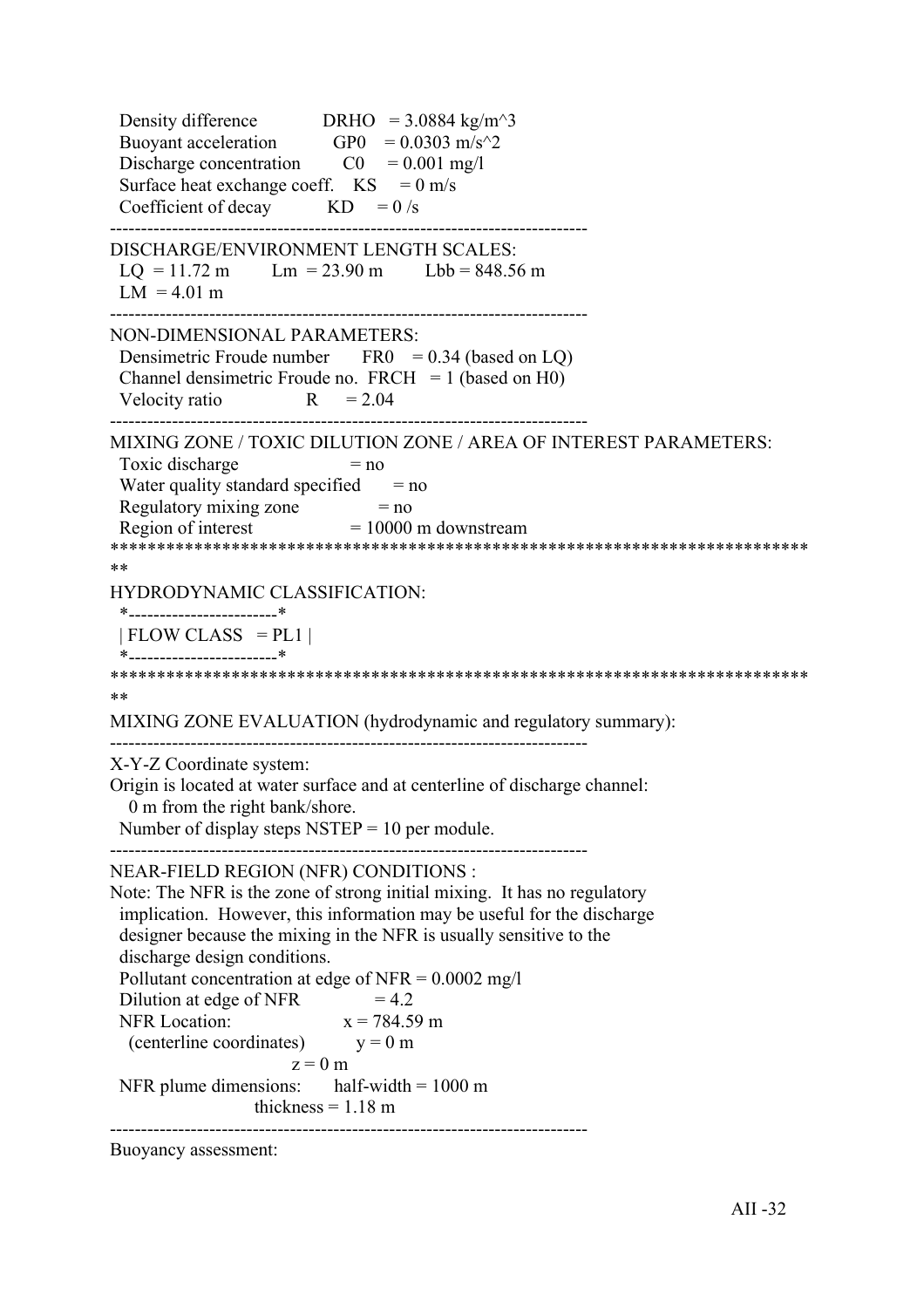The effluent density is less than the surrounding ambient water density at the discharge level. Therefore, the effluent is POSITIVELY BUOYANT and will tend to rise towards the surface.

-----------------------------------------------------------------------------

FAR-FIELD MIXING SUMMARY:

 Plume becomes vertically fully mixed WITHIN NEAR-FIELD at 0 m downstream, but RE-STRATIFIES LATER and is not mixed in the far-field. Plume becomes laterally fully mixed at 840.49 m downstream.

-----------------------------------------------------------------------------

PLUME BANK CONTACT SUMMARY:

 Plume in bounded section contacts nearest bank at -392.30 m downstream. Plume contacts second bank at 0 m downstream.

\*\*\*\*\*\*\*\*\*\*\*\*\*\*\*\*\*\*\*\*\*\*\*\* TOXIC DILUTION ZONE SUMMARY

\*\*\*\*\*\*\*\*\*\*\*\*\*\*\*\*\*\*\*\*\*\*\*\*

No TDZ was specified for this simulation. \*\*\*\*\*\*\*\*\*\*\*\*\*\*\*\*\*\*\*\*\*\* REGULATORY MIXING ZONE SUMMARY \*\*\*\*\*\*\*\*\*\*\*\*\*\*\*\*\*\*\*\*\*\*\*

No RMZ and no ambient water quality standard have been specified. \*\*\*\*\*\*\*\*\*\*\*\*\*\*\*\*\*\*\*\*\* FINAL DESIGN ADVICE AND COMMENTS \*\*\*\*\*\*\*\*\*\*\*\*\*\*\*\*\*\*\*\*\*\*

INTRUSION OF AMBIENT WATER into the discharge opening will occur. For the present discharge/environment conditions the discharge densimetric Froude number is well below unity.

This is an UNDESIRABLE operating condition.

 To prevent intrusion, change the discharge parameters (e.g. decrease the discharge opening area) in order to increase the discharge Froude number.

-----------------------------------------------------------------------------

REMINDER: The user must take note that HYDRODYNAMIC MODELING by any known technique is NOT AN EXACT SCIENCE.

Extensive comparison with field and laboratory data has shown that the CORMIX predictions on dilutions and concentrations (with associated plume geometries) are reliable for the majority of cases and are accurate to within about +-50% (standard deviation).

As a further safeguard, CORMIX will not give predictions whenever it judges the design configuration as highly complex and uncertain for prediction.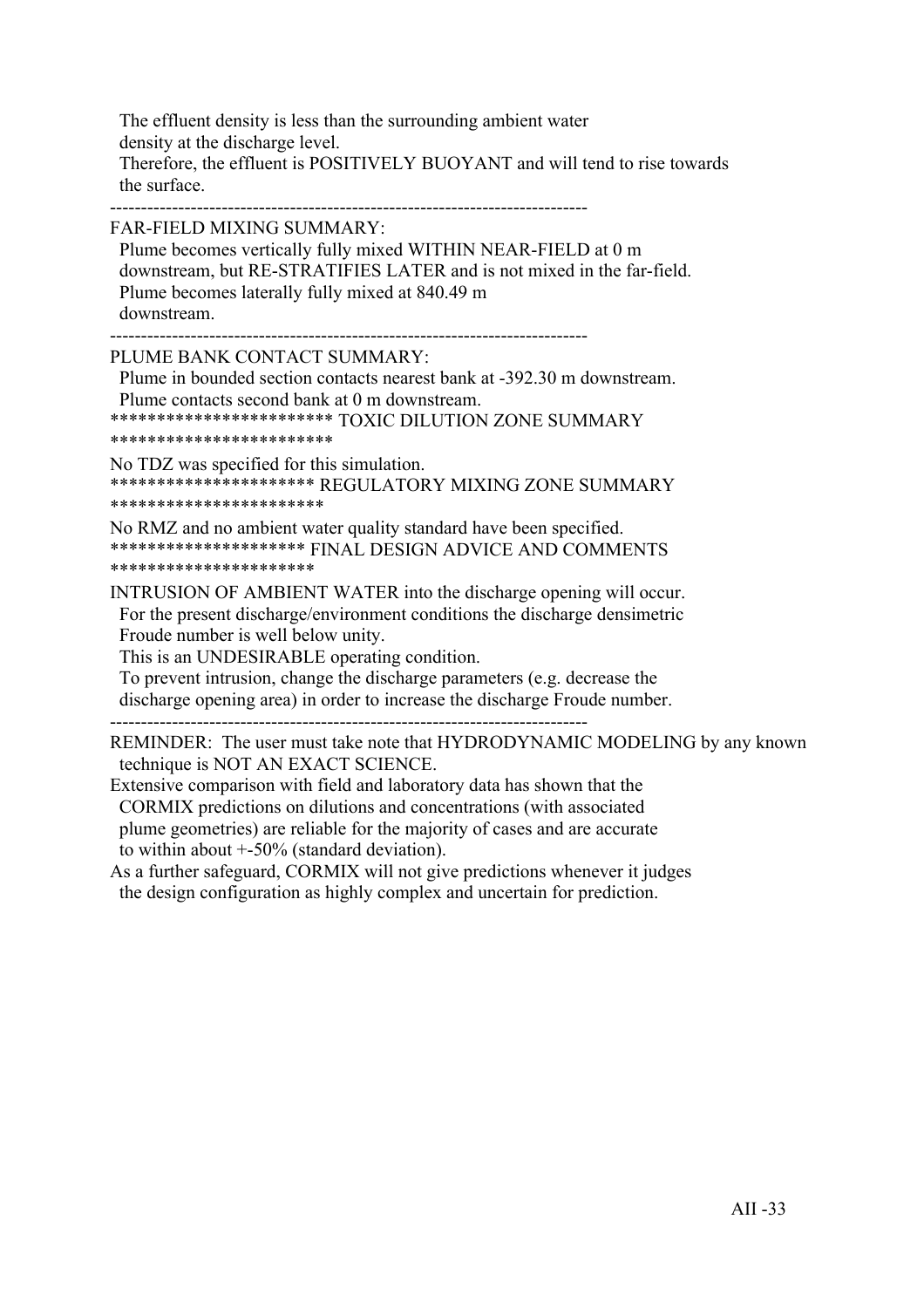CORMIX3 PREDICTION FILE: 333333333333333333333333333333333333333333333333333333333333333333333333333 33 CORNELL MIXING ZONE EXPERT SYSTEM Subsystem CORMIX3: Subsystem version: Buoyant Surface Discharges CORMIX-GI Version 4.01b ----------------------------------------------------------------------------- ----------------------------------------------------------------------------- CASE DESCRIPTION Site name/label: ILVA A Design case: ILVA A FILE NAME: C:\WINDOWS\Desktop\ilva\ILVA\_A.prd Time of Fortran run: 08/17/2004--15:45:29 ENVIRONMENT PARAMETERS (metric units) Bounded section BS = 1000.00 AS = 5000.00 QA = 500.00 ICHREG= 1  $HA = 5.00 HD = 5.00$  $U_A$  = .100 F = .018 USTAR = .4796E-02  $UW = 000$   $UWSTAR = 0000E+00$  Uniform density environment  $STRCND = U$  RHOAM = 999.3789 DISCHARGE PARAMETERS (metric units)  $BANK = RIGHT$   $DISTB = 00$  Configuration: flush discharge  $SIGMA = 90.00 HDO = 5.00 SLOPE = .00$  Rectangular channel geometry:  $B0 = 100.000 H0 = 5.000 A0 = 5000E+03 AR = .050$  Reduced channel geometry due to intrusion:  $B0 = 100.000 H0 = 1.373 A0 = .1373E+03 AR = .014$  (All relevant parameters further below are based on this geometry.)  $U0 = 0.204 \text{ O}0 = 28.000 = 0.2800E + 0.2$  $RHOO = 996.2905 \ \text{DRHO}0 = .3088E+01 \ \text{GPO} = .3031E-01$  $CO = 1000E-02$  CUNITS= mg/l  $IPOLL = 1$  KS = .0000E+00 KD = .0000E+00 FLUX VARIABLES (metric units)  $\Omega$  = .2800E+02 M0 = .5711E+01 J0 = .8486E+00 Associated length scales (meters)  $LO = 11.72$   $LM = 4.01$   $Lm = 23.90$   $Lb = 848.56$ NON-DIMENSIONAL PARAMETERS  $FR0 = 0.34$   $FRCH = 1.00$  R = 2.04 FLOW CLASSIFICATION 333333333333333333333333333333333333333333  $3$  Flow class (CORMIX3) = PL1  $3$  3 Applicable layer depth HS = 5.00 3 333333333333333333333333333333333333333333 MIXING ZONE / TOXIC DILUTION / REGION OF INTEREST PARAMETERS  $CO = 1000E-02$  CUNITS= mg/l  $NTOX = 0$  $NSTD = 0$  $REGMZ = 0$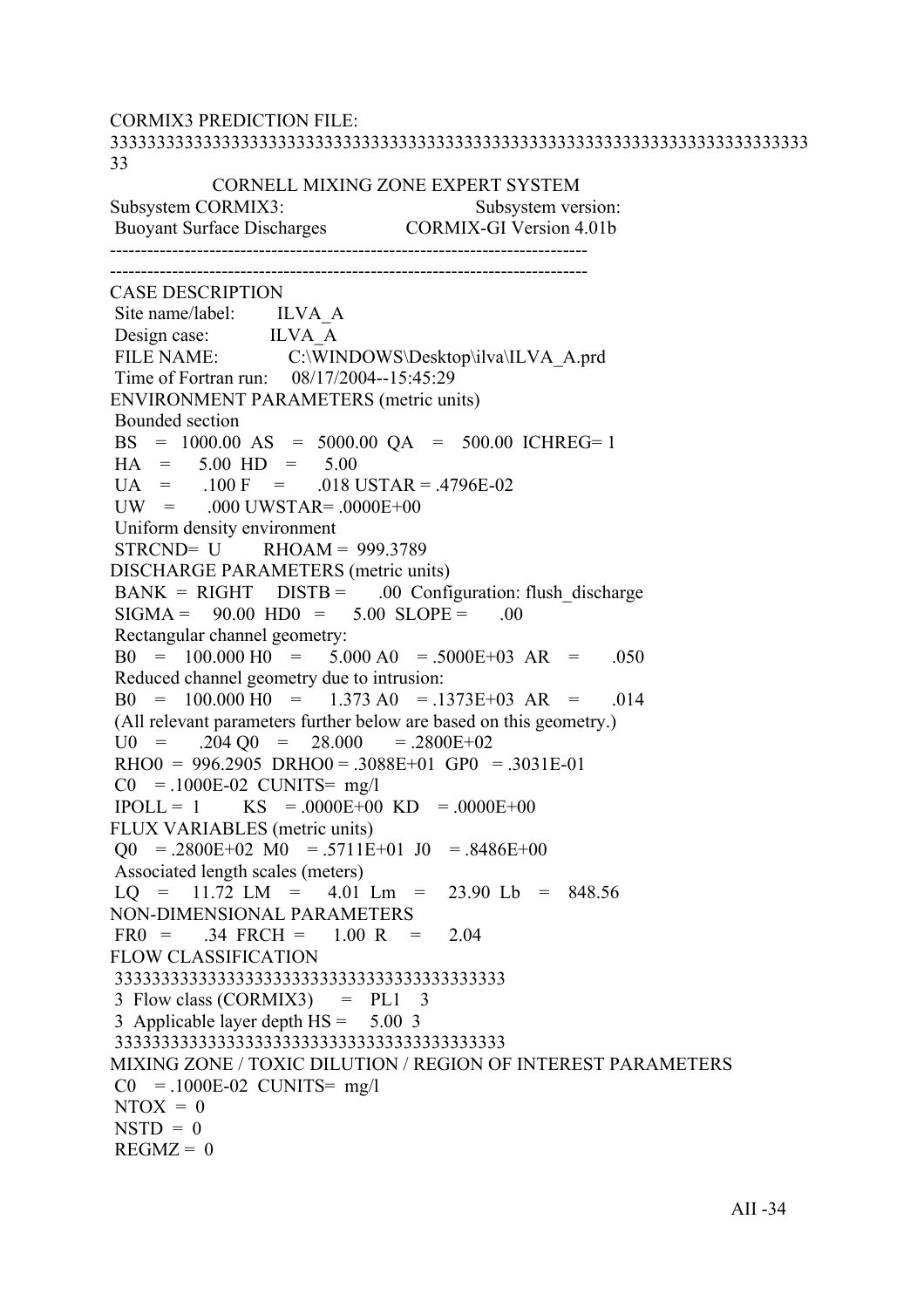$XINT = 10000.00$   $XMAX = 10000.00$ X-Y-Z COORDINATE SYSTEM: ORIGIN is located at the WATER SURFACE and at center of discharge channel/outlet: .00 m from the RIGHT bank/shore. X-axis points downstream Y-axis points to left as seen by an observer looking downstream Z-axis points vertically upward (in CORMIX3, all values  $Z = 0.00$ )  $NSTEP = 10$  display intervals per module ----------------------------------------------------------------------------- ----------------------------------------------------------------------------- BEGIN MOD301: DISCHARGE MODULE Efflux conditions: X Y Z S C BV BH .00 .00 0.00 1.0 .100E-02 1.37 50.00 END OF MOD301: DISCHARGE MODULE ----------------------------------------------------------------------------- ----------------------------------------------------------------------------- BEGIN MOD302: ZONE OF FLOW ESTABLISHMENT Control volume inflow: X Y Z S C BV BH .00 .00 0.00 1.0 .100E-02 1.37 50.00 VERTICAL MIXING occurs in the initial zone of flow establishment. Profile definitions:  $BV = Gaussian \ 1/e \ (37\%)$  vertical thickness  $BH = Gaussian$  1/e (37%) horizontal half-width, normal to trajectory S = hydrodynamic centerline dilution  $C =$  centerline concentration (includes reaction effects, if any) Control volume outflow: X Y Z S C BV BH 3.42 29.44 0.00 2.5 .406E-03 5.00 141.32 Cumulative travel time  $=$  145 sec END OF MOD302: ZONE OF FLOW ESTABLISHMENT ----------------------------------------------------------------------------- ----------------------------------------------------------------------------- BEGIN MOD331: UPSTREAM INTRUDING PLUME Control volume inflow: X Y Z S C BV BH 3.42 29.44 0.00 2.5 .406E-03 5.00 141.32 The PLUME EXTENDS ACROSS THE ENTIRE CHANNEL width at the point of discharge. For this reason the following predictions may be INACCURATE. UPSTREAM INTRUSION PROPERTIES: Upstream intrusion length  $= 392.30 \text{ m}$ X-position of upstream stagnation point  $= -392.30 \text{ m}$ Thickness in intrusion region  $=$  1.18 m Half-width at downstream end  $= 1000.00$  m Thickness at downstream end  $= 1.18 \text{ m}$  In this case, the upstream INTRUSION IS VERY LARGE, exceeding 10 times the local water depth.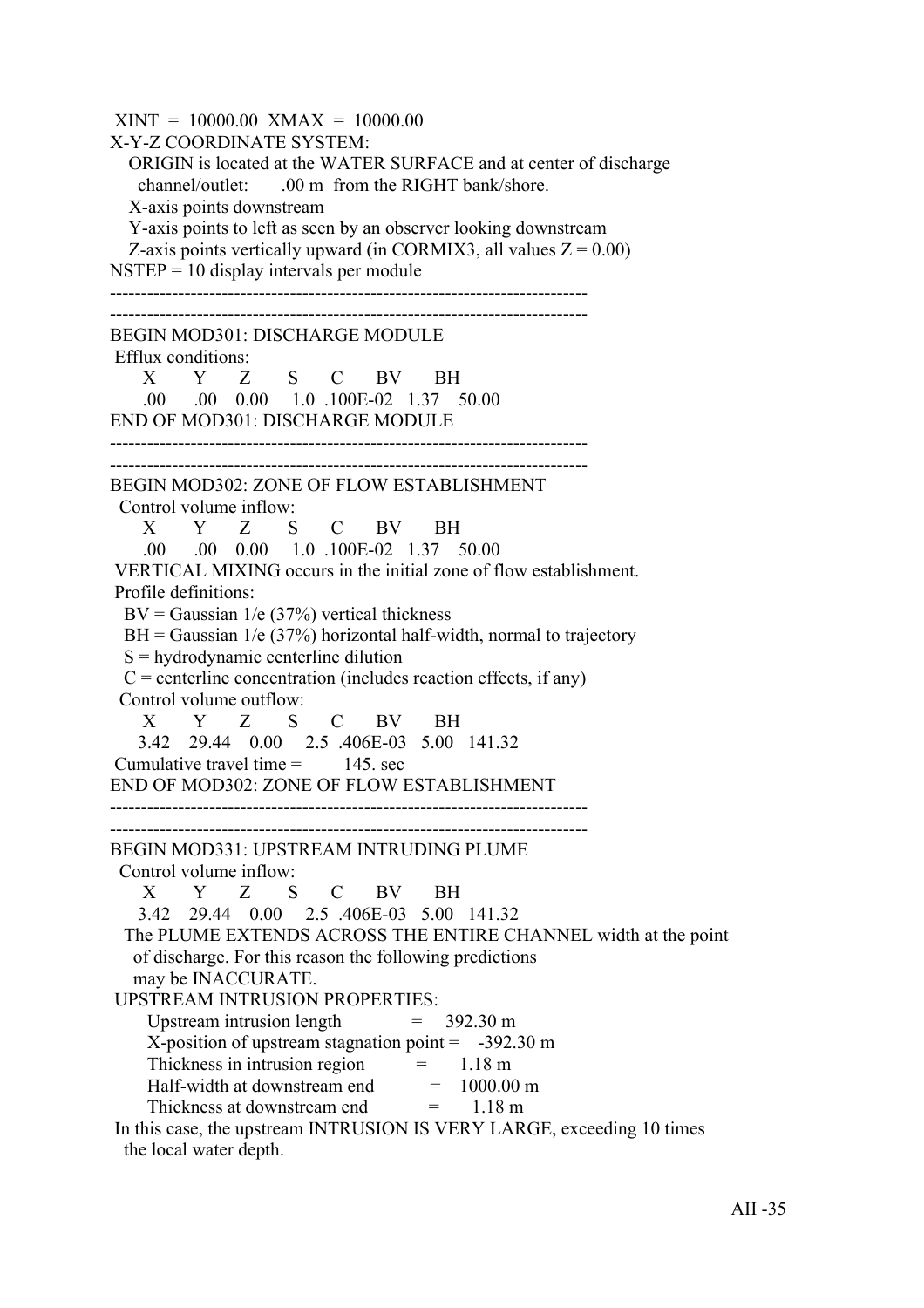This may be caused by a very small ambient velocity, perhaps in combination with large discharge buoyancy.

 If the ambient conditions are strongly transient (e.g. tidal), then the CORMIX steady-state predictions of upstream intrusion are probably unrealistic.

Profile definitions:

 $BV = top-hat$  thickness, measured vertically

 $BH = top-hat$  half-width, measured horizontally from bank/shoreline

|                            |         |      |        | $S =$ hydrodynamic average (bulk) dilution |      |                                             |                                                                        |
|----------------------------|---------|------|--------|--------------------------------------------|------|---------------------------------------------|------------------------------------------------------------------------|
|                            |         |      |        |                                            |      |                                             | $C$ = average (bulk) concentration (includes reaction effects, if any) |
| X                          | Y       | Z    | S<br>C | BV                                         | BН   |                                             |                                                                        |
| $-392.30$                  | .00.    |      |        | $0.00$ 9999.9 .000E+00                     | .00. | .00                                         |                                                                        |
| $-368.76$                  | .00.    | 0.00 |        | 8.1 .124E-03                               |      | .36 141.42                                  |                                                                        |
| $-253.42$                  | $.00\,$ |      |        | 0.00 3.4 .294E-03 .85 343.51               |      |                                             |                                                                        |
| $-138.09$                  | .00     |      |        | 0.00 2.7 .374E-03 1.08 464.76              |      |                                             |                                                                        |
| $-22.75$                   | $.00\,$ |      |        | 0.00 2.5 .405E-03 1.17 560.36              |      |                                             |                                                                        |
| 92.58                      | $.00\,$ | 0.00 |        | 2.5 .392E-03 1.18                          |      | 641.87                                      |                                                                        |
| 207.92                     | .00.    | 0.00 |        | 2.9 .347E-03 1.18 714.14                   |      |                                             |                                                                        |
| 323.25                     | .00.    | 0.00 |        | 3.3 .302E-03 1.18                          |      | 779.74                                      |                                                                        |
| 438.59                     | $.00\,$ | 0.00 |        | 3.7 .270E-03 1.18                          |      | 840.24                                      |                                                                        |
| 553.92                     | $.00\,$ | 0.00 |        | 4.0 .252E-03 1.18 896.66                   |      |                                             |                                                                        |
| 669.26                     | $.00\,$ | 0.00 |        | 4.1 .243E-03 1.18 949.74                   |      |                                             |                                                                        |
| 784.59                     | .00.    | 0.00 |        |                                            |      | 4.2 .238E-03 1.18 1000.00                   |                                                                        |
| Cumulative travel time $=$ |         |      |        | 7957. sec                                  |      |                                             |                                                                        |
|                            |         |      |        |                                            |      | ENID OE MOD221. UDETDE AM INTDUDINIC DI UME |                                                                        |

END OF MOD331: UPSTREAM INTRUDING PLUME

----------------------------------------------------------------------------- -----------------------------------------------------------------------------

\*\* End of NEAR-FIELD REGION (NFR) \*\*

-----------------------------------------------------------------------------

-----------------------------------------------------------------------------

BEGIN MOD341: BUOYANT AMBIENT SPREADING Plume is ATTACHED to RIGHT bank/shore.

Plume width is now determined from RIGHT bank/shore.

Profile definitions:

 $BV = top-hat$  thickness, measured vertically

 $BH = top-hat$  half-width, measured horizontally from bank/shoreline

 $S =$ hydrodynamic average (bulk) dilution

 $C$  = average (bulk) concentration (includes reaction effects, if any) Plume Stage 2 (bank attached):

| X      | Y        | Z S  |  | $C \quad \Box$ | BV.          | BH. |             |
|--------|----------|------|--|----------------|--------------|-----|-------------|
| 784.59 | ()()     | 0.00 |  |                | 4.2 238E-03  |     | 1 15 973 12 |
| 790.18 | $\Omega$ | 0.00 |  |                | 4.2 238E-03  |     | 1 14 975 84 |
| 795 77 | -00      | 0.00 |  |                | 4.2 .237E-03 |     | 1 14 978 55 |
| 801.36 | -00      | 0.00 |  |                | 4.2 .237E-03 |     | 1.14 981.25 |
| 806.95 | -00      | 0.00 |  |                | 4.2 237E-03  |     | 1 14 983 95 |
| 812.54 | -00      | 0.00 |  |                | 4.2 .237E-03 |     | 1.14 986.64 |
| 818.13 | -00      | 0.00 |  |                | 4.2 .236E-03 |     | 1.13 989.32 |
| 823.72 | -00      | 0.00 |  |                | 4.2 .236E-03 |     | 1 13 992 00 |
| 829.31 | -00      | 0.00 |  |                | 4.2 .236E-03 |     | 1 13 994 67 |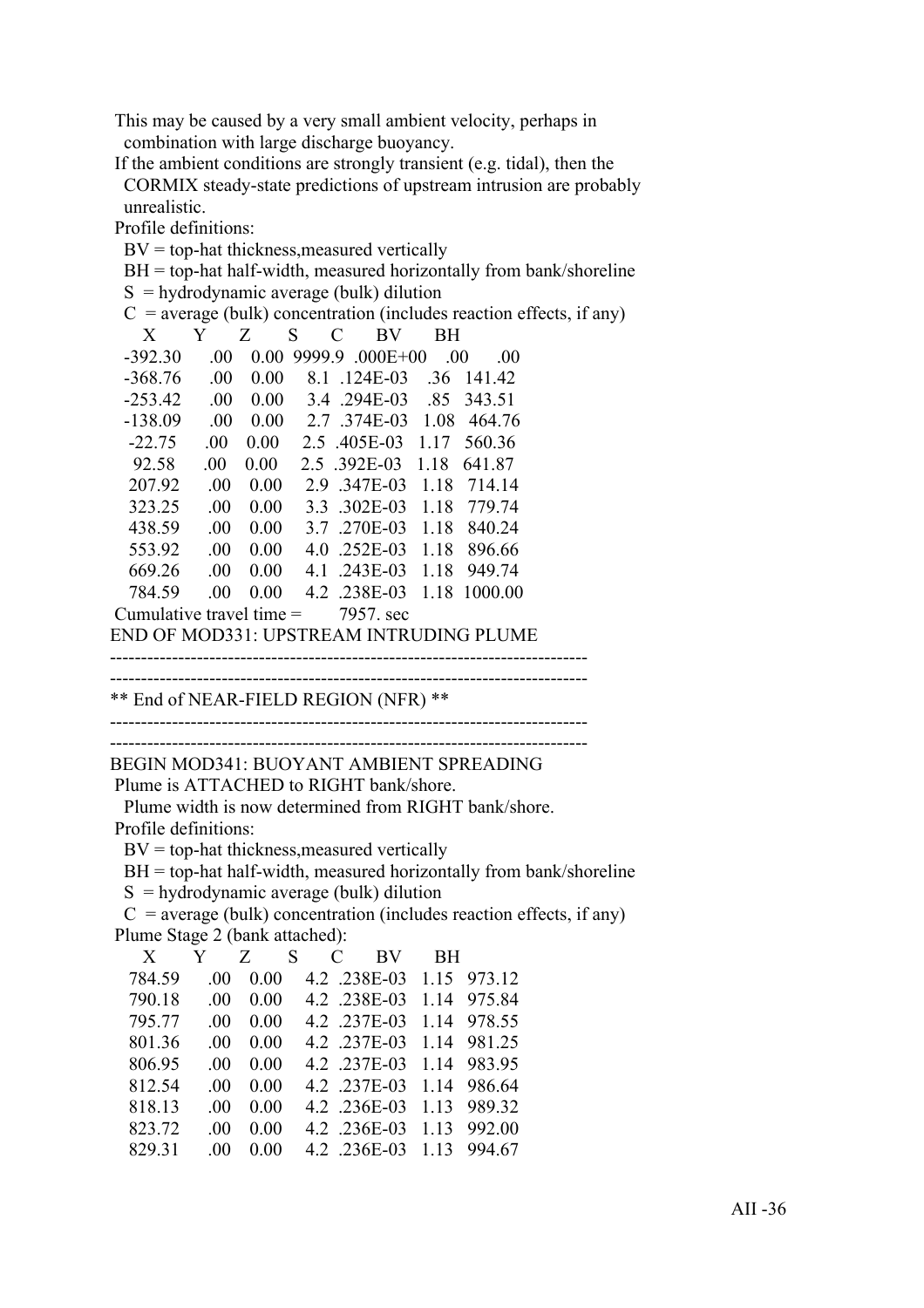```
 834.90 .00 0.00 4.2 .236E-03 1.13 997.34
   840.49 .00 0.00 4.2 .236E-03 1.13 1000.00
Cumulative travel time = 8486, sec
 Plume is LATERALLY FULLY MIXED at the end of the buoyant spreading regime.
END OF MOD341: BUOYANT AMBIENT SPREADING
-----------------------------------------------------------------------------
     -----------------------------------------------------------------------------
BEGIN MOD361: PASSIVE AMBIENT MIXING IN UNIFORM AMBIENT
 Vertical diffusivity (initial value) = .480E-02 m<sup>\gamma</sup>2/s
Horizontal diffusivity (initial value) = .600E-02 m<sup>\sim2/s</sup>
 Profile definitions:
 BV = Gaussian s.d.*sqrt(pi/2) (46%) thickness, measured vertically
    = or equal to water depth, if fully mixed
 BH = Gaussian s.d.*sqrt(pi/2) (46%) half-width,
     measured horizontally in Y-direction
 S = hydrodynamic centerline dilution
 C = centerline concentration (includes reaction effects, if any)
 Plume Stage 2 (bank attached):
 X Y Z S C BV BH
   840.49 .00 0.00 4.2 .236E-03 1.13 1000.00
  1756.44 .00 0.00 4.2 .236E-03 1.13 1000.00
  2672.39 .00 0.00 4.2 .236E-03 1.13 1000.00
  3588.34 .00 0.00 4.2 .235E-03 1.13 1000.00
  4504.29 .00 0.00 4.2 .235E-03 1.13 1000.00
  5420.24 .00 0.00 4.2 .235E-03 1.13 1000.00
  6336.19 .00 0.00 4.2 .235E-03 1.13 1000.00
  7252.15 .00 0.00 4.3 .235E-03 1.13 1000.00
  8168.10 .00 0.00 4.3 .235E-03 1.13 1000.00
  9084.05 .00 0.00 4.3 .235E-03 1.13 1000.00
  10000.00 .00 0.00 4.3 .235E-03 1.13 1000.00
Cumulative travel time = 95224 sec
 Simulation limit based on maximum specified distance = 10000.00 m.
  This is the REGION OF INTEREST limitation.
END OF MOD361: PASSIVE AMBIENT MIXING IN UNIFORM AMBIENT
-----------------------------------------------------------------------------
   -----------------------------------------------------------------------------
CORMIX3: Buoyant Surface Discharges End of Prediction File
333333333333333333333333333333333333333333333333333333333333333333333333333
```
33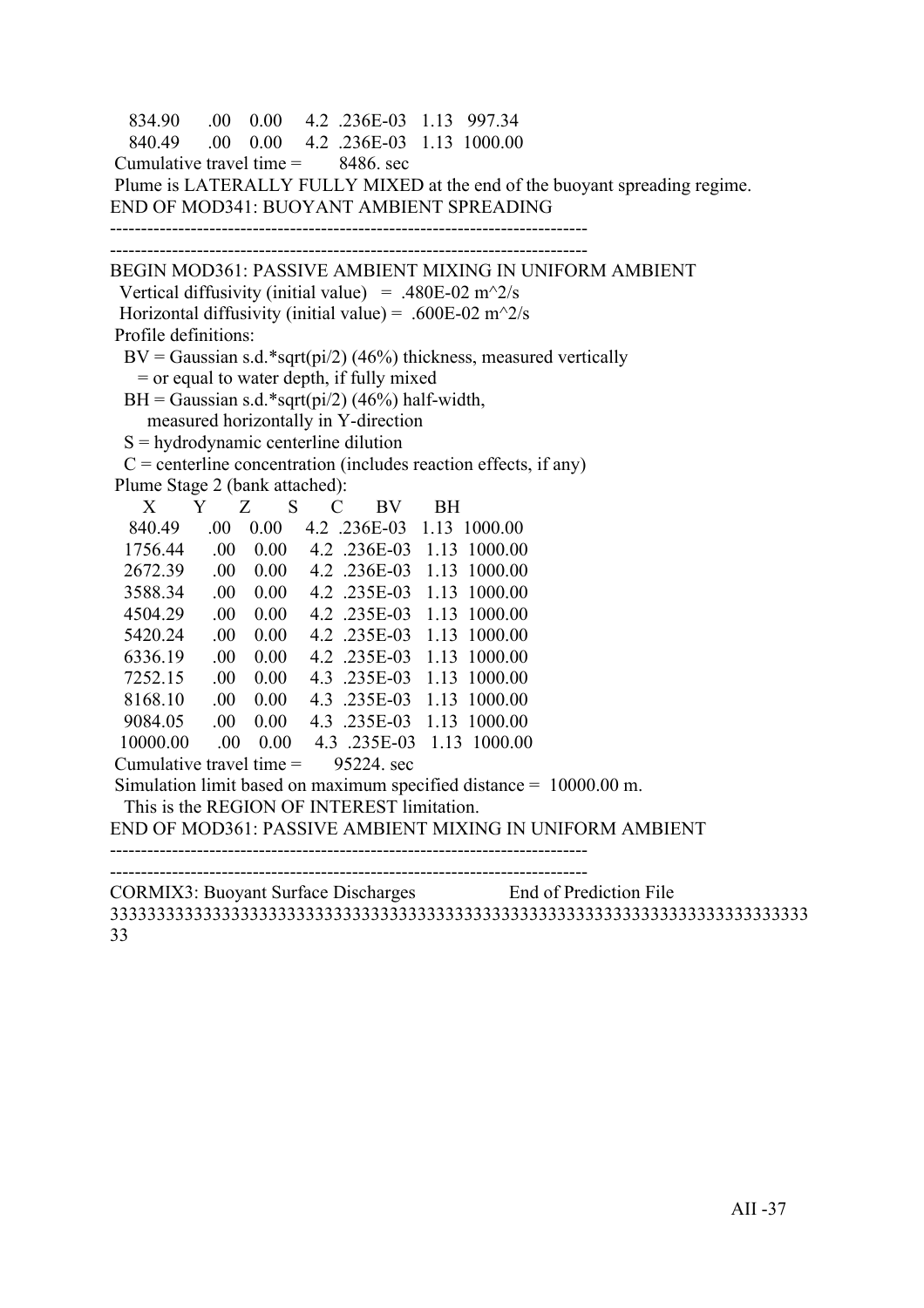## Caso 6

| <b>CORMIX SESSION REPORT:</b>                                                            |
|------------------------------------------------------------------------------------------|
|                                                                                          |
| XXXXXXXXXXXXXXXXXXXXXXXXX                                                                |
| CORMIX: CORNELL MIXING ZONE EXPERT SYSTEM                                                |
| <b>CORMIX-GI Version 4.01b</b>                                                           |
| SITE NAME/LABEL: ILVA A                                                                  |
|                                                                                          |
| DESIGN CASE: ILVA A<br>FILE NAME: C:\WINDOWS\Desktop\ilva\ILVA A.prd                     |
| Using subsystem CORMIX3: Buoyant Surface Discharges                                      |
| Start of session: 08/17/2004--15:46:44                                                   |
|                                                                                          |
| **                                                                                       |
| <b>SUMMARY OF INPUT DATA:</b>                                                            |
|                                                                                          |
| <b>AMBIENT PARAMETERS:</b>                                                               |
| Cross-section<br>$=$ bounded                                                             |
| ion $=$ bounde<br>BS $=$ 1000 m<br>Width                                                 |
| Channel regularity $ICHREG = 1$                                                          |
| Ambient flowrate $QA = 50 \text{ m}^3/\text{s}$                                          |
| $HA = 5 m$<br>Average depth                                                              |
| Depth at discharge $HD = 5 m$                                                            |
| Ambient velocity<br>$UA = 0.01$ m/s                                                      |
| Darcy-Weisbach friction factor $F = 0.0184$                                              |
| Wind velocity<br>$UW = 0$ m/s                                                            |
| Stratification Type STRCND = U                                                           |
| Surface density RHOAS = 999.3789 kg/m <sup><math>\sim</math></sup> 3                     |
| Bottom density RHOAB = 999.3789 kg/m <sup><math>\sim</math></sup> 3                      |
|                                                                                          |
| <b>DISCHARGE PARAMETERS:</b><br><b>Buoyant Surface Discharge</b>                         |
| Discharge located on = right bank/shoreline<br>Discharge configuration = flush discharge |
|                                                                                          |
| Distance from bank to outlet $DISTB = 0 m$                                               |
| Discharge angle $\qquad$ SIGMA = 90 deg                                                  |
| Depth near discharge outlet $HD0 = 5 m$                                                  |
| $SLOPE = 0$ deg<br>Bottom slope at discharge                                             |
| Rectangular discharge:                                                                   |
| Discharge cross-section area A0<br>$= 500 \text{ m}^2$                                   |
| Discharge channel width<br>$= 100 \text{ m}$<br>B <sub>0</sub>                           |
| Discharge channel depth<br>H <sub>0</sub><br>$= 5 m$                                     |
| Discharge aspect ratio<br>AR<br>$= 0.05$                                                 |
| Reduced discharge channel due to intrusion:                                              |
| $= 137.2680$ m <sup><math>\textdegree</math></sup> 2<br>Cross-section area<br>A0         |
| Channel width<br>B <sub>0</sub><br>$= 100 \text{ m}$                                     |
| H <sub>0</sub><br>$= 1.37$ m<br>Channel depth                                            |
| Aspect ratio<br>AR<br>$= 0.01$                                                           |
| Discharge flowrate<br>$= 28 \text{ m}^3/\text{s}$<br>Q <sub>0</sub>                      |
| Discharge velocity<br>$= 0.20$ m/s<br>U0                                                 |
| Discharge density<br>RHO0 = 996.2905 kg/m <sup><math>\text{A}</math>3</sup>              |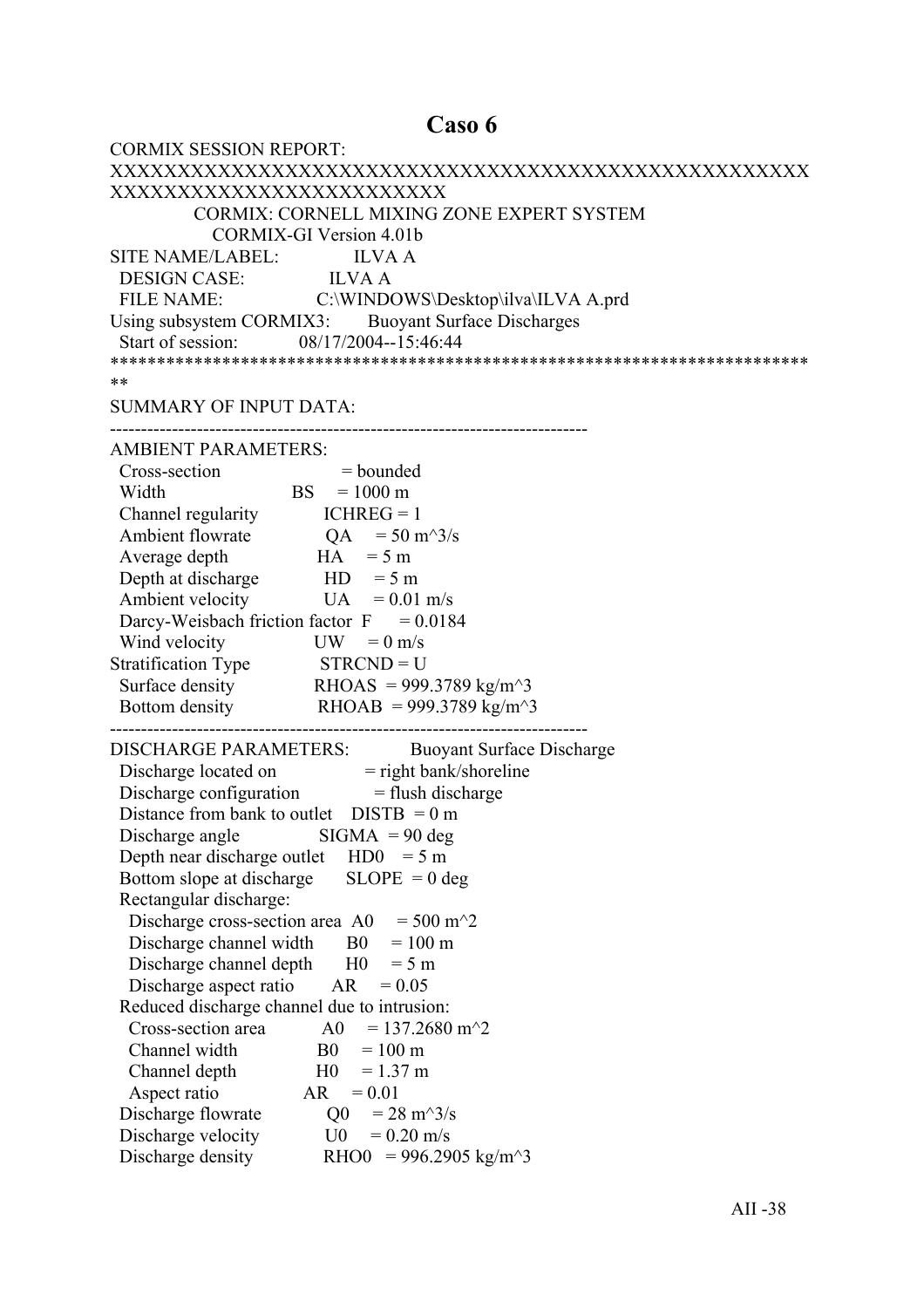Density difference DRHO =  $3.0884 \text{ kg/m}^3$ Buoyant acceleration GP0 =  $0.0303$  m/s<sup> $\textdegree$ </sup>2 Discharge concentration  $CO = 5$  mg/l Surface heat exchange coeff.  $KS = 0$  m/s Coefficient of decay  $KD = 0/s$ ----------------------------------------------------------------------------- DISCHARGE/ENVIRONMENT LENGTH SCALES:  $LQ = 11.72 \text{ m}$   $Lm = 238.99 \text{ m}$   $Lbb = 99999 \text{ m}$  $LM = 4.01 m$ ----------------------------------------------------------------------------- NON-DIMENSIONAL PARAMETERS: Densimetric Froude number  $FRO = 0.34$  (based on LQ) Channel densimetric Froude no.  $FRCH = 1$  (based on H0) Velocity ratio  $R = 20.40$ ----------------------------------------------------------------------------- MIXING ZONE / TOXIC DILUTION ZONE / AREA OF INTEREST PARAMETERS: Toxic discharge  $= no$ Water quality standard specified  $=$  no Regulatory mixing zone  $= no$ Region of interest  $= 10000$  m downstream \*\*\*\*\*\*\*\*\*\*\*\*\*\*\*\*\*\*\*\*\*\*\*\*\*\*\*\*\*\*\*\*\*\*\*\*\*\*\*\*\*\*\*\*\*\*\*\*\*\*\*\*\*\*\*\*\*\*\*\*\*\*\*\*\*\*\*\*\*\*\*\*\*\*\* \*\* HYDRODYNAMIC CLASSIFICATION: \*------------------------\*  $| FLOW CLASS = PL1 |$  \*------------------------\* \*\*\*\*\*\*\*\*\*\*\*\*\*\*\*\*\*\*\*\*\*\*\*\*\*\*\*\*\*\*\*\*\*\*\*\*\*\*\*\*\*\*\*\*\*\*\*\*\*\*\*\*\*\*\*\*\*\*\*\*\*\*\*\*\*\*\*\*\*\*\*\*\*\*\* \*\* MIXING ZONE EVALUATION (hydrodynamic and regulatory summary): ----------------------------------------------------------------------------- X-Y-Z Coordinate system: Origin is located at water surface and at centerline of discharge channel: 0 m from the right bank/shore. Number of display steps  $NSTEP = 10$  per module. ----------------------------------------------------------------------------- NEAR-FIELD REGION (NFR) CONDITIONS : Note: The NFR is the zone of strong initial mixing. It has no regulatory implication. However, this information may be useful for the discharge designer because the mixing in the NFR is usually sensitive to the discharge design conditions. Pollutant concentration at edge of NFR =  $1.8693$  mg/l Dilution at edge of NFR  $= 2.7$ NFR Location:  $x = 21854.88 \text{ m}$ (centerline coordinates)  $y = 0$  m  $z = 0$  m NFR plume dimensions: half-width  $= 1000 \text{ m}$ thickness  $= 7.49$  m -----------------------------------------------------------------------------

Buoyancy assessment: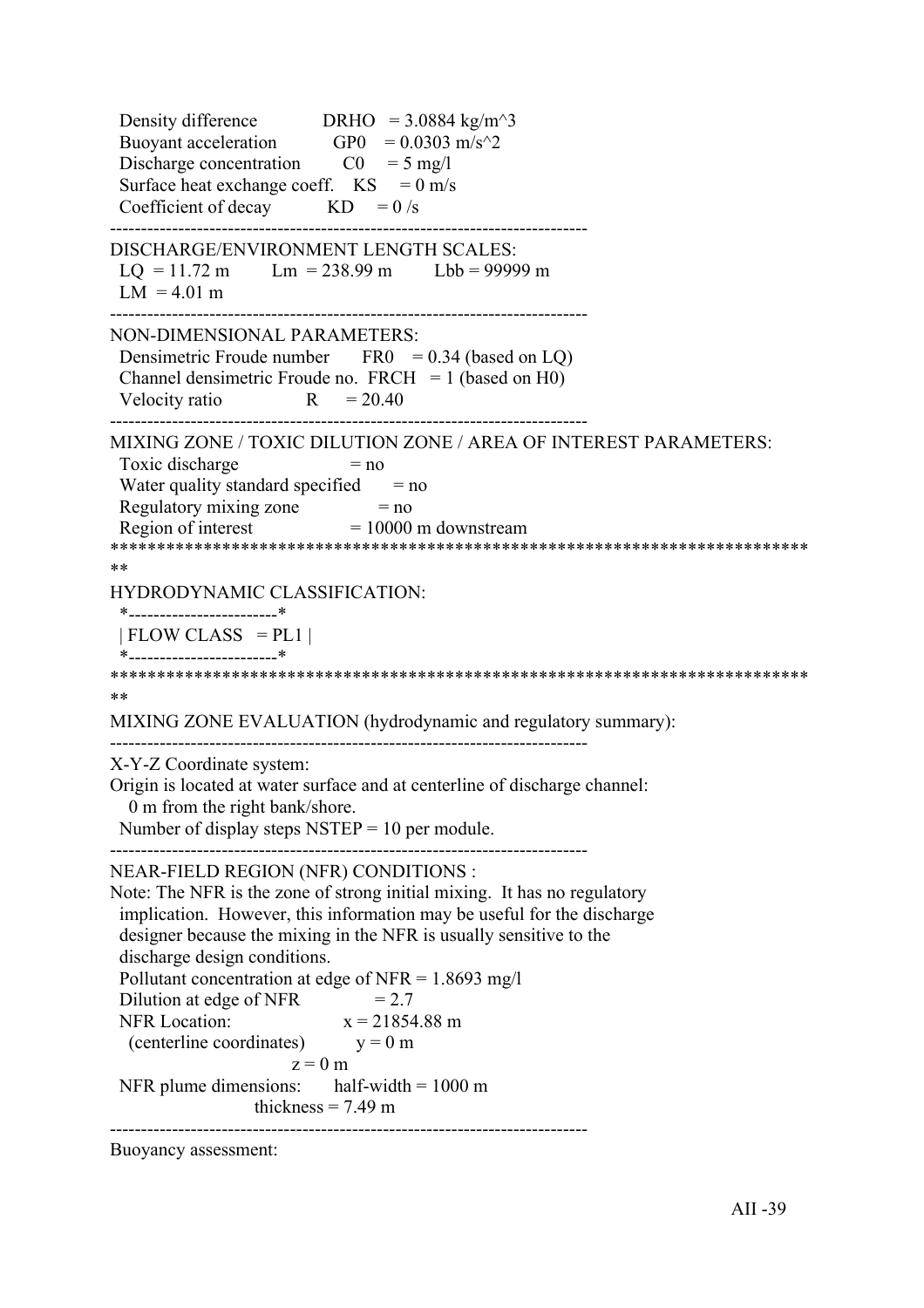The effluent density is less than the surrounding ambient water density at the discharge level. Therefore, the effluent is POSITIVELY BUOYANT and will tend to rise towards the surface.

-----------------------------------------------------------------------------

The REGION OF INTEREST (ROI) specification occurs before the near-field mixing (NFR) regime has been completed. Specification of ROI is highly restrictive.

-----------------------------------------------------------------------------

-----------------------------------------------------------------------------

FAR-FIELD MIXING SUMMARY:

Plume becomes laterally fully mixed at 0 m downstream.

PLUME BANK CONTACT SUMMARY:

 Plume in bounded section contacts one bank only at -10927.44 m downstream. \*\*\*\*\*\*\*\*\*\*\*\*\*\*\*\*\*\*\*\*\*\*\*\* TOXIC DILUTION ZONE SUMMARY

\*\*\*\*\*\*\*\*\*\*\*\*\*\*\*\*\*\*\*\*\*\*\*\*

No TDZ was specified for this simulation. \*\*\*\*\*\*\*\*\*\*\*\*\*\*\*\*\*\*\*\*\*\* REGULATORY MIXING ZONE SUMMARY \*\*\*\*\*\*\*\*\*\*\*\*\*\*\*\*\*\*\*\*\*\*\*

At the end of the NFR, the plume POSITION EXCEEDS SPECIFIED LIMITS for the regulatory mixing zone (RMZ) and/or the region of interest (ROI).

Specifications for the ROI may be overly restrictive.

Use a larger ROI value in a subsequent iteration!

\*\*\*\*\*\*\*\*\*\*\*\*\*\*\*\*\*\*\*\*\* FINAL DESIGN ADVICE AND COMMENTS \*\*\*\*\*\*\*\*\*\*\*\*\*\*\*\*\*\*\*\*\*\*

INTRUSION OF AMBIENT WATER into the discharge opening will occur. For the present discharge/environment conditions the discharge densimetric Froude number is well below unity.

This is an UNDESIRABLE operating condition.

 To prevent intrusion, change the discharge parameters (e.g. decrease the discharge opening area) in order to increase the discharge Froude number. -----------------------------------------------------------------------------

REMINDER: The user must take note that HYDRODYNAMIC MODELING by any known technique is NOT AN EXACT SCIENCE.

Extensive comparison with field and laboratory data has shown that the CORMIX predictions on dilutions and concentrations (with associated plume geometries) are reliable for the majority of cases and are accurate to within about +-50% (standard deviation).

As a further safeguard, CORMIX will not give predictions whenever it judges the design configuration as highly complex and uncertain for prediction.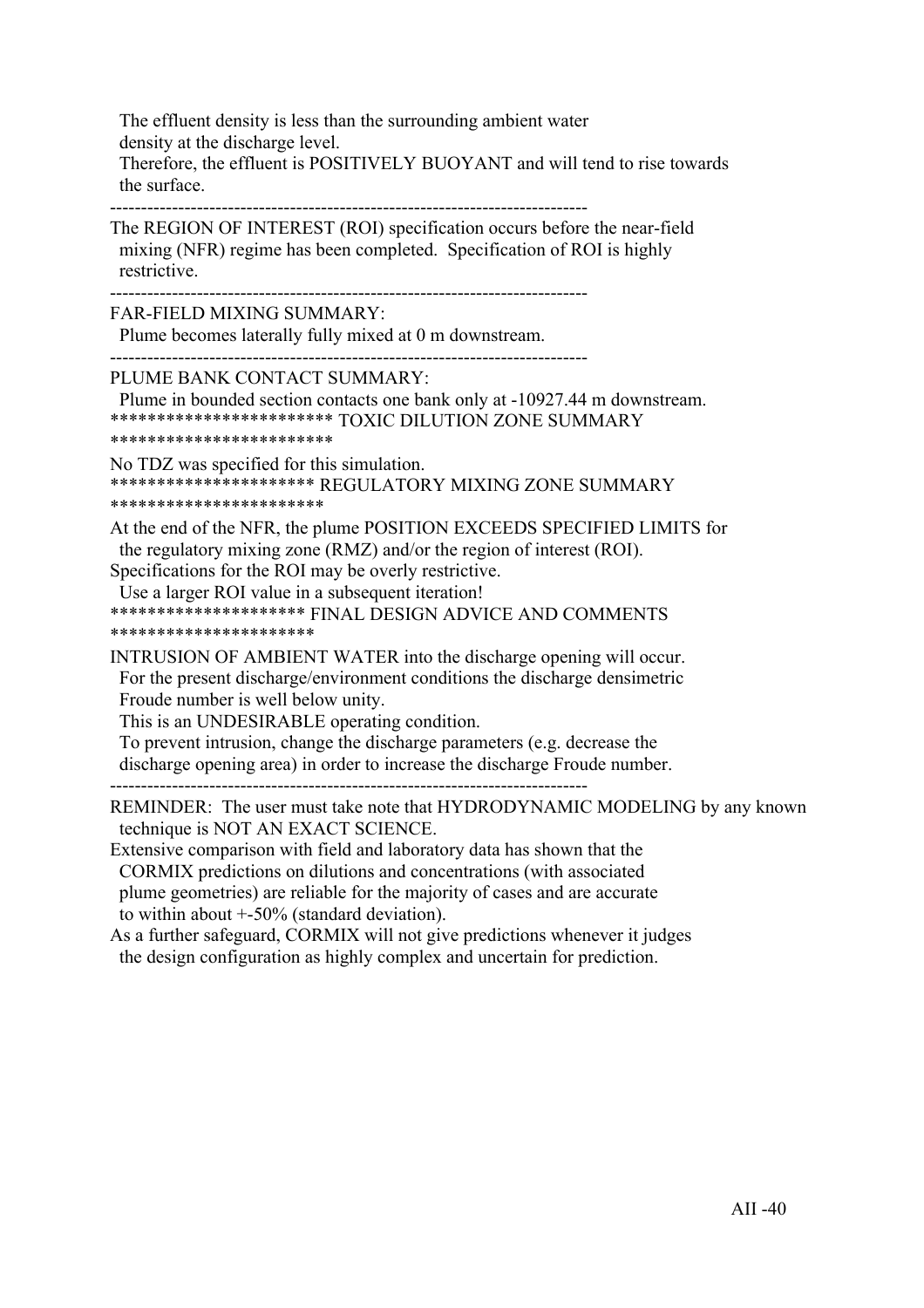CORMIX3 PREDICTION FILE: 333333333333333333333333333333333333333333333333333333333333333333333333333 33 CORNELL MIXING ZONE EXPERT SYSTEM Subsystem CORMIX3: Subsystem version: Buoyant Surface Discharges CORMIX-GI Version 4.01b ----------------------------------------------------------------------------- ----------------------------------------------------------------------------- CASE DESCRIPTION Site name/label: ILVA A Design case: ILVA\_A<br>FILE NAME: C:\WIN C:\WINDOWS\Desktop\ilva\ILVA\_A.prd Time of Fortran run: 08/17/2004--15:46:44 ENVIRONMENT PARAMETERS (metric units) Bounded section BS = 1000.00 AS = 5000.00 QA = 50.00 ICHREG= 1  $HA = 5.00 HD = 5.00$  $U_A$  = .010 F = .018 USTAR = .4796E-03  $UW = 000$   $UWSTAR = 0000E+00$  Uniform density environment  $STRCND = U$  RHOAM = 999.3789 DISCHARGE PARAMETERS (metric units)  $BANK = RIGHT$   $DISTB = 00$  Configuration: flush discharge  $SIGMA = 90.00 HDO = 5.00 SLOPE = .00$  Rectangular channel geometry:  $B0 = 100.000 H0 = 5.000 A0 = 5000E+03 AR = .050$  Reduced channel geometry due to intrusion:  $B0 = 100.000 H0 = 1.373 A0 = .1373E+03 AR = .014$  (All relevant parameters further below are based on this geometry.)  $U0 = 0.204 \text{ O}0 = 28.000 = 0.2800E + 0.2$  $RHOO = 996.2905 \ \text{DRHO}0 = .3088E+01 \ \text{GPO} = .3031E-01$  $CO = .5000E+01$  CUNITS= mg/l  $IPOLL = 1$  KS = .0000E+00 KD = .0000E+00 FLUX VARIABLES (metric units)  $\Omega$  = .2800E+02 M0 = .5711E+01 J0 = .8486E+00 Associated length scales (meters)  $LO = 11.72$   $LM = 4.01$   $Lm = 238.99$   $Lb = 99999.00$ NON-DIMENSIONAL PARAMETERS  $FR0 = 0.34$   $FRCH = 1.00$   $R = 20.40$ FLOW CLASSIFICATION 333333333333333333333333333333333333333333  $3$  Flow class (CORMIX3) = PL1  $3$  3 Applicable layer depth HS = 5.00 3 333333333333333333333333333333333333333333 MIXING ZONE / TOXIC DILUTION / REGION OF INTEREST PARAMETERS  $CO = .5000E+01$  CUNITS= mg/l  $NTOX = 0$  $NSTD = 0$  $REGMZ = 0$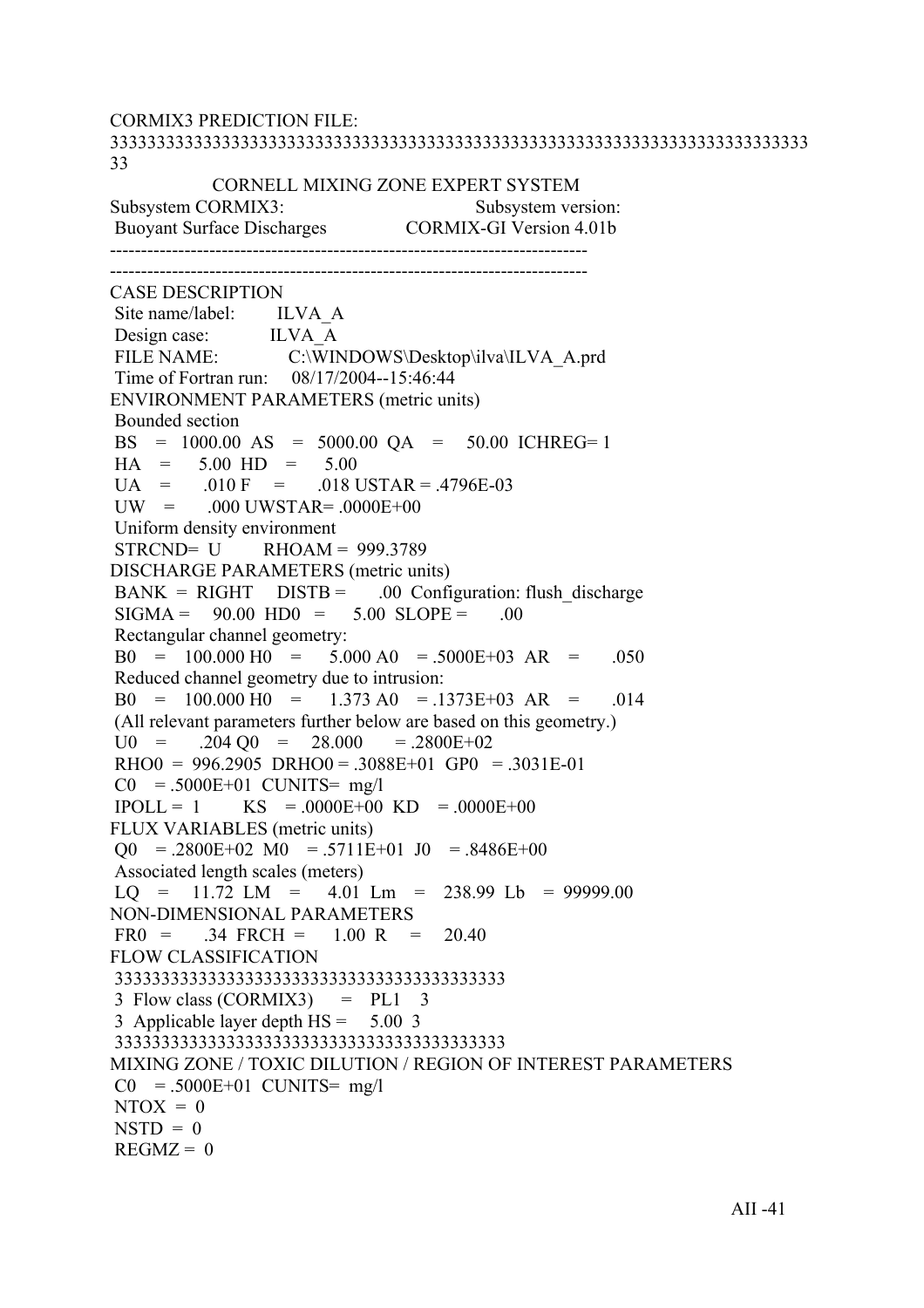$XINT = 10000.00$   $XMAX = 10000.00$ X-Y-Z COORDINATE SYSTEM: ORIGIN is located at the WATER SURFACE and at center of discharge channel/outlet: .00 m from the RIGHT bank/shore. X-axis points downstream Y-axis points to left as seen by an observer looking downstream Z-axis points vertically upward (in CORMIX3, all values  $Z = 0.00$ )  $NSTEP = 10$  display intervals per module ----------------------------------------------------------------------------- ----------------------------------------------------------------------------- BEGIN MOD301: DISCHARGE MODULE Efflux conditions: X Y Z S C BV BH .00 .00 0.00 1.0 .500E+01 1.37 50.00 END OF MOD301: DISCHARGE MODULE ----------------------------------------------------------------------------- ----------------------------------------------------------------------------- BEGIN MOD302: ZONE OF FLOW ESTABLISHMENT Control volume inflow: X Y Z S C BV BH .00 .00 0.00 1.0 .500E+01 1.37 50.00 Profile definitions:  $BV = Gaussian \ 1/e \ (37\%)$  vertical thickness  $BH = Gaussian$  1/e (37%) horizontal half-width, normal to trajectory  $S =$  hydrodynamic centerline dilution  $C =$  centerline concentration (includes reaction effects, if any) Control volume outflow: X Y Z S C BV BH .52 45.14 0.00 1.1 .436E+01 2.65 57.83 Cumulative travel time  $=$  221. sec END OF MOD302: ZONE OF FLOW ESTABLISHMENT ----------------------------------------------------------------------------- ----------------------------------------------------------------------------- BEGIN MOD331: UPSTREAM INTRUDING PLUME Control volume inflow: X Y Z S C BV BH .52 45.14 0.00 1.1 .436E+01 2.65 57.83 The PLUME EXTENDS ACROSS THE ENTIRE CHANNEL width at the point of discharge. For this reason the following predictions may be INACCURATE. UPSTREAM INTRUSION PROPERTIES: Upstream intrusion length  $= 10927.44 \text{ m}$  X-position of upstream stagnation point = -10927.44 m Thickness in intrusion region  $= 7.49 \text{ m}$ Half-width at downstream end  $= 1000.00$  m Thickness at downstream end  $= 7.49 \text{ m}$  In this case, the upstream INTRUSION IS VERY LARGE, exceeding 10 times the local water depth.

This may be caused by a very small ambient velocity, perhaps in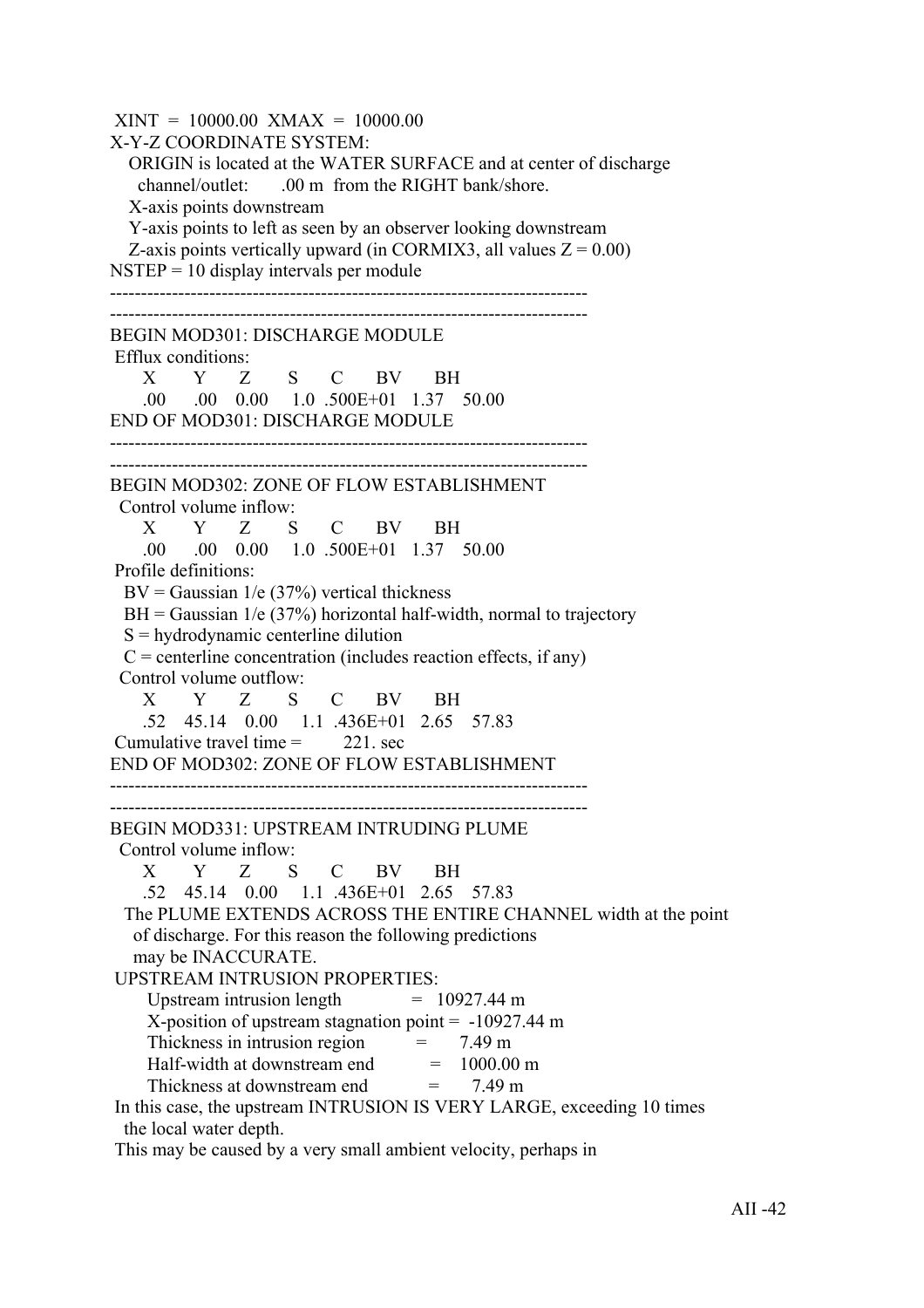combination with large discharge buoyancy.

 If the ambient conditions are strongly transient (e.g. tidal), then the CORMIX steady-state predictions of upstream intrusion are probably unrealistic.

Profile definitions:

 $BV = top-hat$  thickness, measured vertically

BH = top-hat half-width, measured horizontally from bank/shoreline

```
S =hydrodynamic average (bulk) dilution
```
 $C$  = average (bulk) concentration (includes reaction effects, if any)

| X                                        | Y | Z    | S    | C      |                       | BV           | <b>BH</b> |         |
|------------------------------------------|---|------|------|--------|-----------------------|--------------|-----------|---------|
| $-10927.44$                              |   | .00  | 0.00 | 9999.9 |                       | $.000E + 00$ | -00       | .00     |
| $-10271.79$                              |   | .00  | 0.00 |        | 3.7 134E+01           |              | 2.30      | 14142   |
| $-7059.13$                               |   | .00  | 0.00 |        | $1.6$ .317E+01        |              | 5.44      | 343.51  |
| $-3846.46$                               |   | .00  | 0.00 |        | $1.2 \quad 402E + 01$ |              | 6.91      | 464.76  |
| $-633.79$                                |   | .00. | 0.00 | 11     | $.435E+01$            |              | 7.47      | 560.36  |
| 2578.88                                  |   | .00  | 0.00 |        | $1.2$ $.407E+01$      |              | 7.49      | 641.87  |
| 5791.54                                  |   | .00  | 0.00 |        | $1.5 \quad 329E+01$   |              | 7.49      | 714 14  |
| 9004.21                                  |   | .00  | 0.00 |        | $1.9 \t .263E+01$     |              | 7.49      | 779.74  |
| 12216.88                                 |   | .00  | 0.00 |        | $2.2$ .224E+01        |              | 749       | 840.24  |
| 15429.55                                 |   | .00  | 0.00 |        | $2.5$ $.203E+01$      |              | 7.49      | 896.66  |
| 18642.21                                 |   | .00. | 0.00 |        | $2.6$ .193E+01        |              | 749       | 949.74  |
| 21854.88                                 |   | .00  | 0.00 |        | 2.7 187E+01           |              | 7.49      | 1000.00 |
| Cumulative travel time $=$               |   |      |      |        | 2185658 sec           |              |           |         |
| END OF MOD221. UDGEDE IN OFFDUDING BLUME |   |      |      |        |                       |              |           |         |

END OF MOD331: UPSTREAM INTRUDING PLUME

-----------------------------------------------------------------------------

-----------------------------------------------------------------------------

\*\* End of NEAR-FIELD REGION (NFR) \*\*

-----------------------------------------------------------------------------

 At the end of the NFR, the plume POSITION EXCEEDS SPECIFIED LIMITS for the regulatory mixing zone (RMZ) and/or the region of interest (ROI). Specifications may be overly restrictive.

Use larger ROI values in subsequent iteration!

SIMULATION ENDS.

 Simulation limit based on maximum specified distance = 10000.00 m. This is the REGION OF INTEREST limitation.

 $-$ 

CORMIX3: Buoyant Surface Discharges End of Prediction File 333333333333333333333333333333333333333333333333333333333333333333333333333 33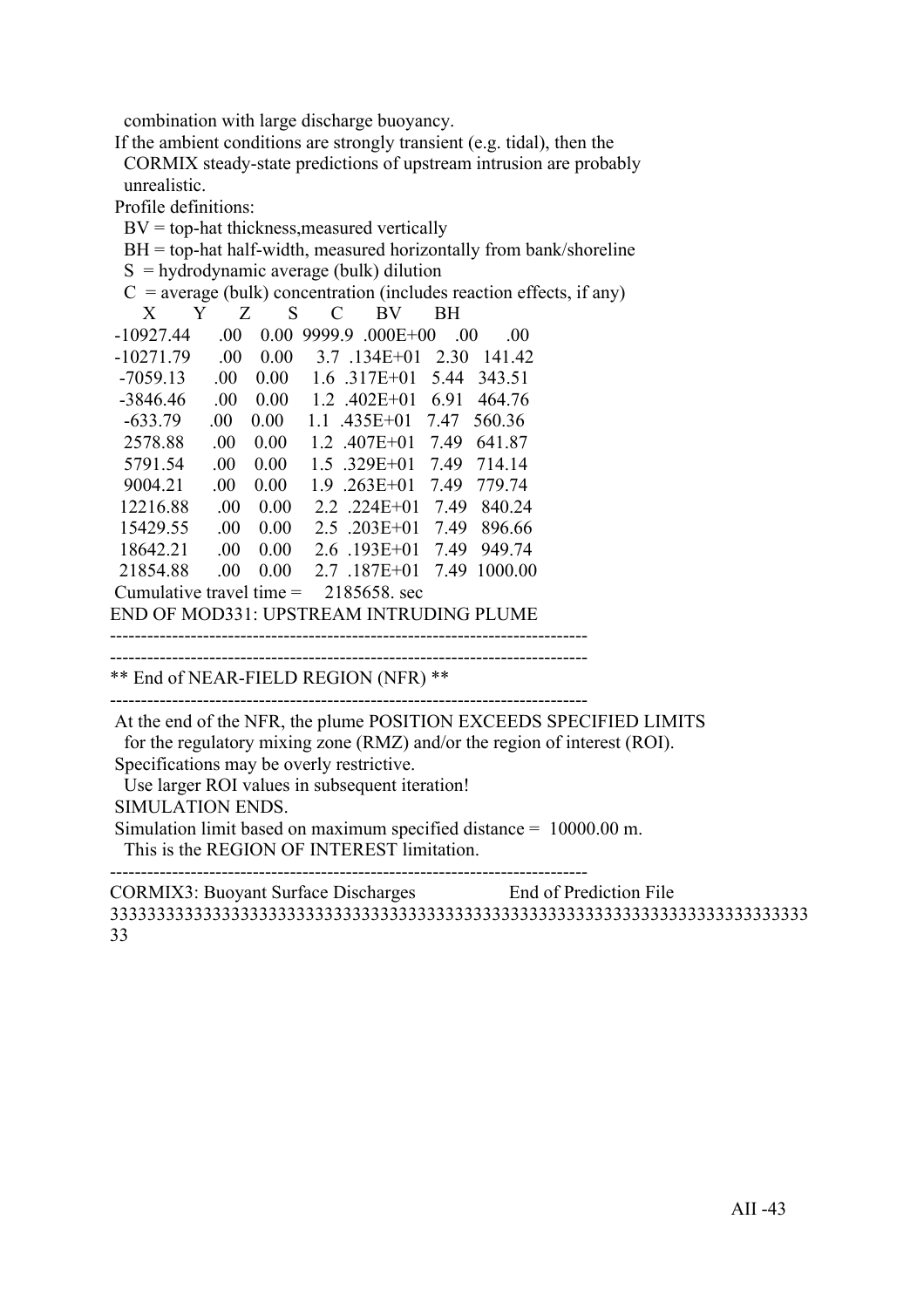# Caso 7

| <b>CORMIX SESSION REPORT:</b>                                                                             |
|-----------------------------------------------------------------------------------------------------------|
|                                                                                                           |
| XXXXXXXXXXXXXXXXXXXXXXXXX                                                                                 |
| <b>CORMIX: CORNELL MIXING ZONE EXPERT SYSTEM</b>                                                          |
| <b>CORMIX-GI Version 4.01b</b>                                                                            |
| SITE NAME/LABEL: ILVA A                                                                                   |
| DESIGN CASE: ILVA A                                                                                       |
| FILE NAME: C:\WINDOWS\Desktop\ilva\ILVA A.prd                                                             |
| Using subsystem CORMIX3: Buoyant Surface Discharges                                                       |
| Start of session: 08/17/2004--15:48:24                                                                    |
|                                                                                                           |
| **                                                                                                        |
| <b>SUMMARY OF INPUT DATA:</b>                                                                             |
|                                                                                                           |
| <b>AMBIENT PARAMETERS:</b>                                                                                |
| Cross-section<br>$=$ bounded                                                                              |
| $BS = 1000 \text{ m}$<br>Width                                                                            |
| Channel regularity $ICHREG = 1$                                                                           |
| Ambient flowrate $QA = 2500 \text{ m}^3/\text{s}$                                                         |
| $HA = 5 m$<br>Average depth                                                                               |
| Depth at discharge $HD = 5 m$                                                                             |
| Ambient velocity<br>$UA = 0.5$ m/s                                                                        |
| Darcy-Weisbach friction factor $F = 0.0184$                                                               |
| Wind velocity<br>$UW = 0$ m/s                                                                             |
|                                                                                                           |
| Stratification Type $STR CND = U$<br>Surface density RHOAS = 999.3789 kg/m <sup><math>\sim</math></sup> 3 |
| Bottom density RHOAB = 999.3789 kg/m <sup><math>\sim</math>3</sup>                                        |
|                                                                                                           |
| <b>DISCHARGE PARAMETERS:</b><br><b>Buoyant Surface Discharge</b>                                          |
|                                                                                                           |
| Discharge located on = right bank/shoreline<br>Discharge configuration = flush discharge                  |
| Distance from bank to outlet $DISTB = 0 m$                                                                |
| Discharge angle $\qquad$ SIGMA = 90 deg                                                                   |
| Depth near discharge outlet $HD0 = 5 m$                                                                   |
| $SLOPE = 0$ deg<br>Bottom slope at discharge                                                              |
| Rectangular discharge:                                                                                    |
| $= 500 \text{ m}^2$<br>Discharge cross-section area A0                                                    |
| $= 100 \text{ m}$<br>Discharge channel width<br>B <sub>0</sub>                                            |
| Discharge channel depth<br>H <sub>0</sub><br>$= 5 m$                                                      |
| Discharge aspect ratio<br>AR<br>$= 0.05$                                                                  |
| Reduced discharge channel due to intrusion:                                                               |
| $= 137.2680$ m <sup><math>\textdegree</math></sup> 2<br>Cross-section area<br>A0                          |
| Channel width<br>B <sub>0</sub><br>$= 100 \text{ m}$                                                      |
| H <sub>0</sub><br>$= 1.37$ m<br>Channel depth                                                             |
| Aspect ratio<br>AR<br>$= 0.01$                                                                            |
| $= 28 \text{ m}^3/\text{s}$<br>Discharge flowrate<br>Q <sub>0</sub>                                       |
| Discharge velocity<br>$= 0.20$ m/s<br>U0                                                                  |
| Discharge density<br>RHO0 = 996.2905 kg/m <sup><math>\text{A}</math>3</sup>                               |
|                                                                                                           |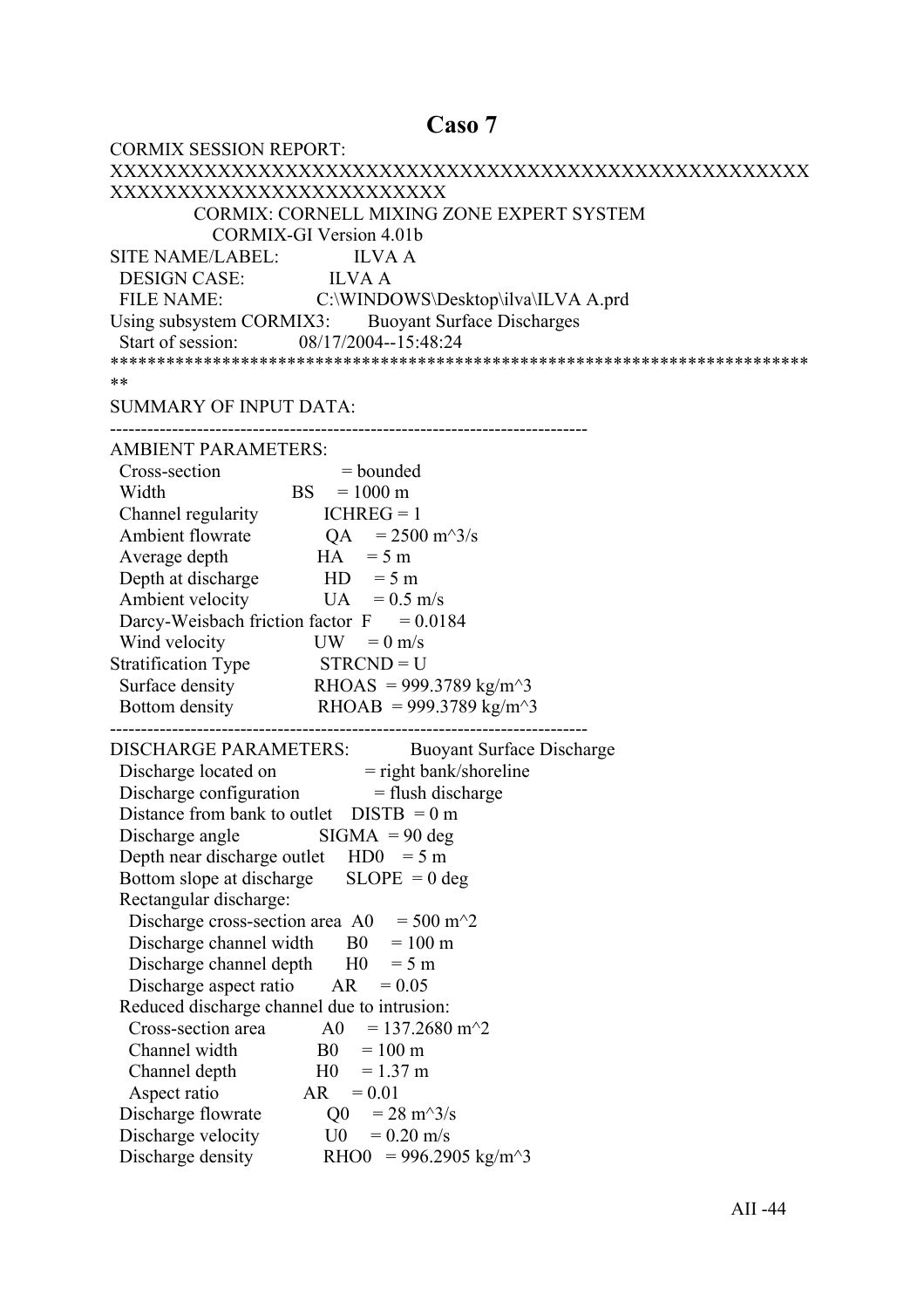Density difference DRHO =  $3.0884 \text{ kg/m}^3$ Buoyant acceleration GP0 =  $0.0303$  m/s<sup> $\textdegree$ </sup>2 Discharge concentration  $CO = 5$  mg/l Surface heat exchange coeff.  $KS = 0$  m/s Coefficient of decay  $KD = 0/s$ ----------------------------------------------------------------------------- DISCHARGE/ENVIRONMENT LENGTH SCALES:  $LQ = 11.72 \text{ m}$   $Lm = 4.78 \text{ m}$   $Lbb = 6.79 \text{ m}$  $LM = 4.01 m$ ----------------------------------------------------------------------------- NON-DIMENSIONAL PARAMETERS: Densimetric Froude number  $FRO = 0.34$  (based on LQ) Channel densimetric Froude no.  $FRCH = 1$  (based on H0) Velocity ratio  $R = 0.41$ ----------------------------------------------------------------------------- MIXING ZONE / TOXIC DILUTION ZONE / AREA OF INTEREST PARAMETERS: Toxic discharge  $= no$ Water quality standard specified  $=$  no Regulatory mixing zone  $= no$ Region of interest  $= 10000$  m downstream \*\*\*\*\*\*\*\*\*\*\*\*\*\*\*\*\*\*\*\*\*\*\*\*\*\*\*\*\*\*\*\*\*\*\*\*\*\*\*\*\*\*\*\*\*\*\*\*\*\*\*\*\*\*\*\*\*\*\*\*\*\*\*\*\*\*\*\*\*\*\*\*\*\*\* \*\* HYDRODYNAMIC CLASSIFICATION: \*------------------------\*  $| FLOW CLASS = PL2 |$  \*------------------------\* \*\*\*\*\*\*\*\*\*\*\*\*\*\*\*\*\*\*\*\*\*\*\*\*\*\*\*\*\*\*\*\*\*\*\*\*\*\*\*\*\*\*\*\*\*\*\*\*\*\*\*\*\*\*\*\*\*\*\*\*\*\*\*\*\*\*\*\*\*\*\*\*\*\*\* \*\* MIXING ZONE EVALUATION (hydrodynamic and regulatory summary): ----------------------------------------------------------------------------- X-Y-Z Coordinate system: Origin is located at water surface and at centerline of discharge channel: 0 m from the right bank/shore. Number of display steps  $NSTEP = 10$  per module. ----------------------------------------------------------------------------- NEAR-FIELD REGION (NFR) CONDITIONS : Note: The NFR is the zone of strong initial mixing. It has no regulatory implication. However, this information may be useful for the discharge designer because the mixing in the NFR is usually sensitive to the discharge design conditions. Pollutant concentration at edge of NFR =  $1.6667$  mg/l Dilution at edge of NFR  $= 3$ <br>NFR Location:  $x = 50$  m NFR Location: (centerline coordinates)  $y = 0$  m  $z = 0$  m NFR plume dimensions: half-width  $= 24.20$  m thickness  $= 6.94$  m -----------------------------------------------------------------------------

Buoyancy assessment: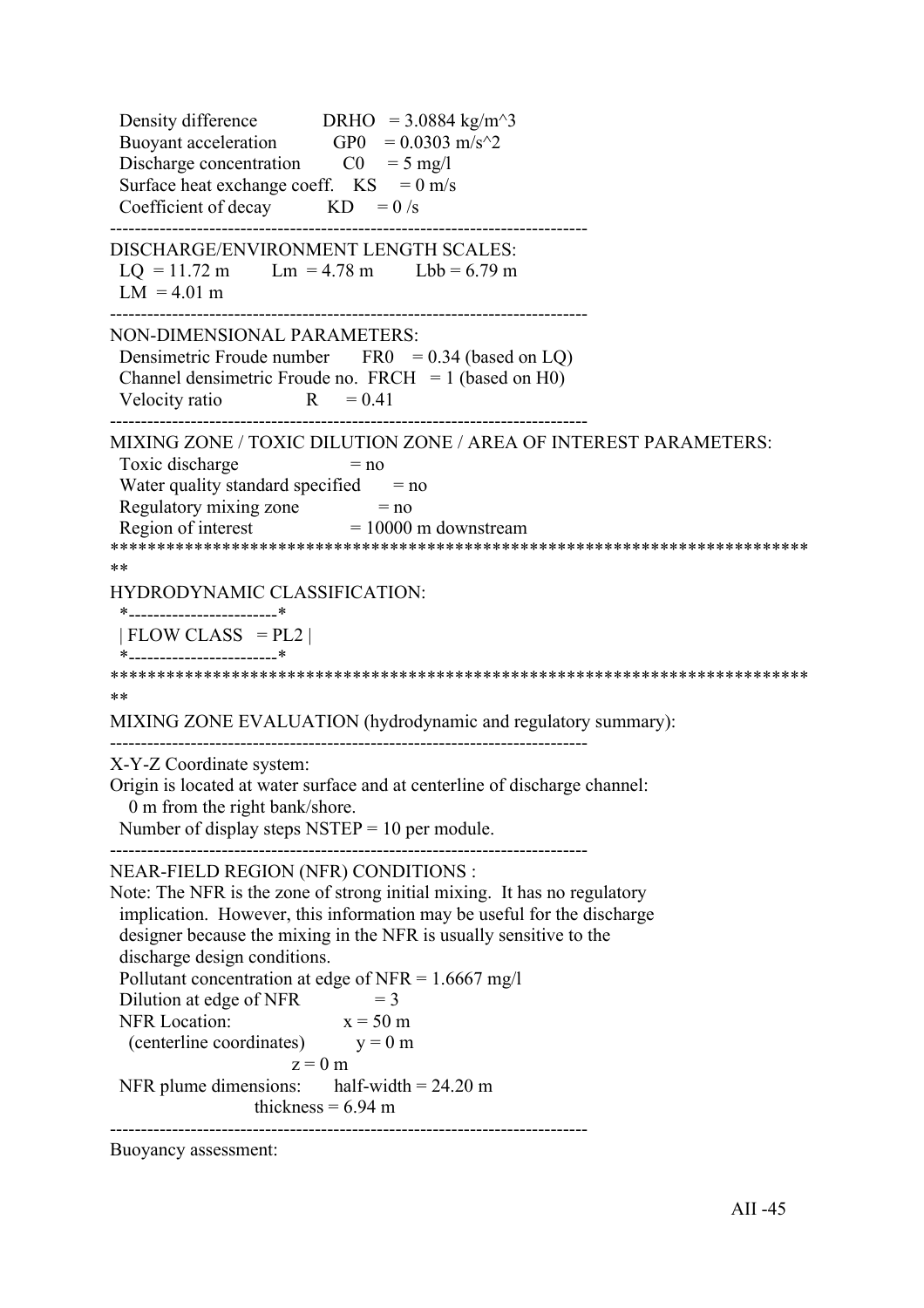The effluent density is less than the surrounding ambient water density at the discharge level.

 Therefore, the effluent is POSITIVELY BUOYANT and will tend to rise towards the surface.

-----------------------------------------------------------------------------

FAR-FIELD MIXING SUMMARY:

 Plume is vertically fully mixed WITHIN NEAR-FIELD (or a fraction thereof), but RE-STRATIFIES LATER.

Plume becomes vertically fully mixed again at 5224.53 m downstream.

-----------------------------------------------------------------------------

PLUME BANK CONTACT SUMMARY:

 Plume in bounded section contacts one bank only at 0 m downstream. \*\*\*\*\*\*\*\*\*\*\*\*\*\*\*\*\*\*\*\*\*\*\*\* TOXIC DILUTION ZONE SUMMARY \*\*\*\*\*\*\*\*\*\*\*\*\*\*\*\*\*\*\*\*\*\*\*\*

No TDZ was specified for this simulation. \*\*\*\*\*\*\*\*\*\*\*\*\*\*\*\*\*\*\*\*\*\* REGULATORY MIXING ZONE SUMMARY \*\*\*\*\*\*\*\*\*\*\*\*\*\*\*\*\*\*\*\*\*\*\*

No RMZ and no ambient water quality standard have been specified. \*\*\*\*\*\*\*\*\*\*\*\*\*\*\*\*\*\*\*\*\* FINAL DESIGN ADVICE AND COMMENTS \*\*\*\*\*\*\*\*\*\*\*\*\*\*\*\*\*\*\*\*\*\*

INTRUSION OF AMBIENT WATER into the discharge opening will occur. For the present discharge/environment conditions the discharge densimetric Froude number is well below unity.

This is an UNDESIRABLE operating condition.

 To prevent intrusion, change the discharge parameters (e.g. decrease the discharge opening area) in order to increase the discharge Froude number. -----------------------------------------------------------------------------

REMINDER: The user must take note that HYDRODYNAMIC MODELING by any known technique is NOT AN EXACT SCIENCE.

Extensive comparison with field and laboratory data has shown that the CORMIX predictions on dilutions and concentrations (with associated plume geometries) are reliable for the majority of cases and are accurate to within about +-50% (standard deviation).

As a further safeguard, CORMIX will not give predictions whenever it judges the design configuration as highly complex and uncertain for prediction.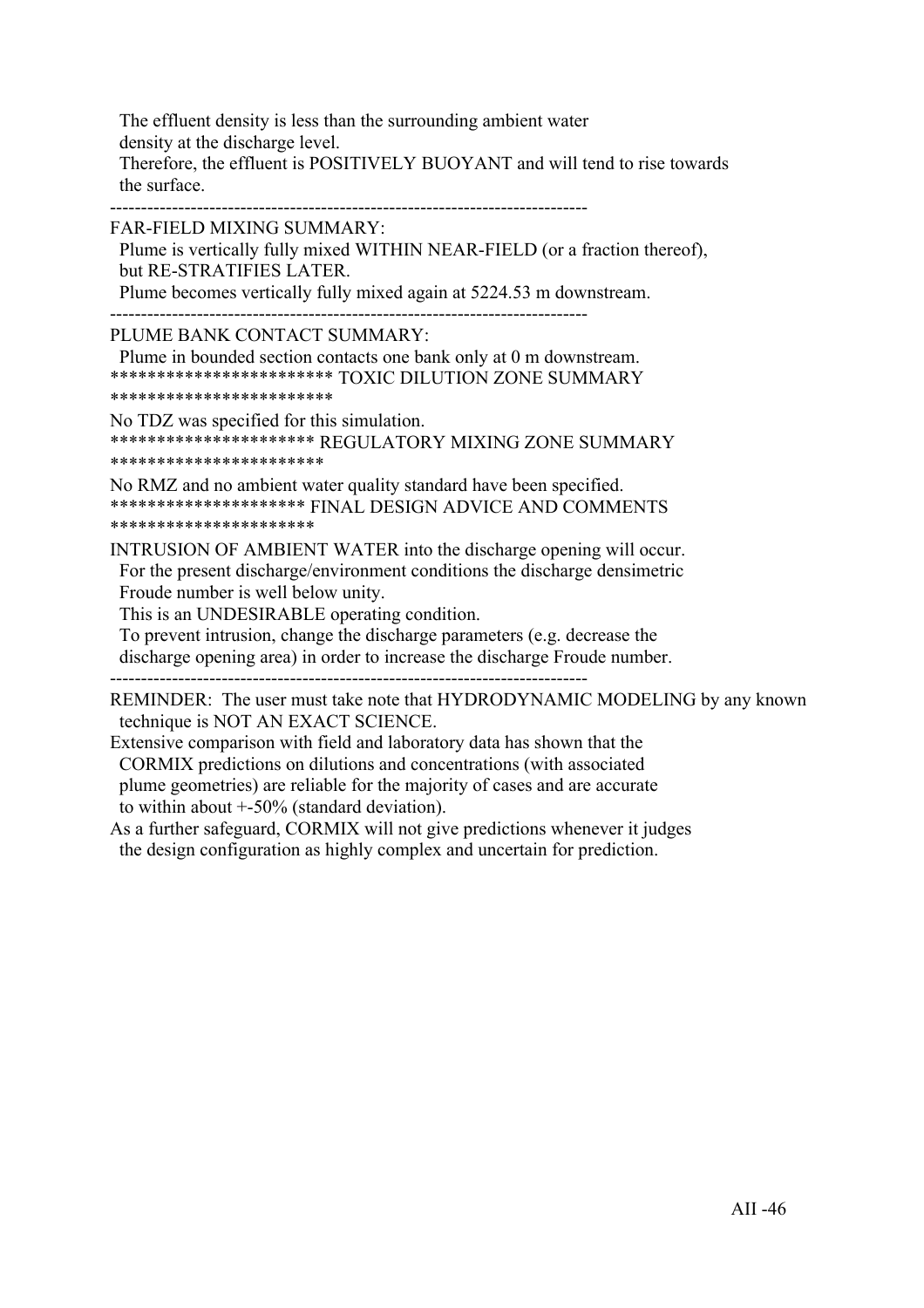CORMIX3 PREDICTION FILE: 333333333333333333333333333333333333333333333333333333333333333333333333333 33 CORNELL MIXING ZONE EXPERT SYSTEM Subsystem CORMIX3: Subsystem version: Buoyant Surface Discharges CORMIX-GI Version 4.01b ----------------------------------------------------------------------------- ----------------------------------------------------------------------------- CASE DESCRIPTION Site name/label: ILVA A Design case: ILVA A FILE NAME: C:\WINDOWS\Desktop\ilva\ILVA\_A.prd Time of Fortran run: 08/17/2004--15:48:24 ENVIRONMENT PARAMETERS (metric units) Bounded section BS = 1000.00 AS = 5000.00 QA = 2500.00 ICHREG= 1  $HA = 5.00 HD = 5.00$  $UA = .500 F = .018 \text{ USTAR} = .2398E-01$  $UW = 000$   $UWSTAR = 0000E+00$  Uniform density environment  $STRCND = U$  RHOAM = 999.3789 DISCHARGE PARAMETERS (metric units)  $BANK = RIGHT$   $DISTB = 00$  Configuration: flush discharge  $SIGMA = 90.00 HDO = 5.00 SLOPE = .00$  Rectangular channel geometry:  $B0 = 100.000 H0 = 5.000 A0 = 5000E+03 AR = .050$  Reduced channel geometry due to intrusion:  $B0 = 100.000 H0 = 1.373 A0 = .1373E+03 AR = .014$  (All relevant parameters further below are based on this geometry.)  $U0 = 0.204 \text{ O}0 = 28.000 = 0.2800E + 0.2$  $RHOO = 996.2905 \ \text{DRHO}0 = .3088E+01 \ \text{GPO} = .3031E-01$  $CO = .5000E+01$  CUNITS= mg/l  $IPOLL = 1$  KS = .0000E+00 KD = .0000E+00 FLUX VARIABLES (metric units)  $\Omega$  = .2800E+02 M0 = .5711E+01 J0 = .8486E+00 Associated length scales (meters)  $LO = 11.72$   $LM = 4.01$   $Lm = 4.78$   $Lb = 6.79$ NON-DIMENSIONAL PARAMETERS  $FR0 = 34$   $FRCH = 1.00$   $R = 41$ FLOW CLASSIFICATION 333333333333333333333333333333333333333333 3 Flow class (CORMIX3)  $= PL2$  3 3 Applicable layer depth HS = 5.00 3 333333333333333333333333333333333333333333 MIXING ZONE / TOXIC DILUTION / REGION OF INTEREST PARAMETERS  $CO = .5000E+01$  CUNITS= mg/l  $NTOX = 0$  $NSTD = 0$  $REGMZ = 0$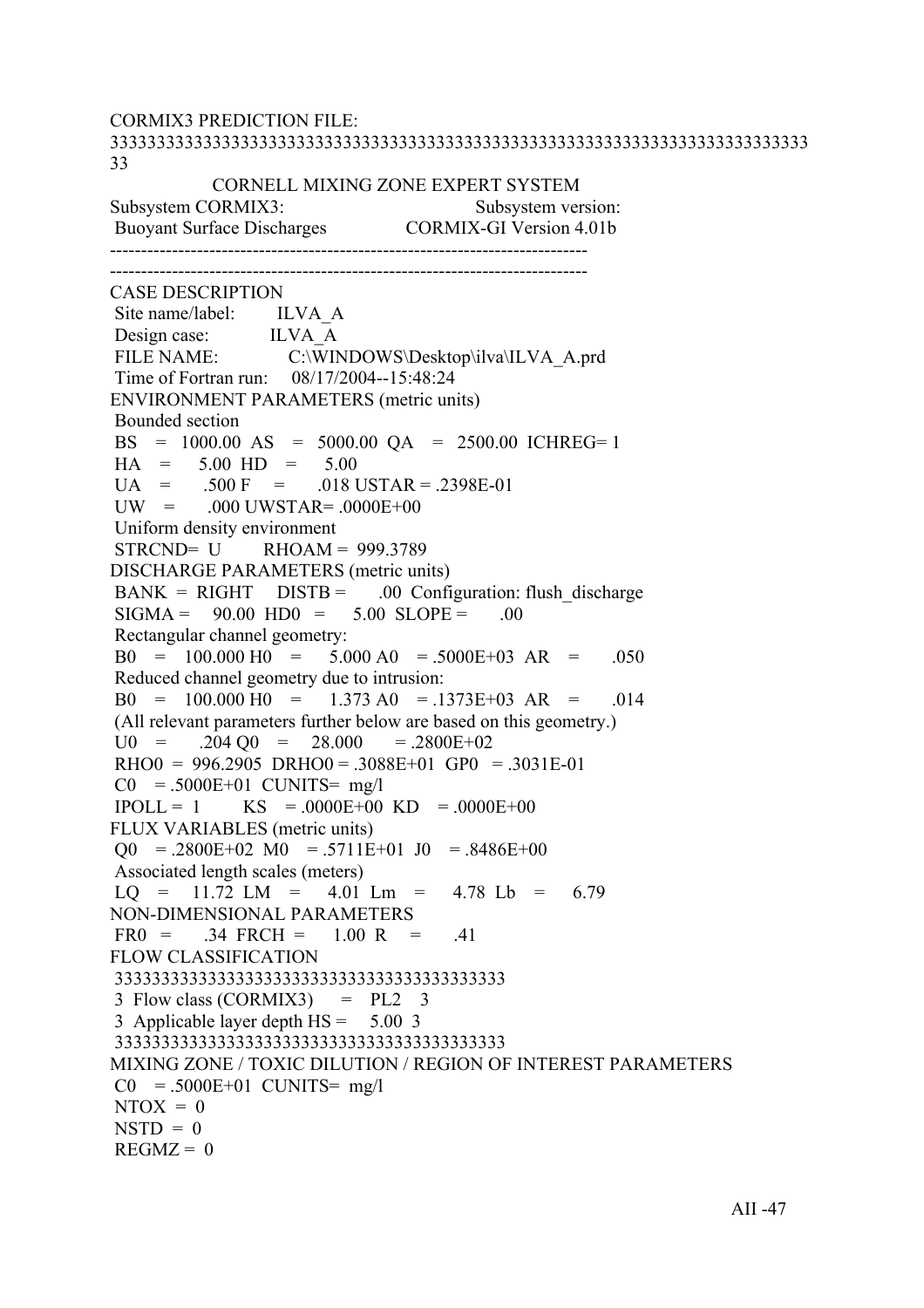$XINT = 10000.00$   $XMAX = 10000.00$ X-Y-Z COORDINATE SYSTEM: ORIGIN is located at the WATER SURFACE and at center of discharge channel/outlet: .00 m from the RIGHT bank/shore. X-axis points downstream Y-axis points to left as seen by an observer looking downstream Z-axis points vertically upward (in CORMIX3, all values  $Z = 0.00$ )  $NSTEP = 10$  display intervals per module ----------------------------------------------------------------------------- ----------------------------------------------------------------------------- BEGIN MOD301: DISCHARGE MODULE Efflux conditions: X Y Z S C BV BH .00 .00 0.00 1.0 .500E+01 1.37 50.00 END OF MOD301: DISCHARGE MODULE ----------------------------------------------------------------------------- ----------------------------------------------------------------------------- BEGIN MOD302: ZONE OF FLOW ESTABLISHMENT Control volume inflow: X Y Z S C BV BH .00 .00 0.00 1.0 .500E+01 1.37 50.00 RAPID DEFLECTION by ambient current: Profile definitions:  $BV =$  top-hat thickness, measured vertically  $BH = top-hat$  half-width, measured horizontally from bank/shoreline  $S =$ hydrodynamic average (bulk) dilution  $C$  = average (bulk) concentration (includes reaction effects, if any) Control volume outflow: X Y Z S C BV BH 50.00 .00 0.00 3.0 .167E+01 6.94 24.20 Cumulative travel time  $=$  100 sec END OF MOD302: ZONE OF FLOW ESTABLISHMENT ----------------------------------------------------------------------------- ----------------------------------------------------------------------------- \*\* End of NEAR-FIELD REGION (NFR) \*\* ----------------------------------------------------------------------------- The initial plume WIDTH values in the next far-field module will be CORRECTED by a factor 1.37 to conserve the mass flux in the far-field! ----------------------------------------------------------------------------- BEGIN MOD341: BUOYANT AMBIENT SPREADING Plume is ATTACHED to RIGHT bank/shore. Plume width is now determined from RIGHT bank/shore. Profile definitions:  $BV = top-hat$  thickness, measured vertically  $BH = top-hat$  half-width, measured horizontally from bank/shoreline  $S =$ hydrodynamic average (bulk) dilution  $C$  = average (bulk) concentration (includes reaction effects, if any) Plume Stage 2 (bank attached): X Y Z S C BV BH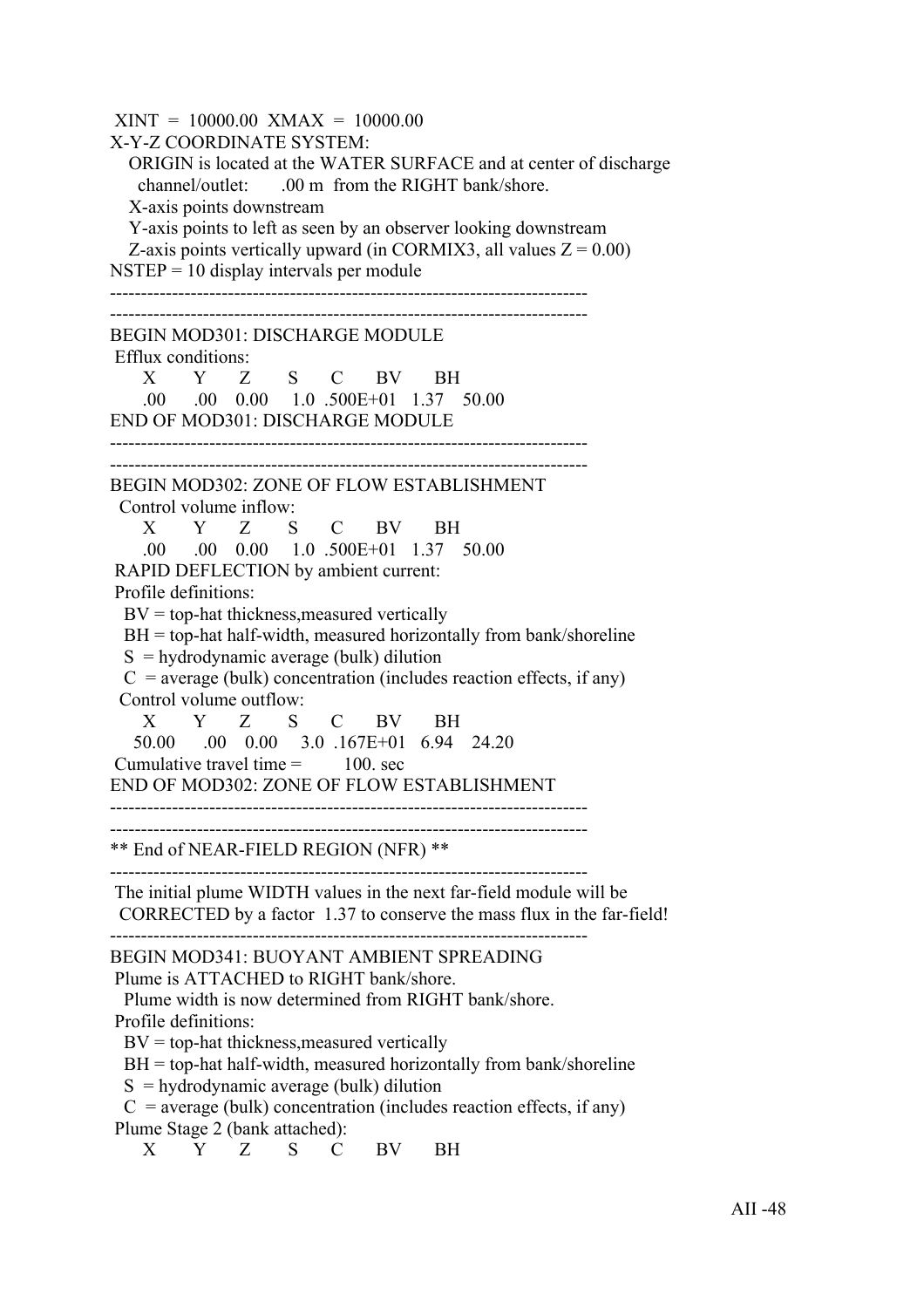```
 50.00 .00 0.00 3.0 .167E+01 5.00 33.23
   514.39 .00 0.00 4.5 .112E+01 1.94 127.46
   978.79 .00 0.00 5.8 .858E+00 1.68 192.18
  1443.18 .00 0.00 7.8 .642E+00 1.75 246.71
  1907.57 .00 0.00 10.5 .475E+00 1.97 295.50
  2371.96 .00 0.00 14.2 .353E+00 2.30 340.50
  2836.36 .00 0.00 18.8 .267E+00 2.71 382.76
  3300.75 .00 0.00 24.4 .205E+00 3.20 422.90
  3765.14 .00 0.00 31.2 .160E+00 3.74 461.31
  4229.53 .00 0.00 39.1 .128E+00 4.34 498.29
  4693.93 .00 0.00 48.1 .104E+00 4.99 534.03
Cumulative travel time = 9285. sec
END OF MOD341: BUOYANT AMBIENT SPREADING
   ------------------------------------------------------------------------------
BEGIN MOD361: PASSIVE AMBIENT MIXING IN UNIFORM AMBIENT
Vertical diffusivity (initial value) = .240E-01 m<sup>\sim2/s</sup>
Horizontal diffusivity (initial value) = .300E-01 m<sup>\gamma</sup>2/s
 Profile definitions:
 BV = Gaussian s.d.*sqrt(pi/2) (46%) thickness, measured vertically
    = or equal to water depth, if fully mixed
 BH = Gaussian s.d.*sart<b>(p</b>i/2) (46%) half-width. measured horizontally in Y-direction
 S = hydrodynamic centerline dilution
 C = centerline concentration (includes reaction effects, if any)
 Plume Stage 2 (bank attached):
 X Y Z S C BV BH
  4693.93 .00 0.00 48.1 .104E+00 4.99 534.03
 Plume interacts with BOTTOM.
 The passive diffusion plume becomes VERTICALLY FULLY MIXED within this
  prediction interval.
  5224.53 .00 0.00 48.2 .104E+00 5.00 534.12
  5755.14 .00 0.00 48.2 .104E+00 5.00 534.22
  6285.75 .00 0.00 48.2 .104E+00 5.00 534.31
  6816.36 .00 0.00 48.2 .104E+00 5.00 534.40
  7346.96 .00 0.00 48.3 .104E+00 5.00 534.49
  7877.57 .00 0.00 48.3 .104E+00 5.00 534.59
  8408.18 .00 0.00 48.3 .104E+00 5.00 534.68
  8938.79 .00 0.00 48.3 .104E+00 5.00 534.77
  9469.39 .00 0.00 48.3 .104E+00 5.00 534.86
  10000.00 .00 0.00 48.3 .104E+00 5.00 534.96
Cumulative travel time = 19780. sec
 Simulation limit based on maximum specified distance = 10000.00 m.
  This is the REGION OF INTEREST limitation.
END OF MOD361: PASSIVE AMBIENT MIXING IN UNIFORM AMBIENT
   -----------------------------------------------------------------------------
-----------------------------------------------------------------------------
CORMIX3: Buoyant Surface Discharges End of Prediction File
```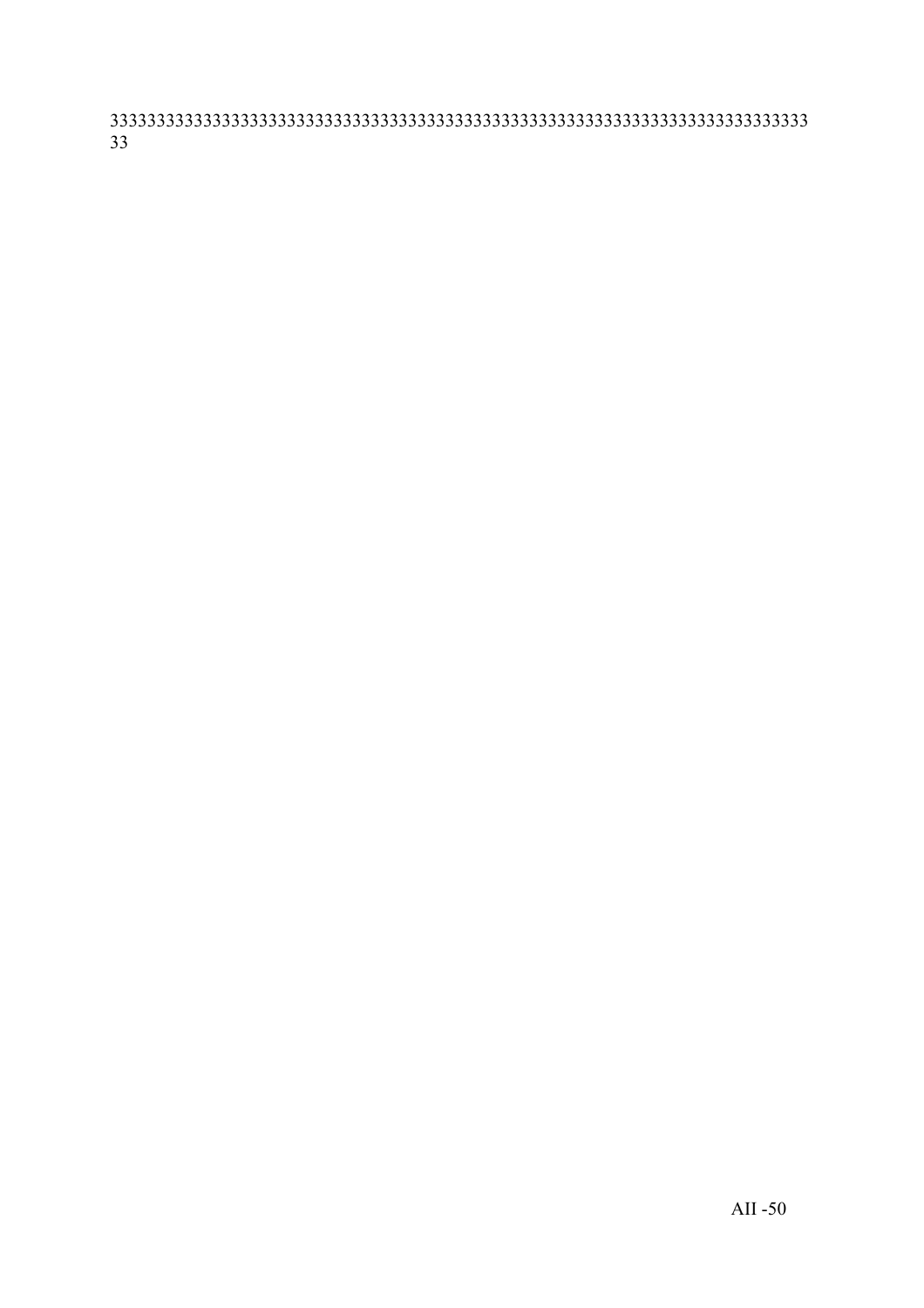#### Caso 8

| <b>CORMIX SESSION REPORT:</b>                                                            |
|------------------------------------------------------------------------------------------|
|                                                                                          |
| XXXXXXXXXXXXXXXXXXXXXXXXX                                                                |
| CORMIX: CORNELL MIXING ZONE EXPERT SYSTEM                                                |
| <b>CORMIX-GI Version 4.01b</b>                                                           |
| SITE NAME/LABEL: ILVA A                                                                  |
| DESIGN CASE: ILVA A                                                                      |
| FILE NAME: C:\WINDOWS\Desktop\ilva\ILVA A.prd                                            |
| Using subsystem CORMIX3: Buoyant Surface Discharges                                      |
| Start of session: 08/17/2004--15:50:29                                                   |
|                                                                                          |
| **                                                                                       |
| <b>SUMMARY OF INPUT DATA:</b>                                                            |
|                                                                                          |
| <b>AMBIENT PARAMETERS:</b>                                                               |
| Cross-section<br>$=$ bounded                                                             |
| $BS = 1000 \text{ m}$<br>Width                                                           |
| Channel regularity $ICHREG = 1$                                                          |
| Ambient flowrate $QA = 500 \text{ m}^3/\text{s}$                                         |
| $HA = 5 m$<br>Average depth                                                              |
| Depth at discharge $HD = 5 m$                                                            |
| Ambient velocity<br>$UA = 0.1$ m/s                                                       |
| Darcy-Weisbach friction factor $F = 0.0184$                                              |
| Wind velocity<br>$UW = 0$ m/s                                                            |
| Stratification Type STRCND = U                                                           |
| Surface density RHOAS = 999.3789 kg/m <sup><math>\sim</math></sup> 3                     |
| Bottom density RHOAB = 999.3789 kg/m <sup><math>\sim</math>3</sup>                       |
|                                                                                          |
| <b>DISCHARGE PARAMETERS:</b><br><b>Buoyant Surface Discharge</b>                         |
|                                                                                          |
| Discharge located on = right bank/shoreline<br>Discharge configuration = flush discharge |
| Distance from bank to outlet $DISTB = 0 m$                                               |
| Discharge angle $\qquad$ SIGMA = 90 deg                                                  |
| Depth near discharge outlet $HD0 = 5 m$                                                  |
| $SLOPE = 0$ deg<br>Bottom slope at discharge                                             |
| Rectangular discharge:                                                                   |
| $= 250$ m <sup><math>\textdegree</math></sup> 2<br>Discharge cross-section area A0       |
| Discharge channel width<br>B <sub>0</sub><br>$= 50 \text{ m}$                            |
| Discharge channel depth<br>H <sub>0</sub><br>$= 5 m$                                     |
| Discharge aspect ratio<br>AR<br>$= 0.1$                                                  |
| Reduced discharge channel due to intrusion:                                              |
| $= 108.9522 \text{ m}^2$<br>Cross-section area<br>A0                                     |
| Channel width<br>B <sub>0</sub><br>$= 50 \text{ m}$                                      |
| H <sub>0</sub><br>$= 2.18 \text{ m}$<br>Channel depth                                    |
| Aspect ratio<br>AR<br>$= 0.04$                                                           |
| Discharge flowrate<br>$= 28 \text{ m}^3/\text{s}$<br>Q <sub>0</sub>                      |
| Discharge velocity<br>U0<br>$= 0.26$ m/s                                                 |
| Discharge density<br>RHO0 = 996.2905 kg/m <sup><math>\text{A}</math>3</sup>              |
|                                                                                          |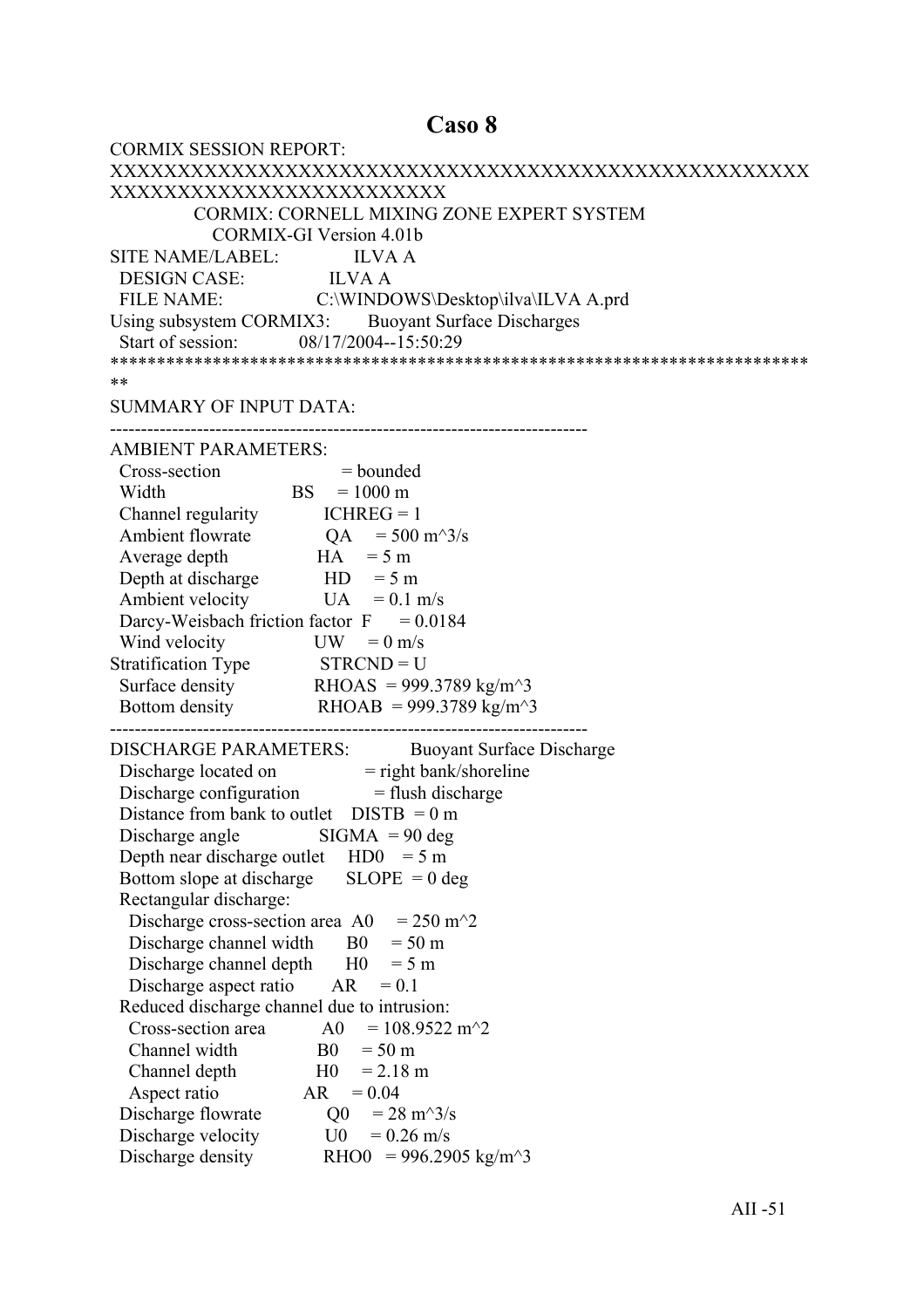Density difference DRHO =  $3.0884 \text{ kg/m}^3$ Buoyant acceleration GP0 =  $0.0303$  m/s<sup> $\textdegree$ </sup>2 Discharge concentration  $CO = 5$  mg/l Surface heat exchange coeff.  $KS = 0$  m/s Coefficient of decay  $KD = 0/s$ ----------------------------------------------------------------------------- DISCHARGE/ENVIRONMENT LENGTH SCALES:  $LQ = 10.44$  m  $Lm = 26.83$  m  $Lbb = 848.56$  m  $LM = 4.77 m$ ----------------------------------------------------------------------------- NON-DIMENSIONAL PARAMETERS: Densimetric Froude number  $FRO = 0.46$  (based on LQ) Channel densimetric Froude no.  $FRCH = 1$  (based on H0) Velocity ratio  $R = 2.57$ ----------------------------------------------------------------------------- MIXING ZONE / TOXIC DILUTION ZONE / AREA OF INTEREST PARAMETERS: Toxic discharge  $= no$ Water quality standard specified  $=$  no Regulatory mixing zone  $= no$ Region of interest  $= 10000$  m downstream \*\*\*\*\*\*\*\*\*\*\*\*\*\*\*\*\*\*\*\*\*\*\*\*\*\*\*\*\*\*\*\*\*\*\*\*\*\*\*\*\*\*\*\*\*\*\*\*\*\*\*\*\*\*\*\*\*\*\*\*\*\*\*\*\*\*\*\*\*\*\*\*\*\*\* \*\* HYDRODYNAMIC CLASSIFICATION: \*------------------------\*  $| FLOW CLASS = PL1 |$  \*------------------------\* \*\*\*\*\*\*\*\*\*\*\*\*\*\*\*\*\*\*\*\*\*\*\*\*\*\*\*\*\*\*\*\*\*\*\*\*\*\*\*\*\*\*\*\*\*\*\*\*\*\*\*\*\*\*\*\*\*\*\*\*\*\*\*\*\*\*\*\*\*\*\*\*\*\*\* \*\* MIXING ZONE EVALUATION (hydrodynamic and regulatory summary): ----------------------------------------------------------------------------- X-Y-Z Coordinate system: Origin is located at water surface and at centerline of discharge channel: 0 m from the right bank/shore. Number of display steps  $NSTEP = 10$  per module. ----------------------------------------------------------------------------- NEAR-FIELD REGION (NFR) CONDITIONS : Note: The NFR is the zone of strong initial mixing. It has no regulatory implication. However, this information may be useful for the discharge designer because the mixing in the NFR is usually sensitive to the discharge design conditions. Pollutant concentration at edge of NFR =  $1.3257$  mg/l Dilution at edge of NFR  $= 3.8$ NFR Location:  $x = 778.47$  m (centerline coordinates)  $y = 0$  m  $z = 0$  m NFR plume dimensions: half-width  $= 1000 \text{ m}$ thickness  $= 1.06$  m -----------------------------------------------------------------------------

Buoyancy assessment: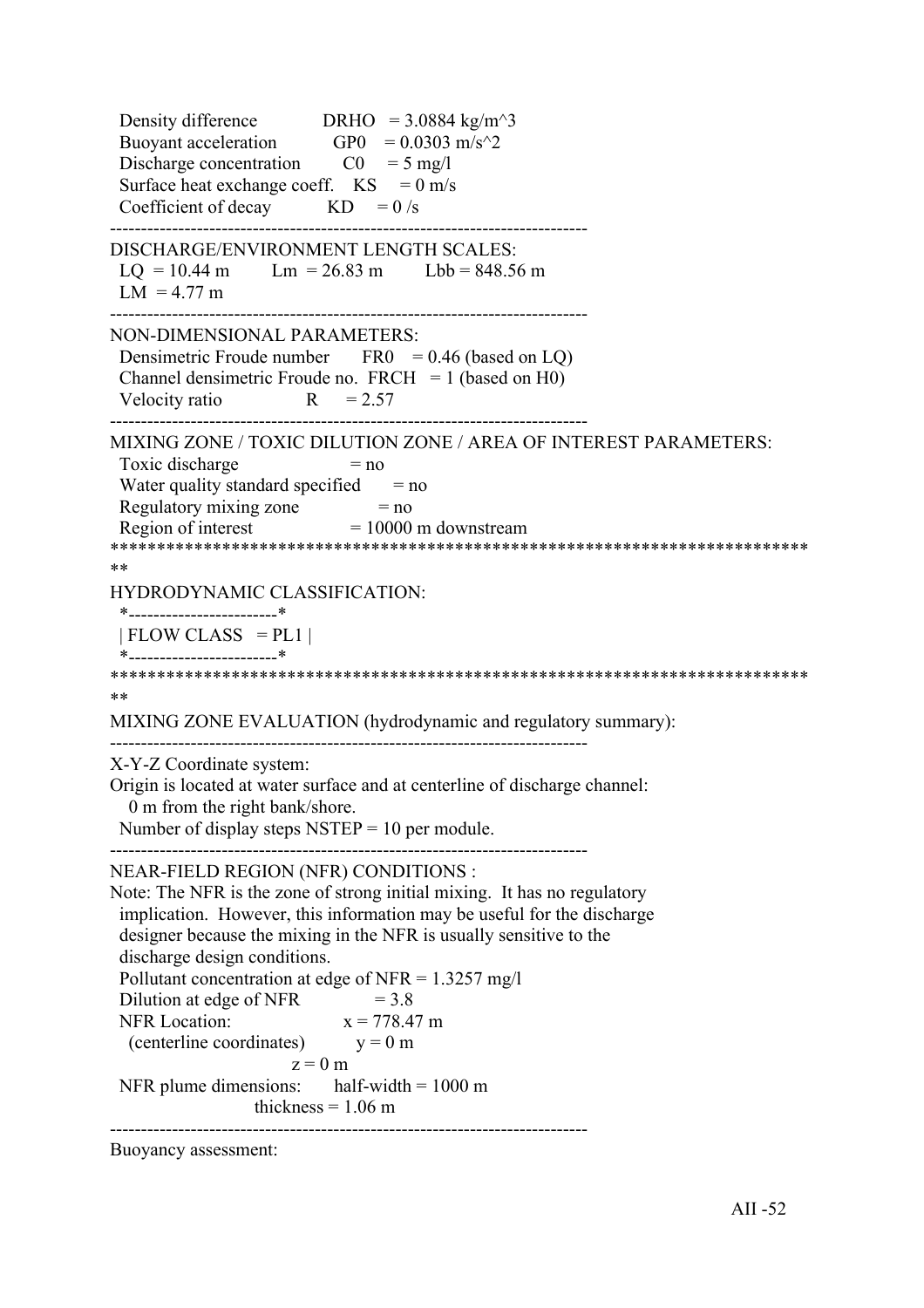The effluent density is less than the surrounding ambient water density at the discharge level. Therefore, the effluent is POSITIVELY BUOYANT and will tend to rise towards the surface.

-----------------------------------------------------------------------------

FAR-FIELD MIXING SUMMARY:

 Plume becomes vertically fully mixed WITHIN NEAR-FIELD at 0 m downstream, but RE-STRATIFIES LATER and is not mixed in the far-field. Plume becomes laterally fully mixed at 835.65 m downstream.

-----------------------------------------------------------------------------

PLUME BANK CONTACT SUMMARY:

 Plume in bounded section contacts nearest bank at -389.24 m downstream. Plume contacts second bank at 0 m downstream.

\*\*\*\*\*\*\*\*\*\*\*\*\*\*\*\*\*\*\*\*\*\*\*\* TOXIC DILUTION ZONE SUMMARY

\*\*\*\*\*\*\*\*\*\*\*\*\*\*\*\*\*\*\*\*\*\*\*\*

No TDZ was specified for this simulation. \*\*\*\*\*\*\*\*\*\*\*\*\*\*\*\*\*\*\*\*\*\* REGULATORY MIXING ZONE SUMMARY \*\*\*\*\*\*\*\*\*\*\*\*\*\*\*\*\*\*\*\*\*\*\*

No RMZ and no ambient water quality standard have been specified. \*\*\*\*\*\*\*\*\*\*\*\*\*\*\*\*\*\*\*\*\* FINAL DESIGN ADVICE AND COMMENTS \*\*\*\*\*\*\*\*\*\*\*\*\*\*\*\*\*\*\*\*\*\*

INTRUSION OF AMBIENT WATER into the discharge opening will occur. For the present discharge/environment conditions the discharge densimetric Froude number is well below unity.

This is an UNDESIRABLE operating condition.

 To prevent intrusion, change the discharge parameters (e.g. decrease the discharge opening area) in order to increase the discharge Froude number.

-----------------------------------------------------------------------------

REMINDER: The user must take note that HYDRODYNAMIC MODELING by any known technique is NOT AN EXACT SCIENCE.

Extensive comparison with field and laboratory data has shown that the CORMIX predictions on dilutions and concentrations (with associated plume geometries) are reliable for the majority of cases and are accurate to within about +-50% (standard deviation).

As a further safeguard, CORMIX will not give predictions whenever it judges the design configuration as highly complex and uncertain for prediction.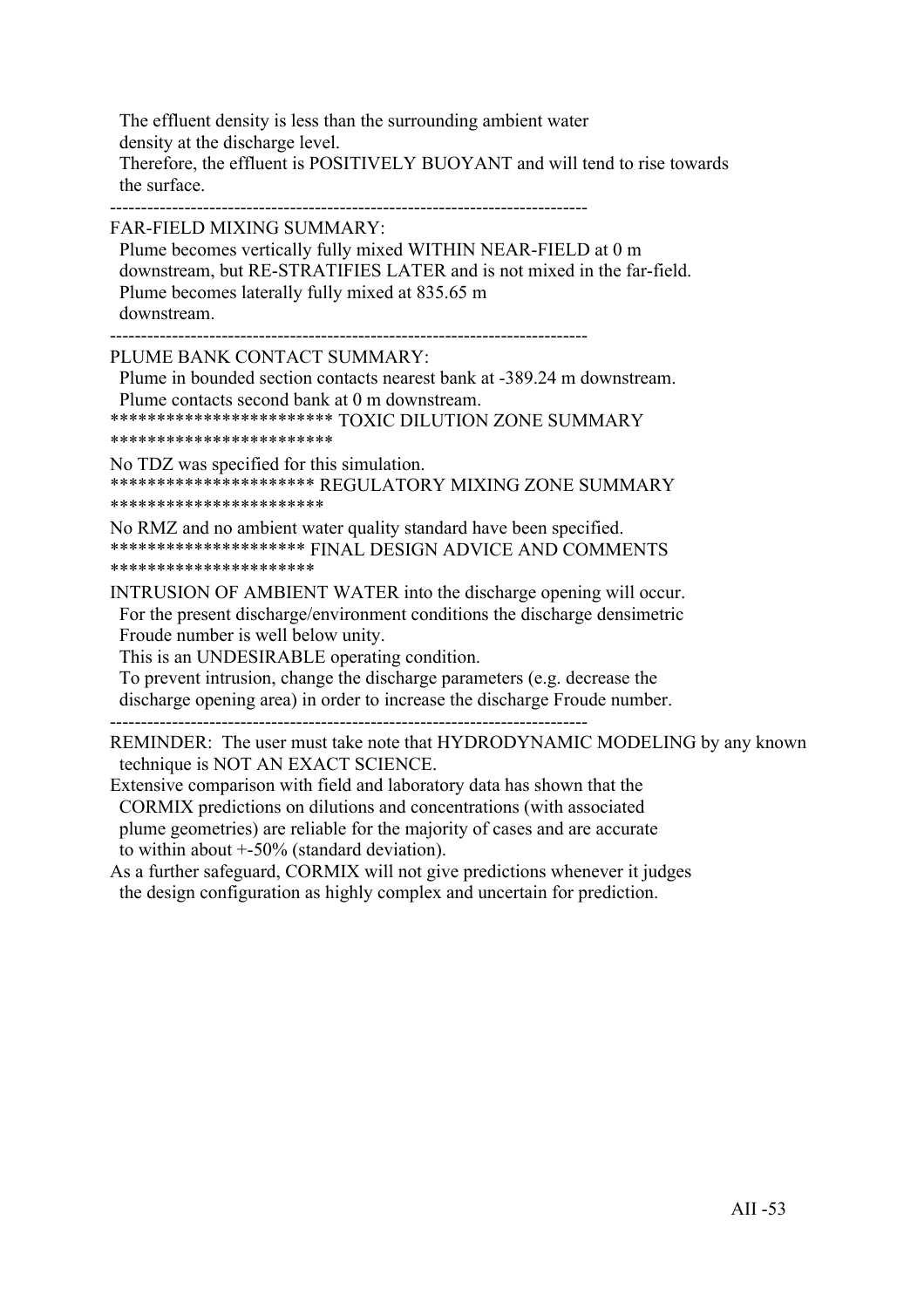CORMIX3 PREDICTION FILE: 333333333333333333333333333333333333333333333333333333333333333333333333333 33 CORNELL MIXING ZONE EXPERT SYSTEM Subsystem CORMIX3: Subsystem version: Buoyant Surface Discharges CORMIX-GI Version 4.01b ----------------------------------------------------------------------------- ----------------------------------------------------------------------------- CASE DESCRIPTION Site name/label: ILVA A Design case: ILVA\_A<br>FILE NAME: C:\WIN C:\WINDOWS\Desktop\ilva\ILVA\_A.prd Time of Fortran run: 08/17/2004--15:50:29 ENVIRONMENT PARAMETERS (metric units) Bounded section BS = 1000.00 AS = 5000.00 QA = 500.00 ICHREG= 1  $HA = 5.00 HD = 5.00$  $U_A$  = .100 F = .018 USTAR = .4796E-02  $UW = 000$   $UWSTAR = 0000E+00$  Uniform density environment STRCND= U RHOAM = 999.3789 DISCHARGE PARAMETERS (metric units)  $BANK = RIGHT$   $DISTB = 00$  Configuration: flush discharge  $SIGMA = 90.00 HDO = 5.00 SLOPE = .00$  Rectangular channel geometry:  $B0 = 50.000 H0 = 5.000 A0 = 2500E+03 AR = 100$  Reduced channel geometry due to intrusion:  $B0 = 50.000 \text{ H}0 = 2.179 \text{ A}0 = 1090E+03 \text{ AR} = 0.044$  (All relevant parameters further below are based on this geometry.)  $U0 = 0.257 \,\mathrm{O}0 = 28.000 = 0.2800E + 0.2$  $RHOO = 996.2905 \ \text{DRHO}0 = .3088E+01 \ \text{GPO} = .3031E-01$  $CO = .5000E+01$  CUNITS= mg/l  $IPOLL = 1$  KS = .0000E+00 KD = .0000E+00 FLUX VARIABLES (metric units)  $\Omega$  = .2800E+02 M0 = .7196E+01 J0 = .8486E+00 Associated length scales (meters)  $LO = 10.44$   $LM = 4.77$   $Lm = 26.83$   $Lb = 848.56$ NON-DIMENSIONAL PARAMETERS  $FR0 = .46$  FRCH =  $1.00$  R = 2.57 FLOW CLASSIFICATION 333333333333333333333333333333333333333333  $3$  Flow class (CORMIX3) = PL1  $3$  3 Applicable layer depth HS = 5.00 3 333333333333333333333333333333333333333333 MIXING ZONE / TOXIC DILUTION / REGION OF INTEREST PARAMETERS  $CO = .5000E+01$  CUNITS= mg/l  $NTOX = 0$  $NSTD = 0$  $REGMZ = 0$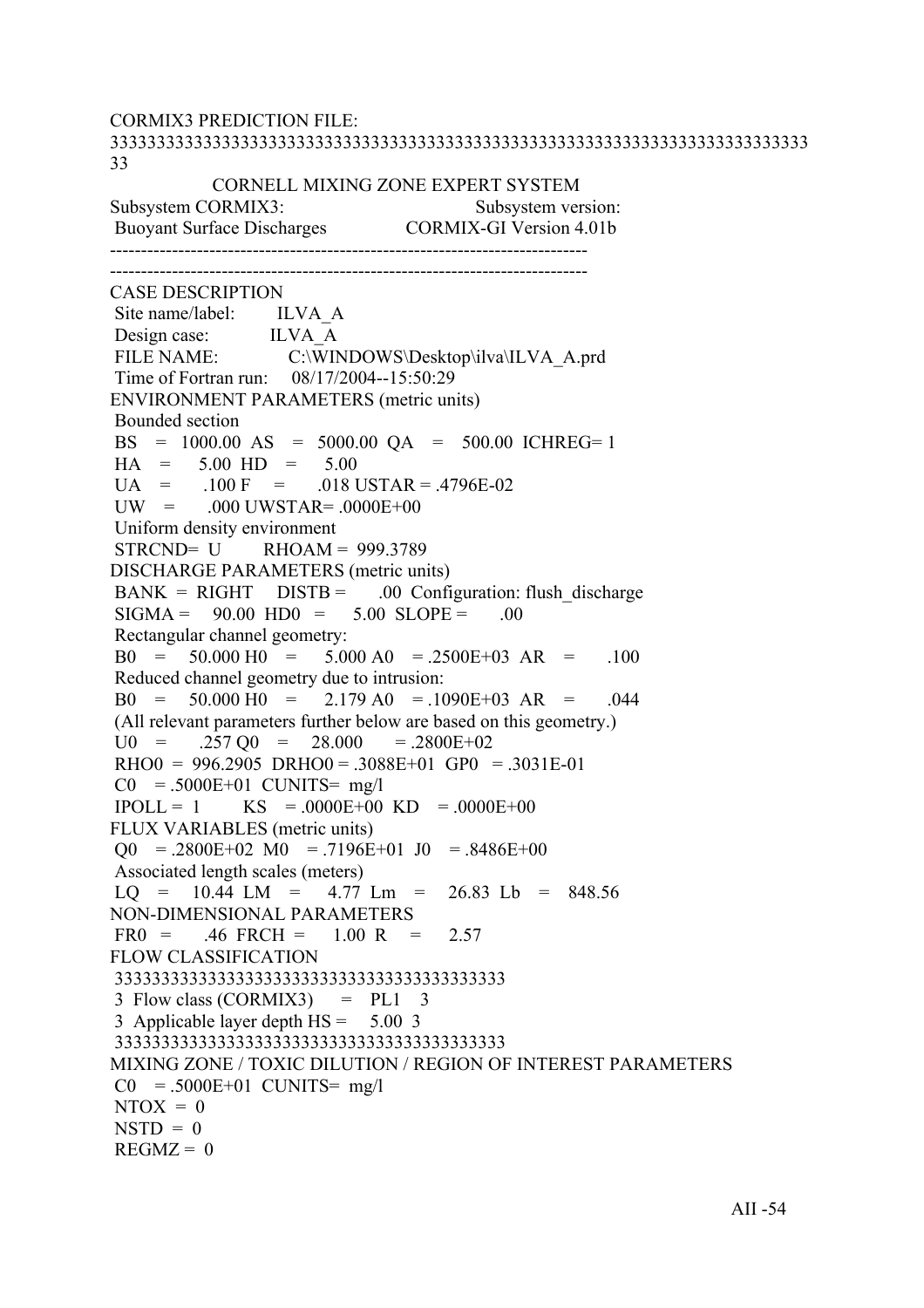$XINT = 10000.00$   $XMAX = 10000.00$ X-Y-Z COORDINATE SYSTEM: ORIGIN is located at the WATER SURFACE and at center of discharge channel/outlet: .00 m from the RIGHT bank/shore. X-axis points downstream Y-axis points to left as seen by an observer looking downstream Z-axis points vertically upward (in CORMIX3, all values  $Z = 0.00$ )  $NSTEP = 10$  display intervals per module ----------------------------------------------------------------------------- ----------------------------------------------------------------------------- BEGIN MOD301: DISCHARGE MODULE Efflux conditions: X Y Z S C BV BH .00 .00 0.00 1.0 .500E+01 2.18 25.00 END OF MOD301: DISCHARGE MODULE ----------------------------------------------------------------------------- ----------------------------------------------------------------------------- BEGIN MOD302: ZONE OF FLOW ESTABLISHMENT Control volume inflow: X Y Z S C BV BH .00 .00 0.00 1.0 .500E+01 2.18 25.00 VERTICAL MIXING occurs in the initial zone of flow establishment. Profile definitions:  $BV = Gaussian \ 1/e \ (37\%)$  vertical thickness  $BH = Gaussian$  1/e (37%) horizontal half-width, normal to trajectory S = hydrodynamic centerline dilution  $C =$  centerline concentration (includes reaction effects, if any) Control volume outflow: X Y Z S C BV BH 2.71 29.44 0.00 2.2 .231E+01 5.00 86.61 Cumulative travel time  $=$  115. sec END OF MOD302: ZONE OF FLOW ESTABLISHMENT ----------------------------------------------------------------------------- ----------------------------------------------------------------------------- BEGIN MOD331: UPSTREAM INTRUDING PLUME Control volume inflow: X Y Z S C BV BH 2.71 29.44 0.00 2.2 .231E+01 5.00 86.61 The PLUME EXTENDS ACROSS THE ENTIRE CHANNEL width at the point of discharge. For this reason the following predictions may be INACCURATE. UPSTREAM INTRUSION PROPERTIES: Upstream intrusion length  $= 389.24 \text{ m}$  $X$ -position of upstream stagnation point =  $-389.24$  m Thickness in intrusion region  $=$  1.06 m Half-width at downstream end  $= 1000.00$  m Thickness at downstream end  $= 1.06 \text{ m}$  In this case, the upstream INTRUSION IS VERY LARGE, exceeding 10 times the local water depth.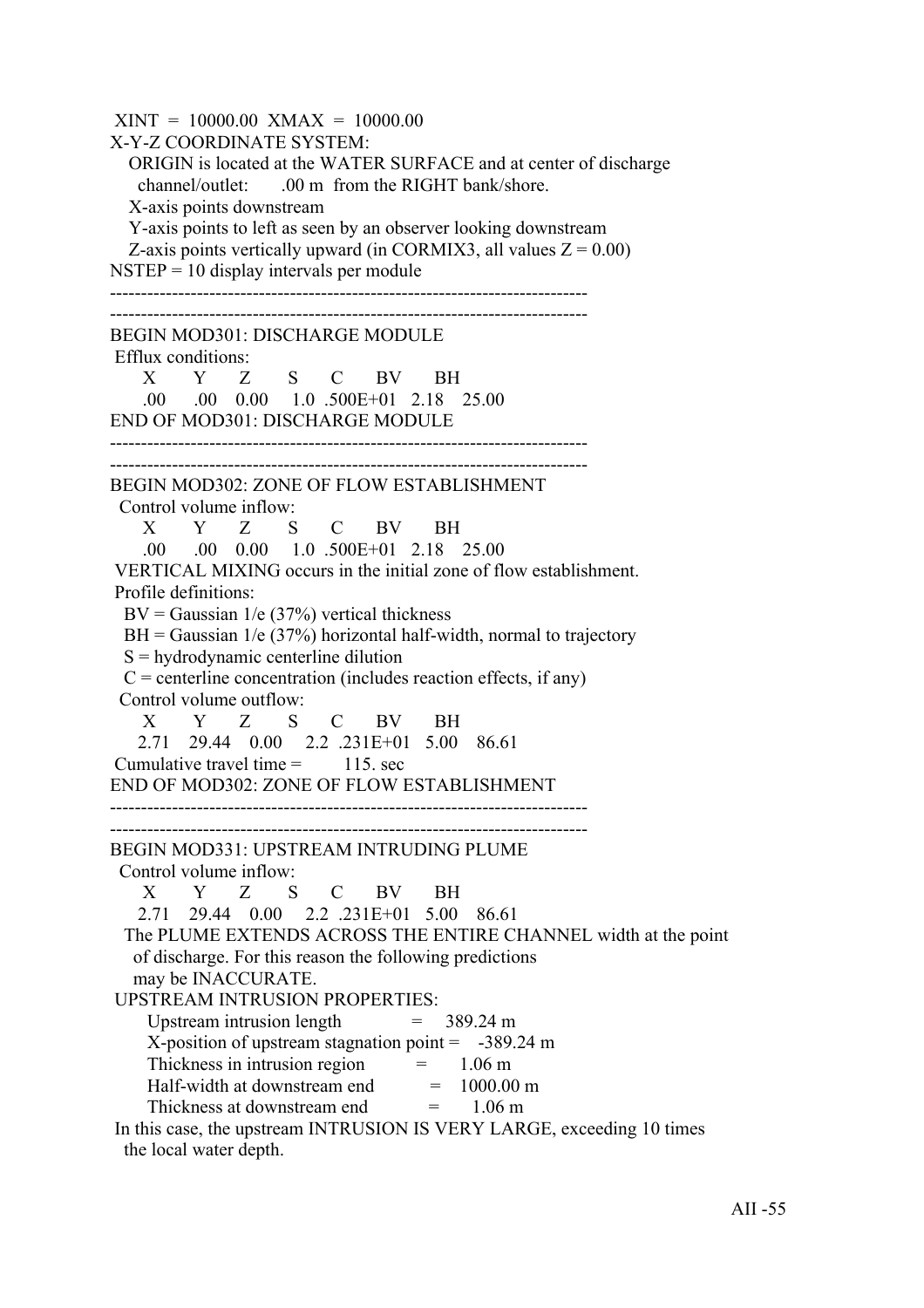This may be caused by a very small ambient velocity, perhaps in combination with large discharge buoyancy.

 If the ambient conditions are strongly transient (e.g. tidal), then the CORMIX steady-state predictions of upstream intrusion are probably unrealistic.

Profile definitions:

BV = top-hat thickness,measured vertically

 $BH = top-hat$  half-width, measured horizontally from bank/shoreline

 $S = \frac{1}{2}$  hydrodynamic average (bulk) dilution

|                            |         |      |   | hydrodynamic average (buik) dirution        |           |              |                                                                        |
|----------------------------|---------|------|---|---------------------------------------------|-----------|--------------|------------------------------------------------------------------------|
|                            |         |      |   |                                             |           |              | $C$ = average (bulk) concentration (includes reaction effects, if any) |
| X                          | Y       | Z    | S | C<br>BV                                     | <b>BH</b> |              |                                                                        |
| $-389.24$                  | .00.    |      |   | $0.00$ 9999.9 $.000E+00$                    | .00       | .00          |                                                                        |
| $-365.88$                  | .00.    | 0.00 |   | 7.1 .707E+00                                |           | .32 141.42   |                                                                        |
| $-251.45$                  | $.00\,$ |      |   | $0.00$ $3.0$ $167E+01$ $76$ $343.51$        |           |              |                                                                        |
| $-137.01$                  | .00.    |      |   | $0.00 \quad 2.3 \quad 213E+01$              | .97       | 464.76       |                                                                        |
| $-22.58$                   | $.00\,$ | 0.00 |   | 2.2 .231E+01 1.05 560.36                    |           |              |                                                                        |
| 91.86                      | .00.    | 0.00 |   | $2.2$ $.223E+01$ 1.06 641.87                |           |              |                                                                        |
| 206.30                     | .00.    | 0.00 |   | 2.5 .196E+01 1.06 714.14                    |           |              |                                                                        |
| 320.73                     | .00.    | 0.00 |   | $3.0$ .169E+01                              |           | 1.06 779.74  |                                                                        |
| 435.17                     | .00.    | 0.00 |   | $3.3$ .151E+01                              |           | 1.06 840.24  |                                                                        |
| 549.60                     | $.00\,$ | 0.00 |   | $3.6$ .141E+01                              |           | 1.06 896.66  |                                                                        |
| 664.04                     | $.00\,$ | 0.00 |   | 3.7 .136E+01 1.06 949.74                    |           |              |                                                                        |
| 778.47                     | .00.    | 0.00 |   | $3.8$ .133E+01                              |           | 1.06 1000.00 |                                                                        |
| Cumulative travel time $=$ |         |      |   | 7873. sec                                   |           |              |                                                                        |
|                            |         |      |   | ENID OE MOD221. UDETDE AM INTDUDINIC DI UME |           |              |                                                                        |

END OF MOD331: UPSTREAM INTRUDING PLUME

----------------------------------------------------------------------------- -----------------------------------------------------------------------------

\*\* End of NEAR-FIELD REGION (NFR) \*\*

-----------------------------------------------------------------------------

----------------------------------------------------------------------------- BEGIN MOD341: BUOYANT AMBIENT SPREADING

Plume is ATTACHED to RIGHT bank/shore.

 Plume width is now determined from RIGHT bank/shore. Profile definitions:

 $BV = top-hat$  thickness, measured vertically

BH = top-hat half-width, measured horizontally from bank/shoreline

 $S =$ hydrodynamic average (bulk) dilution

 $C$  = average (bulk) concentration (includes reaction effects, if any) Plume Stage 2 (bank attached):

| X      | Y        | Z S  |  | C BV           | BH.  |             |
|--------|----------|------|--|----------------|------|-------------|
| 778.47 | $\Omega$ | 0.00 |  | $3.8$ .133E+01 |      | 1.03 973.12 |
| 784.19 | 00       | 0.00 |  | $3.8$ .132E+01 |      | 1.03 975.84 |
| 789.91 | 00       | 0.00 |  | $3.8$ .132E+01 |      | 1.02 978.56 |
| 795.63 | 00       | 0.00 |  | $3.8$ .132E+01 |      | 1.02 981.27 |
| 801.35 | 00       | 0.00 |  | $3.8$ .132E+01 |      | 1.02 983.97 |
| 807.06 | 00       | 0.00 |  | $3.8$ .132E+01 |      | 1.02 986.67 |
| 812.78 | .00      | 0.00 |  | $3.8$ .132E+01 |      | 1.02 989.36 |
| 818.50 | 00       | 0.00 |  | $3.8$ .132E+01 |      | 1.01 992.04 |
| 824.22 | 00       | 0.00 |  | 3.8 132E+01    | 1.01 | 994 72      |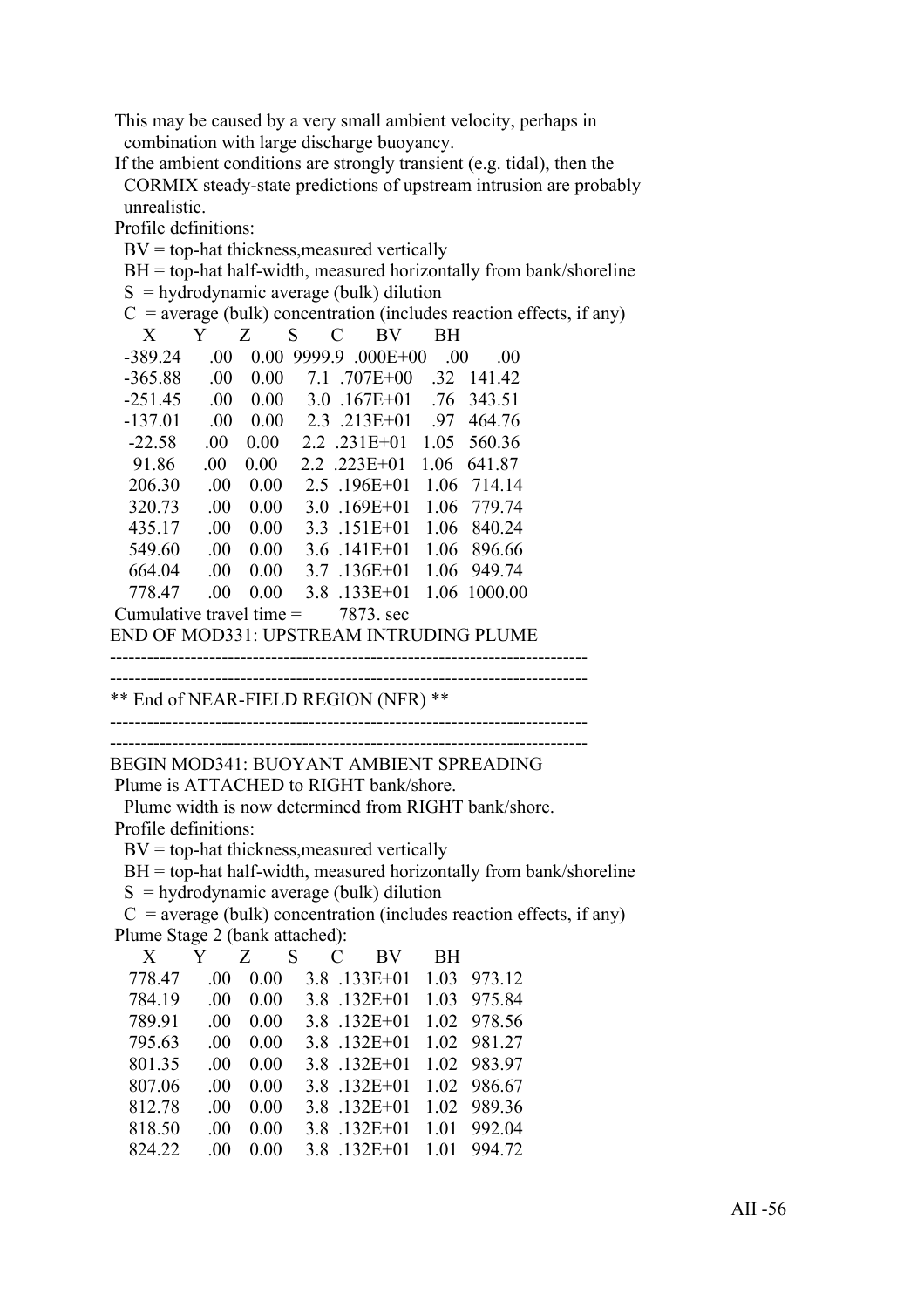```
 829.94 .00 0.00 3.8 .131E+01 1.01 997.39
   835.65 .00 0.00 3.8 .131E+01 1.01 1000.00
Cumulative travel time = 8414. sec
 Plume is LATERALLY FULLY MIXED at the end of the buoyant spreading regime.
END OF MOD341: BUOYANT AMBIENT SPREADING
-----------------------------------------------------------------------------
     -----------------------------------------------------------------------------
BEGIN MOD361: PASSIVE AMBIENT MIXING IN UNIFORM AMBIENT
 Vertical diffusivity (initial value) = .480E-02 m<sup>\gamma</sup>2/s
Horizontal diffusivity (initial value) = .600E-02 m<sup>\sim2/s</sup>
 Profile definitions:
 BV = Gaussian s.d.*sqrt(pi/2) (46%) thickness, measured vertically
    = or equal to water depth, if fully mixed
 BH = Gaussian s.d.*sqrt(pi/2) (46%) half-width,
     measured horizontally in Y-direction
 S = hydrodynamic centerline dilution
 C = centerline concentration (includes reaction effects, if any)
 Plume Stage 2 (bank attached):
 X Y Z S C BV BH
   835.65 .00 0.00 3.8 .131E+01 1.01 1000.00
  1752.09 .00 0.00 3.8 .131E+01 1.01 1000.00
  2668.52 .00 0.00 3.8 .131E+01 1.01 1000.00
  3584.96 .00 0.00 3.8 .131E+01 1.01 1000.00
  4501.39 .00 0.00 3.8 .131E+01 1.01 1000.00
  5417.83 .00 0.00 3.8 .131E+01 1.01 1000.00
  6334.26 .00 0.00 3.8 .131E+01 1.01 1000.00
  7250.70 .00 0.00 3.8 .131E+01 1.01 1000.00
  8167.13 .00 0.00 3.8 .131E+01 1.01 1000.00
  9083.57 .00 0.00 3.8 .131E+01 1.01 1000.00
  10000.00 .00 0.00 3.8 .131E+01 1.01 1000.00
Cumulative travel time = 95198. sec
 Simulation limit based on maximum specified distance = 10000.00 m.
  This is the REGION OF INTEREST limitation.
END OF MOD361: PASSIVE AMBIENT MIXING IN UNIFORM AMBIENT
-----------------------------------------------------------------------------
   -----------------------------------------------------------------------------
CORMIX3: Buoyant Surface Discharges End of Prediction File
333333333333333333333333333333333333333333333333333333333333333333333333333
```
33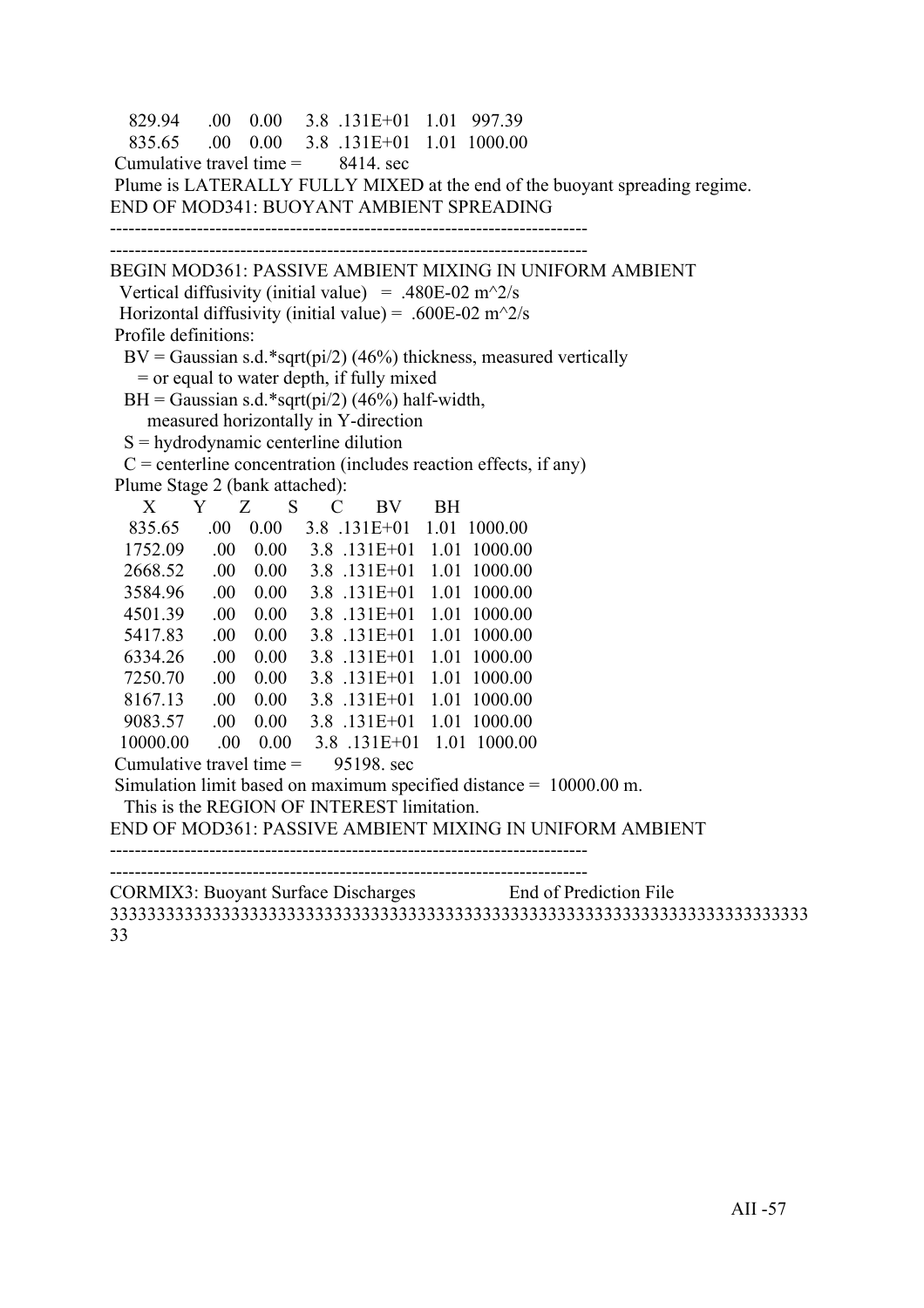#### Caso 9

| <b>CORMIX SESSION REPORT:</b>                                                            |
|------------------------------------------------------------------------------------------|
|                                                                                          |
| XXXXXXXXXXXXXXXXXXXXXXXXX                                                                |
| CORMIX: CORNELL MIXING ZONE EXPERT SYSTEM                                                |
| <b>CORMIX-GI Version 4.01b</b>                                                           |
| SITE NAME/LABEL: ILVA A                                                                  |
|                                                                                          |
| DESIGN CASE: ILVA A<br>FILE NAME: C:\WINDOWS\Desktop\ilva\ILVA A.prd                     |
| Using subsystem CORMIX3: Buoyant Surface Discharges                                      |
| Start of session: 08/17/2004--15:51:18                                                   |
|                                                                                          |
| **                                                                                       |
| <b>SUMMARY OF INPUT DATA:</b>                                                            |
|                                                                                          |
| <b>AMBIENT PARAMETERS:</b>                                                               |
| Cross-section<br>$=$ bounded                                                             |
| ion $=$ bounde<br>BS $=$ 1000 m<br>Width                                                 |
| Channel regularity $ICHREG = 1$                                                          |
| Ambient flowrate $QA = 500 \text{ m}^3/\text{s}$                                         |
| $HA = 5 m$<br>Average depth                                                              |
| Depth at discharge $HD = 5 m$                                                            |
| Ambient velocity<br>$UA = 0.1$ m/s                                                       |
| Darcy-Weisbach friction factor $F = 0.0184$                                              |
| Wind velocity<br>$UW = 0$ m/s                                                            |
| Stratification Type $STR CND = U$                                                        |
| Surface density RHOAS = 999.3789 kg/m <sup><math>\sim</math></sup> 3                     |
| Bottom density RHOAB = 999.3789 kg/m <sup><math>\sim</math></sup> 3                      |
|                                                                                          |
| <b>DISCHARGE PARAMETERS:</b><br><b>Buoyant Surface Discharge</b>                         |
|                                                                                          |
| Discharge located on = right bank/shoreline<br>Discharge configuration = flush discharge |
| Distance from bank to outlet $DISTB = 0 m$                                               |
| Discharge angle $\qquad$ SIGMA = 90 deg                                                  |
| Depth near discharge outlet $HD0 = 5 m$                                                  |
| $SLOPE = 0$ deg<br>Bottom slope at discharge                                             |
| Rectangular discharge:                                                                   |
| $= 150$ m <sup><math>\sim</math></sup> 2<br>Discharge cross-section area A0              |
| Discharge channel width<br>$=$ 30 m<br>B <sub>0</sub>                                    |
| Discharge channel depth<br>H <sub>0</sub><br>$= 5 m$                                     |
| Discharge aspect ratio<br>AR<br>$= 0.166667$                                             |
| Reduced discharge channel due to intrusion:                                              |
| Cross-section area<br>$= 91.8954 \text{ m}^2$<br>A0                                      |
| Channel width<br>B <sub>0</sub><br>$=$ 30 m                                              |
| H <sub>0</sub><br>Channel depth<br>$= 3.06$ m                                            |
| Aspect ratio<br>AR<br>$= 0.10$                                                           |
| Discharge flowrate<br>$= 28 \text{ m}^3/\text{s}$<br>Q <sub>0</sub>                      |
| Discharge velocity<br>U0<br>$= 0.30$ m/s                                                 |
| Discharge density<br>RHO0 = 996.2905 kg/m <sup><math>\sim</math>3</sup>                  |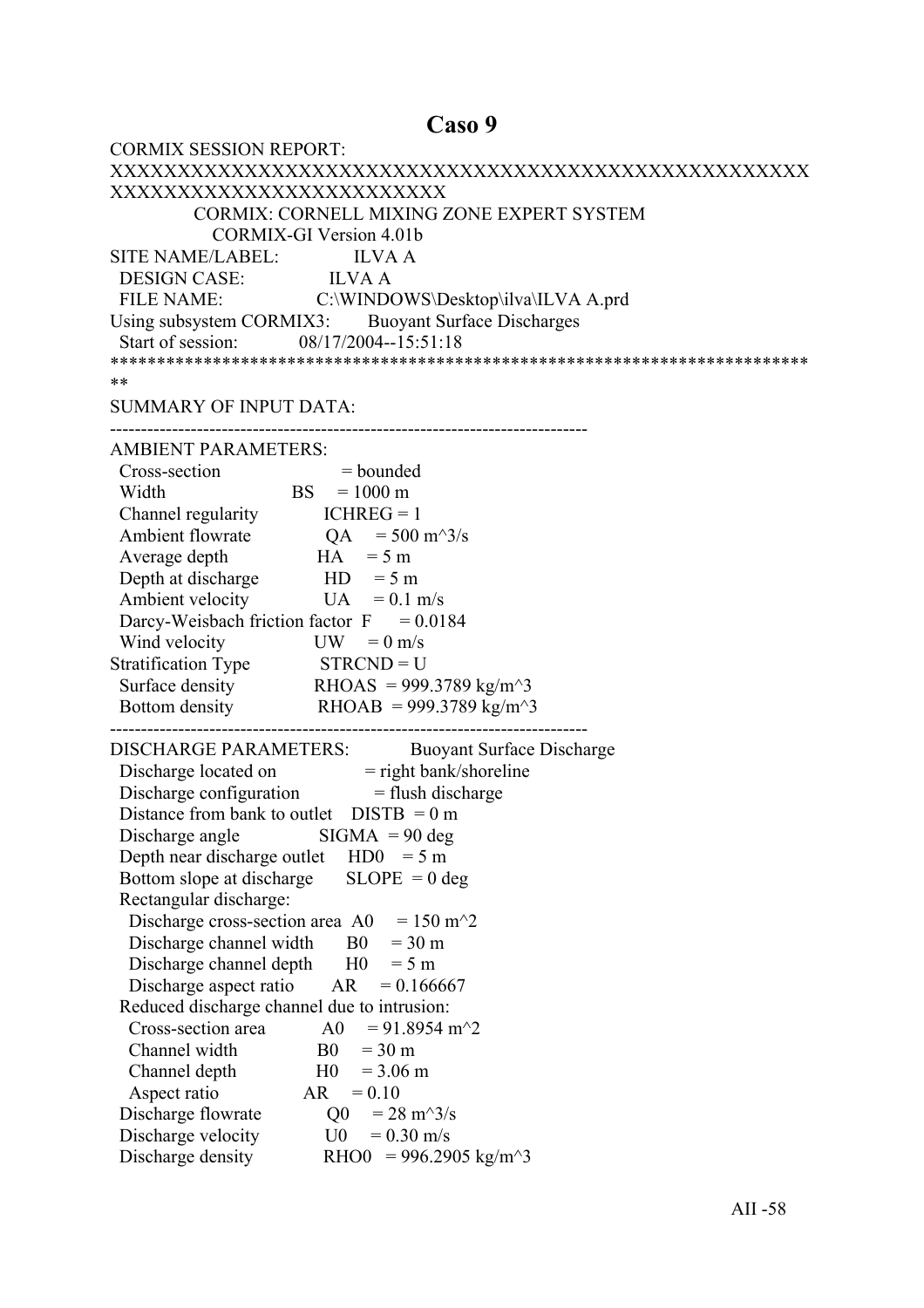Density difference DRHO =  $3.0884 \text{ kg/m}^3$ Buoyant acceleration GP0 =  $0.0303$  m/s<sup> $\textdegree$ </sup>2 Discharge concentration  $CO = 5$  mg/l Surface heat exchange coeff.  $KS = 0$  m/s Coefficient of decay  $KD = 0/s$ ----------------------------------------------------------------------------- DISCHARGE/ENVIRONMENT LENGTH SCALES:  $LQ = 9.59$  m  $Lm = 29.21$  m  $Lbb = 848.56$  m  $LM = 5.42 m$ ----------------------------------------------------------------------------- NON-DIMENSIONAL PARAMETERS: Densimetric Froude number  $FRO = 0.57$  (based on LQ) Channel densimetric Froude no.  $FRCH = 1$  (based on H0) Velocity ratio  $R = 3.05$ ----------------------------------------------------------------------------- MIXING ZONE / TOXIC DILUTION ZONE / AREA OF INTEREST PARAMETERS: Toxic discharge  $= no$ Water quality standard specified  $=$  no Regulatory mixing zone  $= no$ Region of interest  $= 10000$  m downstream \*\*\*\*\*\*\*\*\*\*\*\*\*\*\*\*\*\*\*\*\*\*\*\*\*\*\*\*\*\*\*\*\*\*\*\*\*\*\*\*\*\*\*\*\*\*\*\*\*\*\*\*\*\*\*\*\*\*\*\*\*\*\*\*\*\*\*\*\*\*\*\*\*\*\* \*\* HYDRODYNAMIC CLASSIFICATION: \*------------------------\*  $| FLOW CLASS = PL1 |$  \*------------------------\* \*\*\*\*\*\*\*\*\*\*\*\*\*\*\*\*\*\*\*\*\*\*\*\*\*\*\*\*\*\*\*\*\*\*\*\*\*\*\*\*\*\*\*\*\*\*\*\*\*\*\*\*\*\*\*\*\*\*\*\*\*\*\*\*\*\*\*\*\*\*\*\*\*\*\* \*\* MIXING ZONE EVALUATION (hydrodynamic and regulatory summary): ----------------------------------------------------------------------------- X-Y-Z Coordinate system: Origin is located at water surface and at centerline of discharge channel: 0 m from the right bank/shore. Number of display steps  $NSTEP = 10$  per module. ----------------------------------------------------------------------------- NEAR-FIELD REGION (NFR) CONDITIONS : Note: The NFR is the zone of strong initial mixing. It has no regulatory implication. However, this information may be useful for the discharge designer because the mixing in the NFR is usually sensitive to the discharge design conditions. Pollutant concentration at edge of NFR =  $1.4268$  mg/l Dilution at edge of NFR  $= 3.5$ NFR Location:  $x = 774.36$  m (centerline coordinates)  $y = 0$  m  $z = 0$  m NFR plume dimensions: half-width = 977.09 m thickness  $= 1.00$  m -----------------------------------------------------------------------------

Buoyancy assessment: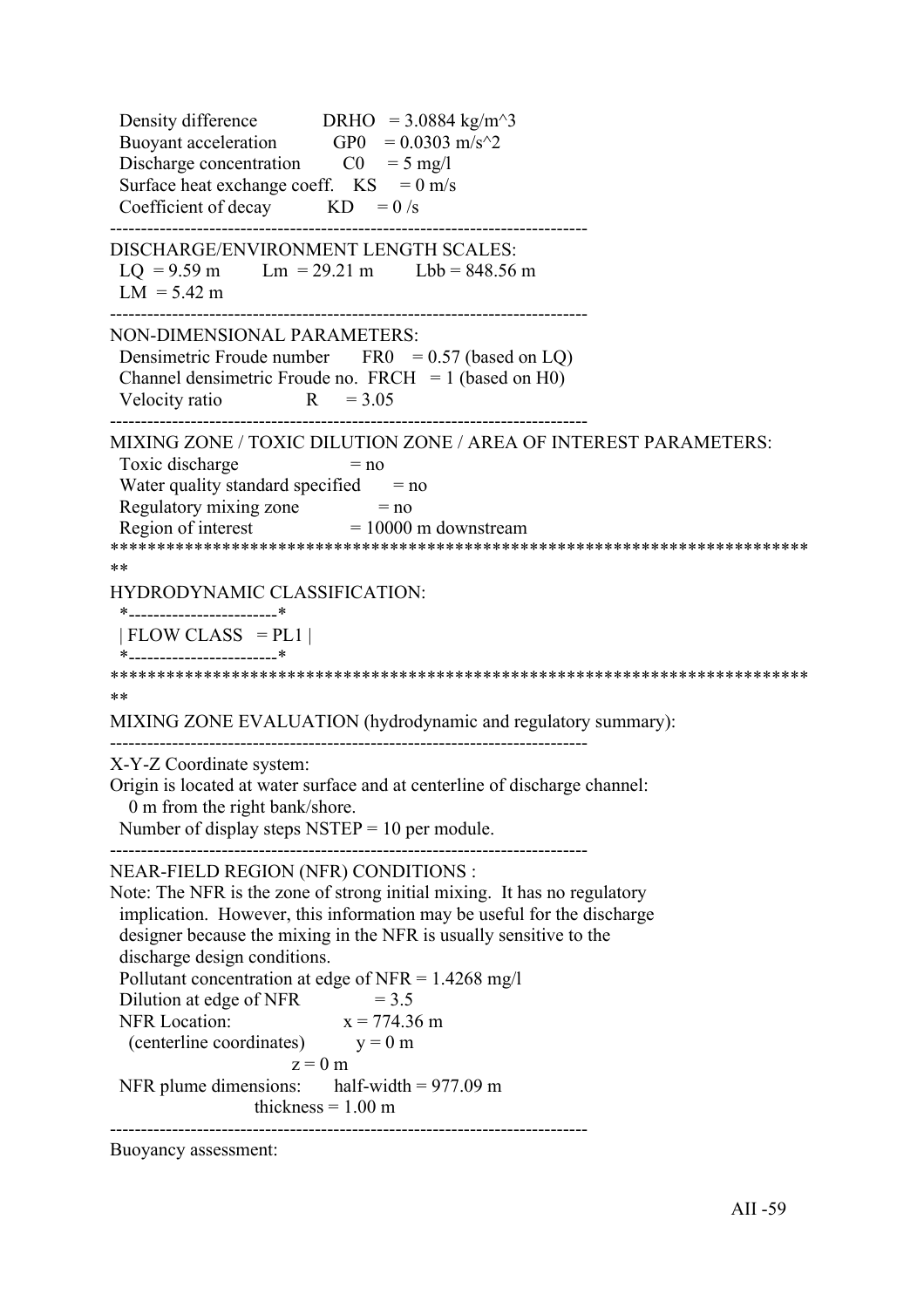The effluent density is less than the surrounding ambient water density at the discharge level. Therefore, the effluent is POSITIVELY BUOYANT and will tend to rise towards the surface.

-----------------------------------------------------------------------------

FAR-FIELD MIXING SUMMARY:

 Plume becomes vertically fully mixed WITHIN NEAR-FIELD at 0 m downstream, but RE-STRATIFIES LATER and is not mixed in the far-field. Plume becomes laterally fully mixed at 880.07 m downstream.

-----------------------------------------------------------------------------

PLUME BANK CONTACT SUMMARY:

 Plume in bounded section contacts nearest bank at -387.18 m downstream. Plume contacts second bank at 0 m downstream.

\*\*\*\*\*\*\*\*\*\*\*\*\*\*\*\*\*\*\*\*\*\*\*\* TOXIC DILUTION ZONE SUMMARY

\*\*\*\*\*\*\*\*\*\*\*\*\*\*\*\*\*\*\*\*\*\*\*\*

No TDZ was specified for this simulation. \*\*\*\*\*\*\*\*\*\*\*\*\*\*\*\*\*\*\*\*\*\* REGULATORY MIXING ZONE SUMMARY \*\*\*\*\*\*\*\*\*\*\*\*\*\*\*\*\*\*\*\*\*\*\*

No RMZ and no ambient water quality standard have been specified. \*\*\*\*\*\*\*\*\*\*\*\*\*\*\*\*\*\*\*\*\* FINAL DESIGN ADVICE AND COMMENTS \*\*\*\*\*\*\*\*\*\*\*\*\*\*\*\*\*\*\*\*\*\*

INTRUSION OF AMBIENT WATER into the discharge opening will occur. For the present discharge/environment conditions the discharge densimetric Froude number is well below unity.

This is an UNDESIRABLE operating condition.

 To prevent intrusion, change the discharge parameters (e.g. decrease the discharge opening area) in order to increase the discharge Froude number.

-----------------------------------------------------------------------------

REMINDER: The user must take note that HYDRODYNAMIC MODELING by any known technique is NOT AN EXACT SCIENCE.

Extensive comparison with field and laboratory data has shown that the CORMIX predictions on dilutions and concentrations (with associated plume geometries) are reliable for the majority of cases and are accurate to within about +-50% (standard deviation).

As a further safeguard, CORMIX will not give predictions whenever it judges the design configuration as highly complex and uncertain for prediction.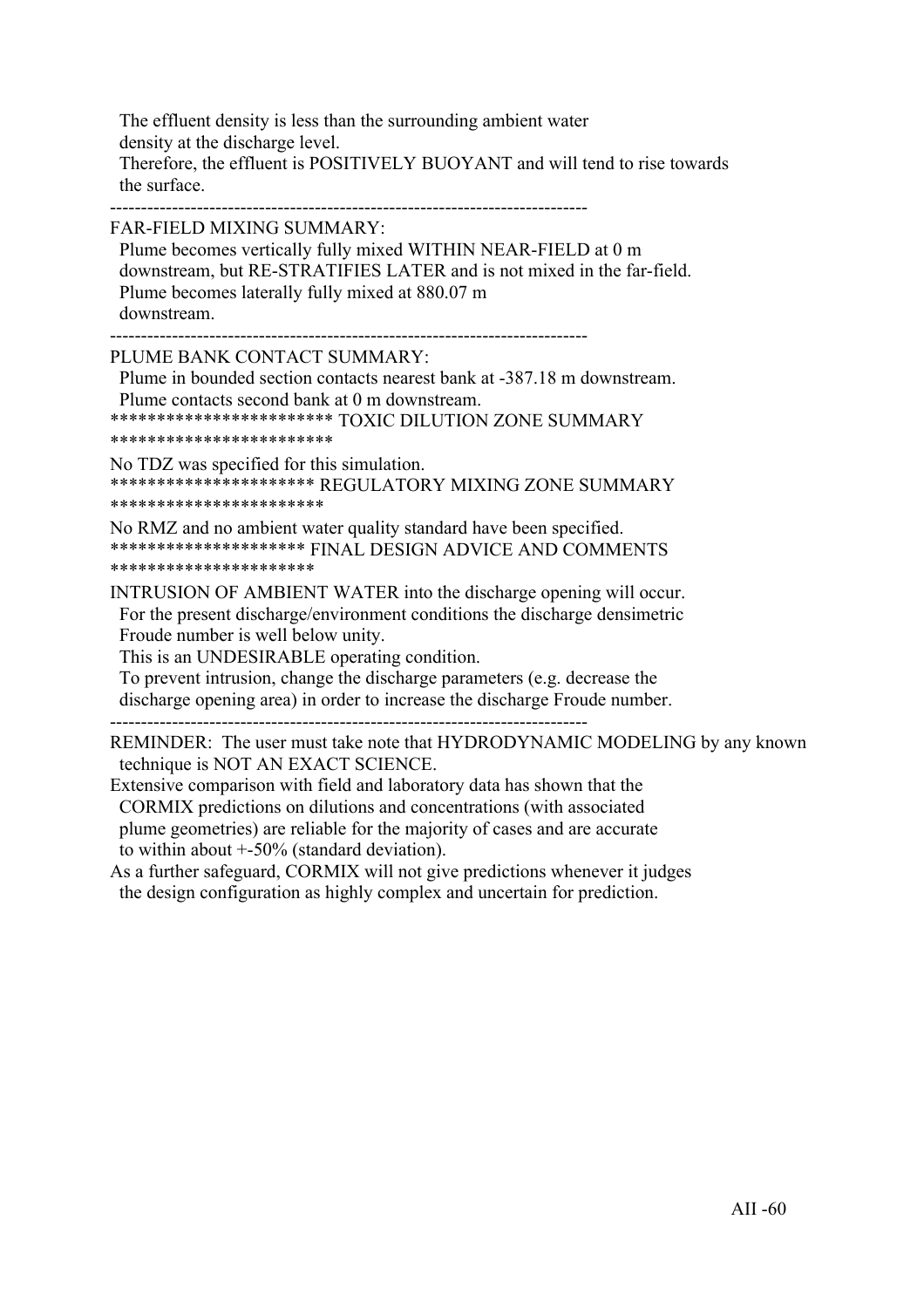CORMIX3 PREDICTION FILE: 333333333333333333333333333333333333333333333333333333333333333333333333333 33 CORNELL MIXING ZONE EXPERT SYSTEM Subsystem CORMIX3: Subsystem version: Buoyant Surface Discharges CORMIX-GI Version 4.01b ----------------------------------------------------------------------------- ----------------------------------------------------------------------------- CASE DESCRIPTION Site name/label: ILVA A Design case: ILVA\_A<br>FILE NAME: C:\WIN C:\WINDOWS\Desktop\ilva\ILVA\_A.prd Time of Fortran run: 08/17/2004--15:51:18 ENVIRONMENT PARAMETERS (metric units) Bounded section BS = 1000.00 AS = 5000.00 QA = 500.00 ICHREG= 1  $HA = 5.00 HD = 5.00$  $UA = 100 F = 018 \text{ USTAR} = .4796E-02$  $UW = 000$  UWSTAR=  $.0000E+00$  Uniform density environment  $STRCND = U$  RHOAM = 999.3789 DISCHARGE PARAMETERS (metric units)  $BANK = RIGHT$   $DISTB = 00$  Configuration: flush discharge  $SIGMA = 90.00 HDO = 5.00 SLOPE = .00$  Rectangular channel geometry:  $B0 = 30.000 H0 = 5.000 A0 = 1500E+03 AR = 167$  Reduced channel geometry due to intrusion:  $B0 = 30.000 \text{ H}0 = 3.063 \text{ A}0 = .9190E+02 \text{ AR} = .102$  (All relevant parameters further below are based on this geometry.)  $U0 = 0.305 \,\mathrm{O}0 = 28.000 = 0.2800E + 0.2$  $RHOO = 996.2905 \ \text{DRHO}0 = .3088E+01 \ \text{GPO} = .3031E-01$  $CO = .5000E+01$  CUNITS= mg/l  $IPOLL = 1$  KS = .0000E+00 KD = .0000E+00 FLUX VARIABLES (metric units)  $\Omega$  = .2800E+02 M0 = .8531E+01 J0 = .8486E+00 Associated length scales (meters)  $LO = 9.59$   $LM = 5.42$   $Lm = 29.21$   $Lb = 848.56$ NON-DIMENSIONAL PARAMETERS  $FR0 = .57$   $FRCH = 1.00$  R = 3.05 FLOW CLASSIFICATION 333333333333333333333333333333333333333333 3 Flow class  $(CORMIX3)$  = PL1 3 3 Applicable layer depth HS = 5.00 3 333333333333333333333333333333333333333333 MIXING ZONE / TOXIC DILUTION / REGION OF INTEREST PARAMETERS  $CO = .5000E+01$  CUNITS= mg/l  $NTOX = 0$  $NSTD = 0$  $REGMZ = 0$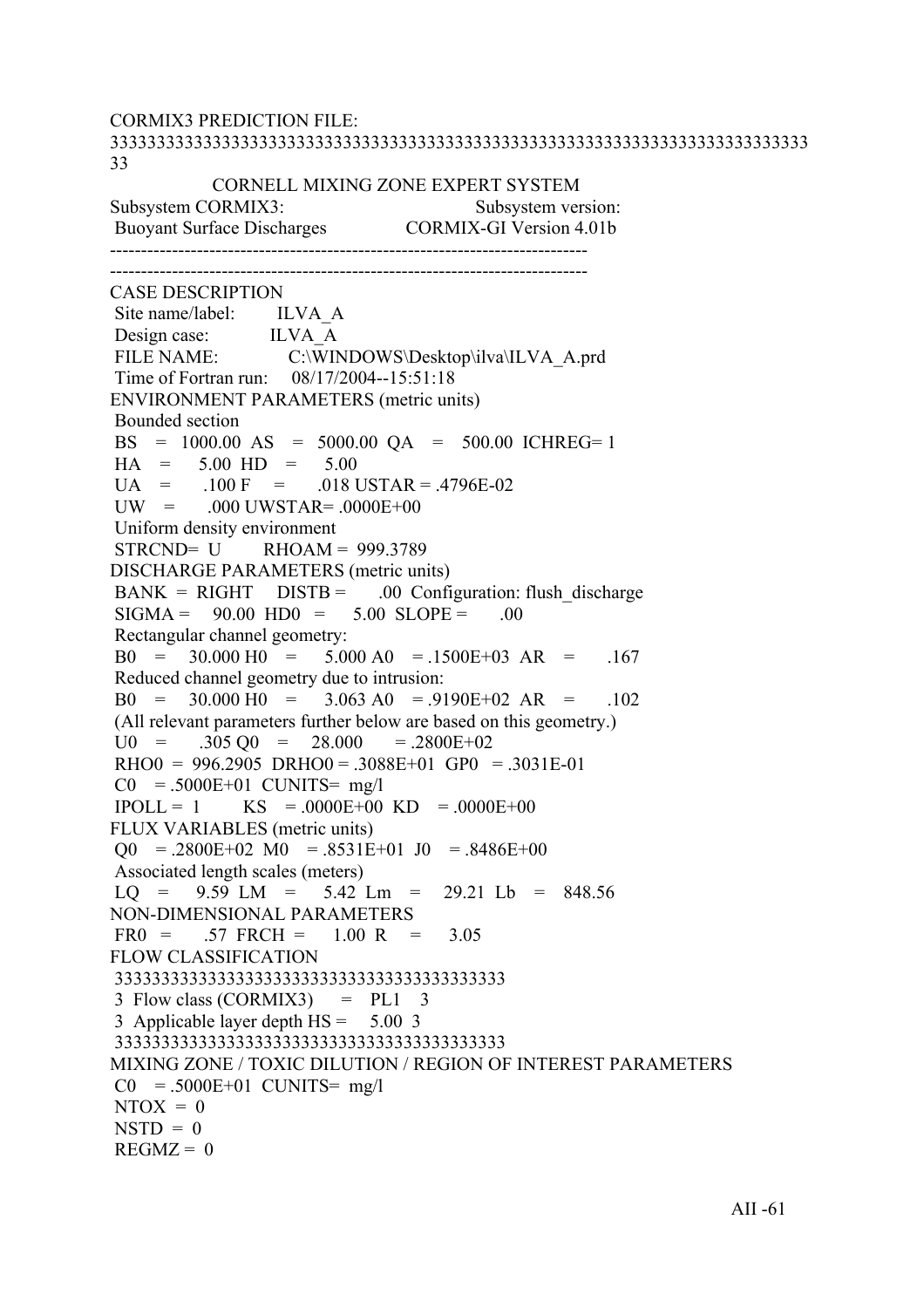$XINT = 10000.00$   $XMAX = 10000.00$ X-Y-Z COORDINATE SYSTEM: ORIGIN is located at the WATER SURFACE and at center of discharge channel/outlet: .00 m from the RIGHT bank/shore. X-axis points downstream Y-axis points to left as seen by an observer looking downstream Z-axis points vertically upward (in CORMIX3, all values  $Z = 0.00$ )  $NSTEP = 10$  display intervals per module ----------------------------------------------------------------------------- ----------------------------------------------------------------------------- BEGIN MOD301: DISCHARGE MODULE Efflux conditions: X Y Z S C BV BH .00 .00 0.00 1.0 .500E+01 3.06 15.00 END OF MOD301: DISCHARGE MODULE ----------------------------------------------------------------------------- ----------------------------------------------------------------------------- BEGIN MOD302: ZONE OF FLOW ESTABLISHMENT Control volume inflow: X Y Z S C BV BH .00 .00 0.00 1.0 .500E+01 3.06 15.00 VERTICAL MIXING occurs in the initial zone of flow establishment. Profile definitions:  $BV = Gaussian \ 1/e \ (37\%)$  vertical thickness  $BH = Gaussian$  1/e (37%) horizontal half-width, normal to trajectory S = hydrodynamic centerline dilution  $C =$  centerline concentration (includes reaction effects, if any) Control volume outflow: X Y Z S C BV BH 2.23 28.82 0.00 2.0 .252E+01 5.00 61.35 Cumulative travel time  $=$  95. sec END OF MOD302: ZONE OF FLOW ESTABLISHMENT ----------------------------------------------------------------------------- ----------------------------------------------------------------------------- BEGIN MOD331: UPSTREAM INTRUDING PLUME Control volume inflow: X Y Z S C BV BH 2.23 28.82 0.00 2.0 .252E+01 5.00 61.35 UPSTREAM INTRUSION PROPERTIES: Upstream intrusion length  $= 387.18 \text{ m}$ X-position of upstream stagnation point  $= -387.18$  m Thickness in intrusion region  $=$  1.00 m Half-width at downstream end  $= 977.09 \text{ m}$ <br>Thickness at downstream end  $= 1.00 \text{ m}$ Thickness at downstream end In this case, the upstream INTRUSION IS VERY LARGE, exceeding 10 times the local water depth. This may be caused by a very small ambient velocity, perhaps in combination with large discharge buoyancy.

If the ambient conditions are strongly transient (e.g. tidal), then the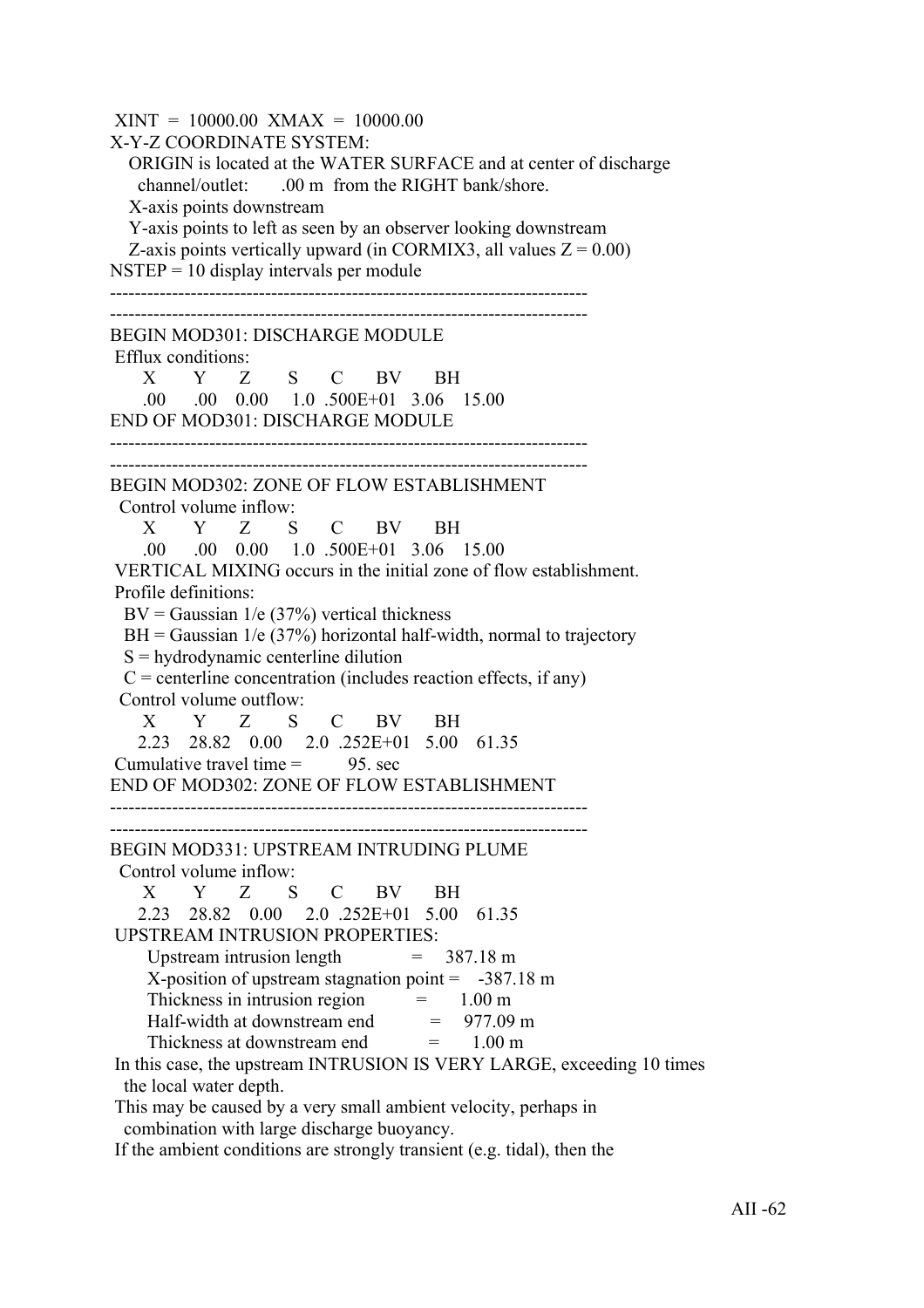CORMIX steady-state predictions of upstream intrusion are probably unrealistic.

Profile definitions:

 $BV = top-hat$  thickness, measured vertically

BH = top-hat half-width, measured horizontally from bank/shoreline

 $S =$ hydrodynamic average (bulk) dilution

| $C$ = average (bulk) concentration (includes reaction effects, if any) |      |                   |                    |                |      |        |  |  |  |
|------------------------------------------------------------------------|------|-------------------|--------------------|----------------|------|--------|--|--|--|
| X                                                                      | Y    | Z                 | S<br>$\mathcal{C}$ | BV             | BH   |        |  |  |  |
| -387.18                                                                | .00. | 0.00              | 9999.9             | $.000E + 00$   | - 00 | -00    |  |  |  |
| $-363.95$                                                              | .00. | 0.00              |                    | $6.5$ .772E+00 | .31  | 138.18 |  |  |  |
| $-250.12$                                                              | .00. | 0.00              |                    | $2.7$ .183E+01 | .73  | 335.64 |  |  |  |
| $-136.29$                                                              | .00. | 0.00              |                    | 2.2 .232E+01   | .92  | 454.11 |  |  |  |
| $-22.46$                                                               | .00. | 0.00              |                    | $2.0$ .252E+01 | 1.00 | 547.52 |  |  |  |
| 91.37                                                                  | .00. | 0.00 <sub>1</sub> | 21                 | $.243E+01$     | 1.00 | 627.17 |  |  |  |
| 205.21                                                                 | .00. | 0.00              |                    | $2.3$ .213E+01 | 1.00 | 697.79 |  |  |  |
| 319.04                                                                 | .00. | 0.00              |                    | $2.7$ .183E+01 | 1.00 | 761.88 |  |  |  |
| 432.87                                                                 | .00. | 0.00              | 31                 | $.163E + 01$   | 1.00 | 820.99 |  |  |  |
| 546.70                                                                 | .00. | 0.00              |                    | 3.3 $.152E+01$ | 1.00 | 876.12 |  |  |  |
| 660.53                                                                 | .00. | 0.00              |                    | 3.4 $.146E+01$ | 1.00 | 927.98 |  |  |  |
| 774.36                                                                 | .00. | 0.00              |                    | $3.5$ .143E+01 | 1.00 | 977.09 |  |  |  |
| Cumulative travel time $=$                                             |      |                   |                    | 7816. sec      |      |        |  |  |  |

END OF MOD331: UPSTREAM INTRUDING PLUME

```
-----------------------------------------------------------------------------
                -----------------------------------------------------------------------------
```
\*\* End of NEAR-FIELD REGION (NFR) \*\*

----------------------------------------------------------------------------- -----------------------------------------------------------------------------

BEGIN MOD341: BUOYANT AMBIENT SPREADING

Plume is ATTACHED to RIGHT bank/shore.

 Plume width is now determined from RIGHT bank/shore. Profile definitions:

 $BV = top-hat$  thickness, measured vertically

BH = top-hat half-width, measured horizontally from bank/shoreline

 $S =$ hydrodynamic average (bulk) dilution

 $C$  = average (bulk) concentration (includes reaction effects, if any) Plume Stage 2 (bank attached):

| X                          | Y        | Z.   | S | C | BV              | BH. |         |
|----------------------------|----------|------|---|---|-----------------|-----|---------|
| 774.36                     | $\Omega$ | 0.00 |   |   | $3.5$ .143E+01  | -98 | 950.83  |
| 784.93                     | -00      | 0.00 |   |   | 3.5 142E+01     | -97 | 955.89  |
| 795.50                     | -00      | 0.00 |   |   | 3.5 142E+01     | -97 | 960.93  |
| 806.07                     | -00      | 0.00 |   |   | $3.5$ $142E+01$ | -97 | 965.94  |
| 816.65                     | -00      | 0.00 |   |   | 3.5 142E+01     | -96 | 970.93  |
| 827.22                     | -00      | 0.00 |   |   | 3.5 141E+01     | -96 | 975.90  |
| 837 79                     | -00      | 0.00 |   |   | 3.5 141E+01     | -96 | 980.85  |
| 848 36                     | .00      | 0.00 |   |   | 3.5 141E+01     | -95 | 985.77  |
| 858.93                     | .00      | 0.00 |   |   | 3.6 .141E+01    | 95  | 990.68  |
| 869.50                     | .00      | 0.00 |   |   | 3.6 140E+01     | 95  | 995.57  |
| 880.07                     | -00      | 0.00 |   |   | 3.6 140E+01     | -94 | 1000 00 |
| Cumulative travel time $=$ |          |      |   |   | 8817 sec        |     |         |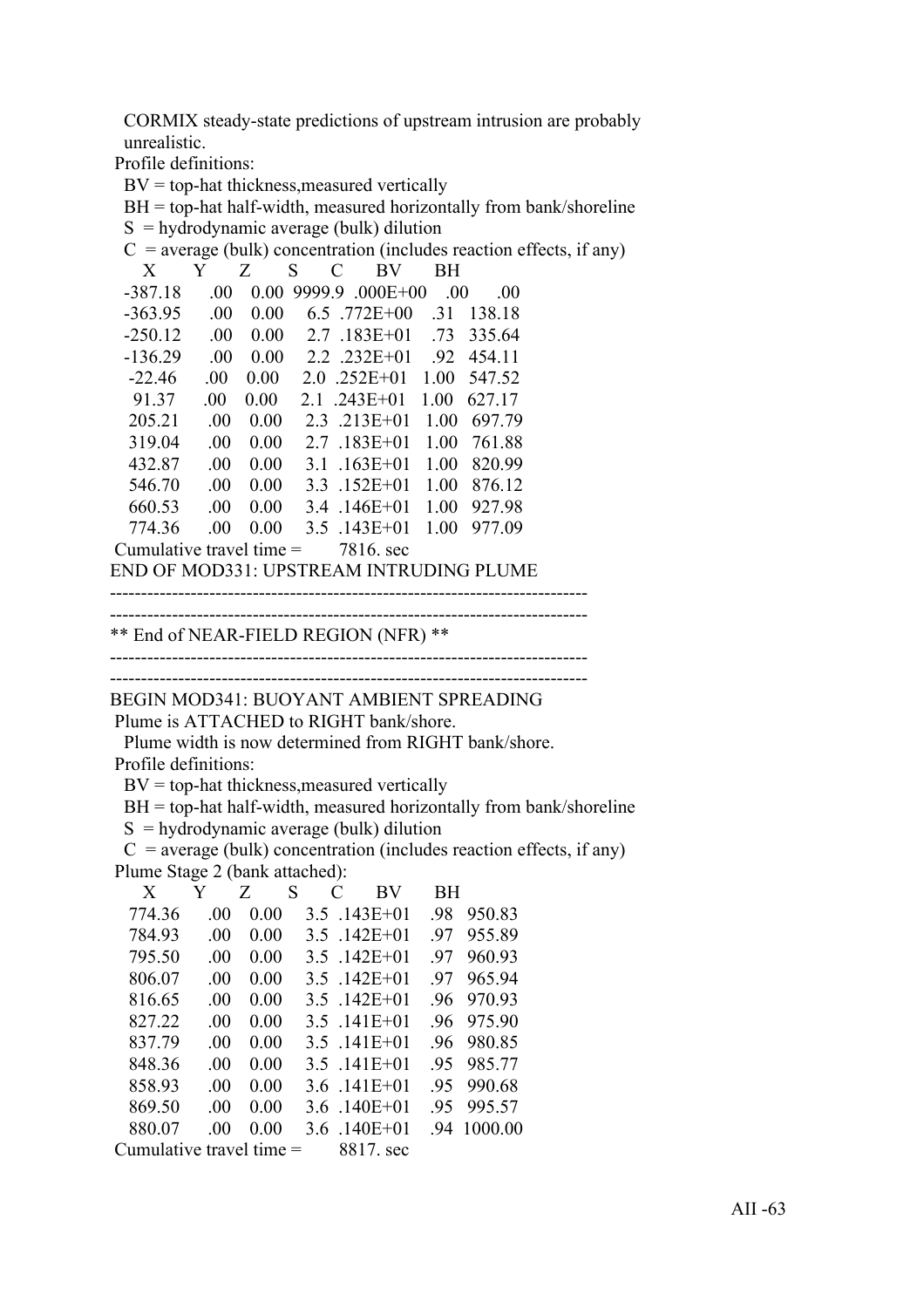Plume is LATERALLY FULLY MIXED at the end of the buoyant spreading regime. END OF MOD341: BUOYANT AMBIENT SPREADING

-----------------------------------------------------------------------------

| BEGIN MOD361: PASSIVE AMBIENT MIXING IN UNIFORM AMBIENT                              |
|--------------------------------------------------------------------------------------|
| Vertical diffusivity (initial value) = .480E-02 m <sup><math>\sim</math>2/s</sup>    |
| Horizontal diffusivity (initial value) = .600E-02 m <sup><math>\sim</math></sup> 2/s |
| Profile definitions:                                                                 |
| $BV = Gaussian s.d.*sqrt(pi/2)$ (46%) thickness, measured vertically                 |
| $=$ or equal to water depth, if fully mixed                                          |
| BH = Gaussian s.d.*sqrt(pi/2) (46%) half-width,                                      |
| measured horizontally in Y-direction                                                 |
| $S =$ hydrodynamic centerline dilution                                               |
| $C$ = centerline concentration (includes reaction effects, if any)                   |
| Plume Stage 2 (bank attached):                                                       |
| X Y Z S C BV BH                                                                      |
| 880.07 .00 0.00 3.6 .140E+01 .94 1000.00                                             |
| 1792.06 .00 0.00 3.6 .140E+01 .94 1000.00                                            |
| 2704.06 .00 0.00 3.6 .140E+01 .95 1000.00                                            |
| 3616.05 .00 0.00 3.6 .140E+01 .95 1000.00                                            |
| 0.00 3.6 .140E+01 .95 1000.00<br>4528.04 .00                                         |
| 5440.03 .00 0.00 3.6 .140E+01 .95 1000.00                                            |
| 6352.03 .00 0.00 3.6 .140E+01 .95 1000.00                                            |
| 7264.02 .00 0.00 3.6 .140E+01 .95 1000.00                                            |
| 8176.01 .00 0.00 3.6 .140E+01 .95 1000.00                                            |
| 9088.01 .00 0.00 3.6 .140E+01 .95 1000.00                                            |
| 10000.00 .00 0.00 3.6 .140E+01 .95 1000.00                                           |
| Cumulative travel time $=$ 95180. sec                                                |
| Simulation limit based on maximum specified distance $= 10000.00$ m.                 |
| This is the REGION OF INTEREST limitation.                                           |
| END OF MOD361: PASSIVE AMBIENT MIXING IN UNIFORM AMBIENT                             |
|                                                                                      |
|                                                                                      |
| CORMIX3: Buoyant Surface Discharges End of Prediction File                           |
|                                                                                      |

33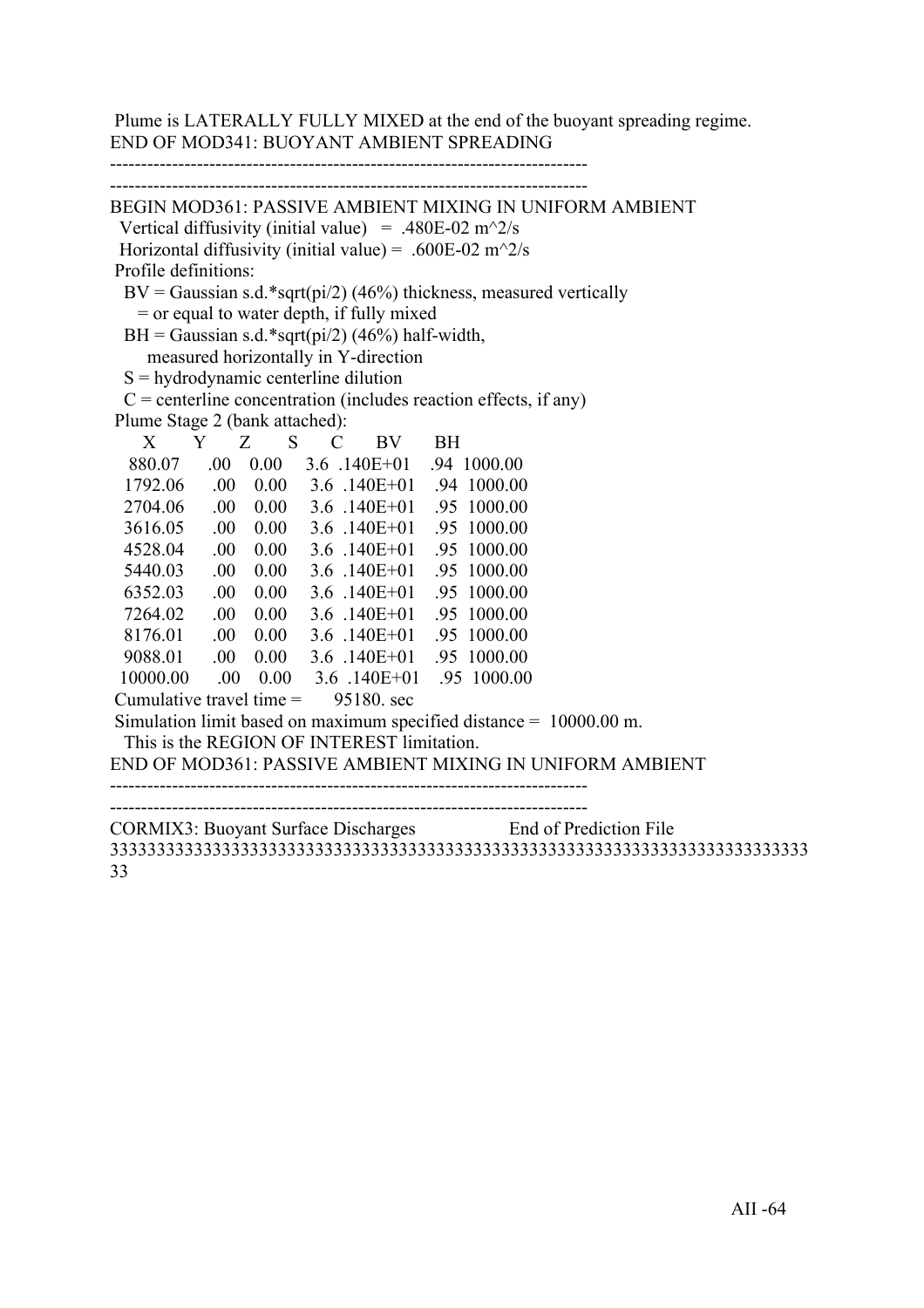## Caso 10

| <b>CORMIX SESSION REPORT:</b>                                                                          |
|--------------------------------------------------------------------------------------------------------|
|                                                                                                        |
| XXXXXXXXXXXXXXXXXXXXXXXXX                                                                              |
| <b>CORMIX: CORNELL MIXING ZONE EXPERT SYSTEM</b>                                                       |
| <b>CORMIX-GI Version 4.01b</b>                                                                         |
| SITE NAME/LABEL: ILVA A                                                                                |
|                                                                                                        |
|                                                                                                        |
| Using subsystem CORMIX3: Buoyant Surface Discharges                                                    |
| Start of session: 08/17/2004--15:52:28                                                                 |
|                                                                                                        |
| **                                                                                                     |
| <b>SUMMARY OF INPUT DATA:</b>                                                                          |
|                                                                                                        |
| <b>AMBIENT PARAMETERS:</b>                                                                             |
| Cross-section<br>$=$ bounded                                                                           |
| $\begin{array}{rcl} \text{ion} & = \text{bounce} \\ \text{BS} & = 1000 \text{ m} \end{array}$<br>Width |
|                                                                                                        |
| Channel regularity $ICHREG = 1$<br>Ambient flowrate $QA = 500 \text{ m}^3/\text{s}$                    |
| $HA = 5 m$                                                                                             |
| Average depth                                                                                          |
| Depth at discharge $HD = 5 m$                                                                          |
| Ambient velocity<br>$UA = 0.1$ m/s                                                                     |
| Darcy-Weisbach friction factor $F = 0.0184$                                                            |
| Wind velocity<br>$UW = 0$ m/s                                                                          |
| Stratification Type STRCND = U                                                                         |
| Surface density RHOAS = 999.3789 kg/m <sup><math>\sim</math></sup> 3                                   |
| Bottom density RHOAB = 999.3789 kg/m <sup><math>\sim</math></sup> 3                                    |
| <b>DISCHARGE PARAMETERS:</b><br><b>Buoyant Surface Discharge</b>                                       |
|                                                                                                        |
| Discharge located on = right bank/shoreline<br>Discharge configuration = flush discharge               |
| Distance from bank to outlet $DISTB = 0 m$                                                             |
|                                                                                                        |
| Discharge angle $\qquad$ SIGMA = 90 deg                                                                |
| Depth near discharge outlet $HD0 = 5 m$                                                                |
| $SLOPE = 0$ deg<br>Bottom slope at discharge                                                           |
| Rectangular discharge:                                                                                 |
| $= 50 \text{ m}^2$<br>Discharge cross-section area A0                                                  |
| Discharge channel width<br>B <sub>0</sub><br>$= 10$ m                                                  |
| Discharge channel depth<br>H <sub>0</sub><br>$= 5 m$                                                   |
| Discharge aspect ratio<br>AR<br>$= 0.5$                                                                |
| Discharge flowrate<br>Q <sub>0</sub><br>$= 28.000000 \text{ m}^3/\text{s}$                             |
| Discharge velocity<br>U0<br>$= 0.56$ m/s                                                               |
| Discharge density<br>RHO0<br>$= 996.2905 \text{ kg/m}^3$                                               |
| Density difference<br>DRHO = $3.0884 \text{ kg/m}^3$                                                   |
| Buoyant acceleration<br>GP <sub>0</sub><br>$= 0.0303$ m/s <sup><math>\gamma</math></sup> 2             |
| C <sub>0</sub><br>Discharge concentration<br>$= 5$ mg/l                                                |
| Surface heat exchange coeff. KS<br>$= 0$ m/s                                                           |
| Coefficient of decay<br>KD<br>$= 0/s$                                                                  |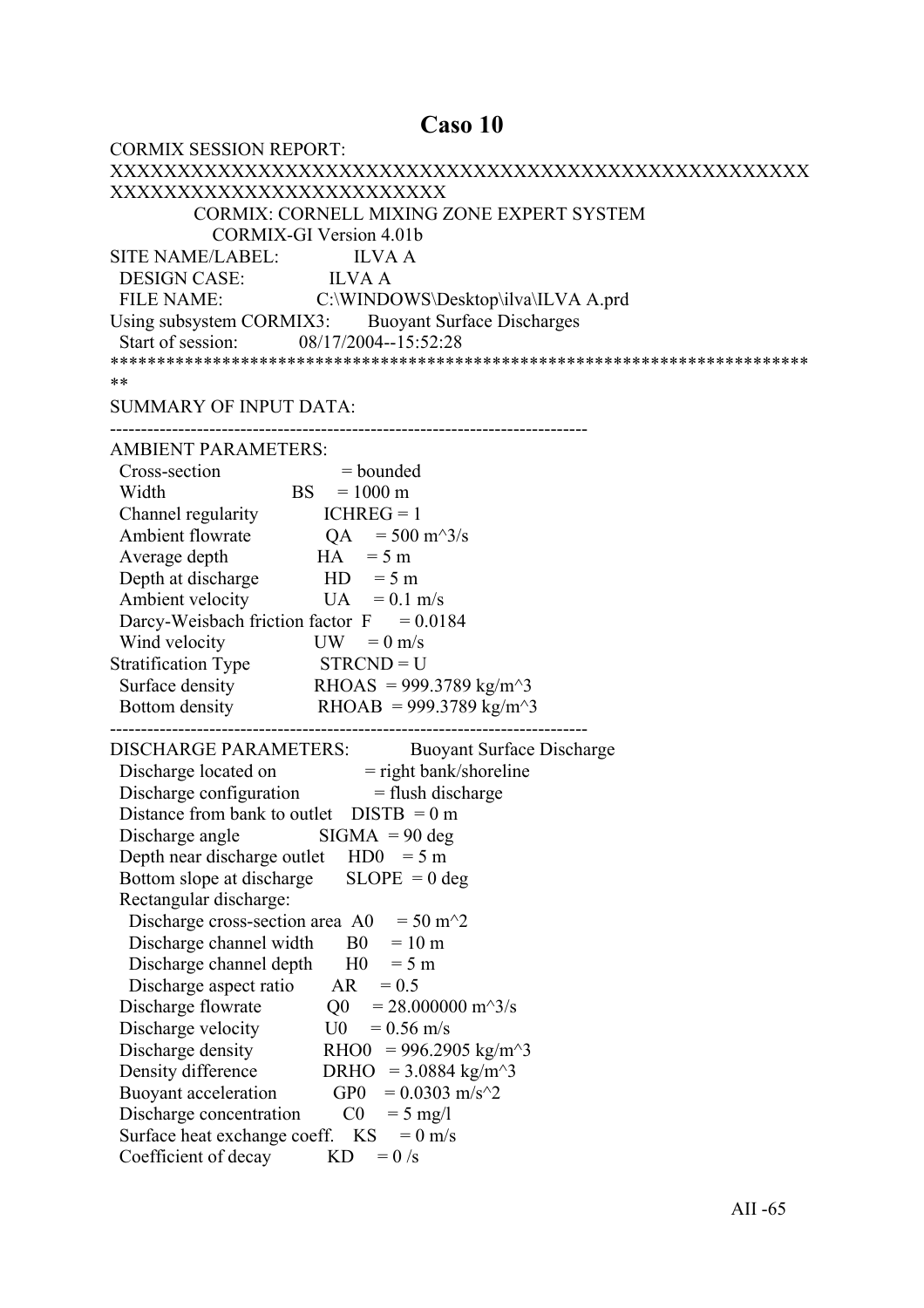| $LQ = 7.07$ m $Lm = 39.60$ m $Lbb = 848.56$ m<br>$LM = 8.55 m$<br>Densimetric Froude number $FR0 = 1.21$ (based on LQ)<br>Channel densimetric Froude no. FRCH $= 1.44$ (based on H0)<br>Velocity ratio $R = 5.60$<br>Toxic discharge<br>$= no$<br>Water quality standard specified $=$ no<br>Regulatory mixing zone $=$ no<br>Region of interest $=$ 10000 m downstream<br>**<br>*------------------------*<br>$ FLOW CLASS = PL1 $<br>**<br>0 m from the right bank/shore.<br>Number of display steps $NSTEP = 10$ per module.<br>implication. However, this information may be useful for the discharge<br>designer because the mixing in the NFR is usually sensitive to the<br>discharge design conditions.<br>Pollutant concentration at edge of NFR = $1.7682$ mg/l<br>$= 2.8$<br>Dilution at edge of NFR<br><b>NFR</b> Location:<br>$x = 762.48$ m<br>(centerline coordinates) $y = 0$ m<br>$z = 0$ m<br>NFR plume dimensions: half-width = $883.82 \text{ m}$<br>thickness = $0.90$ m<br>The effluent density is less than the surrounding ambient water<br>density at the discharge level.<br>Therefore, the effluent is POSITIVELY BUOYANT and will tend to rise towards<br>the surface. |                                                                                                                  |
|----------------------------------------------------------------------------------------------------------------------------------------------------------------------------------------------------------------------------------------------------------------------------------------------------------------------------------------------------------------------------------------------------------------------------------------------------------------------------------------------------------------------------------------------------------------------------------------------------------------------------------------------------------------------------------------------------------------------------------------------------------------------------------------------------------------------------------------------------------------------------------------------------------------------------------------------------------------------------------------------------------------------------------------------------------------------------------------------------------------------------------------------------------------------------------------------------|------------------------------------------------------------------------------------------------------------------|
|                                                                                                                                                                                                                                                                                                                                                                                                                                                                                                                                                                                                                                                                                                                                                                                                                                                                                                                                                                                                                                                                                                                                                                                                    | DISCHARGE/ENVIRONMENT LENGTH SCALES:                                                                             |
|                                                                                                                                                                                                                                                                                                                                                                                                                                                                                                                                                                                                                                                                                                                                                                                                                                                                                                                                                                                                                                                                                                                                                                                                    | NON-DIMENSIONAL PARAMETERS:                                                                                      |
|                                                                                                                                                                                                                                                                                                                                                                                                                                                                                                                                                                                                                                                                                                                                                                                                                                                                                                                                                                                                                                                                                                                                                                                                    | MIXING ZONE / TOXIC DILUTION ZONE / AREA OF INTEREST PARAMETERS:                                                 |
|                                                                                                                                                                                                                                                                                                                                                                                                                                                                                                                                                                                                                                                                                                                                                                                                                                                                                                                                                                                                                                                                                                                                                                                                    | HYDRODYNAMIC CLASSIFICATION:                                                                                     |
|                                                                                                                                                                                                                                                                                                                                                                                                                                                                                                                                                                                                                                                                                                                                                                                                                                                                                                                                                                                                                                                                                                                                                                                                    |                                                                                                                  |
|                                                                                                                                                                                                                                                                                                                                                                                                                                                                                                                                                                                                                                                                                                                                                                                                                                                                                                                                                                                                                                                                                                                                                                                                    | MIXING ZONE EVALUATION (hydrodynamic and regulatory summary):                                                    |
|                                                                                                                                                                                                                                                                                                                                                                                                                                                                                                                                                                                                                                                                                                                                                                                                                                                                                                                                                                                                                                                                                                                                                                                                    | X-Y-Z Coordinate system:<br>Origin is located at water surface and at centerline of discharge channel:           |
|                                                                                                                                                                                                                                                                                                                                                                                                                                                                                                                                                                                                                                                                                                                                                                                                                                                                                                                                                                                                                                                                                                                                                                                                    | NEAR-FIELD REGION (NFR) CONDITIONS :<br>Note: The NFR is the zone of strong initial mixing. It has no regulatory |
|                                                                                                                                                                                                                                                                                                                                                                                                                                                                                                                                                                                                                                                                                                                                                                                                                                                                                                                                                                                                                                                                                                                                                                                                    | Buoyancy assessment:                                                                                             |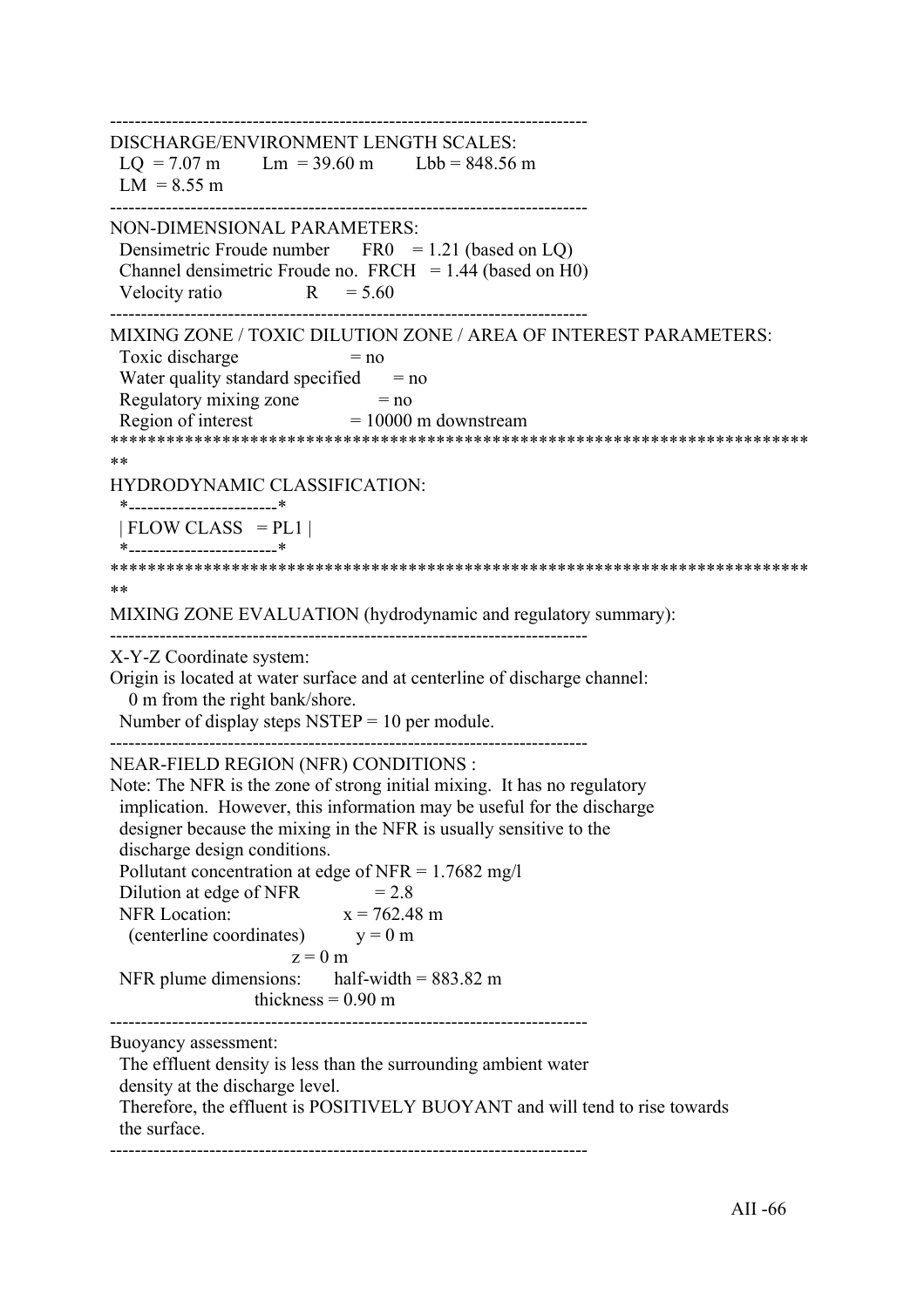FAR-FIELD MIXING SUMMARY:

 Plume becomes vertically fully mixed WITHIN NEAR-FIELD at 0 m downstream, but RE-STRATIFIES LATER and is not mixed in the far-field. Plume becomes laterally fully mixed at 1061.31 m downstream.

-----------------------------------------------------------------------------

PLUME BANK CONTACT SUMMARY:

 Plume in bounded section contacts nearest bank at -381.24 m downstream. Plume contacts second bank at 0 m downstream. \*\*\*\*\*\*\*\*\*\*\*\*\*\*\*\*\*\*\*\*\*\*\*\* TOXIC DILUTION ZONE SUMMARY

\*\*\*\*\*\*\*\*\*\*\*\*\*\*\*\*\*\*\*\*\*\*\*\*

No TDZ was specified for this simulation. \*\*\*\*\*\*\*\*\*\*\*\*\*\*\*\*\*\*\*\*\*\* REGULATORY MIXING ZONE SUMMARY \*\*\*\*\*\*\*\*\*\*\*\*\*\*\*\*\*\*\*\*\*\*\*

No RMZ and no ambient water quality standard have been specified. \*\*\*\*\*\*\*\*\*\*\*\*\*\*\*\*\*\*\*\*\* FINAL DESIGN ADVICE AND COMMENTS

\*\*\*\*\*\*\*\*\*\*\*\*\*\*\*\*\*\*\*\*\*\*

REMINDER: The user must take note that HYDRODYNAMIC MODELING by any known technique is NOT AN EXACT SCIENCE.

- Extensive comparison with field and laboratory data has shown that the CORMIX predictions on dilutions and concentrations (with associated plume geometries) are reliable for the majority of cases and are accurate to within about +-50% (standard deviation).
- As a further safeguard, CORMIX will not give predictions whenever it judges the design configuration as highly complex and uncertain for prediction.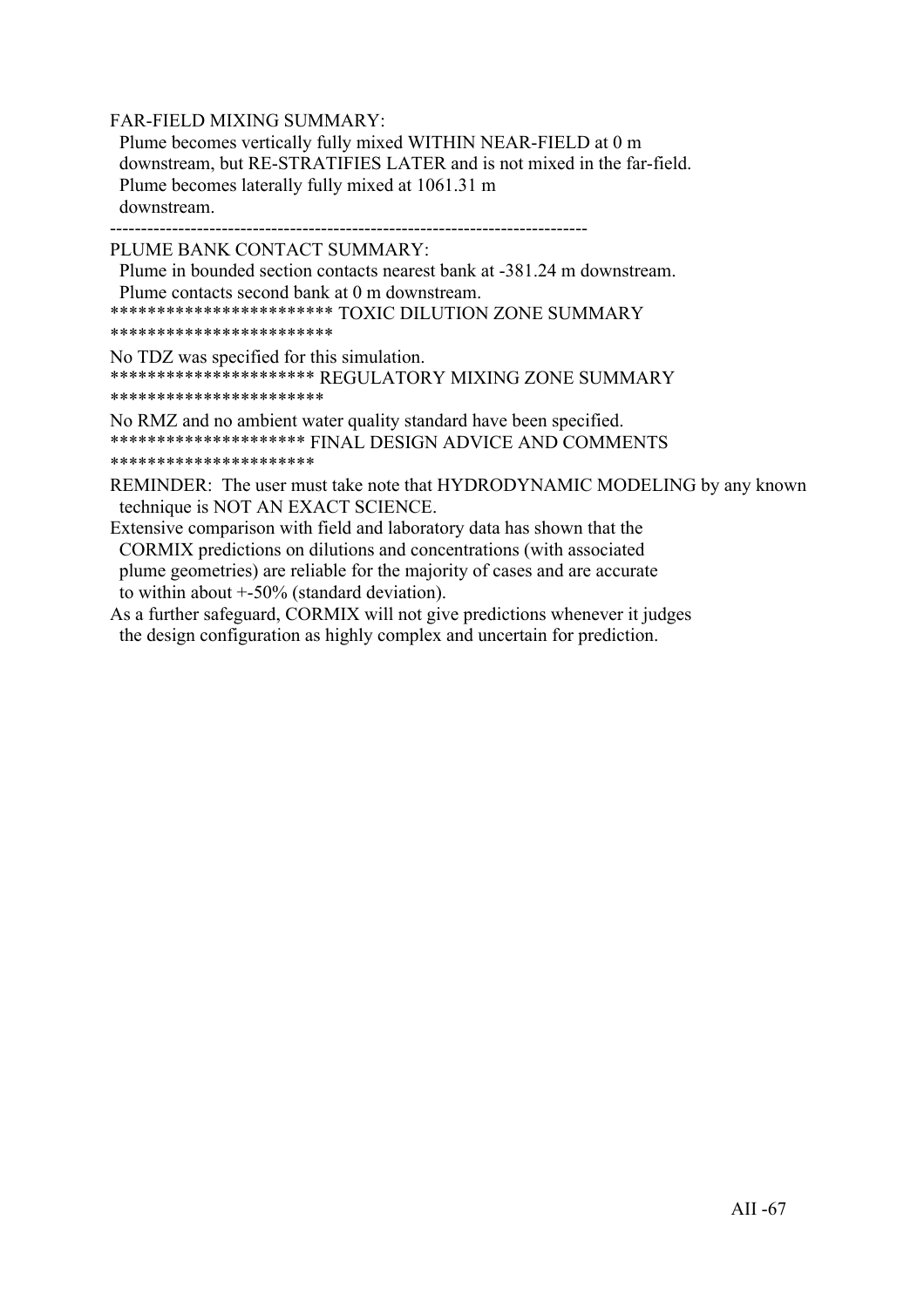CORMIX3 PREDICTION FILE: 333333333333333333333333333333333333333333333333333333333333333333333333333 33 CORNELL MIXING ZONE EXPERT SYSTEM Subsystem CORMIX3: Subsystem version: Buoyant Surface Discharges CORMIX-GI Version 4.01b ----------------------------------------------------------------------------- ----------------------------------------------------------------------------- CASE DESCRIPTION Site name/label: ILVA A Design case: ILVA A FILE NAME: C:\WINDOWS\Desktop\ilva\ILVA\_A.prd Time of Fortran run: 08/17/2004--15:52:28 ENVIRONMENT PARAMETERS (metric units) Bounded section BS = 1000.00 AS = 5000.00 QA = 500.00 ICHREG= 1  $HA = 5.00 HD = 5.00$  $U_A$  = .100 F = .018 USTAR = .4796E-02  $UW = 000$   $UWSTAR = 0000E+00$  Uniform density environment STRCND= U RHOAM = 999.3789 DISCHARGE PARAMETERS (metric units)  $BANK = RIGHT$   $DISTB = 00$  Configuration: flush discharge  $SIGMA = 90.00 HDO = 5.00 SLOPE = .00$  Rectangular channel geometry: B0 =  $10.000 \text{ H0}$  =  $5.000 \text{ A0}$  =  $.5000E+02 \text{ AR}$  =  $.500$ <br>U0 =  $.560 \text{ O0}$  =  $28.000$  =  $.2800E+02$  $.560 \text{ O}0 = 28.000 = .2800E+02$  $RHOO = 996.2905 \, DRHOO = .3088E + 01 \, GPO = .3031E - 01$  $CO = .5000E+01$  CUNITS= mg/l  $IPOLL = 1$  KS = .0000E+00 KD = .0000E+00 FLUX VARIABLES (metric units)  $Q0 = 0.2800E + 02 \text{ M}0 = 0.1568E + 02 \text{ J}0 = 0.8486E + 00$  Associated length scales (meters)  $LO = 7.07$   $LM = 8.55$   $Lm = 39.60$   $Lb = 848.56$ NON-DIMENSIONAL PARAMETERS  $FR0 = 1.21$   $FRCH = 1.44$  R = 5.60 FLOW CLASSIFICATION 333333333333333333333333333333333333333333  $3$  Flow class (CORMIX3) = PL1  $3$  3 Applicable layer depth HS = 5.00 3 333333333333333333333333333333333333333333 MIXING ZONE / TOXIC DILUTION / REGION OF INTEREST PARAMETERS  $CO = .5000E+01$  CUNITS= mg/l  $NTOX = 0$  $NSTD = 0$  $REGMZ = 0$  $XINT = 10000.00$   $XMAX = 10000.00$ X-Y-Z COORDINATE SYSTEM: ORIGIN is located at the WATER SURFACE and at center of discharge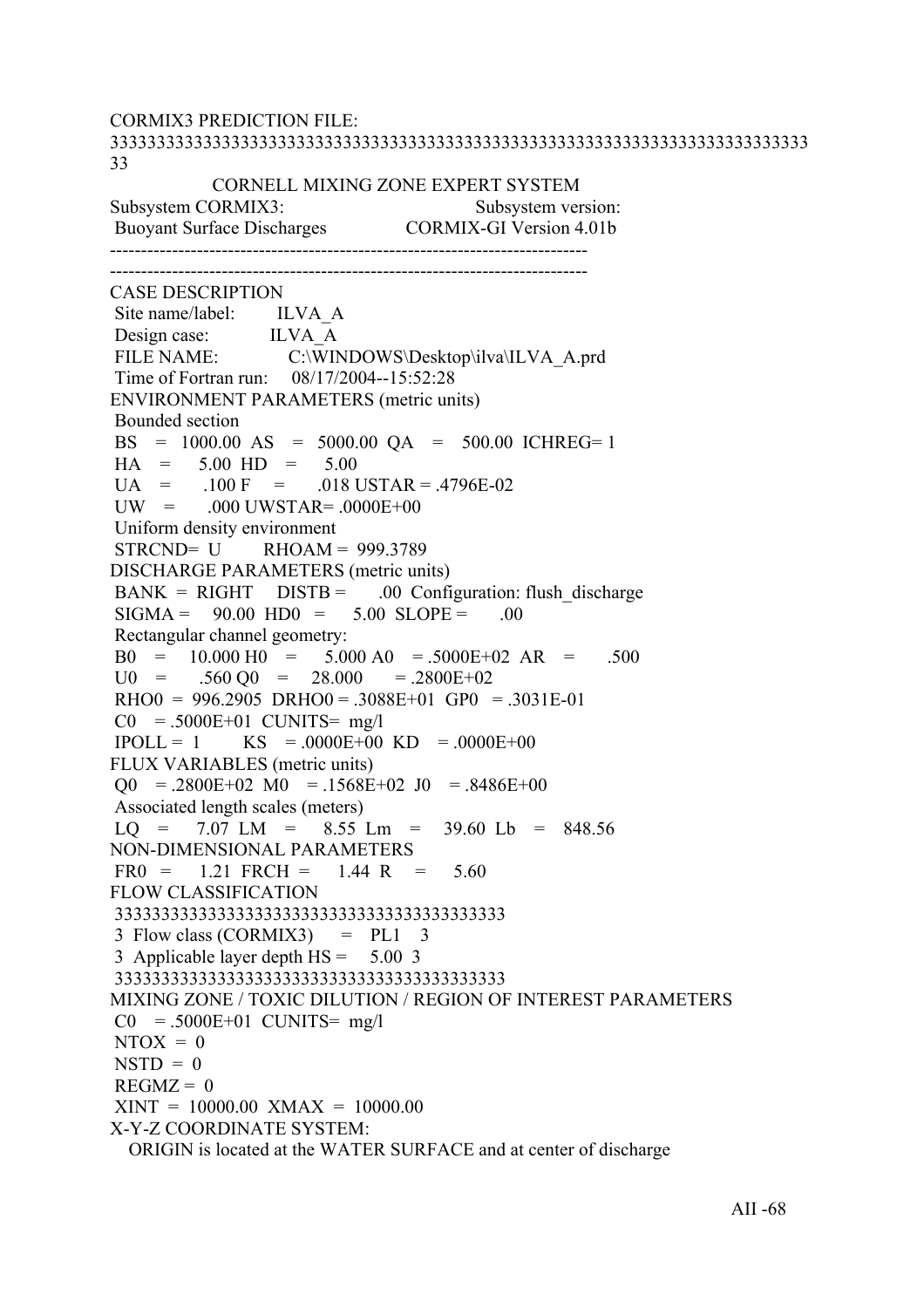channel/outlet: .00 m from the RIGHT bank/shore. X-axis points downstream Y-axis points to left as seen by an observer looking downstream Z-axis points vertically upward (in CORMIX3, all values  $Z = 0.00$ )  $NSTEP = 10$  display intervals per module ----------------------------------------------------------------------------- ----------------------------------------------------------------------------- BEGIN MOD301: DISCHARGE MODULE Efflux conditions: X Y Z S C BV BH .00 .00 0.00 1.0 .500E+01 5.00 5.00 END OF MOD301: DISCHARGE MODULE -----------------------------------------------------------------------------  $-$ BEGIN MOD302: ZONE OF FLOW ESTABLISHMENT Control volume inflow: X Y Z S C BV BH .00 .00 0.00 1.0 .500E+01 5.00 5.00 VERTICAL MIXING occurs in the initial zone of flow establishment. Profile definitions:  $BV = Gaussian \ 1/e \ (37\%)$  vertical thickness  $BH = Gaussian$  1/e (37%) horizontal half-width, normal to trajectory  $S =$  hydrodynamic centerline dilution  $C =$  centerline concentration (includes reaction effects, if any) Control volume outflow: X Y Z S C BV BH 1.03 24.47 0.00 1.5 .326E+01 5.00 20.03 Cumulative travel time  $=$  44. sec END OF MOD302: ZONE OF FLOW ESTABLISHMENT ----------------------------------------------------------------------------- ----------------------------------------------------------------------------- BEGIN MOD331: UPSTREAM INTRUDING PLUME Control volume inflow: X Y Z S C BV BH 1.03 24.47 0.00 1.5 .326E+01 5.00 20.03 UPSTREAM INTRUSION PROPERTIES: Upstream intrusion length  $= 381.24 \text{ m}$ X-position of upstream stagnation point  $= -381.24$  m Thickness in intrusion region  $=$  .90 m Half-width at downstream end  $= 883.82 \text{ m}$ Thickness at downstream end  $=$  90 m In this case, the upstream INTRUSION IS VERY LARGE, exceeding 10 times the local water depth. This may be caused by a very small ambient velocity, perhaps in combination with large discharge buoyancy. If the ambient conditions are strongly transient (e.g. tidal), then the CORMIX steady-state predictions of upstream intrusion are probably unrealistic. Profile definitions: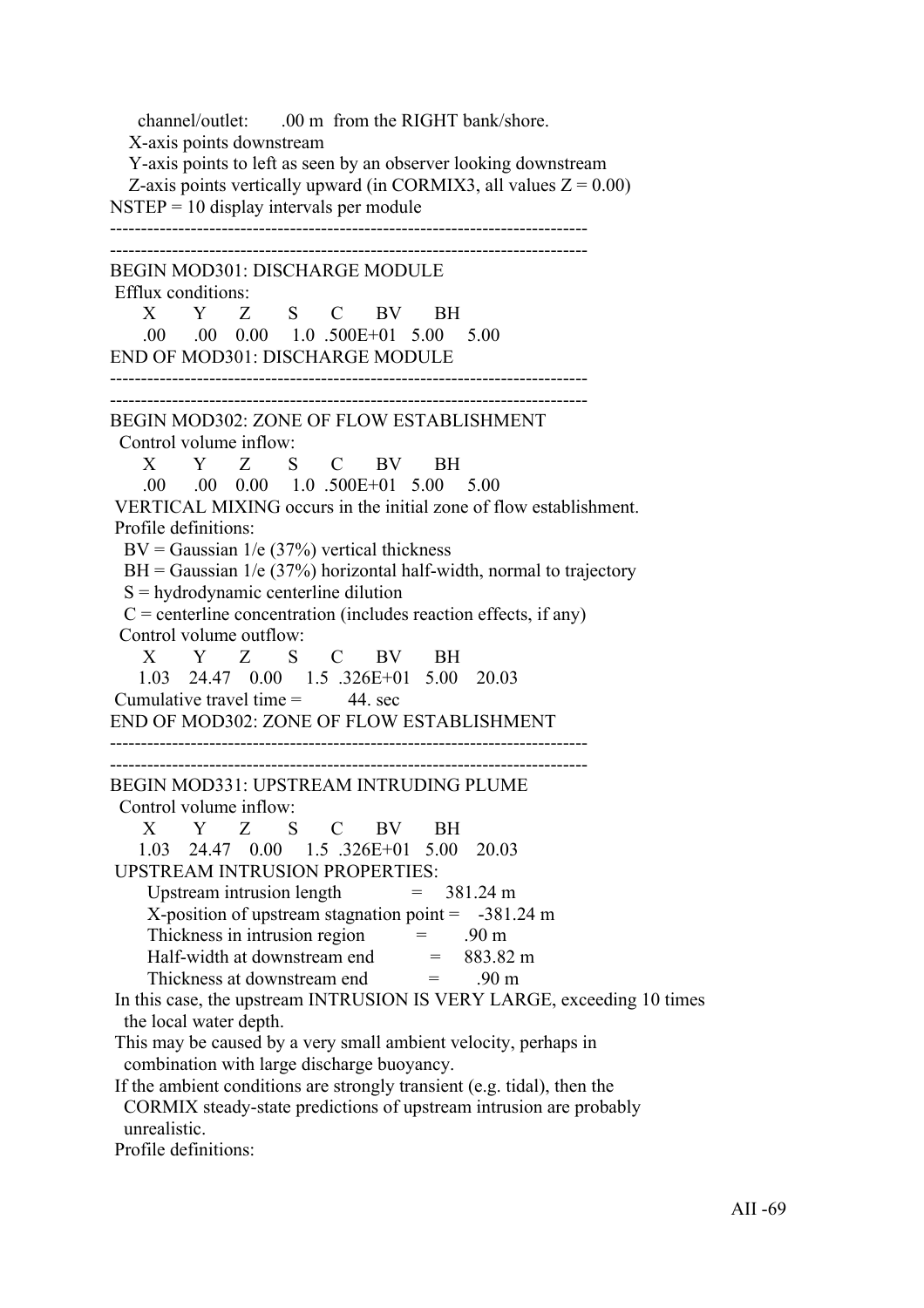$BV = top-hat$  thickness, measured vertically

 BH = top-hat half-width, measured horizontally from bank/shoreline  $S =$ hydrodynamic average (bulk) dilution

 $C = average (bulk) concentration (includes reaction effects, if any)$ 

| X                          | Y    | Z    | S      | C | BV                    | ВH   |        |
|----------------------------|------|------|--------|---|-----------------------|------|--------|
| $-381.24$                  | -00  | 0.00 | 9999.9 |   | $.000E + 00$          | .00. | .00    |
| -358.36                    | .00  | 0.00 |        |   | $5.0$ .998E+00        | 27   | 124.99 |
| -246.28                    | .00  | 0.00 | 21     |   | $.236E+01$            | .65  | 303.60 |
| $-134.20$                  | .00. | 0.00 |        |   | $1.7 \quad 300E + 01$ | .83  | 410.76 |
| $-22.11$                   | .00  | 0.00 |        |   | $1.5 \quad 325E + 01$ | -89  | 495.25 |
| 89.97                      | .00  | 0.00 |        |   | $1.6 \t312E+01$       | -90  | 567.30 |
| 202.06                     | .00. | 0.00 |        |   | 1 8 270E+01           | -90  | 631.17 |
| 314 14                     | .00  | 0.00 |        |   | $2.2 \t .230E+01$     | -90  | 689.15 |
| 426.22                     | -00  | 0.00 |        |   | 2.5 204E+01           | -90  | 742.62 |
| 538.31                     | .00  | 0.00 | 2.7    |   | $.189E + 01$          | -90  | 792.49 |
| 650.39                     | .00  | 0.00 | 28     |   | $.181E + 01$          | -90  | 839.40 |
| 762.48                     | .00  | 0.00 | 28     |   | 177E+01               | -90  | 883.82 |
| Cumulative travel time $=$ |      |      |        |   | 7658. sec             |      |        |

END OF MOD331: UPSTREAM INTRUDING PLUME

```
-----------------------------------------------------------------------------
```
\*\* End of NEAR-FIELD REGION (NFR) \*\*

-----------------------------------------------------------------------------

-----------------------------------------------------------------------------

#### ----------------------------------------------------------------------------- BEGIN MOD341: BUOYANT AMBIENT SPREADING Plume is ATTACHED to RIGHT bank/shore.

 Plume width is now determined from RIGHT bank/shore. Profile definitions:

 $BV = top-hat$  thickness, measured vertically

BH = top-hat half-width, measured horizontally from bank/shoreline

 $S =$ hydrodynamic average (bulk) dilution

 $C$  = average (bulk) concentration (includes reaction effects, if any) Plume Stage 2 (bank attached):

| X                          |      | Z    | S | C   | <b>BV</b>      | ВH  |         |
|----------------------------|------|------|---|-----|----------------|-----|---------|
| 762.48                     | .00  | 0.00 |   |     | $2.8$ .177E+01 | -87 | 860.07  |
| 792.36                     | .00  | 0.00 |   | 2.8 | $176E + 01$    | .86 | 87498   |
| 822.24                     | .00. | 0.00 |   | 2.9 | 175E+01        | -85 | 889.68  |
| 852.12                     | -00  | 0.00 |   |     | 2.9 174E+01    | -84 | 904 19  |
| 882.01                     | -00  | 0.00 |   |     | 2.9 173E+01    | .83 | 918.49  |
| 911.89                     | .00. | 0.00 |   |     | 2.9 172E+01    | -83 | 932.61  |
| 941.77                     | -00  | 0.00 |   | 2.9 | 171E+01        | -82 | 946.55  |
| 971.66                     | .00  | 0.00 |   | 2.9 | 170E+01        | -81 | 960.32  |
| 1001.54                    | .00  | 0.00 |   |     | 2.9 170E+01    | .80 | 973.92  |
| 1031.42                    | .00  | 0.00 |   |     | 3.0 .169E+01   | .80 | 987.35  |
| 1061.31                    | -00  | 0.00 |   |     | $3.0$ .168E+01 | .79 | 1000.00 |
| Cumulative travel time $=$ |      |      |   |     | 10488 sec      |     |         |

 Plume is LATERALLY FULLY MIXED at the end of the buoyant spreading regime. END OF MOD341: BUOYANT AMBIENT SPREADING

-----------------------------------------------------------------------------